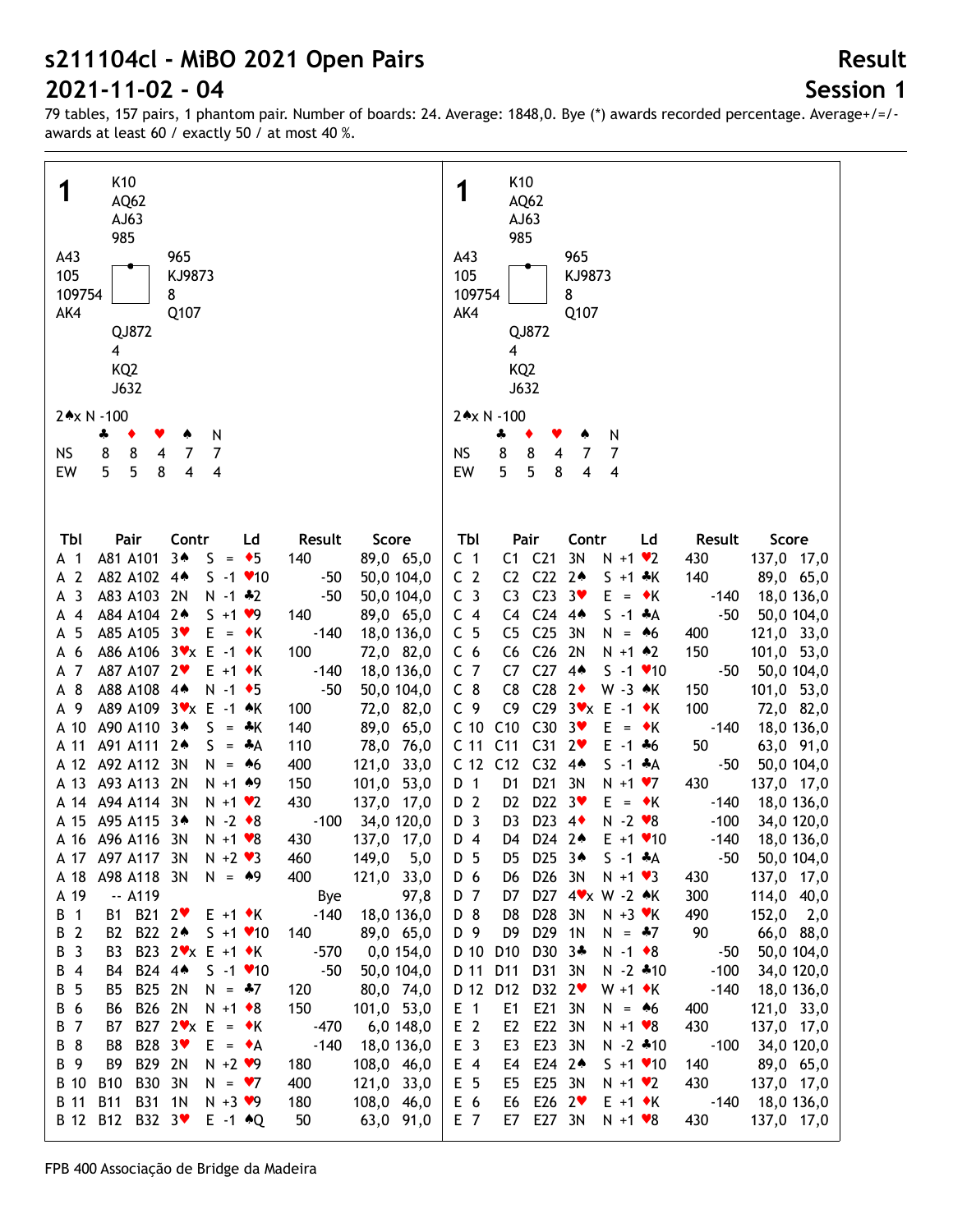# **Session 1**

**Result**

| K10<br>1<br>AQ62<br>AJ63<br>985<br>A43<br>965<br>105<br>KJ9873<br>109754<br>8<br>AK4<br>Q107<br>QJ872<br>$\overline{\mathbf{4}}$<br>KQ <sub>2</sub><br>J632<br>2*x N -100<br>N<br>4<br>٠<br>8<br>8<br>$\overline{\mathbf{4}}$<br>7<br><b>NS</b><br>$\overline{7}$<br>5<br>5<br>8<br>4<br>$\overline{\mathbf{4}}$<br>EW                                                                                                                                                                                                                                                                                                                                                                                                                                                                                                                                                                                                                                                                                                                                                                                                                                                                                                                                                                                                                      | 742<br>$\overline{2}$<br>A1076<br>962<br>Q53<br>AKJ9<br>Q<br>K984<br>QJ52<br>KQ843<br>75<br>1096<br>A87<br>108653<br>3<br>AJ10<br><b>KJ42</b><br>4 V E - 420<br>N<br>4<br>$\mathbf{3}$<br>4<br>5<br>3<br>6<br>N<br>S<br>4<br>$\overline{7}$<br>9<br>$\overline{7}$<br>8<br>10<br>EW                                                                                                                                                                                                                                                                                                                                                                                                                                                                                                                                                                                                                                                                                                                                                                                                                                                                                                                                                                                                                                                                                                                                                                                                                                                                                                                                                                                                                                                                                                                                                                                                                                                                                                                                                                                                                                                                                           |
|---------------------------------------------------------------------------------------------------------------------------------------------------------------------------------------------------------------------------------------------------------------------------------------------------------------------------------------------------------------------------------------------------------------------------------------------------------------------------------------------------------------------------------------------------------------------------------------------------------------------------------------------------------------------------------------------------------------------------------------------------------------------------------------------------------------------------------------------------------------------------------------------------------------------------------------------------------------------------------------------------------------------------------------------------------------------------------------------------------------------------------------------------------------------------------------------------------------------------------------------------------------------------------------------------------------------------------------------|-------------------------------------------------------------------------------------------------------------------------------------------------------------------------------------------------------------------------------------------------------------------------------------------------------------------------------------------------------------------------------------------------------------------------------------------------------------------------------------------------------------------------------------------------------------------------------------------------------------------------------------------------------------------------------------------------------------------------------------------------------------------------------------------------------------------------------------------------------------------------------------------------------------------------------------------------------------------------------------------------------------------------------------------------------------------------------------------------------------------------------------------------------------------------------------------------------------------------------------------------------------------------------------------------------------------------------------------------------------------------------------------------------------------------------------------------------------------------------------------------------------------------------------------------------------------------------------------------------------------------------------------------------------------------------------------------------------------------------------------------------------------------------------------------------------------------------------------------------------------------------------------------------------------------------------------------------------------------------------------------------------------------------------------------------------------------------------------------------------------------------------------------------------------------------|
| Score<br>Tbl<br>Pair<br>Contr<br>Ld<br>Result<br>E8 E28 2*<br>E 8<br>$S + 1$ $*A$<br>89,0 65,0<br>140<br>E29<br>E 9<br>E9<br>$3Nx N + 1 \cdot 8$<br>650<br>154,0<br>0,0<br>E30<br>E 10<br>E <sub>10</sub><br>3N<br>460<br>149,0<br>5,0<br>$N + 2$ $\vee$ 9<br>E11<br>E31<br>E 11<br>$4*$<br>$S - 1$ $\times 10$<br>$-50$<br>50,0 104,0<br>E12<br>E32 2N<br>E 12<br>$N + 2 \cdot 8$<br>180<br>108,0 46,0<br>$F61$ $3\mathbf{v} \times \mathbf{E} = \mathbf{v} \times \mathbf{K}$<br>$\overline{1}$<br>F41<br>$-530$<br>F<br>3,0 151,0<br>$\overline{2}$<br>F42<br>F62 3vx E -1 ◆K<br>100<br>72,0 82,0<br>F<br>$\overline{3}$<br>F43<br>F63 3<br>F<br>$E = \triangle Q$<br>$-140$<br>18,0 136,0<br>$-100$<br>F44<br>F64 2N<br>$N - 2 * 3$<br>34,0 120,0<br>F<br>$\overline{4}$<br>F65 2*<br>5<br>F45<br>$S + 1$ $\times$ 10<br>89,0 65,0<br>F<br>140<br>6<br>F46<br>F66 2N<br>$N + 3$ $\vee$ 2<br>210<br>112,0 42,0<br>F<br>$\overline{7}$<br>F67 3N<br>F47<br>$N = \bullet 8$<br>400<br>121,0 33,0<br>F<br>8<br>F48<br>F68 3<br>$E -2$ $\star$ K<br>100<br>72,0 82,0<br>F<br>F49<br>F69 2N<br>F 9<br>$N - 1$ $*2$<br>50,0 104,0<br>$-50$<br>F50<br>$F70$ $3 \times W = 44$<br>$-530$<br>F 10<br>3,0 151,0<br>F 11 F51<br>F71 3N<br>$N + 1$ $\vee$ 7<br>430<br>137,0 17,0<br>F 12 F52 F72 3N N +1 $\blacktriangledown$ 9<br>137,0 17,0<br>430 | Tbl<br>Pair<br>Contr<br>Result<br>Score<br>Ld<br>A81 A101<br>4<br>$E = \bullet 5$<br>$-420$<br>69,0 85,0<br>A <sub>1</sub><br>A 2<br>A82 A102 4<br>$E - 1$ $*2$<br>50<br>144,0 10,0<br>A <sub>3</sub><br>A83 A103 2<br>$E + 2 \cdot 2$<br>$-170$<br>128,0 26,0<br>$E - 2 * 5$<br>A84 A104 4<br>100<br>$154,0$ 0,0<br>A 4<br>A 5<br>A85 A105 4<br>$E + 1 \cdot 3$<br>$-450$<br>10,0 144,0<br>A 6<br>A86 A106<br>50<br>144,0 10,0<br>-3N<br>$E - 1$ $*5$<br>A87 A107 4<br>A 7<br>$E + 1 + 5$<br>$-450$<br>10,0 144,0<br>A88 A108<br>$-170$<br>A 8<br>3 <sup>4</sup><br>128,0 26,0<br>$W + 1$ $\star$ K<br>A89 A109 4<br>A 9<br>$-420$<br>69,0 85,0<br>$E = 88$<br>A 10 A90 A110 4<br>$-420$<br>$E = 8$<br>69,0 85,0<br>A 11 A91 A111<br>$-420$<br>$4$ v<br>$W = 2$<br>69,0 85,0<br>A 12 A92 A112 4*<br>$-420$<br>$E = \triangle 3$<br>69,0 85,0<br>A 13 A93 A113 4<br>$-420$<br>$E = 42$<br>69,0 85,0<br>A 14 A 94 A 114 4<br>$-420$<br>$E = 42$<br>69,0 85,0<br>A 15 A95 A115 4<br>$-420$<br>$E = \triangle 3$<br>69,0 85,0<br>$-800$<br>A 16 A96 A116 2*x S -3 *K<br>0,0 154,0<br>A 17 A97 A117 4<br>$E - 1$ $*3$<br>144,0 10,0<br>50<br>A 18 A98 A118 4<br>69,0 85,0<br>$E = 88$<br>$-420$<br>$-. A119$<br>A 19<br>Bye<br>97,8<br>B21 4<br>$-450$<br>$\overline{1}$<br>В<br>B1<br>$E + 1$ $*2$<br>10,0 144,0<br>B22 4<br>$-420$<br>$\overline{2}$<br>B <sub>2</sub><br>В<br>$E = 88$<br>69,0 85,0<br>B23 4<br>$-420$<br>В<br>$\overline{3}$<br>B <sub>3</sub><br>$W = 2$<br>69,0 85,0<br>B24 4<br>$-420$<br>$E = 8$<br>69,0 85,0<br>B 4<br><b>B4</b><br>B25 4 <sup>₩</sup><br>5<br>$-420$<br>В<br><b>B5</b><br>$E = \triangle 3$<br>69,0 85,0<br>B26 3N<br>6<br>50<br>144,0 10,0<br>В<br>B6<br>$E - 1$ $*2$<br>B27 4<br><b>B</b> 7<br><b>B7</b><br>$E = \triangle 3$<br>$-420$<br>69,0 85,0<br>B 8<br>B28 4<br>$-420$<br>B8<br>$E = \bullet A$<br>69,0 85,0<br>B29 4 <sup>₩</sup><br>$-420$<br>B 9<br>B <sub>9</sub><br>$E = \triangle 3$<br>69,0 85,0<br>B30 4 <sup>₩</sup><br>B 10<br><b>B10</b><br>50<br>144,0 10,0<br>$E - 1$ $*3$<br><b>B</b> 11<br><b>B11</b><br>B31 4<br>$E = \triangle 5$<br>$-420$<br>69,0 85,0<br>B 12 B12 B32 4<br>144,0 10,0<br>$E - 1$ 46<br>50 |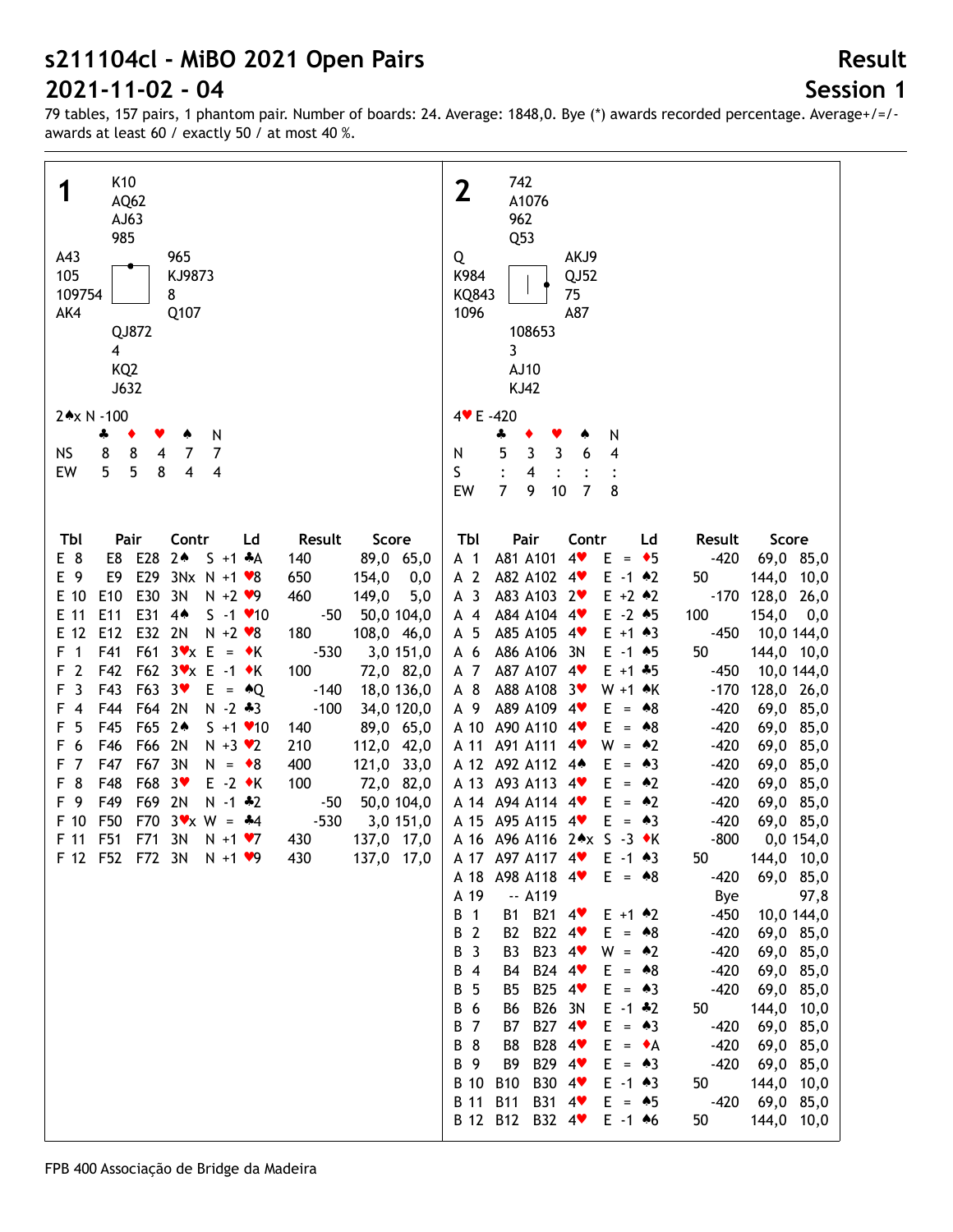# **Session 1**

**Result**

| 742<br>$\mathbf{2}$<br>A1076<br>962<br>Q53<br>AKJ9<br>Q<br>K984<br>QJ52<br>KQ843<br>75<br>1096<br>A87<br>108653<br>3<br>AJ10<br><b>KJ42</b><br>4 V E - 420<br>N<br>4<br>٠<br>5<br>$\mathbf{3}$<br>3<br>6<br>4<br>N<br>S<br>$\overline{\mathbf{4}}$<br>$\overline{7}$                                                                                                                                                                                                                                                                                                                                                                                                                                                                                                                                                                                                                                                                                                                                                                                                                                                                                                                                                                                                                                                                                                                                                                                                                                                                                                                                                                                                                                                                                                                                                                                                                                                                                                                                                                                                                                                                                                                                                                                                                                                                                                                                                                                                                                                                                                                                               | 742<br>$\mathbf{2}$<br>A1076<br>962<br>Q53<br>AKJ9<br>Q<br>K984<br>QJ52<br>75<br>KQ843<br>1096<br>A87<br>108653<br>3<br>AJ10<br><b>KJ42</b><br>4 V E - 420<br>N<br>÷<br>5<br>$\mathbf{3}$<br>3<br>4<br>6<br>N<br>S<br>4<br>$\overline{7}$                                                                                                                                                                                                                                                                                                                                                                                                                                                                                                                                                                                                                                                                                                                                                                                                                                                                                                                                                                                                                                                                                                                 |
|--------------------------------------------------------------------------------------------------------------------------------------------------------------------------------------------------------------------------------------------------------------------------------------------------------------------------------------------------------------------------------------------------------------------------------------------------------------------------------------------------------------------------------------------------------------------------------------------------------------------------------------------------------------------------------------------------------------------------------------------------------------------------------------------------------------------------------------------------------------------------------------------------------------------------------------------------------------------------------------------------------------------------------------------------------------------------------------------------------------------------------------------------------------------------------------------------------------------------------------------------------------------------------------------------------------------------------------------------------------------------------------------------------------------------------------------------------------------------------------------------------------------------------------------------------------------------------------------------------------------------------------------------------------------------------------------------------------------------------------------------------------------------------------------------------------------------------------------------------------------------------------------------------------------------------------------------------------------------------------------------------------------------------------------------------------------------------------------------------------------------------------------------------------------------------------------------------------------------------------------------------------------------------------------------------------------------------------------------------------------------------------------------------------------------------------------------------------------------------------------------------------------------------------------------------------------------------------------------------------------|-----------------------------------------------------------------------------------------------------------------------------------------------------------------------------------------------------------------------------------------------------------------------------------------------------------------------------------------------------------------------------------------------------------------------------------------------------------------------------------------------------------------------------------------------------------------------------------------------------------------------------------------------------------------------------------------------------------------------------------------------------------------------------------------------------------------------------------------------------------------------------------------------------------------------------------------------------------------------------------------------------------------------------------------------------------------------------------------------------------------------------------------------------------------------------------------------------------------------------------------------------------------------------------------------------------------------------------------------------------|
| 9<br>$10$<br>$\overline{7}$<br>8<br>EW<br>Tbl<br>Contr<br>Score<br>Pair<br>Ld<br>Result<br>C1 C21<br>4<br>$W + 1$ $\div 2$<br>C <sub>1</sub><br>$-450$<br>10,0 144,0<br>C2 C22<br>C <sub>2</sub><br>4<br>Е<br>$-420$<br>69,0 85,0<br>$=$ 43<br>C <sub>3</sub><br>C <sub>23</sub><br>4<br>C <sub>3</sub><br>E<br>$-420$<br>69,0 85,0<br>$*6$<br>$\equiv$<br>C4 C24<br>$4$ v<br>C <sub>4</sub><br>Е<br>$-420$<br>69,0 85,0<br>$\bullet 3$<br>$=$<br>5<br>C <sub>25</sub><br>$4$ v<br>C<br>C <sub>5</sub><br>Е<br>$-420$<br>69,0 85,0<br>$= 43$<br>C <sub>6</sub><br>C <sub>26</sub><br>4<br>C <sub>6</sub><br>Е<br>$\bullet 2$<br>$-420$<br>69,0 85,0<br>$\equiv$<br>C <sub>7</sub><br>$C27$ 4<br>C7<br>Е<br>•8<br>$-420$<br>69,0 85,0<br>$=$<br>$C_8$<br>C <sub>28</sub><br>C <sub>8</sub><br>$4$ v<br>Е<br>$= 88$<br>$-420$<br>69,0 85,0<br>C <sub>29</sub><br>C <sub>9</sub><br>C9<br>$4$ v<br>Е<br>$-420$<br>69,0 85,0<br>$= 45$<br>C30<br>C <sub>10</sub><br>C10<br>$4$ v<br>Е<br>$-420$<br>69,0 85,0<br>$=$ 43<br>C <sub>11</sub><br>C <sub>31</sub><br>C <sub>11</sub><br>4<br>Ε<br>$= 88$<br>$-420$<br>69,0 85,0<br>$C32$ 4<br>C <sub>12</sub><br>C12<br>$E = \cdot 2$<br>$-420$<br>69,0 85,0<br>D <sub>21</sub><br>$E + 2 * 8$<br>$\overline{1}$<br>D <sub>1</sub><br>1 <sub>N</sub><br>D<br>$-150$<br>132,0 22,0<br>$\overline{2}$<br>D <sub>22</sub><br>4<br>E<br>D <sub>2</sub><br>$= 410$<br>$-420$<br>69,0 85,0<br>D<br>D23 4<br>$\overline{\mathbf{3}}$<br>D <sub>3</sub><br>Е<br>$-420$<br>69,0 85,0<br>D<br>$= 45$<br>D24 4<br>Е<br>D <sub>4</sub><br>$-420$<br>69,0 85,0<br>D4<br>$= 88$<br>D 5<br>D25 $4\bullet$<br>$W = 2$<br>$-420$<br>69,0 85,0<br>לU<br>D26 4<br>$-420$<br>69,0 85,0<br>D 6<br>$W = 9$<br>D6<br>D27 4<br>D 7<br>D7<br>$E = 88$<br>$-420$<br>69,0 85,0<br>D28 2N<br>D 8<br>D8<br>$E = 46$<br>$-120$<br>134,0 20,0<br>D 9<br>D29 4<br>D9<br>$E = \triangle 3$<br>$-420$<br>69,0 85,0<br>D <sub>10</sub><br>D30 4<br>D 10<br>E.<br>$-420$<br>69,0 85,0<br>$=$ 43<br>D31 4<br>D 11<br>D11<br>$E = \triangle 8$<br>$-420$<br>69,0 85,0<br>D12<br>D32 4<br>D 12<br>$W + 1$ $*5$<br>$-450$<br>10,0 144,0<br>E21 $4$<br>$E$ 1<br>E1<br>$-420$<br>69,0 85,0<br>$E = 46$<br>E <sub>2</sub><br>E22 $4$<br>E2<br>$-420$<br>69,0 85,0<br>$E = 46$<br>E <sub>3</sub><br>E23 $4$<br>E <sub>3</sub><br>$-420$<br>69,0 85,0<br>$W = 43$<br>E4 E24 4<br>$E$ 4<br>$-420$<br>69,0 85,0<br>$E = 88$<br>E 5<br>E25 $4$<br>$E + 1$ $*8$<br>$-450$<br>10,0 144,0<br>E5<br>E 6<br>E26 $4$<br>$E + 1$ $*2$<br>$-450$<br>10,0 144,0<br>E6<br>E 7<br>E7 E27 4<br>$-420$<br>69,0 85,0<br>$E = \triangle 3$ | 9<br>$10$<br>$\overline{7}$<br>8<br>EW<br>Pair<br>Tbl<br>Contr<br>Result<br>Score<br>Ld<br>E28<br>$4^{\prime}$<br>E 8<br>E8<br>E.<br>$-420$<br>69,0 85,0<br>$= 44$<br>E29<br>E 9<br>E9<br>4<br>$W - 1$ $*2$<br>50<br>144,0 10,0<br>E 10<br>E10<br>E30<br>122,0<br>3N<br>Е<br>$-400$<br>32,0<br>$= 45$<br>E 11<br>E11<br>E31<br>4<br>Е<br>$-420$<br>69,0 85,0<br>$= 46$<br>E 12<br>E12<br>E32<br>4<br>E<br>$-420$<br>69,0 85,0<br>$= 46$<br>F <sub>1</sub><br>F41<br>F61 2★x S -1 ◆K<br>$-200$<br>124,0<br>30,0<br>F <sub>2</sub><br>F62<br>F42<br>$E - 1$ $*5$<br>144,0<br>4<br>50<br>10,0<br>F <sub>3</sub><br>F43<br>F63<br>$2\bullet$<br>128,0 26,0<br>$E + 2 \cdot 3$<br>$-170$<br>F44<br>F64<br>$F$ 4<br>$E = 45$<br>$-420$<br>69,0 85,0<br>$4$ v<br>F <sub>5</sub><br>F45<br>F65<br>E.<br>$-420$<br>$4$ v<br>$= 43$<br>69,0 85,0<br>F 6<br>F46<br>F66<br>E.<br>$-420$<br>$4$ v<br>$=$ $\triangle$ Q<br>69,0 85,0<br>F <sub>7</sub><br>F47<br>F67<br>3N<br>$E + 2 \cdot 3$<br>$-460$<br>2,0 152,0<br>F <sub>8</sub><br>F48<br>F68<br>E.<br>$-420$<br>4<br>69,0 85,0<br>$= 46$<br>F 9<br>F49<br>F69<br>E.<br>$-420$<br>$4$ v<br>$= 88$<br>69,0 85,0<br>F50<br>F70<br>$-420$<br>F 10<br>69,0 85,0<br>4<br>$W = -2$<br>F 11 F51<br>F71<br>$E - 1$ $*2$<br>144,0 10,0<br>$4^{\prime\prime}$<br>50<br>F 12 F52 F72 $4 \cdot E = 3$<br>$-420$<br>69,0 85,0 |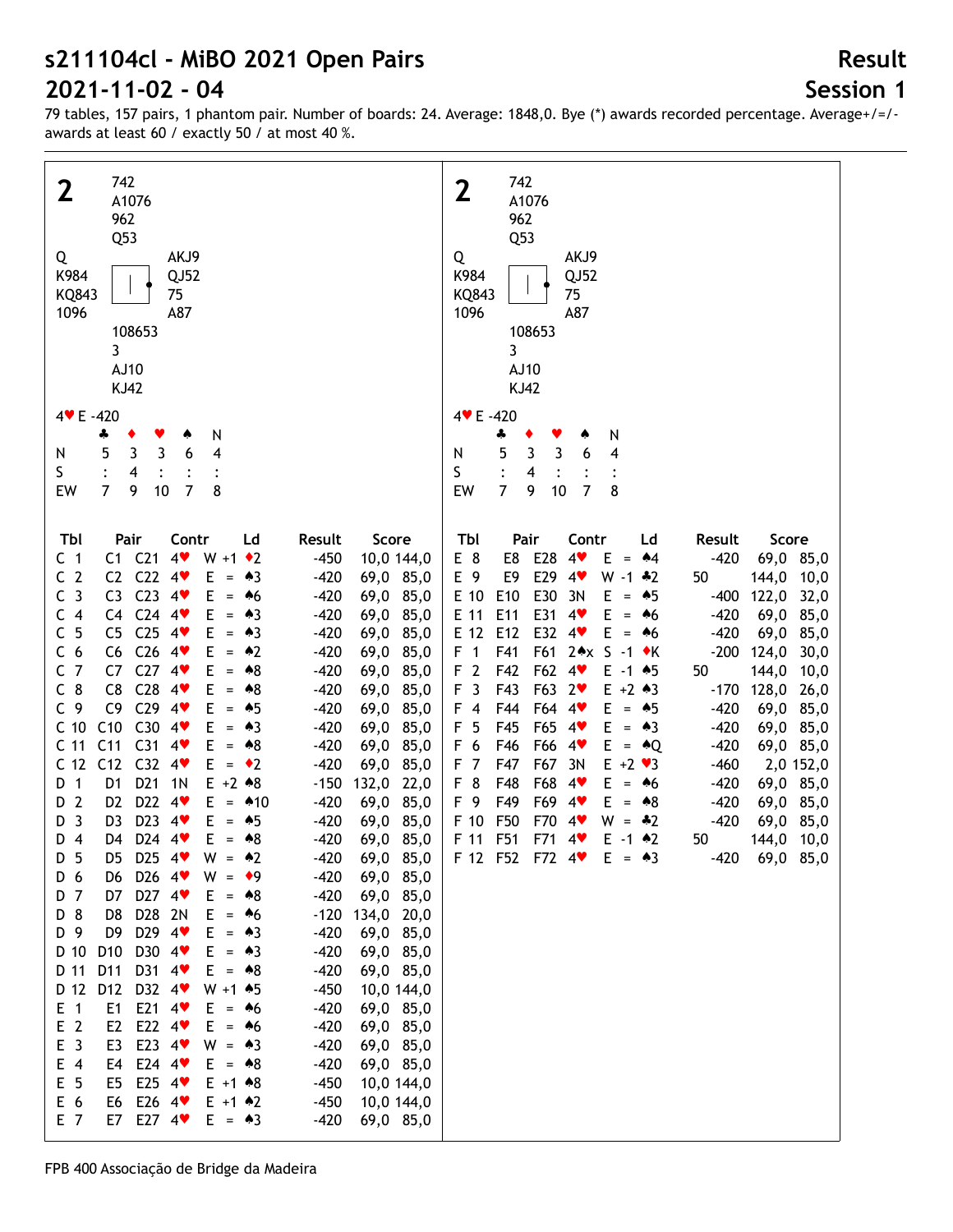# **Session 1**

| AK832                                                                                                                                                                                                                                                                                                                                                                                                                                                                                                                                                                                                                                                                                                                                                                                                                                                                                                                                                                                                                                                                                                                                                                                                                                                                                                                                                                                                                                                                                                                                                                                                                                                                                                                                                                                                                                                              | AK832                                                                                                                                                                                                                                                                                                                                                                                                                                                                                                                                                                                                                                                                                                                                                                                                                                                                                                                                                                                                                                                                                                                                                                                                                                                                                                                                                                                                                                                                                                                                                                                                                                                                                                                                                                                                                                                                                                                                                                                                                                                                                                                     |
|--------------------------------------------------------------------------------------------------------------------------------------------------------------------------------------------------------------------------------------------------------------------------------------------------------------------------------------------------------------------------------------------------------------------------------------------------------------------------------------------------------------------------------------------------------------------------------------------------------------------------------------------------------------------------------------------------------------------------------------------------------------------------------------------------------------------------------------------------------------------------------------------------------------------------------------------------------------------------------------------------------------------------------------------------------------------------------------------------------------------------------------------------------------------------------------------------------------------------------------------------------------------------------------------------------------------------------------------------------------------------------------------------------------------------------------------------------------------------------------------------------------------------------------------------------------------------------------------------------------------------------------------------------------------------------------------------------------------------------------------------------------------------------------------------------------------------------------------------------------------|---------------------------------------------------------------------------------------------------------------------------------------------------------------------------------------------------------------------------------------------------------------------------------------------------------------------------------------------------------------------------------------------------------------------------------------------------------------------------------------------------------------------------------------------------------------------------------------------------------------------------------------------------------------------------------------------------------------------------------------------------------------------------------------------------------------------------------------------------------------------------------------------------------------------------------------------------------------------------------------------------------------------------------------------------------------------------------------------------------------------------------------------------------------------------------------------------------------------------------------------------------------------------------------------------------------------------------------------------------------------------------------------------------------------------------------------------------------------------------------------------------------------------------------------------------------------------------------------------------------------------------------------------------------------------------------------------------------------------------------------------------------------------------------------------------------------------------------------------------------------------------------------------------------------------------------------------------------------------------------------------------------------------------------------------------------------------------------------------------------------------|
| 3                                                                                                                                                                                                                                                                                                                                                                                                                                                                                                                                                                                                                                                                                                                                                                                                                                                                                                                                                                                                                                                                                                                                                                                                                                                                                                                                                                                                                                                                                                                                                                                                                                                                                                                                                                                                                                                                  | 3                                                                                                                                                                                                                                                                                                                                                                                                                                                                                                                                                                                                                                                                                                                                                                                                                                                                                                                                                                                                                                                                                                                                                                                                                                                                                                                                                                                                                                                                                                                                                                                                                                                                                                                                                                                                                                                                                                                                                                                                                                                                                                                         |
| AKJ1093                                                                                                                                                                                                                                                                                                                                                                                                                                                                                                                                                                                                                                                                                                                                                                                                                                                                                                                                                                                                                                                                                                                                                                                                                                                                                                                                                                                                                                                                                                                                                                                                                                                                                                                                                                                                                                                            | <b>AKJ1093</b>                                                                                                                                                                                                                                                                                                                                                                                                                                                                                                                                                                                                                                                                                                                                                                                                                                                                                                                                                                                                                                                                                                                                                                                                                                                                                                                                                                                                                                                                                                                                                                                                                                                                                                                                                                                                                                                                                                                                                                                                                                                                                                            |
| 6                                                                                                                                                                                                                                                                                                                                                                                                                                                                                                                                                                                                                                                                                                                                                                                                                                                                                                                                                                                                                                                                                                                                                                                                                                                                                                                                                                                                                                                                                                                                                                                                                                                                                                                                                                                                                                                                  | 6                                                                                                                                                                                                                                                                                                                                                                                                                                                                                                                                                                                                                                                                                                                                                                                                                                                                                                                                                                                                                                                                                                                                                                                                                                                                                                                                                                                                                                                                                                                                                                                                                                                                                                                                                                                                                                                                                                                                                                                                                                                                                                                         |
| 5                                                                                                                                                                                                                                                                                                                                                                                                                                                                                                                                                                                                                                                                                                                                                                                                                                                                                                                                                                                                                                                                                                                                                                                                                                                                                                                                                                                                                                                                                                                                                                                                                                                                                                                                                                                                                                                                  | 5                                                                                                                                                                                                                                                                                                                                                                                                                                                                                                                                                                                                                                                                                                                                                                                                                                                                                                                                                                                                                                                                                                                                                                                                                                                                                                                                                                                                                                                                                                                                                                                                                                                                                                                                                                                                                                                                                                                                                                                                                                                                                                                         |
| 96                                                                                                                                                                                                                                                                                                                                                                                                                                                                                                                                                                                                                                                                                                                                                                                                                                                                                                                                                                                                                                                                                                                                                                                                                                                                                                                                                                                                                                                                                                                                                                                                                                                                                                                                                                                                                                                                 | 96                                                                                                                                                                                                                                                                                                                                                                                                                                                                                                                                                                                                                                                                                                                                                                                                                                                                                                                                                                                                                                                                                                                                                                                                                                                                                                                                                                                                                                                                                                                                                                                                                                                                                                                                                                                                                                                                                                                                                                                                                                                                                                                        |
| QJ1074                                                                                                                                                                                                                                                                                                                                                                                                                                                                                                                                                                                                                                                                                                                                                                                                                                                                                                                                                                                                                                                                                                                                                                                                                                                                                                                                                                                                                                                                                                                                                                                                                                                                                                                                                                                                                                                             | QJ1074                                                                                                                                                                                                                                                                                                                                                                                                                                                                                                                                                                                                                                                                                                                                                                                                                                                                                                                                                                                                                                                                                                                                                                                                                                                                                                                                                                                                                                                                                                                                                                                                                                                                                                                                                                                                                                                                                                                                                                                                                                                                                                                    |
| Q86                                                                                                                                                                                                                                                                                                                                                                                                                                                                                                                                                                                                                                                                                                                                                                                                                                                                                                                                                                                                                                                                                                                                                                                                                                                                                                                                                                                                                                                                                                                                                                                                                                                                                                                                                                                                                                                                | Q86                                                                                                                                                                                                                                                                                                                                                                                                                                                                                                                                                                                                                                                                                                                                                                                                                                                                                                                                                                                                                                                                                                                                                                                                                                                                                                                                                                                                                                                                                                                                                                                                                                                                                                                                                                                                                                                                                                                                                                                                                                                                                                                       |
| 5                                                                                                                                                                                                                                                                                                                                                                                                                                                                                                                                                                                                                                                                                                                                                                                                                                                                                                                                                                                                                                                                                                                                                                                                                                                                                                                                                                                                                                                                                                                                                                                                                                                                                                                                                                                                                                                                  | 5                                                                                                                                                                                                                                                                                                                                                                                                                                                                                                                                                                                                                                                                                                                                                                                                                                                                                                                                                                                                                                                                                                                                                                                                                                                                                                                                                                                                                                                                                                                                                                                                                                                                                                                                                                                                                                                                                                                                                                                                                                                                                                                         |
| 854                                                                                                                                                                                                                                                                                                                                                                                                                                                                                                                                                                                                                                                                                                                                                                                                                                                                                                                                                                                                                                                                                                                                                                                                                                                                                                                                                                                                                                                                                                                                                                                                                                                                                                                                                                                                                                                                | 854                                                                                                                                                                                                                                                                                                                                                                                                                                                                                                                                                                                                                                                                                                                                                                                                                                                                                                                                                                                                                                                                                                                                                                                                                                                                                                                                                                                                                                                                                                                                                                                                                                                                                                                                                                                                                                                                                                                                                                                                                                                                                                                       |
| KJ973                                                                                                                                                                                                                                                                                                                                                                                                                                                                                                                                                                                                                                                                                                                                                                                                                                                                                                                                                                                                                                                                                                                                                                                                                                                                                                                                                                                                                                                                                                                                                                                                                                                                                                                                                                                                                                                              | KJ973                                                                                                                                                                                                                                                                                                                                                                                                                                                                                                                                                                                                                                                                                                                                                                                                                                                                                                                                                                                                                                                                                                                                                                                                                                                                                                                                                                                                                                                                                                                                                                                                                                                                                                                                                                                                                                                                                                                                                                                                                                                                                                                     |
| Q <sub>63</sub>                                                                                                                                                                                                                                                                                                                                                                                                                                                                                                                                                                                                                                                                                                                                                                                                                                                                                                                                                                                                                                                                                                                                                                                                                                                                                                                                                                                                                                                                                                                                                                                                                                                                                                                                                                                                                                                    | Q <sub>63</sub>                                                                                                                                                                                                                                                                                                                                                                                                                                                                                                                                                                                                                                                                                                                                                                                                                                                                                                                                                                                                                                                                                                                                                                                                                                                                                                                                                                                                                                                                                                                                                                                                                                                                                                                                                                                                                                                                                                                                                                                                                                                                                                           |
| A984                                                                                                                                                                                                                                                                                                                                                                                                                                                                                                                                                                                                                                                                                                                                                                                                                                                                                                                                                                                                                                                                                                                                                                                                                                                                                                                                                                                                                                                                                                                                                                                                                                                                                                                                                                                                                                                               | A984                                                                                                                                                                                                                                                                                                                                                                                                                                                                                                                                                                                                                                                                                                                                                                                                                                                                                                                                                                                                                                                                                                                                                                                                                                                                                                                                                                                                                                                                                                                                                                                                                                                                                                                                                                                                                                                                                                                                                                                                                                                                                                                      |
| 5                                                                                                                                                                                                                                                                                                                                                                                                                                                                                                                                                                                                                                                                                                                                                                                                                                                                                                                                                                                                                                                                                                                                                                                                                                                                                                                                                                                                                                                                                                                                                                                                                                                                                                                                                                                                                                                                  | 5                                                                                                                                                                                                                                                                                                                                                                                                                                                                                                                                                                                                                                                                                                                                                                                                                                                                                                                                                                                                                                                                                                                                                                                                                                                                                                                                                                                                                                                                                                                                                                                                                                                                                                                                                                                                                                                                                                                                                                                                                                                                                                                         |
| 742                                                                                                                                                                                                                                                                                                                                                                                                                                                                                                                                                                                                                                                                                                                                                                                                                                                                                                                                                                                                                                                                                                                                                                                                                                                                                                                                                                                                                                                                                                                                                                                                                                                                                                                                                                                                                                                                | 742                                                                                                                                                                                                                                                                                                                                                                                                                                                                                                                                                                                                                                                                                                                                                                                                                                                                                                                                                                                                                                                                                                                                                                                                                                                                                                                                                                                                                                                                                                                                                                                                                                                                                                                                                                                                                                                                                                                                                                                                                                                                                                                       |
| AQ102                                                                                                                                                                                                                                                                                                                                                                                                                                                                                                                                                                                                                                                                                                                                                                                                                                                                                                                                                                                                                                                                                                                                                                                                                                                                                                                                                                                                                                                                                                                                                                                                                                                                                                                                                                                                                                                              | AQ102                                                                                                                                                                                                                                                                                                                                                                                                                                                                                                                                                                                                                                                                                                                                                                                                                                                                                                                                                                                                                                                                                                                                                                                                                                                                                                                                                                                                                                                                                                                                                                                                                                                                                                                                                                                                                                                                                                                                                                                                                                                                                                                     |
| KJ1072                                                                                                                                                                                                                                                                                                                                                                                                                                                                                                                                                                                                                                                                                                                                                                                                                                                                                                                                                                                                                                                                                                                                                                                                                                                                                                                                                                                                                                                                                                                                                                                                                                                                                                                                                                                                                                                             | KJ1072                                                                                                                                                                                                                                                                                                                                                                                                                                                                                                                                                                                                                                                                                                                                                                                                                                                                                                                                                                                                                                                                                                                                                                                                                                                                                                                                                                                                                                                                                                                                                                                                                                                                                                                                                                                                                                                                                                                                                                                                                                                                                                                    |
| 5v S 450                                                                                                                                                                                                                                                                                                                                                                                                                                                                                                                                                                                                                                                                                                                                                                                                                                                                                                                                                                                                                                                                                                                                                                                                                                                                                                                                                                                                                                                                                                                                                                                                                                                                                                                                                                                                                                                           | 5 v S 450                                                                                                                                                                                                                                                                                                                                                                                                                                                                                                                                                                                                                                                                                                                                                                                                                                                                                                                                                                                                                                                                                                                                                                                                                                                                                                                                                                                                                                                                                                                                                                                                                                                                                                                                                                                                                                                                                                                                                                                                                                                                                                                 |
| N                                                                                                                                                                                                                                                                                                                                                                                                                                                                                                                                                                                                                                                                                                                                                                                                                                                                                                                                                                                                                                                                                                                                                                                                                                                                                                                                                                                                                                                                                                                                                                                                                                                                                                                                                                                                                                                                  | N                                                                                                                                                                                                                                                                                                                                                                                                                                                                                                                                                                                                                                                                                                                                                                                                                                                                                                                                                                                                                                                                                                                                                                                                                                                                                                                                                                                                                                                                                                                                                                                                                                                                                                                                                                                                                                                                                                                                                                                                                                                                                                                         |
| ÷                                                                                                                                                                                                                                                                                                                                                                                                                                                                                                                                                                                                                                                                                                                                                                                                                                                                                                                                                                                                                                                                                                                                                                                                                                                                                                                                                                                                                                                                                                                                                                                                                                                                                                                                                                                                                                                                  | ÷                                                                                                                                                                                                                                                                                                                                                                                                                                                                                                                                                                                                                                                                                                                                                                                                                                                                                                                                                                                                                                                                                                                                                                                                                                                                                                                                                                                                                                                                                                                                                                                                                                                                                                                                                                                                                                                                                                                                                                                                                                                                                                                         |
| 9                                                                                                                                                                                                                                                                                                                                                                                                                                                                                                                                                                                                                                                                                                                                                                                                                                                                                                                                                                                                                                                                                                                                                                                                                                                                                                                                                                                                                                                                                                                                                                                                                                                                                                                                                                                                                                                                  | 7                                                                                                                                                                                                                                                                                                                                                                                                                                                                                                                                                                                                                                                                                                                                                                                                                                                                                                                                                                                                                                                                                                                                                                                                                                                                                                                                                                                                                                                                                                                                                                                                                                                                                                                                                                                                                                                                                                                                                                                                                                                                                                                         |
| $\overline{7}$                                                                                                                                                                                                                                                                                                                                                                                                                                                                                                                                                                                                                                                                                                                                                                                                                                                                                                                                                                                                                                                                                                                                                                                                                                                                                                                                                                                                                                                                                                                                                                                                                                                                                                                                                                                                                                                     | 9                                                                                                                                                                                                                                                                                                                                                                                                                                                                                                                                                                                                                                                                                                                                                                                                                                                                                                                                                                                                                                                                                                                                                                                                                                                                                                                                                                                                                                                                                                                                                                                                                                                                                                                                                                                                                                                                                                                                                                                                                                                                                                                         |
| 9                                                                                                                                                                                                                                                                                                                                                                                                                                                                                                                                                                                                                                                                                                                                                                                                                                                                                                                                                                                                                                                                                                                                                                                                                                                                                                                                                                                                                                                                                                                                                                                                                                                                                                                                                                                                                                                                  | 8                                                                                                                                                                                                                                                                                                                                                                                                                                                                                                                                                                                                                                                                                                                                                                                                                                                                                                                                                                                                                                                                                                                                                                                                                                                                                                                                                                                                                                                                                                                                                                                                                                                                                                                                                                                                                                                                                                                                                                                                                                                                                                                         |
| 8                                                                                                                                                                                                                                                                                                                                                                                                                                                                                                                                                                                                                                                                                                                                                                                                                                                                                                                                                                                                                                                                                                                                                                                                                                                                                                                                                                                                                                                                                                                                                                                                                                                                                                                                                                                                                                                                  | 9                                                                                                                                                                                                                                                                                                                                                                                                                                                                                                                                                                                                                                                                                                                                                                                                                                                                                                                                                                                                                                                                                                                                                                                                                                                                                                                                                                                                                                                                                                                                                                                                                                                                                                                                                                                                                                                                                                                                                                                                                                                                                                                         |
| 11                                                                                                                                                                                                                                                                                                                                                                                                                                                                                                                                                                                                                                                                                                                                                                                                                                                                                                                                                                                                                                                                                                                                                                                                                                                                                                                                                                                                                                                                                                                                                                                                                                                                                                                                                                                                                                                                 | N                                                                                                                                                                                                                                                                                                                                                                                                                                                                                                                                                                                                                                                                                                                                                                                                                                                                                                                                                                                                                                                                                                                                                                                                                                                                                                                                                                                                                                                                                                                                                                                                                                                                                                                                                                                                                                                                                                                                                                                                                                                                                                                         |
| N                                                                                                                                                                                                                                                                                                                                                                                                                                                                                                                                                                                                                                                                                                                                                                                                                                                                                                                                                                                                                                                                                                                                                                                                                                                                                                                                                                                                                                                                                                                                                                                                                                                                                                                                                                                                                                                                  | 11                                                                                                                                                                                                                                                                                                                                                                                                                                                                                                                                                                                                                                                                                                                                                                                                                                                                                                                                                                                                                                                                                                                                                                                                                                                                                                                                                                                                                                                                                                                                                                                                                                                                                                                                                                                                                                                                                                                                                                                                                                                                                                                        |
| S                                                                                                                                                                                                                                                                                                                                                                                                                                                                                                                                                                                                                                                                                                                                                                                                                                                                                                                                                                                                                                                                                                                                                                                                                                                                                                                                                                                                                                                                                                                                                                                                                                                                                                                                                                                                                                                                  | S                                                                                                                                                                                                                                                                                                                                                                                                                                                                                                                                                                                                                                                                                                                                                                                                                                                                                                                                                                                                                                                                                                                                                                                                                                                                                                                                                                                                                                                                                                                                                                                                                                                                                                                                                                                                                                                                                                                                                                                                                                                                                                                         |
| 10                                                                                                                                                                                                                                                                                                                                                                                                                                                                                                                                                                                                                                                                                                                                                                                                                                                                                                                                                                                                                                                                                                                                                                                                                                                                                                                                                                                                                                                                                                                                                                                                                                                                                                                                                                                                                                                                 | 10                                                                                                                                                                                                                                                                                                                                                                                                                                                                                                                                                                                                                                                                                                                                                                                                                                                                                                                                                                                                                                                                                                                                                                                                                                                                                                                                                                                                                                                                                                                                                                                                                                                                                                                                                                                                                                                                                                                                                                                                                                                                                                                        |
| 3                                                                                                                                                                                                                                                                                                                                                                                                                                                                                                                                                                                                                                                                                                                                                                                                                                                                                                                                                                                                                                                                                                                                                                                                                                                                                                                                                                                                                                                                                                                                                                                                                                                                                                                                                                                                                                                                  | 6                                                                                                                                                                                                                                                                                                                                                                                                                                                                                                                                                                                                                                                                                                                                                                                                                                                                                                                                                                                                                                                                                                                                                                                                                                                                                                                                                                                                                                                                                                                                                                                                                                                                                                                                                                                                                                                                                                                                                                                                                                                                                                                         |
| EW                                                                                                                                                                                                                                                                                                                                                                                                                                                                                                                                                                                                                                                                                                                                                                                                                                                                                                                                                                                                                                                                                                                                                                                                                                                                                                                                                                                                                                                                                                                                                                                                                                                                                                                                                                                                                                                                 | 5                                                                                                                                                                                                                                                                                                                                                                                                                                                                                                                                                                                                                                                                                                                                                                                                                                                                                                                                                                                                                                                                                                                                                                                                                                                                                                                                                                                                                                                                                                                                                                                                                                                                                                                                                                                                                                                                                                                                                                                                                                                                                                                         |
| 5                                                                                                                                                                                                                                                                                                                                                                                                                                                                                                                                                                                                                                                                                                                                                                                                                                                                                                                                                                                                                                                                                                                                                                                                                                                                                                                                                                                                                                                                                                                                                                                                                                                                                                                                                                                                                                                                  | $\mathbf{2}$                                                                                                                                                                                                                                                                                                                                                                                                                                                                                                                                                                                                                                                                                                                                                                                                                                                                                                                                                                                                                                                                                                                                                                                                                                                                                                                                                                                                                                                                                                                                                                                                                                                                                                                                                                                                                                                                                                                                                                                                                                                                                                              |
| $\mathbf{2}$                                                                                                                                                                                                                                                                                                                                                                                                                                                                                                                                                                                                                                                                                                                                                                                                                                                                                                                                                                                                                                                                                                                                                                                                                                                                                                                                                                                                                                                                                                                                                                                                                                                                                                                                                                                                                                                       | 3                                                                                                                                                                                                                                                                                                                                                                                                                                                                                                                                                                                                                                                                                                                                                                                                                                                                                                                                                                                                                                                                                                                                                                                                                                                                                                                                                                                                                                                                                                                                                                                                                                                                                                                                                                                                                                                                                                                                                                                                                                                                                                                         |
| 6                                                                                                                                                                                                                                                                                                                                                                                                                                                                                                                                                                                                                                                                                                                                                                                                                                                                                                                                                                                                                                                                                                                                                                                                                                                                                                                                                                                                                                                                                                                                                                                                                                                                                                                                                                                                                                                                  | EW                                                                                                                                                                                                                                                                                                                                                                                                                                                                                                                                                                                                                                                                                                                                                                                                                                                                                                                                                                                                                                                                                                                                                                                                                                                                                                                                                                                                                                                                                                                                                                                                                                                                                                                                                                                                                                                                                                                                                                                                                                                                                                                        |
| 4                                                                                                                                                                                                                                                                                                                                                                                                                                                                                                                                                                                                                                                                                                                                                                                                                                                                                                                                                                                                                                                                                                                                                                                                                                                                                                                                                                                                                                                                                                                                                                                                                                                                                                                                                                                                                                                                  | 4                                                                                                                                                                                                                                                                                                                                                                                                                                                                                                                                                                                                                                                                                                                                                                                                                                                                                                                                                                                                                                                                                                                                                                                                                                                                                                                                                                                                                                                                                                                                                                                                                                                                                                                                                                                                                                                                                                                                                                                                                                                                                                                         |
| Pair<br>Score<br>TЫ<br>Contr<br>Ld<br>Result<br>A81 A119<br>4<br>420<br>$N = \cdot 2$<br>80,0 74,0<br>A 1<br>A 2<br>A82 A101 5<br>$N - 1$ $\triangle Q$<br>$-50$<br>49,0 105,0<br>$\overline{3}$<br>A83 A102 4<br>80,0 74,0<br>$N = \triangle Q$<br>420<br>А<br>A84 A103 4<br>450<br>124,0 30,0<br>$\overline{4}$<br>$N + 1$ $\triangle Q$<br>A<br>5<br>A85 A104 5<br>124,0 30,0<br>$N = AQ$<br>450<br>А<br>6<br>A86 A105 4<br>80,0 74,0<br>$N = A$<br>420<br>A<br>A87 A106 4<br>$N = AK$<br>420<br>80,0 74,0<br>7<br>А<br>8<br>A88 A107 4<br>420<br>80,0 74,0<br>$N = AQ$<br>А<br>A89 A108 6<br>9<br>$N - 1$ $\triangle Q$<br>49,0 105,0<br>-50<br>А<br>A 10<br>A90 A109 6<br>$N - 1$ $\cdot 4$<br>$-50$<br>49,0 105,0<br>A 11<br>A91 A110 6<br>$-200$<br>1,0 153,0<br>$N - 4$ $*Q$<br>A 12 A92 A111 6<br>$N - 1$ $*A$<br>$-50$<br>49,0 105,0<br>A 13 A93 A112 4<br>$N = M$<br>80,0 74,0<br>420<br>A 14 A94 A113 4<br>$N + 1$ $\triangle Q$<br>450<br>124,0 30,0<br>A 15 A95 A114 4<br>124,0 30,0<br>$N + 1$ $\triangle Q$<br>450<br>A 16 A96 A115 4<br>450<br>124,0 30,0<br>$N + 1$ $*$ Q<br>A 17 A97 A116 6<br>$S -2 \cdot 3$<br>$-100$ 22,0 132,0<br>49,0 105,0<br>A98 A117 6<br>$N - 1$ $\triangle Q$<br>$-50$<br>A 18<br>A 19<br>$-$ A118<br>Bye<br>67,7<br>B1 B32 5<br>124,0 30,0<br>B 1<br>450<br>$S = \bullet J$<br>B2 B21 4<br>B 2<br>$-100$<br>22,0 132,0<br>$N - 2$ $\triangle Q$<br>B22 4<br>B 3<br>$N + 1$ $\triangle Q$<br>450<br>124,0 30,0<br>B3<br>B23 6<br>$\overline{4}$<br>$N - 2$ $\triangle Q$<br>$-100$<br>22,0 132,0<br>В<br>B4<br>5<br>B24 4<br>$N = AQ$<br>420<br>80,0 74,0<br>В<br>B5<br>6<br>B25 4<br>$N - 1$ $\blacktriangleright$ 5<br>$-50$<br>49,0 105,0<br>В<br>B6<br>B26 4<br>$\overline{7}$<br>$N + 1$ $\triangle Q$<br>450<br>124,0 30,0<br>В<br>B7<br>8<br>B27 4<br>$N - 2$ $\triangle Q$<br>$-100$<br>22,0 132,0<br>В<br>B8 | Tbl<br>Pair<br>Contr<br>Ld<br>Score<br>Result<br>C1 C32<br>C <sub>1</sub><br>4<br>124,0 30,0<br>$N + 1$ $\triangle Q$<br>450<br>C <sub>2</sub><br>C2 C21 $4$<br>450<br>124,0 30,0<br>$N + 1$ $\triangle Q$<br>C <sub>3</sub><br>C3 C22 4<br>420<br>80,0 74,0<br>$N = AQ$<br>C4 C23 4<br>C <sub>4</sub><br>420<br>80,0 74,0<br>$N = AQ$<br>C <sub>5</sub><br>C5 C24 $6$<br>$N - 3 \cdot 4$<br>4,0 150,0<br>$-150$<br>C <sub>6</sub><br>C6 C25<br>420<br>80,0 74,0<br>$4$ v<br>$N = AQ$<br>C <sub>7</sub><br>C7 $C26$ 4<br>420<br>80,0 74,0<br>$N = 4$<br>$C_8$<br>C <sub>8</sub><br>C276V<br>$N - 2 \cdot Q$<br>22,0 132,0<br>$-100$<br>C <sub>9</sub><br>C9 C28 6<br>$N - 1$ $\triangle Q$<br>$-50$<br>49,0 105,0<br>C <sub>10</sub><br>$C10$ $C29$ $6$<br>$N - 1$ $\triangle Q$<br>$-50$<br>49,0 105,0<br>C <sub>11</sub><br>C11 C30<br>124,0 30,0<br>4♥<br>$N + 1$ $\triangle Q$<br>450<br>C 12 C12 C31<br>124,0 30,0<br>$4$ v<br>$N + 1$ $\triangle Q$<br>450<br>D32<br>D <sub>1</sub><br>D <sub>1</sub><br>$5*$<br>$N = AQ$<br>450<br>124,0 30,0<br>D <sub>21</sub><br>D 2<br>4<br>80,0 74,0<br>D <sub>2</sub><br>$N = AQ$<br>420<br>D22 4<br>D <sub>3</sub><br>D <sub>3</sub><br>450<br>124,0 30,0<br>$N + 1$ $\triangle Q$<br>D 4<br>D23 6<br>$N - 2$ $\bullet$ 5<br>22,0 132,0<br>D4<br>$-100$<br>D 5<br>D5 D24 4<br>$N + 1$ $*Q$<br>450<br>124,0 30,0<br>D25 $6\blacktriangledown$<br>$N - 2$ $\triangle Q$<br>22,0 132,0<br>D 6<br>$-100$<br>D6<br>D26 4<br>D 7<br>$N + 1$ $\triangle Q$<br>450<br>124,0 30,0<br>D7<br>D 8<br>D27 6<br>D <sub>8</sub><br>$N - 2$ $*A$<br>$-100$<br>22,0 132,0<br>D28 4<br>$N + 2 \cdot 3$<br>D 9<br>D9<br>480<br>152,0 2,0<br>D29 6<br>$S -2$ $\bullet$ 4<br>D 10<br>D <sub>10</sub><br>$-100$<br>22,0 132,0<br>D 11<br>D30 6<br>$N - 2$ $\bullet$ 4<br>D11<br>$-100$<br>22,0 132,0<br>D 12<br>D12<br>D31 3<br>60,0 94,0<br>$N = \bullet 5$<br>140<br>$E$ 1<br>E32 5<br>E <sub>1</sub><br>$N = 4Q$<br>450<br>124,0 30,0<br>$E$ 2<br>E21 6<br>$N - 2$ $*Q$<br>E <sub>2</sub><br>$-100$<br>22,0 132,0<br>E <sub>3</sub><br>E22 4<br>E <sub>3</sub><br>$N = AQ$<br>420<br>80,0 74,0 |
| B28 4<br>B 9<br>B <sub>9</sub><br>$N + 2$ $*Q$<br>152,0<br>480<br>2,0<br>B29 44<br>B 10<br><b>B10</b><br>450<br>124,0 30,0<br>$N + 1$ $\triangle Q$<br>$N - 2$ $\bullet$ 4<br>B 11<br><b>B11</b><br>B30 6 <sup>₩</sup><br>$-100$<br>22,0 132,0<br>B 12<br><b>B12</b><br>B31 4<br>420<br>$N = AQ$<br>80,0 74,0                                                                                                                                                                                                                                                                                                                                                                                                                                                                                                                                                                                                                                                                                                                                                                                                                                                                                                                                                                                                                                                                                                                                                                                                                                                                                                                                                                                                                                                                                                                                                      | E 4<br>E23 4<br>$N - 2$ $\triangle Q$<br>$-100$<br>E4<br>22,0 132,0<br>E 5<br>E24 6<br>$N - 2$ $\triangle Q$<br>$-100$<br>22,0 132,0<br>E <sub>5</sub><br>E 6<br>E25 4<br>$N + 1$ $\triangle Q$<br>450<br>124,0 30,0<br>E6<br>E 7<br>E7<br>E26 6<br>$N - 1$ $\triangle Q$<br>$-50$<br>49,0 105,0                                                                                                                                                                                                                                                                                                                                                                                                                                                                                                                                                                                                                                                                                                                                                                                                                                                                                                                                                                                                                                                                                                                                                                                                                                                                                                                                                                                                                                                                                                                                                                                                                                                                                                                                                                                                                          |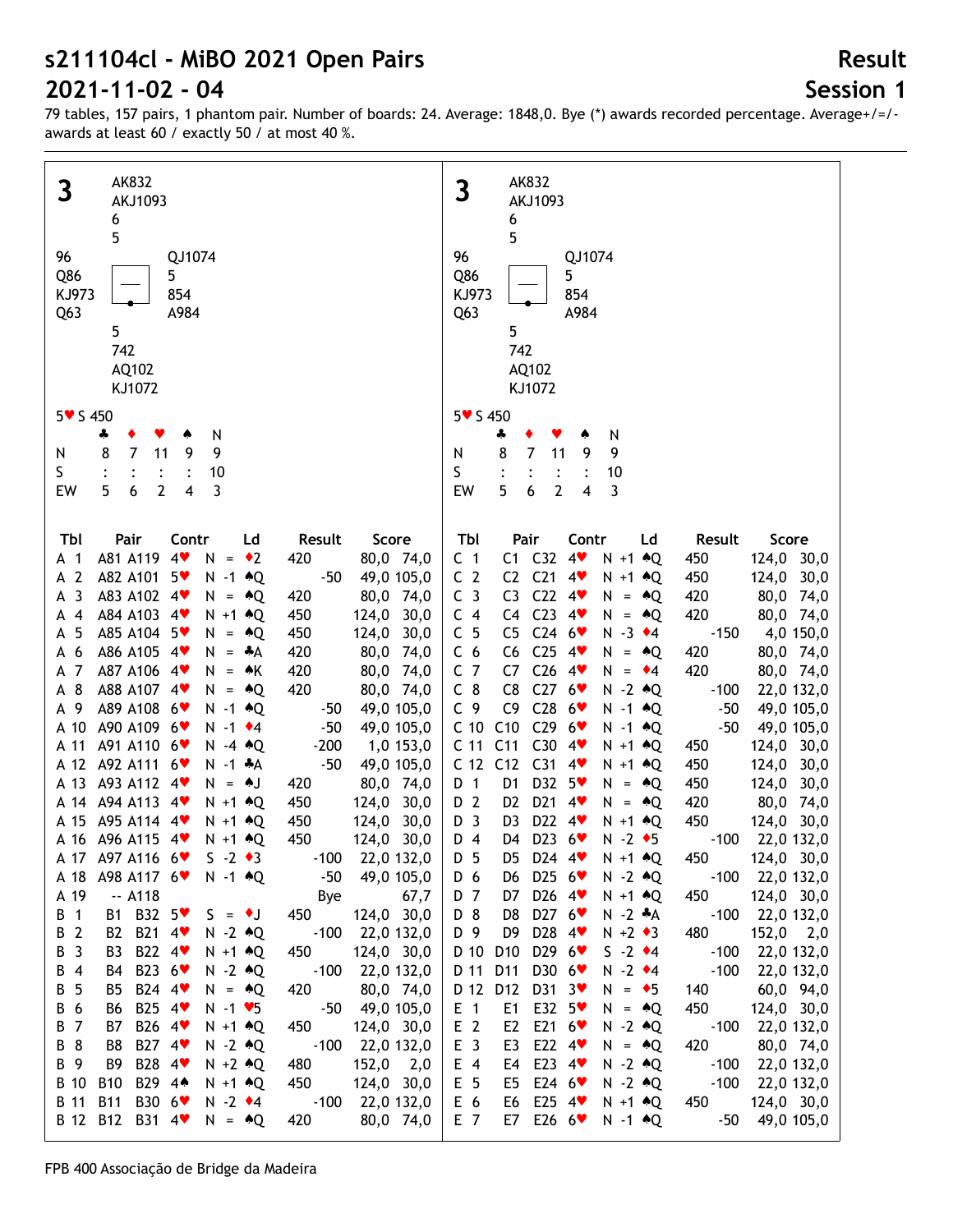# **Session 1**

**Result**

| AK832<br>3<br>AKJ1093<br>6<br>5<br>96<br>QJ1074<br>Q86<br>5<br>KJ973<br>854<br>Q <sub>63</sub><br>A984<br>5<br>742<br>AQ102<br>KJ1072<br>$5 \times 5450$                                                                                                                                                                                                                                                                                                                                                                                                                                                                                                                                                                                                                                                                                                                                                                                                                                                                                                                                                                                                                                                                                  | $\mathbf{2}$<br>4<br>AJ642<br>AQ9<br>K1072<br>AJ9875<br>KQ63<br>K <sub>5</sub><br>109<br>87642<br>KJ1053<br>AQ<br>---<br>104<br>Q873<br>$\overline{\phantom{a}}$<br>J986543<br>5 x N - 200                                                                                                                                                                                                                                                                                                                                                                                                                                                                                                                                                                                                                                                                                                                                                                                                                                                                                                                                                                                                                                                                                                                                                                                                                                                                                                                                                                                                                                                                                                                                                                                                                                                                                                                                                                                                                                                                                                                                                                                          |
|-------------------------------------------------------------------------------------------------------------------------------------------------------------------------------------------------------------------------------------------------------------------------------------------------------------------------------------------------------------------------------------------------------------------------------------------------------------------------------------------------------------------------------------------------------------------------------------------------------------------------------------------------------------------------------------------------------------------------------------------------------------------------------------------------------------------------------------------------------------------------------------------------------------------------------------------------------------------------------------------------------------------------------------------------------------------------------------------------------------------------------------------------------------------------------------------------------------------------------------------|-------------------------------------------------------------------------------------------------------------------------------------------------------------------------------------------------------------------------------------------------------------------------------------------------------------------------------------------------------------------------------------------------------------------------------------------------------------------------------------------------------------------------------------------------------------------------------------------------------------------------------------------------------------------------------------------------------------------------------------------------------------------------------------------------------------------------------------------------------------------------------------------------------------------------------------------------------------------------------------------------------------------------------------------------------------------------------------------------------------------------------------------------------------------------------------------------------------------------------------------------------------------------------------------------------------------------------------------------------------------------------------------------------------------------------------------------------------------------------------------------------------------------------------------------------------------------------------------------------------------------------------------------------------------------------------------------------------------------------------------------------------------------------------------------------------------------------------------------------------------------------------------------------------------------------------------------------------------------------------------------------------------------------------------------------------------------------------------------------------------------------------------------------------------------------------|
| N<br>4<br>9<br>8<br>$\overline{7}$<br>9<br>11<br>N<br>S.<br>10<br>$\ddot{\cdot}$<br>5<br>EW<br>6<br>$\overline{2}$<br>4<br>3                                                                                                                                                                                                                                                                                                                                                                                                                                                                                                                                                                                                                                                                                                                                                                                                                                                                                                                                                                                                                                                                                                              | ÷<br>N<br>٠<br>۸<br>$\overline{2}$<br>2<br>10<br>10<br><b>NS</b><br>$\overline{2}$<br>3<br>3<br>E<br>10<br>8<br>7<br>W<br>11<br>8<br>$\ddot{\cdot}$<br>$\ddot{\cdot}$                                                                                                                                                                                                                                                                                                                                                                                                                                                                                                                                                                                                                                                                                                                                                                                                                                                                                                                                                                                                                                                                                                                                                                                                                                                                                                                                                                                                                                                                                                                                                                                                                                                                                                                                                                                                                                                                                                                                                                                                               |
| Score<br>Tbl<br>Pair<br>Contr<br>Ld<br>Result<br>E8 E27 6<br>$N - 2$ $\blacktriangledown$<br>E 8<br>$-100$<br>22,0 132,0<br>E28 6<br>E 9<br>$N - 2 \cdot Q$<br>$-100$<br>E9<br>22,0 132,0<br>E10<br>E29 4<br>E 10<br>80,0 74,0<br>$N = AQ$<br>420<br>E 11<br>E11<br>E30 4<br>$N = AQ$<br>420<br>80,0 74,0<br>E 12<br>E12<br>E31 4<br>$N + 1$ $*Q$<br>450<br>124,0 30,0<br>F<br>F41<br>F72 4<br>$\mathbf{1}$<br>450<br>$N + 1$ $*Q$<br>124,0 30,0<br>$\overline{2}$<br>F42<br>F61 6<br>F<br>49,0 105,0<br>$N - 1$ $\triangle Q$<br>$-50$<br>3<br>F43<br>F62 4<br>F<br>420<br>80,0 74,0<br>$N = \cdot 4$<br>F63 6<br>F44<br>$-200$<br>1,0 153,0<br>F<br>4<br>$N - 4 \cdot 3$<br>5<br>F45<br>F<br>F64 4<br>420<br>80,0 74,0<br>$N = 95$<br>F65 4<br>6<br>F46<br>124,0 30,0<br>F<br>$N + 1$ $\triangle$ Q<br>450<br>$\overline{7}$<br>F47<br>F66 4<br>80,0 74,0<br>F<br>$N = AQ$<br>420<br>8<br>F48<br>F67 4<br>F<br>$N + 2$ $\blacktriangleright$ 5<br>480<br>152,0<br>2,0<br>- 9<br>F<br>F49<br>F68<br>450<br>$4$ v<br>$N + 1$ $*2$<br>124,0 30,0<br>F50<br>F69 5 <sup>*</sup><br>F 10<br>450<br>124,0 30,0<br>$N = AQ$<br>F 11 F51<br>F70 6<br>$N - 2$ $\bullet$ 4<br>$-100$<br>22,0 132,0<br>F 12 F52 F71 4 N +1 + Q<br>450<br>124,0 30,0 | Tbl<br>Pair<br>Contr<br>Result<br>Score<br>Ld<br>A81 A119<br>$5 \cdot x$ E = $\cdot 8$<br>$-850$<br>A <sub>1</sub><br>3,0 151,0<br>A 2<br>A82 A101<br>$W + 1$ $\forall A$<br>$-650$<br>$4*$<br>61,0 93,0<br>A <sub>3</sub><br>A83 A102 4*<br>$W + 2 + 7$<br>$-680$<br>24,0 130,0<br>A84 A103 $4 \times W = V$ A<br>$-790$<br>$A$ 4<br>9,0 145,0<br>A85 A104 4*<br>$-650$<br>A 5<br>$W + 1 + 7$<br>61,0 93,0<br>A 6<br>A86 A105 4*<br>$-650$<br>61,0 93,0<br>$W + 1$ $\forall A$<br>A87 A106 $4*x$ S = $*8$<br>A 7<br>154,0<br>710<br>0,0<br>A 8<br>A88 A107 4*<br>620<br>151,0<br>$N = AK$<br>3,0<br>A 9<br>A89 A108<br>$-620$<br>95,0<br>$4*$<br>$W = -2$<br>59,0<br>A 10<br>A90 A109<br>$5*x E - 2 V3$<br>500<br>148,0<br>6,0<br>A 11<br>A91 A110<br>$5 \cdot x$ S -1 $\cdot A$<br>$-200$<br>113,0 41,0<br>A 12 A92 A111<br>$-650$<br>$4*$<br>$W + 1$ $*2$<br>61,0 93,0<br>A 13 A93 A112 4*<br>$-650$<br>$W + 1 + 7$<br>61,0 93,0<br>A 14 A 94 A 113<br>$5 \star x \; W = \; *2$<br>$-850$<br>3,0 151,0<br>A 15 A95 A114<br>$-650$<br>61,0 93,0<br>$4*$<br>$W + 1$ $*2$<br>A 16 A 96 A 115 4*<br>$-650$<br>$W + 1$ $*2$<br>61,0 93,0<br>A 17 A97 A116 5*<br>$S -1$ $A$<br>$-100$ 123,0 31,0<br>A 18 A 98 A 117 4*<br>$-680$<br>$W + 2 + 2$<br>24,0 130,0<br>A 19<br>$-$ A118<br>Bye<br>67,7<br>B 1<br>B1 B32 44<br>$-620$<br>95,0 59,0<br>$W = \mathbf{v}A$<br>B21 5*<br>B 2<br>$-650$<br>B <sub>2</sub><br>$W = \mathbf{v}A$<br>61,0 93,0<br>B22 44<br>B 3<br>$-650$<br>61,0 93,0<br>B3<br>$W + 1$ $*2$<br>B23 44<br>B 4<br>$-650$<br>61,0 93,0<br>B4<br>$W + 1 * 2$<br>B24 44<br>B 5<br><b>B5</b><br>$E -1$ $\sqrt{7}$<br>100<br>132,0 22,0<br>B25 44<br>B 6<br>$W + 1$ $*2$<br>$-650$<br>61,0 93,0<br>B6<br>B26 5 <sup>V</sup><br><b>B</b> 7<br>N -1 AK<br>$-100$<br>123,0 31,0<br>B7<br>B27 44<br>B 8<br>B8<br>$-650$<br>$W + 1$ $\blacktriangleright$ A<br>61,0 93,0<br>B28 44<br>B 9<br>B <sub>9</sub><br>$-620$<br>95,0 59,0<br>$W = \mathbf{v}A$<br>B29 44<br><b>B</b> 10<br><b>B10</b><br>$-650$<br>$W + 1 \cdot A$<br>61,0 93,0<br><b>B</b> 11<br>B30 44<br>$-650$<br><b>B11</b><br>61,0 93,0<br>$W + 1 \cdot A$<br>B 12 B12 B31 34<br>$-230$ 106,0 48,0<br>$W + 3 * 2$ |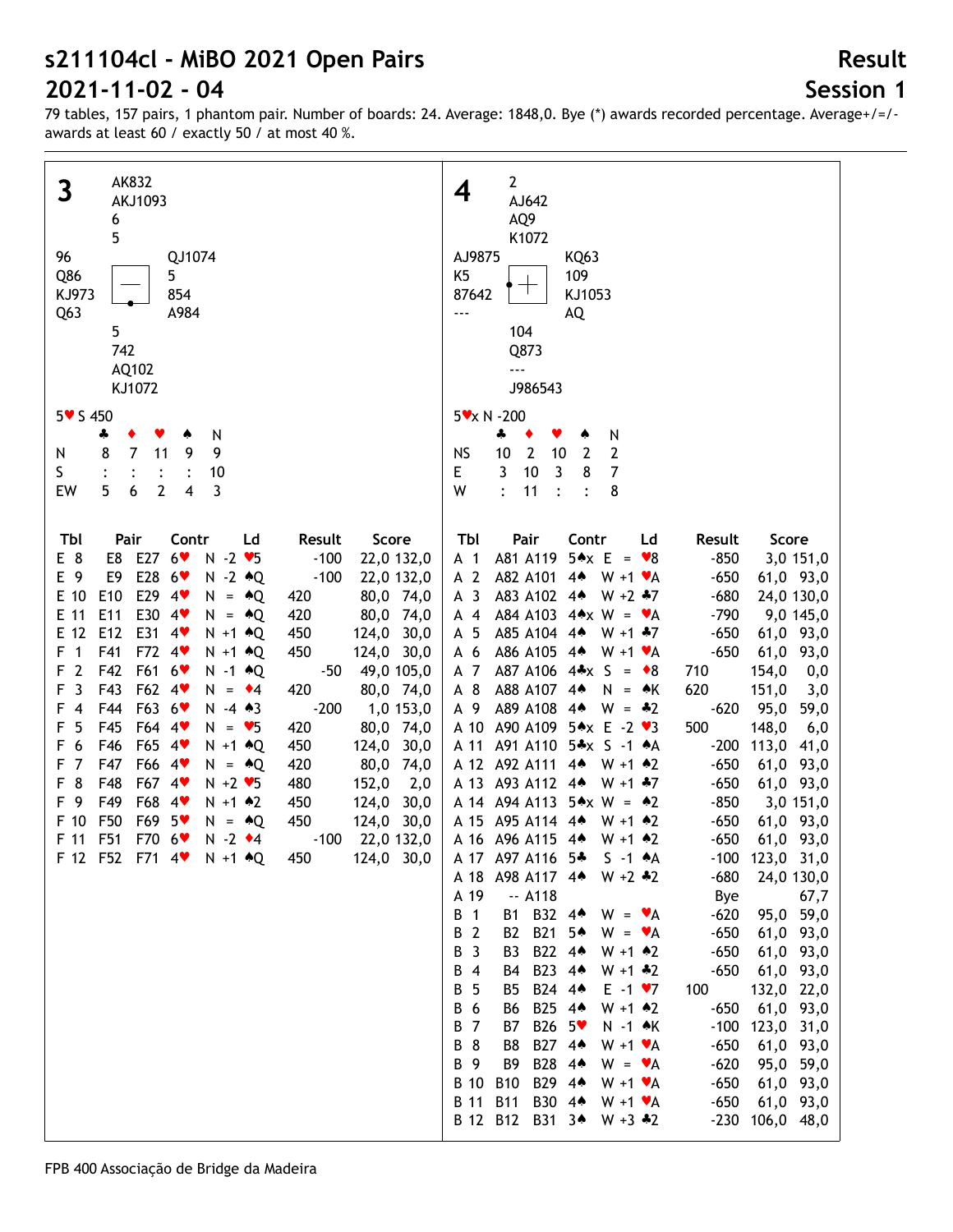# **Session 1**

**Result**

| $\mathbf{2}$<br>4<br>AJ642<br>AQ9<br>K1072<br>AJ9875<br>KQ63<br>K5<br>109<br>$\top$<br>87642<br>KJ1053<br>AQ<br><br>104<br>Q873<br>$\overline{\phantom{a}}$<br>J986543<br>$5 \times N - 200$<br>N<br>4<br>٠<br>Y<br>$\overline{2}$<br>2<br><b>NS</b><br>10<br>$\overline{2}$<br>10<br>3<br>7<br>3<br>10<br>8<br>E<br>W<br>11<br>8<br>$\ddot{\cdot}$<br>$\ddot{\cdot}$                                                                                                                                                                                                                                                                                                                                                                                                                                                                                                                                                                                                                                                                                                                                                                                                                                                                                                                                                                                                                                                                                                                                                                                                                                                                                                                                                                                                                                                                                                                                                                                                                                                                                                                                                                                                                                                                                                                                                                                                                                                                                          | $\mathbf{2}$<br>4<br>AJ642<br>AQ9<br>K1072<br>AJ9875<br>KQ63<br>K <sub>5</sub><br>109<br>┯<br>87642<br>KJ1053<br>AQ<br><br>104<br>Q873<br>$- - -$<br>J986543<br>5 x N - 200<br>4<br>N<br>٠<br>v<br><b>NS</b><br>10<br>$\overline{2}$<br>10<br>$\overline{2}$<br>$\overline{2}$<br>3<br>$\overline{3}$<br>10<br>7<br>Е<br>8<br>W<br>$\ddot{\cdot}$<br>11<br>8<br>$\ddot{\cdot}$<br>$\ddot{\cdot}$                                                                                                                                                                                                                                                                                                                                                                                                                                                                                                                                                                                                                                                                                                                                                                                                                                                                                                                    |
|----------------------------------------------------------------------------------------------------------------------------------------------------------------------------------------------------------------------------------------------------------------------------------------------------------------------------------------------------------------------------------------------------------------------------------------------------------------------------------------------------------------------------------------------------------------------------------------------------------------------------------------------------------------------------------------------------------------------------------------------------------------------------------------------------------------------------------------------------------------------------------------------------------------------------------------------------------------------------------------------------------------------------------------------------------------------------------------------------------------------------------------------------------------------------------------------------------------------------------------------------------------------------------------------------------------------------------------------------------------------------------------------------------------------------------------------------------------------------------------------------------------------------------------------------------------------------------------------------------------------------------------------------------------------------------------------------------------------------------------------------------------------------------------------------------------------------------------------------------------------------------------------------------------------------------------------------------------------------------------------------------------------------------------------------------------------------------------------------------------------------------------------------------------------------------------------------------------------------------------------------------------------------------------------------------------------------------------------------------------------------------------------------------------------------------------------------------------|---------------------------------------------------------------------------------------------------------------------------------------------------------------------------------------------------------------------------------------------------------------------------------------------------------------------------------------------------------------------------------------------------------------------------------------------------------------------------------------------------------------------------------------------------------------------------------------------------------------------------------------------------------------------------------------------------------------------------------------------------------------------------------------------------------------------------------------------------------------------------------------------------------------------------------------------------------------------------------------------------------------------------------------------------------------------------------------------------------------------------------------------------------------------------------------------------------------------------------------------------------------------------------------------------------------------|
| Tbl<br>Score<br>Pair<br>Contr<br>Ld<br>Result<br>C1 C32<br>4 <sub>•</sub><br>C <sub>1</sub><br>$E + 1$ $*2$<br>$-650$<br>61,0 93,0<br>C <sub>2</sub><br>C <sub>21</sub><br>$5x \times N - 1$ *K<br>C <sub>2</sub><br>$-200$<br>113,0 41,0<br>C <sub>3</sub><br>C <sub>22</sub><br>$4*$<br>C <sub>3</sub><br>$W + 2 + 7$<br>$-680$<br>24,0 130,0<br>C23 5* $x$ W +1 *7<br>С<br>$\overline{4}$<br>C4<br>$-1050$<br>0,0 154,0<br>5<br>C246<br>С<br>C <sub>5</sub><br>$W - 1$ $\blacktriangleright$ A<br>132,0 22,0<br>100<br>6<br>C <sub>25</sub><br>С<br>C6<br>$4*$<br>$E + 1 \cdot 7$<br>$-650$<br>61,0 93,0<br>$\overline{7}$<br>C <sub>26</sub><br>5▲<br>$W - 2$ $\blacktriangleright$ A<br>200<br>C<br>C7<br>142,0 12,0<br>$C_8$<br>C <sub>8</sub><br>$C27$ 44<br>$W + 2 \div 2$<br>$-680$<br>24,0 130,0<br>$C28$ 5*x S -2 $*A$<br>C <sub>9</sub><br>C <sub>9</sub><br>$-500$<br>104,0 50,0<br>C <sub>10</sub><br>C10<br>$C29.4*$<br>$W + 1$ $*2$<br>$-650$<br>61,0 93,0<br>C <sub>11</sub><br>$C30$ 44<br>C <sub>11</sub><br>$-650$<br>$W + 1$ 42<br>61,0 93,0<br>C <sub>12</sub><br>C <sub>12</sub><br>$C31$ 5<br>$-100$<br>123,0 31,0<br>N -1 ♠K<br>D32 4<br>$\overline{1}$<br>D <sub>1</sub><br>151,0<br>$N = AK$<br>620<br>3,0<br>D<br>$\overline{2}$<br>D <sub>21</sub><br>D <sub>2</sub><br>4 <sub>•</sub><br>$W + 1$ $\forall A$<br>$-650$<br>61,0 93,0<br>D<br>D22 5 <sup>*</sup><br>3<br>$-650$<br>61,0 93,0<br>D<br>D <sub>3</sub><br>$W = \mathbf{v}A$<br>D23 44<br>D 4<br>$-650$<br>61,0 93,0<br>D4<br>$W + 1$ $\forall A$<br>D 5<br>D5 D24 5 <sup>*</sup><br>W -1 ♥A<br>100<br>132,0 22,0<br>D6 D25 44<br>D 6<br>$W + 2 \cdot 2$<br>-680<br>24,0 130,0<br>D7 D26 44<br>D 7<br>$W - 1 \cdot 3$<br>100<br>132,0 22,0<br>D 8<br>D8 D27 4* W = $*2$<br>95,0 59,0<br>$-620$<br>D 9<br>D28 4* W +1 *2<br>D9<br>$-650$<br>61,0 93,0<br>D10 D29 4*x E -1 *7<br>D 10<br>200<br>142,0 12,0<br>D 11<br>D11<br>D30 34 W +2 42<br>$-200$<br>113,0 41,0<br>D12 D31 4* W +2 *7<br>D 12<br>$-680$<br>24,0 130,0<br>E1 E32 44<br>$E$ 1<br>$E = \triangle 2$<br>$-620$<br>95,0 59,0<br>E <sub>2</sub><br>E2 E21 44<br>$W + 2 + 7$<br>$-680$<br>24,0 130,0<br>E <sub>3</sub><br>E22 $4\bullet$<br>E3<br>$E + 2 + 7$<br>$-680$<br>24,0 130,0<br>$E$ 4<br>E4 E23 5*x W -1 *A<br>200<br>142,0 12,0<br>E <sub>5</sub><br>E5 E24 44 W +2 +2<br>$-680$<br>24,0 130,0<br>E 6<br>E6 E25 5*x S -1 *A<br>$-200$ 113,0 41,0<br>E 7<br>E7 E26 5* S -1 *A<br>$-100$ 123,0 31,0 | Tbl<br>Pair<br>Contr<br>Ld<br>Result<br>Score<br>E27<br>4 <sub>•</sub><br>E 8<br>E8<br>$W + 1 + 7$<br>$-650$<br>61,0 93,0<br>E28<br>E 9<br>E9<br>$-790$<br>$4 \cdot x$ W = $\cdot A$<br>9,0 145,0<br>E 10<br>E10<br>E29 4*<br>$-680$<br>$W + 2 * 2$<br>24,0 130,0<br>E11<br>E30<br>5*x S -1 *A<br>$-200$<br>E 11<br>113,0 41,0<br>E 12<br>E12<br>E31<br>$-710$<br>4 <sub>•</sub><br>$W + 3 + 6$<br>12,0 142,0<br>F41<br>F72<br>F <sub>1</sub><br>$4*$<br>$E - 1 \cdot 7$<br>100<br>132,0 22,0<br>F <sub>2</sub><br>F42<br>F61<br>$4*$<br>$W = 2$<br>95,0 59,0<br>$-620$<br>F <sub>3</sub><br>F43<br>F62 5 * x N -1 * K<br>$-200$<br>113,0 41,0<br>F44<br>F63<br>$F$ 4<br>$4*$<br>$-620$<br>95,0 59,0<br>$W = \mathbf{v}A$<br>F <sub>5</sub><br>F45<br>F64<br>$4*$<br>$E + 1 + 3$<br>$-650$<br>61,0 93,0<br>F 6<br>F46<br>F65<br>$4*$<br>$W + 1$ 42<br>$-650$<br>61,0 93,0<br>F47<br>F66<br>$-800$<br>F <sub>7</sub><br>$5\text{v} \times \text{N}$ -3 $\text{A} \text{K}$<br>6,0 148,0<br>F 8<br>F48<br>F67 4*<br>$-620$<br>$E = \bullet 3$<br>95,0 59,0<br>F 9<br>F49<br>F68<br>$5x \times E - 1 \cdot K$<br>200<br>142,0 12,0<br>F50<br>F69<br>F 10<br>$4*$<br>$W - 2 \cdot 7$<br>200<br>142,0 12,0<br>F 11 F51<br>F70 4*<br>61,0 93,0<br>$W + 1 + 7$<br>$-650$<br>F 12 F52 F71 4 W +2 $*7$<br>-680<br>24,0 130,0 |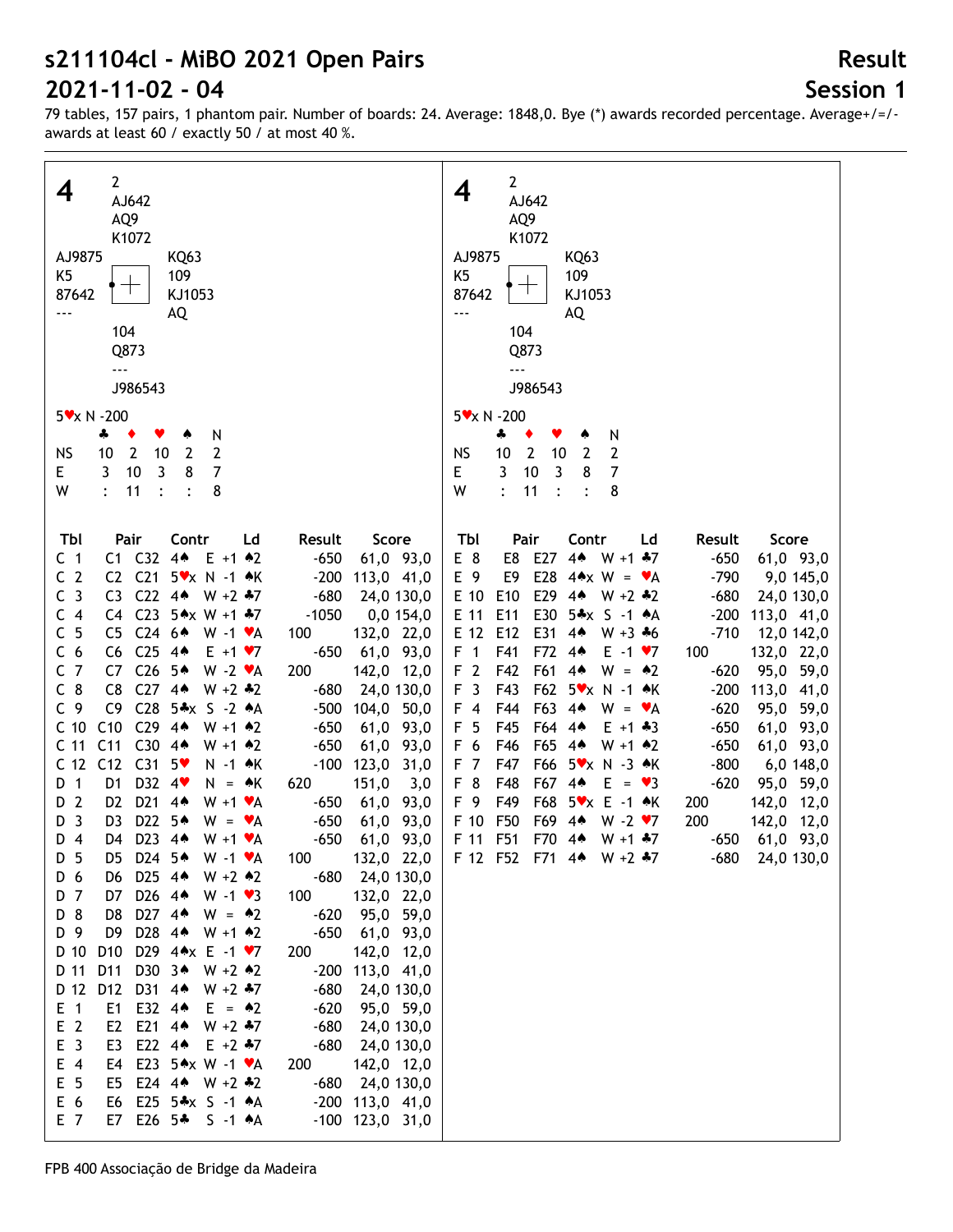**Session 1**

79 tables, 157 pairs, 1 phantom pair. Number of boards: 24. Average: 1848,0. Bye (\*) awards recorded percentage. Average+/=/ awards at least 60 / exactly 50 / at most 40 %.

| 753                                                                               | 753                                                                                                       |
|-----------------------------------------------------------------------------------|-----------------------------------------------------------------------------------------------------------|
| 5<br>AK3                                                                          | 5<br>AK3                                                                                                  |
| 8765                                                                              | 8765                                                                                                      |
|                                                                                   |                                                                                                           |
| K105                                                                              | K105                                                                                                      |
| AQ10982                                                                           | AQ10982                                                                                                   |
| 10874<br><b>J95</b>                                                               | 10874<br>J95                                                                                              |
| <b>KQ942</b><br>---                                                               | $\overline{a}$<br><b>KQ942</b>                                                                            |
| AJ76<br>9832                                                                      | 9832<br>AJ76                                                                                              |
|                                                                                   |                                                                                                           |
| <b>KJ64</b>                                                                       | KJ64                                                                                                      |
| Q <sub>62</sub>                                                                   | Q <sub>62</sub>                                                                                           |
| AJ103                                                                             | AJ103                                                                                                     |
| Q4                                                                                | Q4                                                                                                        |
|                                                                                   |                                                                                                           |
| 2N N 120                                                                          | 2N N 120                                                                                                  |
| N<br>÷<br>٠<br>♠                                                                  | N<br>÷<br>۸                                                                                               |
| $\overline{7}$<br>8<br>8<br>6<br>6<br>N                                           | 7<br>8<br>8<br>6<br>6<br>N                                                                                |
| S.<br>5                                                                           | S<br>5                                                                                                    |
| 7<br>5<br>5<br>EW<br>6<br>6                                                       | $\overline{7}$<br>5<br>5<br>EW<br>6<br>6                                                                  |
|                                                                                   |                                                                                                           |
|                                                                                   |                                                                                                           |
| Tbl<br>Pair<br>Contr<br>Result<br>Score<br>Ld                                     | Tbl<br>Pair<br>Contr<br>Ld<br>Result<br>Score                                                             |
| $2*$<br>$E -3$ $\vee$ 2<br>A81 A118<br>150<br>105,0 49,0<br>A <sub>1</sub>        | $C1$ $C31$<br>$2*$<br>$E - 2$ $\bullet$ J<br>C <sub>1</sub><br>100<br>43,0 111,0                          |
| $\overline{2}$<br>$E - 3 + Q$                                                     | C <sub>2</sub><br>C <sub>32</sub><br>C <sub>2</sub><br>$2*$                                               |
| A82 A119<br>3∧<br>150<br>105,0 49,0<br>A                                          | $E - 2$ $\vee$ 2<br>100<br>43,0 111,0                                                                     |
| 3<br>A83 A101 24<br>$N + 4$ + 6<br>230<br>144,0<br>10,0<br>А                      | C <sub>21</sub><br>$E - 3 \cdot 2$<br>C <sub>3</sub><br>$3*$<br>C <sub>3</sub><br>150<br>105,0 49,0       |
| $\overline{4}$<br>A84 A102 24<br>$E - 3 \cdot 2$<br>150<br>105,0 49,0<br>А        | C <sub>22</sub><br>C <sub>4</sub><br>$3*$<br>$E -3 \cdot 2$<br>C <sub>4</sub><br>150<br>105,0 49,0        |
| 5<br>A85 A103 34<br>$E - 3$ $*Q$<br>150<br>105,0 49,0<br>А                        | C <sub>23</sub><br>C <sub>5</sub><br>$2*$<br>C <sub>5</sub><br>$W - 2 \cdot A$<br>100<br>43,0 111,0       |
| 6<br>A86 A104 2 <sup>*</sup><br>$E - 2$ $*Q$<br>100<br>43,0 111,0<br>А            | C <sub>6</sub><br>C <sub>24</sub><br>C <sub>6</sub><br>$4*$<br>$W - 3 V A$<br>150<br>105,0 49,0           |
| $\overline{7}$<br>A87 A105 2*<br>$E - 2$ $*Q$<br>100<br>43,0 111,0<br>A           | C <sub>25</sub><br>C <sub>7</sub><br>$2*$<br>50<br>C7<br>$E - 1 + Q$<br>17,0 137,0                        |
| 8<br>A88 A106 2*<br>$E - 3$ $*Q$<br>150<br>105,0 49,0<br>A                        | C <sub>26</sub><br>$C_8$<br>C8<br>$2*$<br>$E - 2$ $*Q$<br>100<br>43,0 111,0                               |
| 9<br>A89 A107 2★x E -2 ◆10<br>300<br>147,0<br>7,0<br>А                            | C <sub>9</sub><br>$C27 - 3*$<br>C <sub>9</sub><br>$E - 3 \times 6$<br>150<br>105,0 49,0                   |
| A90 A108 2*                                                                       | C <sub>28</sub><br>C10<br>$3*$<br>$E - 3 + Q$                                                             |
| A 10<br>$W - 3 \cdot A$<br>150<br>105,0 49,0                                      | C <sub>10</sub><br>150<br>105,0 49,0                                                                      |
| A91 A109 24<br>A 11<br>$E - 2$ $*Q$<br>100<br>43,0 111,0                          | C <sub>11</sub><br>C <sub>11</sub><br>C <sub>29</sub><br>$2*$<br>$E - 2$ $\bullet$ J<br>100<br>43,0 111,0 |
| A92 A110 4*<br>A 12<br>$E -4 \cdot 3$<br>200<br>141,0 13,0                        | C30<br>C <sub>12</sub><br>C12<br>$2*$<br>$E - 3 \cdot 2$<br>150<br>105,0 49,0                             |
| A 13<br>A93 A111 3+<br>$S - 2 \cdot 7$<br>$-200$<br>1,0 153,0                     | D31<br>$3*$<br>$E - 3 \cdot 2$<br>D 1<br>D <sub>1</sub><br>150<br>105,0 49,0                              |
| A94 A112 2*<br>$W - 3$ $\forall$ K<br>150<br>105,0 49,0<br>A 14                   | D 2<br>D32<br>$2*$<br>S<br>D <sub>2</sub><br>$= 88$<br>110<br>66,0 88,0                                   |
| A95 A113 2Nx W -5 $\mathsf{v}$ A<br>A 15<br>1100<br>154,0<br>0,0                  | D <sub>3</sub><br>D <sub>21</sub><br>$2*$<br>D <sub>3</sub><br>$E - 3$ $\vee$ 6<br>105,0<br>150<br>49,0   |
| A 16 A 96 A 114 2 <sup>4</sup><br>$E - 3 \cdot Q$<br>150<br>105,0 49,0            | D <sub>4</sub><br>D22 34<br>$E - 3$ $*4$<br>150<br>105,0 49,0<br>D4                                       |
| A 17 A97 A115 4 V x W -3 +6<br>500<br>151,0<br>3,0                                | D 5<br>D5<br>D23 2*<br>$E = \cdot J$<br>$-110$<br>$6,0$ 148,0                                             |
| 150<br>105,0 49,0<br>A98 A116 34<br>$E - 3 \times 6$<br>A 18                      | D24 2 <sup>+</sup><br>43,0 111,0<br>D 6<br>$E - 2$ $*Q$<br>100<br>D6                                      |
| A 19<br>$-. A117$                                                                 | D25 24<br>D 7<br>$E - 3 \cdot 2$<br>150                                                                   |
| Bye<br>41,5                                                                       | 105,0 49,0<br>D7                                                                                          |
| B 1<br>B1 B31 24<br>105,0 49,0<br>$E - 3 * Q$<br>150                              | D26 2N<br>D 8<br>$N + 1$ $*10$<br>105,0 49,0<br>D8<br>150                                                 |
| B 2<br>B32 3★x E -2 ♥6<br>B2<br>300<br>$147,0$ 7,0                                | D 9<br>D27 2N<br>D <sub>9</sub><br>$N = 10$<br>120<br>69,0 85,0                                           |
| $\overline{\mathbf{3}}$<br>B21 24<br>100<br>В<br>B3<br>$E - 2$ $*Q$<br>43,0 111,0 | D 10<br>D28 24<br>D <sub>10</sub><br>$E - 3 \cdot 2$<br>150<br>105,0 49,0                                 |
| $\overline{4}$<br>B22 24<br>$W - 2 \cdot 5$<br>100<br>43,0 111,0<br>В<br>B4       | D 11<br>D29 2N<br>D11<br>$S + 1$ $\bullet$ 2<br>150<br>105,0 49,0                                         |
| 5<br>B23 3 <sup>₩</sup><br>$N - 2 * 3$<br>$-200$<br>1,0 153,0<br>В<br>B5          | D 12<br>D30 24<br>$E - 2$ $*Q$<br>D12<br>100<br>43,0 111,0                                                |
| B 6<br>B24 24<br>$E - 3 \cdot 2$<br>105,0 49,0<br>B6<br>150                       | $E$ 1<br>E31 24<br>$E - 3$ $*Q$<br>E1<br>150<br>105,0 49,0                                                |
| B 7<br>B25 24<br>$E - 3$ $*Q$<br>105,0 49,0<br>B7<br>150                          | E <sub>2</sub><br>E32 24<br>$E - 2$ $*Q$<br>E <sub>2</sub><br>100<br>43,0 111,0                           |
| 8<br>B26 24<br>$E - 3$ $*Q$<br>150<br>105,0 49,0<br>В<br>B8                       | E <sub>3</sub><br>E21 34<br>$E -1$ $\star$ A<br>E3<br>50<br>17,0 137,0                                    |
|                                                                                   |                                                                                                           |
| B 9<br>B27 34<br>$E - 3$ $*Q$<br>150<br>105,0 49,0<br>B9                          | E22 24<br>E 4<br>$E - 2$ $*Q$<br>E4<br>100<br>43,0 111,0                                                  |
| B 10<br><b>B10</b><br>B28 24<br>$E - 3$ $*Q$<br>150<br>105,0 49,0                 | E <sub>5</sub><br>E23 34<br>$E -2$ $\bullet$ J<br>E5<br>100<br>43,0 111,0                                 |
| B 11<br><b>B11</b><br>B29 24<br>$-110$<br>$6,0$ 148,0<br>$W = \cdot 8$            | E 6<br>E24 2 <sup>+</sup><br>$E - 3 \cdot 2$<br>E6<br>150<br>105,0 49,0                                   |
| B 12<br><b>B12</b><br>B30 24<br>$E - 2 * Q$<br>100<br>43,0 111,0                  | E 7<br>E25 24<br>$W - 3 \cdot A$<br>105,0 49,0<br>E7<br>150                                               |
|                                                                                   |                                                                                                           |

#### **Result**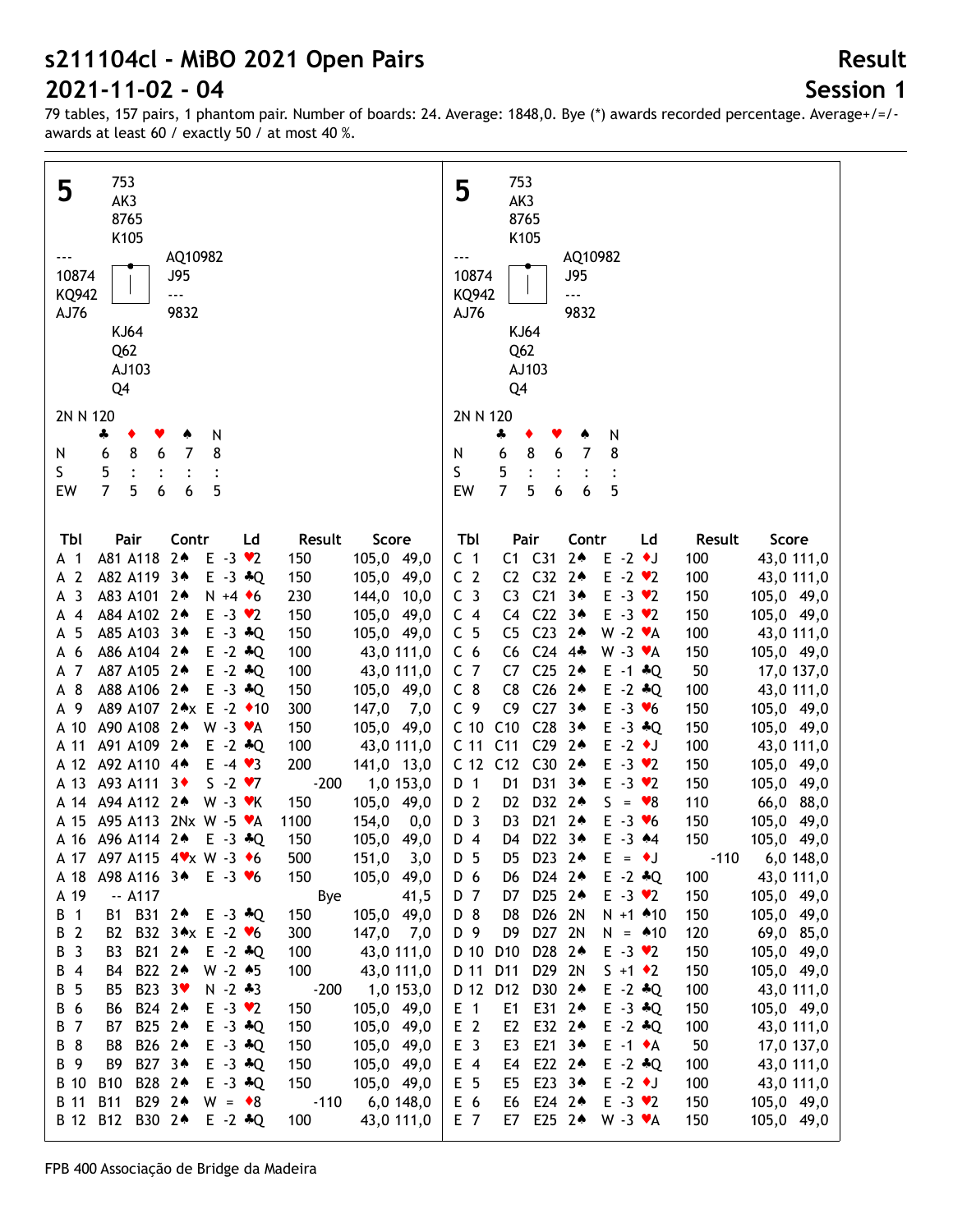# **Session 1**

**Result**

| 753<br>5                                                                                    | KQ<br>6                                                                                     |
|---------------------------------------------------------------------------------------------|---------------------------------------------------------------------------------------------|
| AK3                                                                                         | A1075                                                                                       |
| 8765                                                                                        | AKJ75                                                                                       |
| K105                                                                                        | 93                                                                                          |
| AQ10982                                                                                     | <b>J65</b><br>984                                                                           |
| 10874<br>J95                                                                                | Κ<br>J9842                                                                                  |
| KQ942<br>---                                                                                | Q942<br>63                                                                                  |
| AJ76<br>9832                                                                                | KJ1086<br>AQ4                                                                               |
| <b>KJ64</b>                                                                                 | A10732                                                                                      |
| Q <sub>62</sub>                                                                             | Q <sub>63</sub>                                                                             |
| AJ103                                                                                       | 108                                                                                         |
| Q4                                                                                          | 752                                                                                         |
|                                                                                             |                                                                                             |
| 2N N 120                                                                                    | 3* S 140                                                                                    |
| N<br>4                                                                                      | 4<br>N                                                                                      |
| $\overline{7}$<br>8<br>8<br>6<br>6<br>N                                                     | 8<br>$\overline{7}$<br>8<br>9<br>9<br><b>NS</b>                                             |
| S.<br>5                                                                                     | 3<br>E<br>6<br>3<br>4<br>$\mathbf{2}$                                                       |
| $\overline{7}$<br>5<br>6<br>5<br>6<br>EW                                                    | $\overline{3}$<br>W<br>$\ddot{\cdot}$<br>$\ddot{\cdot}$<br>$\ddot{\cdot}$<br>$\ddot{\cdot}$ |
|                                                                                             |                                                                                             |
| Score<br>Tbl<br>Pair<br>Contr<br>Result<br>Ld                                               | Tbl<br>Pair<br>Contr<br>Result<br>Score<br>Ld                                               |
| E8 E26 3N<br>E 8<br>$N - 1$ $*9$<br>$-100$<br>11,0 143,0                                    | A81 A118<br>$4*$<br>$S - 1$ $\bullet$ 5<br>$-50$<br>33,0 121,0<br>A 1                       |
| E27 24<br>E 9<br>E9<br>$E -2$ $\vee$ 2<br>43,0 111,0<br>100                                 | A 2<br>A82 A119<br>$2*$<br>$S + 1 + 5$<br>140<br>90,0 64,0                                  |
| E28 24<br>E 10<br>E <sub>10</sub><br>$E - 2$ $*Q$<br>100<br>43,0 111,0                      | A <sub>3</sub><br>A83 A101<br>$3NxS - 5 v6$<br>0,0 154,0<br>$-1100$                         |
| E11<br>E29 2◆<br>E 11<br>$E - 3 \cdot 2$<br>150<br>105,0 49,0                               | A84 A102 2*<br>$-50$<br>33,0 121,0<br>A 4<br>$N - 1$ +6                                     |
| E30 24<br>E 12<br>E <sub>12</sub><br>$E -2$ $\vee$ 2<br>100<br>43,0 111,0                   | A 5<br>A85 A103 2*<br>$N + 3 \cdot 6$<br>200<br>123,0 31,0                                  |
| F71 $3 \times x$ E -3 $\sqrt{2}$<br>$\overline{1}$<br>F41<br>500<br>151,0<br>F<br>3,0       | A 6<br>A86 A104 3 <sup>*</sup><br>$S - 1$ $*J$<br>$-50$<br>33,0 121,0                       |
| $\overline{2}$<br>F42<br>F72 24<br>F<br>$W = \bullet 5$<br>$-110$<br>6,0 148,0              | A87 A105 2<br>A 7<br>$-50$<br>33,0 121,0<br>$N - 1$ $*9$                                    |
| 3<br>F43<br>F61<br>2N<br>120<br>69,0 85,0<br>F<br>$N = *8$                                  | A 8<br>A88 A106 2+<br>$N - 1$ $*A$<br>$-50$<br>33,0 121,0                                   |
| F62 2 <sup>4</sup><br>50<br>F44<br>17,0 137,0<br>F<br>$\overline{4}$<br>$E - 1 \cdot 3$     | A89 A107 3N<br>A 9<br>$146,0$ 8,0<br>$N = \bullet 4$<br>400                                 |
| 5<br>F45<br>F63 2N<br>$S - 1 \cdot 8$<br>$-100$<br>11,0 143,0<br>F                          | A90 A108<br>A 10<br>$-50$<br>$\overline{\mathbf{3}}$<br>$N - 1$ $\vee$ 3<br>33,0 121,0      |
| 6<br>F46<br>F64 34<br>200<br>141,0 13,0<br>F<br>$E -4$ $\vee 6$                             | A 11<br>A91 A109 2*<br>140<br>$N + 1$ + 6<br>90,0 64,0                                      |
| $\overline{7}$<br>F47<br>F65 2*<br>150<br>105,0 49,0<br>F<br>$E - 3 \cdot 2$                | A 12 A92 A110 3*x E -4 *2<br>1100<br>$154,0$ 0,0                                            |
| 8<br>F48<br>F66 2 <sup>*</sup><br>150<br>105,0 49,0<br>F<br>$W - 3$ $\blacktriangleright$ K | A 13 A93 A111<br>$S - 2$ $*J$<br>$4*$<br>$-100$<br>9,0 145,0                                |
| F 9<br>F49<br>F67 2*<br>50<br>17,0 137,0<br>W -1 $\bullet$ 7                                | A 14 A 94 A 112 4*<br>$-50$<br>$S - 1 * J$                                                  |
| F50<br>F68 2 <sup>4</sup>                                                                   | 33,0 121,0<br>A 15 A95 A113                                                                 |
| F 10<br>$E -2$ $\vee$ 2<br>100<br>43,0 111,0                                                | 149,0<br>4▲<br>$S = 46$<br>420<br>5,0                                                       |
| F51<br>$E - 2$ $\vee$ 2<br>F 11<br>F69 34<br>100<br>43,0 111,0                              | 140<br>90,0 64,0<br>A 16 A 96 A 114 2 <sup>4</sup><br>$5 + 1 + 6$                           |
| 43,0 111,0<br>F 12 F52 F70 2▲ E -2 ♥2<br>100                                                | 107,0 47,0<br>A 17 A97 A115 2N<br>150<br>$N + 1$ $\vee$ 2                                   |
|                                                                                             | A 18 A 98 A 116 44<br>$S - 1$ . J<br>-50<br>33,0 121,0                                      |
|                                                                                             | A 19<br>$-. A117$<br>Bye<br>41,5                                                            |
|                                                                                             | B31 24<br>В<br>$\overline{1}$<br>230<br>137,0 17,0<br><b>B1</b><br>$S + 4 \cdot 6$          |
|                                                                                             | B32 4◆<br>В<br>$\overline{2}$<br>B <sub>2</sub><br>$-50$<br>$N - 1$ $*A$<br>33,0 121,0      |
|                                                                                             | $\overline{3}$<br>B21 24<br>В<br>B <sub>3</sub><br>$N + 1$ $\vee$ 9<br>140<br>90,0 64,0     |
|                                                                                             | B22 34<br>В<br>$\overline{4}$<br>B <sub>4</sub><br>140<br>90,0 64,0<br>$S = 46$             |
|                                                                                             | 5<br>B23 24<br>В<br>B <sub>5</sub><br>$S + 1 \cdot 3$<br>140<br>90,0 64,0                   |
|                                                                                             | B24 2 <sup>*</sup><br>В<br>6<br><b>B6</b><br>110<br>61,0 93,0<br>$N = \bullet 3$            |
|                                                                                             | B25 2N<br>B<br>$\overline{7}$<br>B7<br>$N + 1$ $4$<br>150<br>107,0 47,0                     |
|                                                                                             | 8<br><b>B26</b><br>В<br>B8<br>$1\spadesuit$<br>$S + 1 + 6$<br>110<br>61,0 93,0              |
|                                                                                             | 9<br>B27 24<br>B<br>B <sub>9</sub><br>$S + 3 \cdot K$<br>200<br>123,0 31,0                  |
|                                                                                             | <b>B</b> 10<br>B28 24<br><b>B10</b><br>$N + 3$ +6<br>200<br>123,0 31,0                      |
|                                                                                             | <b>B</b> 11<br><b>B11</b><br>B29 2 <sup>₩</sup><br>$N + 2 * 8$<br>170<br>113,0 41,0         |
|                                                                                             | B 12 B12 B30 24<br>$N + 2$ $\vee$ 2<br>170<br>113,0 41,0                                    |
|                                                                                             |                                                                                             |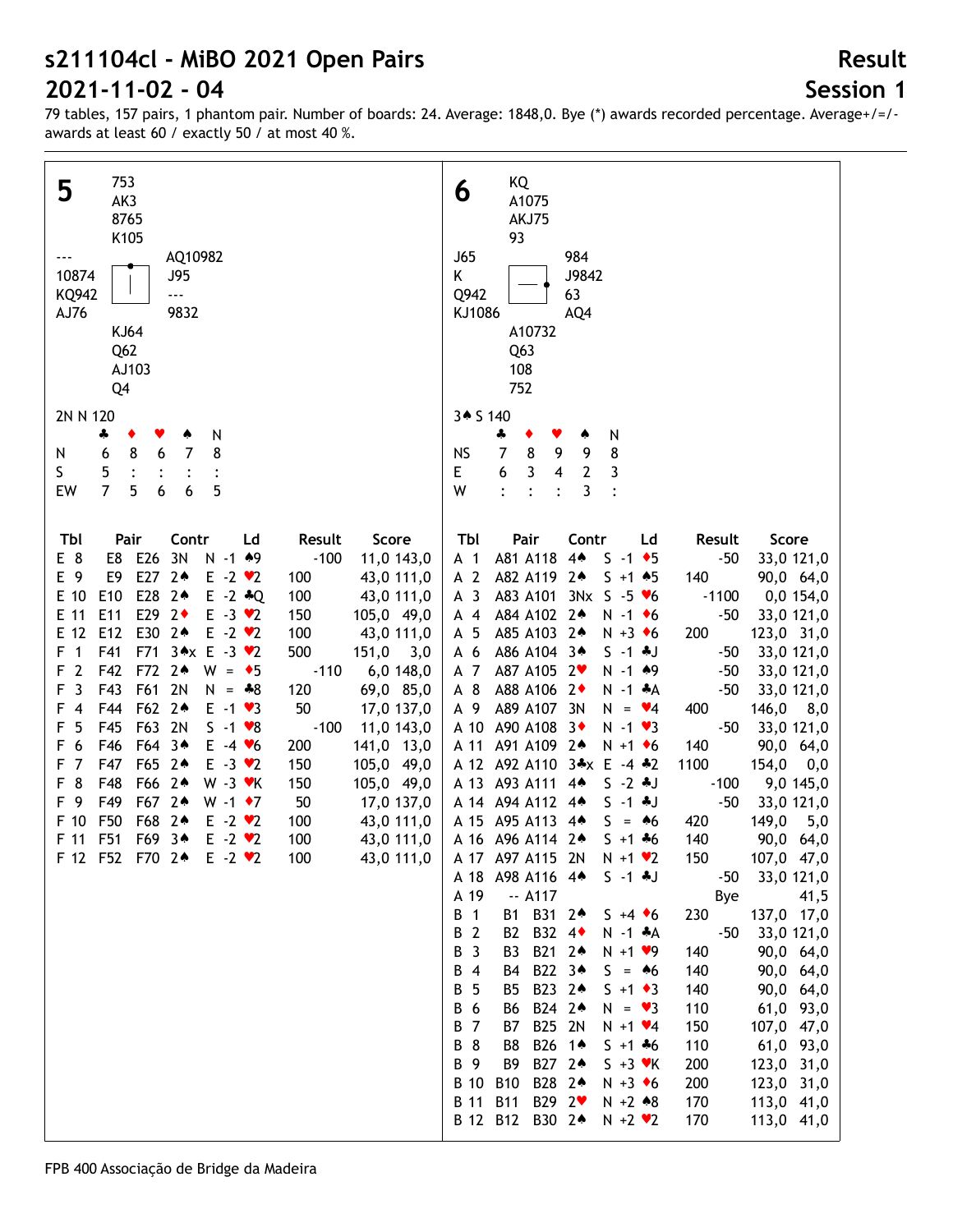# **Session 1**

**Result**

79 tables, 157 pairs, 1 phantom pair. Number of boards: 24. Average: 1848,0. Bye (\*) awards recorded percentage. Average+/=/ awards at least 60 / exactly 50 / at most 40 %.

| KQ<br>6<br>A1075                                                                                                                     |                                          | KQ<br>6<br>A1075                                                                                                                         |
|--------------------------------------------------------------------------------------------------------------------------------------|------------------------------------------|------------------------------------------------------------------------------------------------------------------------------------------|
| AKJ75<br>93                                                                                                                          |                                          | AKJ75<br>93                                                                                                                              |
| J65<br>984<br>J9842<br>K<br>Q942<br>63                                                                                               |                                          | <b>J65</b><br>984<br>J9842<br>K<br>Q942<br>63                                                                                            |
| KJ1086<br>AQ4                                                                                                                        |                                          | KJ1086<br>AQ4                                                                                                                            |
| A10732<br>Q63                                                                                                                        |                                          | A10732<br>Q <sub>63</sub>                                                                                                                |
| 108<br>752                                                                                                                           |                                          | 108<br>752                                                                                                                               |
| 3* S 140                                                                                                                             |                                          | 3 <b>6</b> 5 140                                                                                                                         |
| N<br>÷<br>۸<br>9<br>8<br><b>NS</b><br>8<br>7<br>9                                                                                    |                                          | ÷<br>N<br>۸<br>8<br>7<br>8<br>9<br>9<br><b>NS</b>                                                                                        |
| $\mathbf{2}$<br>3<br>E.<br>6<br>3<br>$\overline{4}$                                                                                  |                                          | E.<br>3<br>$\overline{\mathbf{4}}$<br>$\mathbf{2}$<br>3<br>6                                                                             |
| 3<br>W<br>$\ddot{\cdot}$<br>$\ddot{\cdot}$                                                                                           |                                          | 3<br>W<br>$\ddot{\cdot}$<br>$\ddot{\cdot}$<br>$\cdot$                                                                                    |
| Tbl<br>Pair<br>Contr<br>Ld                                                                                                           | Result<br>Score                          | Tbl<br>Pair<br>Contr<br>Result<br>Score<br>Ld                                                                                            |
| C <sub>1</sub><br>$C1$ $C31$<br>2 <sub>v</sub><br>$N = A$                                                                            | 61,0 93,0<br>110                         | E 8<br>E8 E26<br>$-100$<br>4<br>$N - 2$ $*4$<br>9,0 145,0                                                                                |
| C <sub>2</sub><br>C2 C32 24<br>$S + 1$ $\forall$ K<br>C <sub>3</sub><br>C3<br>C213<br>$S -1$ $\forall$ K                             | 140<br>90,0 64,0<br>$-50$<br>33,0 121,0  | E 9<br>E27<br>E9<br>$N + 5 A$<br>144,0 10,0<br>1N<br>240<br>E 10<br>E28<br>E10<br>$2*$<br>110<br>61,0 93,0<br>$S = *J$                   |
| C4 $C22$ $3*$<br>C <sub>4</sub><br>$N - 2$ $\vee 4$                                                                                  | $-100$<br>9,0 145,0                      | E29 2 <sup>v</sup><br>E 11<br>E11<br>140<br>90,0 64,0<br>$N + 1$ $*2$                                                                    |
| - 5<br>$C23$ 2 <sup>*</sup><br>C<br>C <sub>5</sub><br>$N + 4$ + 6                                                                    | 137,0 17,0<br>230                        | E 12<br>E12<br>E30<br>$2*$<br>$S -1$ $\forall$ K<br>$-50$<br>33,0 121,0                                                                  |
| C <sub>6</sub><br>$C24$ 2 <sup>*</sup><br>C6<br>$N = 2$                                                                              | 110<br>61,0 93,0                         | F <sub>1</sub><br>F41<br>F71<br>$3+$<br>74,0 80,0<br>$N + 1$ $*4$<br>130                                                                 |
| C <sub>7</sub><br>C7<br>$C25$ 4<br>$N - 2 * 8$                                                                                       | 9,0 145,0<br>$-100$                      | F <sub>2</sub><br>F42<br>F72<br>$2*$<br>230<br>137,0 17,0<br>$N + 4$ + 6                                                                 |
| $C26$ 2 <sup>*</sup><br>$C_8$<br>C8<br>$S = *J$                                                                                      | 110<br>61,0 93,0                         | F <sub>3</sub><br>F43<br>F61<br>$2*$<br>110<br>61,0 93,0<br>$S = vK$                                                                     |
| C <sub>9</sub><br>C <sub>9</sub><br>$C27$ 2 <sup>*</sup><br>$N + 2$ + 6<br>C10<br>$C28$ 2 <sup>*</sup><br>C <sub>10</sub><br>$N = 9$ | 170<br>113,0 41,0<br>110<br>61,0 93,0    | $F$ 4<br>F44<br>F62<br>$2*$<br>140<br>90,0 64,0<br>$S + 1$ $*10$<br>5<br>F63<br>F45<br>$2*$<br>$N + 1$ $\vee$ 9<br>140<br>90,0 64,0<br>F |
| C <sub>11</sub><br>$C29$ 2 <sup>*</sup><br>C <sub>11</sub><br>$N + 3$ +6                                                             | 200<br>123,0 31,0                        | F 6<br>F46<br>F64<br>1 <sub>N</sub><br>210<br>130,0 24,0<br>$N + 4$ $\vee$ 2                                                             |
| C <sub>12</sub><br>C <sub>12</sub><br>C302<br>$N + 1$ $*4$                                                                           | 140<br>90,0<br>64,0                      | F47<br>F65<br>F <sub>7</sub><br>$2\bullet$<br>$N + 1$ $*4$<br>140<br>90,0 64,0                                                           |
| D31 2<br>D 1<br>D <sub>1</sub><br>$N = *8$                                                                                           | 110<br>61,0 93,0                         | F 8<br>F66<br>F48<br>$2\bullet$<br>$N = 49$<br>110<br>61,0 93,0                                                                          |
| D32 4*<br>$\overline{2}$<br>D <sub>2</sub><br>D<br>$S = \mathbf{v}K$                                                                 | 420<br>149,0<br>5,0                      | F 9<br>F49<br>F67<br>$4*$<br>450<br>$152,0$ 2,0<br>$S + 1$ $\div 4$                                                                      |
| $\overline{3}$<br>D <sub>21</sub><br>3N<br>D <sub>3</sub><br>D<br>$N - 1$ $*A$                                                       | 33,0 121,0<br>-50                        | F50<br>F68<br>$S - 2 * 2$<br>F 10<br>2N<br>$-100$<br>9,0 145,0                                                                           |
| D22 2 <sup>*</sup><br>$D_4$<br>D4<br>$N + 1$ $\vee$ 2<br>D <sub>5</sub><br>$S - 2 * 5$                                               | 140<br>90,0 64,0<br>9,0 145,0            | F51<br>F 11<br>F69<br>$2*$<br>110<br>$N = \bullet 2$<br>61,0 93,0<br>F 12 F52 F70 $3 \cdot 5 = 5$<br>90,0 64,0<br>140                    |
| D5 D23 4*<br>D 6<br>D24 3 <sup>*</sup><br>D6<br>$S = 45$                                                                             | $-100$<br>90,0 64,0<br>140               |                                                                                                                                          |
| D25 $2+$<br>D 7<br>D7<br>$N - 1$ $\vee$ 9                                                                                            | $-50$<br>33,0 121,0                      |                                                                                                                                          |
| D 8<br>D26 2 <sup>*</sup><br>D8<br>$N + 3 \cdot 8$                                                                                   | 200<br>123,0 31,0                        |                                                                                                                                          |
| D 9<br>D27 $3+$<br>D9<br>$N - 2 \cdot 3$                                                                                             | $-100$<br>9,0 145,0                      |                                                                                                                                          |
| D28 2*<br>D 10<br>D <sub>10</sub><br>$W - 2 \cdot A$                                                                                 | 123,0 31,0<br>200                        |                                                                                                                                          |
| D11<br>D29 24<br>D 11<br>$N = \bullet 8$                                                                                             | 110<br>61,0 93,0                         |                                                                                                                                          |
| D 12<br>D <sub>12</sub><br>D30 4<br>$S - 2 * J$<br>$E \quad 1$<br>E1<br>E31 24<br>$N + 4$ $\bullet$ 5                                | $-100$<br>9,0 145,0<br>230<br>137,0 17,0 |                                                                                                                                          |
| E <sub>2</sub><br>E <sub>2</sub><br>E32 24<br>$N + 4$ + 6                                                                            | 230<br>137,0 17,0                        |                                                                                                                                          |
| E <sub>3</sub><br>E <sub>3</sub><br>E21 $3\bullet$<br>$N - 1$ $*8$                                                                   | 33,0 121,0<br>$-50$                      |                                                                                                                                          |
| $E$ 4<br>E22 $3\bullet$<br>E4<br>$N - 1$ $*8$                                                                                        | $-50$<br>33,0 121,0                      |                                                                                                                                          |
| E <sub>5</sub><br>E23 24<br>E5<br>$N + 2$ +6                                                                                         | 113,0 41,0<br>170                        |                                                                                                                                          |
| E 6<br>E6 E24 2*<br>$N + 4$ + 6                                                                                                      | 230<br>137,0 17,0                        |                                                                                                                                          |
| E 7<br>E7 E25 3N<br>$S - 1$ $*2$                                                                                                     | 33,0 121,0<br>$-50$                      |                                                                                                                                          |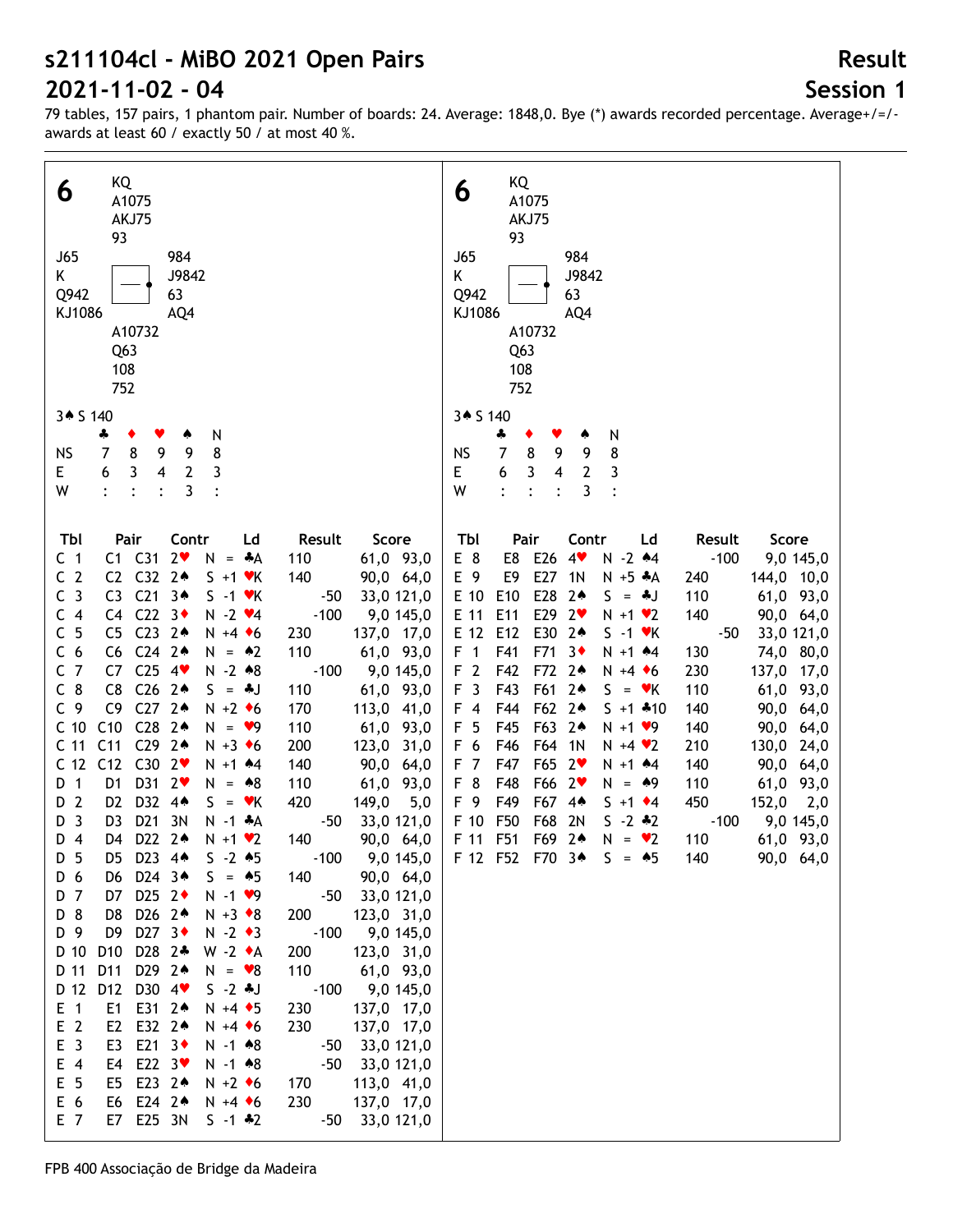## **Session 1**

**Result**

| 93                                                                                                        |                                        | 93                                                                                                         |
|-----------------------------------------------------------------------------------------------------------|----------------------------------------|------------------------------------------------------------------------------------------------------------|
| 7<br>72                                                                                                   | 7                                      | 72                                                                                                         |
| J107542                                                                                                   |                                        | J107542                                                                                                    |
|                                                                                                           |                                        |                                                                                                            |
| Q43                                                                                                       |                                        | Q43                                                                                                        |
| KQ <sub>2</sub><br>J108764                                                                                | KQ <sub>2</sub>                        | J108764                                                                                                    |
| K8653<br>A10                                                                                              | K8653                                  | A10                                                                                                        |
| ┱<br>K9<br>A8                                                                                             | K9                                     | A8                                                                                                         |
| 952<br>J108                                                                                               | 952                                    | J108                                                                                                       |
| A <sub>5</sub>                                                                                            |                                        | A <sub>5</sub>                                                                                             |
|                                                                                                           |                                        |                                                                                                            |
| QJ94                                                                                                      |                                        | QJ94                                                                                                       |
| Q <sub>63</sub>                                                                                           |                                        | Q <sub>63</sub>                                                                                            |
| <b>AK76</b>                                                                                               |                                        | <b>AK76</b>                                                                                                |
|                                                                                                           |                                        |                                                                                                            |
| 3* W -140                                                                                                 |                                        | 3* W -140                                                                                                  |
| N<br>÷<br>٠                                                                                               |                                        | N<br>÷                                                                                                     |
| $\overline{7}$<br>5<br><b>NS</b><br>8<br>6<br>4                                                           | <b>NS</b>                              | $\boldsymbol{7}$<br>5<br>8<br>6<br>4                                                                       |
| 5<br>$\overline{7}$<br>8<br>5<br>EW<br>9                                                                  | EW                                     | 5<br>5<br>$\overline{7}$<br>8<br>9                                                                         |
|                                                                                                           |                                        |                                                                                                            |
|                                                                                                           |                                        |                                                                                                            |
|                                                                                                           |                                        |                                                                                                            |
| Tbl<br>Pair<br>Contr<br>Ld<br>Result                                                                      | Tbl<br>Score                           | Pair<br>Contr<br>Ld<br>Result<br>Score                                                                     |
| $3*$<br>A81 A117<br>S.<br>$= 5$<br>110<br>A 1                                                             | 131,0 23,0<br>C <sub>1</sub>           | C1 C30<br>$3\bullet$<br>$S - 1 + 3$<br>$-100$<br>93,0 61,0                                                 |
| $\overline{2}$<br>A82 A118 4*x E -1 *A<br>200<br>А                                                        | C <sub>2</sub><br>153,0<br>1,0         | C <sub>31</sub><br>C <sub>2</sub><br>$3*$<br>E<br>$-140$<br>53,0 101,0<br>$=$ $\ast$ A                     |
| 3<br>A83 A119 3Nx S -4 $\blacktriangledown$ 6<br>$-1100$                                                  | C <sub>3</sub>                         | C <sub>3</sub><br>C <sub>32</sub><br>$3\bullet$<br>N -1 +J<br>$-100$                                       |
| А                                                                                                         | 1,0 153,0                              | 93,0 61,0                                                                                                  |
| A84 A101<br>$4*$<br>$E - 1$ $A$<br>100<br>4<br>А                                                          | 116,0 38,0<br>$C_4$                    | C <sub>21</sub><br>C <sub>4</sub><br>$3\bullet$<br>$N - 1$ + J<br>$-100$<br>93,0 61,0                      |
| A85 A102 34<br>E.<br>5<br>$= \bullet Q$<br>$-140$<br>А                                                    | C <sub>5</sub><br>53,0 101,0           | C <sub>22</sub><br>3N<br>C <sub>5</sub><br>$S - 2 \blacktriangleright 5$<br>$-200$<br>15,0 139,0           |
| 6<br>A86 A103 3*<br>$W = -3$<br>$-140$<br>А                                                               | 53,0 101,0<br>C <sub>6</sub>           | C <sub>23</sub><br>2N<br>C <sub>6</sub><br>$S - 1 \times 5$<br>$-100$<br>93,0 61,0                         |
| A87 A104 2+<br>7<br>$E + 2 \cdot 3$<br>$-170$<br>А                                                        | C <sub>7</sub><br>24,0 130,0           | C <sub>24</sub><br>$4 \times E - 1 \cdot 3$<br>153,0<br>C7<br>200<br>1,0                                   |
| 8<br>A88 A105 3+<br>$S - 1$ AJ<br>$-100$<br>А                                                             | $C_8$<br>93,0 61,0                     | C <sub>25</sub><br>C <sub>8</sub><br>3N<br>$S -4$ $*$ K<br>$-400$<br>10,0 144,0                            |
| A89 A106 3N<br>$S - 5$ $\star$ K<br>-9<br>$-500$<br>А                                                     | C <sub>9</sub><br>8,0 146,0            | C <sub>26</sub><br>C <sub>9</sub><br>$2*$<br>$-140$<br>53,0 101,0<br>$E + 1 + A$                           |
| A90 A107 3*<br>A 10                                                                                       | C <sub>10</sub>                        | C10<br>C <sub>27</sub><br>3 <sub>•</sub><br>$N = *J$                                                       |
| $-140$<br>$E = \pm K$                                                                                     | 53,0 101,0                             | 110<br>131,0 23,0                                                                                          |
| A91 A108 24<br>$W + 1 \cdot 7$<br>$-140$<br>A 11                                                          | C <sub>11</sub><br>53,0 101,0          | C <sub>11</sub><br>C <sub>28</sub><br>$2*$<br>$E + 2$ $A$<br>$-170$<br>24,0 130,0                          |
| A92 A109 44<br>A 12<br>100<br>$E - 1$ $A$                                                                 | C <sub>12</sub><br>116,0 38,0          | C <sub>12</sub><br>C <sub>29</sub><br>$3+$<br>$S -1$ $*K$<br>$-100$<br>93,0 61,0                           |
| A93 A110 3+<br>A 13<br>$S -1$ $*$ K<br>$-100$                                                             | D <sub>1</sub><br>93,0 61,0            | D30<br>D <sub>1</sub><br>$3+$<br>110<br>$N = M$<br>131,0 23,0                                              |
| A 14 A 94 A 111 2*<br>$E + 1 + A$<br>$-140$                                                               | D 2<br>53,0 101,0                      | D31<br>D <sub>2</sub><br>$3+$<br>N -1 +10<br>$-100$<br>93,0 61,0                                           |
| A 15 A95 A112 $3 \cdot x$ W = $\cdot 7$<br>$-730$                                                         | D <sub>3</sub><br>4,0 150,0            | D32<br>$2*$<br>D <sub>3</sub><br>$E + 1$ $A$<br>$-140$<br>53,0 101,0                                       |
| A 16 A 96 A 113 3<br>$S = AK$<br>110                                                                      | 131,0 23,0<br>D 4                      | D21 3+<br>$S = AK$<br>D4<br>110<br>131,0 23,0                                                              |
| $-100$<br>A 17 A97 A114 3+<br>$S - 1$ $*5$                                                                | D 5<br>93,0 61,0                       | $-170$<br>D5<br>D22 2 <sup>*</sup><br>$E + 2$ $A$<br>24,0 130,0                                            |
|                                                                                                           |                                        |                                                                                                            |
| A98 A115 3 <sup>+</sup><br>$-100$<br>A 18<br>$S -1$ $\star$ K                                             | 93,0 61,0<br>D 6                       | D23 44<br>116,0 38,0<br>$E - 1$ $A$<br>100<br>D6                                                           |
| A 19<br>$-$ A116<br>Bye                                                                                   | D 7<br>74,8                            | D24 34<br>$E = A$<br>$-140$<br>53,0 101,0<br>D7                                                            |
| B1 B30 3◆<br>$\mathbf{1}$<br>$S = -2$<br>110<br>В                                                         | D 8<br>131,0 23,0                      | D25 1N<br>$S - 1 \cdot 5$<br>$-100$<br>D8<br>93,0 61,0                                                     |
| $\overline{2}$<br>B31 34<br>$=$ $\frac{1}{2}$ K<br>$-140$<br>B2<br>E.<br>B                                | 53,0 101,0<br>D 9                      | D <sub>26</sub> $3\bullet$<br>D <sub>9</sub><br>$N - 1$ $*3$<br>$-100$<br>93,0 61,0                        |
| $\overline{3}$<br>B32 34<br>$-140$<br>В<br>B3<br>$W = \cdot J$                                            | D 10<br>53,0 101,0                     | D27 34<br>D <sub>10</sub><br>$-140$<br>E.<br>$=$ $A$<br>53,0 101,0                                         |
| B21 3◆<br>$\overline{4}$<br>В<br>$S = AK$<br>110<br>B4                                                    | D 11<br>131,0 23,0                     | D28 34<br>D11<br>$E = \bullet 3$<br>$-140$<br>53,0 101,0                                                   |
| 5<br>B22 4*<br>130<br>В<br>B5<br>$S = AK$                                                                 | D 12<br>144,0 10,0                     | D29 24<br>D <sub>12</sub><br>$E + 2 \cdot Q$<br>$-170$<br>24,0 130,0                                       |
|                                                                                                           |                                        |                                                                                                            |
| 6<br>B23 3◆<br>$-100$<br>В<br>B6<br>N -1 +J                                                               | $E$ 1<br>93,0 61,0                     | E30 34<br>$-140$<br>E1<br>$E = A$<br>53,0 101,0                                                            |
| B24 3◆<br>$\overline{7}$<br>В<br>B7<br>$N = M$<br>110                                                     | E <sub>2</sub><br>131,0 23,0           | E31 34<br>E <sub>2</sub><br>$E + 1$ $*$ K<br>$-170$<br>24,0 130,0                                          |
| 8<br>B25 14<br>$E + 2 A$<br>$-140$<br>В<br>B8                                                             | E <sub>3</sub><br>53,0 101,0           | E32 34<br>$-140$<br>E3<br>E.<br>$=$ $A$<br>53,0 101,0                                                      |
| 9<br>B26 3◆<br>$S - 1 \cdot 3$<br>$-100$<br>В<br>B9                                                       | E 4<br>93,0 61,0                       | E21 34<br>$E = \cdot K$<br>$-140$<br>E4<br>53,0 101,0                                                      |
| B27 34<br>B 10<br><b>B10</b><br>$-140$<br>$E = \pm K$                                                     | E <sub>5</sub><br>53,0 101,0           | E22 6 <sup>*</sup> x N -4 * A<br>$-1100$<br>E5<br>1,0 153,0                                                |
|                                                                                                           |                                        |                                                                                                            |
|                                                                                                           |                                        |                                                                                                            |
| B 11<br><b>B11</b><br>B28 24<br>$-140$<br>$E + 1 + A$<br>B 12<br>B12 B29 4<br>$S - 3$ $\land$ K<br>$-300$ | 53,0 101,0<br>E 6<br>E 7<br>12,0 142,0 | E23 44<br>E6<br>$E = A$<br>$-620$<br>$6,0$ 148,0<br>E24 $3\bullet$<br>N -1 +J<br>E7<br>$-100$<br>93,0 61,0 |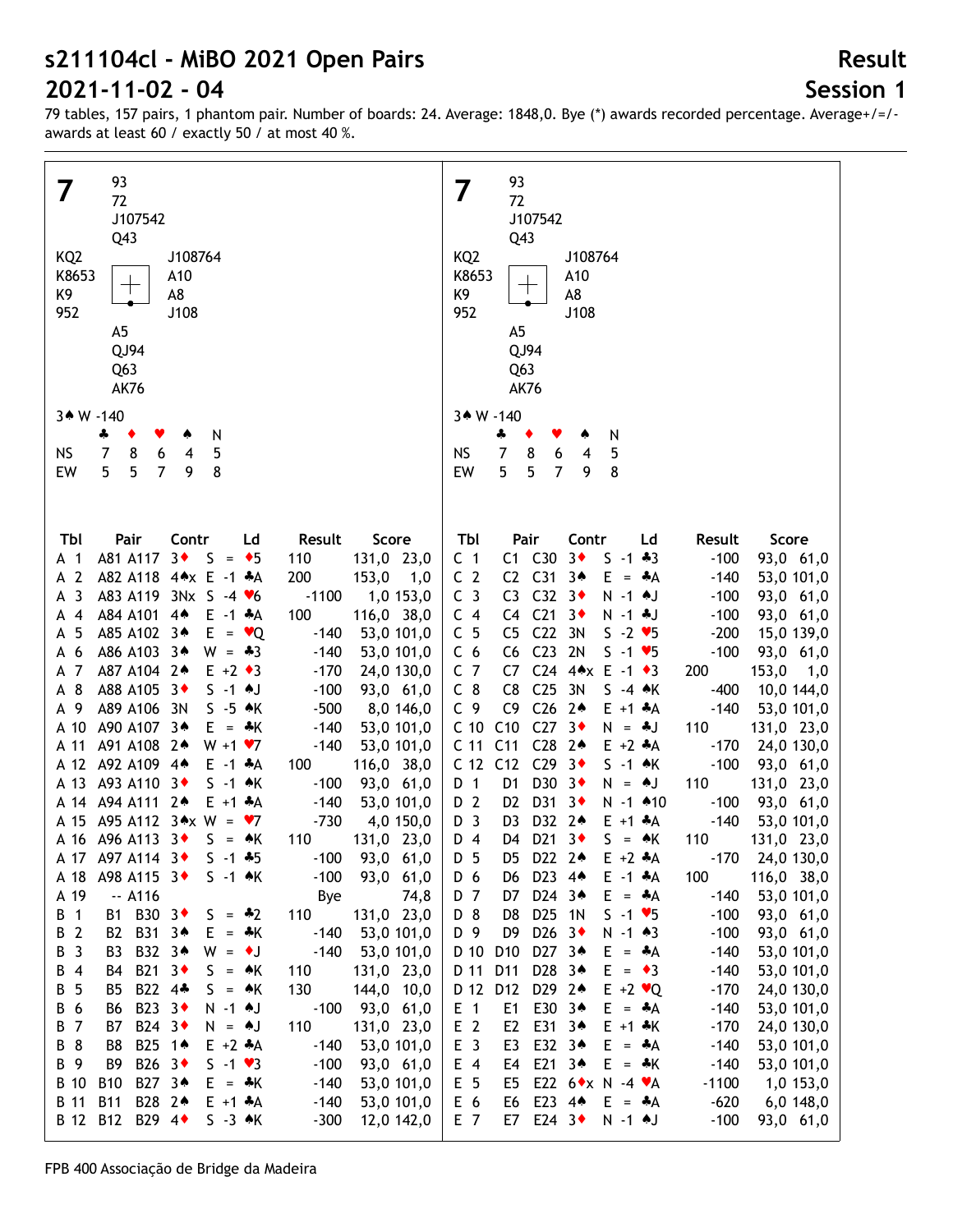# **Session 1**

**Result**

| 93                                                                                                                                                                                                                                                                                                                                                                                                                                                                                                                                                                                                                                                                                                                                                                                                                                                                                                                                                                                                                                                                                                                                                                                                                                                                                                       | AQ72                                                                                                                                                                                                                                                                                                                                                                                                                                                                                                                                                                                                                                                                                                                                                                                                                                                                                                                                                                                                                                                                                                                                                                                                                                                                                                                                                                                                                                                                                                                                                                                                                                                                                                                                                                                                                                                                                                                                                                                                                                                                                                                                                                                                                                                         |
|----------------------------------------------------------------------------------------------------------------------------------------------------------------------------------------------------------------------------------------------------------------------------------------------------------------------------------------------------------------------------------------------------------------------------------------------------------------------------------------------------------------------------------------------------------------------------------------------------------------------------------------------------------------------------------------------------------------------------------------------------------------------------------------------------------------------------------------------------------------------------------------------------------------------------------------------------------------------------------------------------------------------------------------------------------------------------------------------------------------------------------------------------------------------------------------------------------------------------------------------------------------------------------------------------------|--------------------------------------------------------------------------------------------------------------------------------------------------------------------------------------------------------------------------------------------------------------------------------------------------------------------------------------------------------------------------------------------------------------------------------------------------------------------------------------------------------------------------------------------------------------------------------------------------------------------------------------------------------------------------------------------------------------------------------------------------------------------------------------------------------------------------------------------------------------------------------------------------------------------------------------------------------------------------------------------------------------------------------------------------------------------------------------------------------------------------------------------------------------------------------------------------------------------------------------------------------------------------------------------------------------------------------------------------------------------------------------------------------------------------------------------------------------------------------------------------------------------------------------------------------------------------------------------------------------------------------------------------------------------------------------------------------------------------------------------------------------------------------------------------------------------------------------------------------------------------------------------------------------------------------------------------------------------------------------------------------------------------------------------------------------------------------------------------------------------------------------------------------------------------------------------------------------------------------------------------------------|
| 7                                                                                                                                                                                                                                                                                                                                                                                                                                                                                                                                                                                                                                                                                                                                                                                                                                                                                                                                                                                                                                                                                                                                                                                                                                                                                                        | 8                                                                                                                                                                                                                                                                                                                                                                                                                                                                                                                                                                                                                                                                                                                                                                                                                                                                                                                                                                                                                                                                                                                                                                                                                                                                                                                                                                                                                                                                                                                                                                                                                                                                                                                                                                                                                                                                                                                                                                                                                                                                                                                                                                                                                                                            |
| 72                                                                                                                                                                                                                                                                                                                                                                                                                                                                                                                                                                                                                                                                                                                                                                                                                                                                                                                                                                                                                                                                                                                                                                                                                                                                                                       | Q8                                                                                                                                                                                                                                                                                                                                                                                                                                                                                                                                                                                                                                                                                                                                                                                                                                                                                                                                                                                                                                                                                                                                                                                                                                                                                                                                                                                                                                                                                                                                                                                                                                                                                                                                                                                                                                                                                                                                                                                                                                                                                                                                                                                                                                                           |
| J107542                                                                                                                                                                                                                                                                                                                                                                                                                                                                                                                                                                                                                                                                                                                                                                                                                                                                                                                                                                                                                                                                                                                                                                                                                                                                                                  | A102                                                                                                                                                                                                                                                                                                                                                                                                                                                                                                                                                                                                                                                                                                                                                                                                                                                                                                                                                                                                                                                                                                                                                                                                                                                                                                                                                                                                                                                                                                                                                                                                                                                                                                                                                                                                                                                                                                                                                                                                                                                                                                                                                                                                                                                         |
| Q43                                                                                                                                                                                                                                                                                                                                                                                                                                                                                                                                                                                                                                                                                                                                                                                                                                                                                                                                                                                                                                                                                                                                                                                                                                                                                                      | 9643                                                                                                                                                                                                                                                                                                                                                                                                                                                                                                                                                                                                                                                                                                                                                                                                                                                                                                                                                                                                                                                                                                                                                                                                                                                                                                                                                                                                                                                                                                                                                                                                                                                                                                                                                                                                                                                                                                                                                                                                                                                                                                                                                                                                                                                         |
| KQ <sub>2</sub>                                                                                                                                                                                                                                                                                                                                                                                                                                                                                                                                                                                                                                                                                                                                                                                                                                                                                                                                                                                                                                                                                                                                                                                                                                                                                          | Κ                                                                                                                                                                                                                                                                                                                                                                                                                                                                                                                                                                                                                                                                                                                                                                                                                                                                                                                                                                                                                                                                                                                                                                                                                                                                                                                                                                                                                                                                                                                                                                                                                                                                                                                                                                                                                                                                                                                                                                                                                                                                                                                                                                                                                                                            |
| J108764                                                                                                                                                                                                                                                                                                                                                                                                                                                                                                                                                                                                                                                                                                                                                                                                                                                                                                                                                                                                                                                                                                                                                                                                                                                                                                  | 95                                                                                                                                                                                                                                                                                                                                                                                                                                                                                                                                                                                                                                                                                                                                                                                                                                                                                                                                                                                                                                                                                                                                                                                                                                                                                                                                                                                                                                                                                                                                                                                                                                                                                                                                                                                                                                                                                                                                                                                                                                                                                                                                                                                                                                                           |
| K8653                                                                                                                                                                                                                                                                                                                                                                                                                                                                                                                                                                                                                                                                                                                                                                                                                                                                                                                                                                                                                                                                                                                                                                                                                                                                                                    | 97542                                                                                                                                                                                                                                                                                                                                                                                                                                                                                                                                                                                                                                                                                                                                                                                                                                                                                                                                                                                                                                                                                                                                                                                                                                                                                                                                                                                                                                                                                                                                                                                                                                                                                                                                                                                                                                                                                                                                                                                                                                                                                                                                                                                                                                                        |
| A10                                                                                                                                                                                                                                                                                                                                                                                                                                                                                                                                                                                                                                                                                                                                                                                                                                                                                                                                                                                                                                                                                                                                                                                                                                                                                                      | AKJ6                                                                                                                                                                                                                                                                                                                                                                                                                                                                                                                                                                                                                                                                                                                                                                                                                                                                                                                                                                                                                                                                                                                                                                                                                                                                                                                                                                                                                                                                                                                                                                                                                                                                                                                                                                                                                                                                                                                                                                                                                                                                                                                                                                                                                                                         |
| K9                                                                                                                                                                                                                                                                                                                                                                                                                                                                                                                                                                                                                                                                                                                                                                                                                                                                                                                                                                                                                                                                                                                                                                                                                                                                                                       | K85                                                                                                                                                                                                                                                                                                                                                                                                                                                                                                                                                                                                                                                                                                                                                                                                                                                                                                                                                                                                                                                                                                                                                                                                                                                                                                                                                                                                                                                                                                                                                                                                                                                                                                                                                                                                                                                                                                                                                                                                                                                                                                                                                                                                                                                          |
| A8                                                                                                                                                                                                                                                                                                                                                                                                                                                                                                                                                                                                                                                                                                                                                                                                                                                                                                                                                                                                                                                                                                                                                                                                                                                                                                       | QJ94                                                                                                                                                                                                                                                                                                                                                                                                                                                                                                                                                                                                                                                                                                                                                                                                                                                                                                                                                                                                                                                                                                                                                                                                                                                                                                                                                                                                                                                                                                                                                                                                                                                                                                                                                                                                                                                                                                                                                                                                                                                                                                                                                                                                                                                         |
| 952                                                                                                                                                                                                                                                                                                                                                                                                                                                                                                                                                                                                                                                                                                                                                                                                                                                                                                                                                                                                                                                                                                                                                                                                                                                                                                      | AQJ75                                                                                                                                                                                                                                                                                                                                                                                                                                                                                                                                                                                                                                                                                                                                                                                                                                                                                                                                                                                                                                                                                                                                                                                                                                                                                                                                                                                                                                                                                                                                                                                                                                                                                                                                                                                                                                                                                                                                                                                                                                                                                                                                                                                                                                                        |
| J108                                                                                                                                                                                                                                                                                                                                                                                                                                                                                                                                                                                                                                                                                                                                                                                                                                                                                                                                                                                                                                                                                                                                                                                                                                                                                                     | K <sub>10</sub>                                                                                                                                                                                                                                                                                                                                                                                                                                                                                                                                                                                                                                                                                                                                                                                                                                                                                                                                                                                                                                                                                                                                                                                                                                                                                                                                                                                                                                                                                                                                                                                                                                                                                                                                                                                                                                                                                                                                                                                                                                                                                                                                                                                                                                              |
| A <sub>5</sub>                                                                                                                                                                                                                                                                                                                                                                                                                                                                                                                                                                                                                                                                                                                                                                                                                                                                                                                                                                                                                                                                                                                                                                                                                                                                                           | J108643                                                                                                                                                                                                                                                                                                                                                                                                                                                                                                                                                                                                                                                                                                                                                                                                                                                                                                                                                                                                                                                                                                                                                                                                                                                                                                                                                                                                                                                                                                                                                                                                                                                                                                                                                                                                                                                                                                                                                                                                                                                                                                                                                                                                                                                      |
| QJ94                                                                                                                                                                                                                                                                                                                                                                                                                                                                                                                                                                                                                                                                                                                                                                                                                                                                                                                                                                                                                                                                                                                                                                                                                                                                                                     | 103                                                                                                                                                                                                                                                                                                                                                                                                                                                                                                                                                                                                                                                                                                                                                                                                                                                                                                                                                                                                                                                                                                                                                                                                                                                                                                                                                                                                                                                                                                                                                                                                                                                                                                                                                                                                                                                                                                                                                                                                                                                                                                                                                                                                                                                          |
| Q <sub>63</sub>                                                                                                                                                                                                                                                                                                                                                                                                                                                                                                                                                                                                                                                                                                                                                                                                                                                                                                                                                                                                                                                                                                                                                                                                                                                                                          | 763                                                                                                                                                                                                                                                                                                                                                                                                                                                                                                                                                                                                                                                                                                                                                                                                                                                                                                                                                                                                                                                                                                                                                                                                                                                                                                                                                                                                                                                                                                                                                                                                                                                                                                                                                                                                                                                                                                                                                                                                                                                                                                                                                                                                                                                          |
| <b>AK76</b>                                                                                                                                                                                                                                                                                                                                                                                                                                                                                                                                                                                                                                                                                                                                                                                                                                                                                                                                                                                                                                                                                                                                                                                                                                                                                              | 82                                                                                                                                                                                                                                                                                                                                                                                                                                                                                                                                                                                                                                                                                                                                                                                                                                                                                                                                                                                                                                                                                                                                                                                                                                                                                                                                                                                                                                                                                                                                                                                                                                                                                                                                                                                                                                                                                                                                                                                                                                                                                                                                                                                                                                                           |
| 3* W -140                                                                                                                                                                                                                                                                                                                                                                                                                                                                                                                                                                                                                                                                                                                                                                                                                                                                                                                                                                                                                                                                                                                                                                                                                                                                                                | 5 W - 450                                                                                                                                                                                                                                                                                                                                                                                                                                                                                                                                                                                                                                                                                                                                                                                                                                                                                                                                                                                                                                                                                                                                                                                                                                                                                                                                                                                                                                                                                                                                                                                                                                                                                                                                                                                                                                                                                                                                                                                                                                                                                                                                                                                                                                                    |
| N                                                                                                                                                                                                                                                                                                                                                                                                                                                                                                                                                                                                                                                                                                                                                                                                                                                                                                                                                                                                                                                                                                                                                                                                                                                                                                        | ♣                                                                                                                                                                                                                                                                                                                                                                                                                                                                                                                                                                                                                                                                                                                                                                                                                                                                                                                                                                                                                                                                                                                                                                                                                                                                                                                                                                                                                                                                                                                                                                                                                                                                                                                                                                                                                                                                                                                                                                                                                                                                                                                                                                                                                                                            |
| ÷                                                                                                                                                                                                                                                                                                                                                                                                                                                                                                                                                                                                                                                                                                                                                                                                                                                                                                                                                                                                                                                                                                                                                                                                                                                                                                        | N                                                                                                                                                                                                                                                                                                                                                                                                                                                                                                                                                                                                                                                                                                                                                                                                                                                                                                                                                                                                                                                                                                                                                                                                                                                                                                                                                                                                                                                                                                                                                                                                                                                                                                                                                                                                                                                                                                                                                                                                                                                                                                                                                                                                                                                            |
| 7                                                                                                                                                                                                                                                                                                                                                                                                                                                                                                                                                                                                                                                                                                                                                                                                                                                                                                                                                                                                                                                                                                                                                                                                                                                                                                        | $\mathbf{1}$                                                                                                                                                                                                                                                                                                                                                                                                                                                                                                                                                                                                                                                                                                                                                                                                                                                                                                                                                                                                                                                                                                                                                                                                                                                                                                                                                                                                                                                                                                                                                                                                                                                                                                                                                                                                                                                                                                                                                                                                                                                                                                                                                                                                                                                 |
| 8                                                                                                                                                                                                                                                                                                                                                                                                                                                                                                                                                                                                                                                                                                                                                                                                                                                                                                                                                                                                                                                                                                                                                                                                                                                                                                        | $\overline{2}$                                                                                                                                                                                                                                                                                                                                                                                                                                                                                                                                                                                                                                                                                                                                                                                                                                                                                                                                                                                                                                                                                                                                                                                                                                                                                                                                                                                                                                                                                                                                                                                                                                                                                                                                                                                                                                                                                                                                                                                                                                                                                                                                                                                                                                               |
| 5                                                                                                                                                                                                                                                                                                                                                                                                                                                                                                                                                                                                                                                                                                                                                                                                                                                                                                                                                                                                                                                                                                                                                                                                                                                                                                        | <b>NS</b>                                                                                                                                                                                                                                                                                                                                                                                                                                                                                                                                                                                                                                                                                                                                                                                                                                                                                                                                                                                                                                                                                                                                                                                                                                                                                                                                                                                                                                                                                                                                                                                                                                                                                                                                                                                                                                                                                                                                                                                                                                                                                                                                                                                                                                                    |
| <b>NS</b>                                                                                                                                                                                                                                                                                                                                                                                                                                                                                                                                                                                                                                                                                                                                                                                                                                                                                                                                                                                                                                                                                                                                                                                                                                                                                                | 1                                                                                                                                                                                                                                                                                                                                                                                                                                                                                                                                                                                                                                                                                                                                                                                                                                                                                                                                                                                                                                                                                                                                                                                                                                                                                                                                                                                                                                                                                                                                                                                                                                                                                                                                                                                                                                                                                                                                                                                                                                                                                                                                                                                                                                                            |
| 6                                                                                                                                                                                                                                                                                                                                                                                                                                                                                                                                                                                                                                                                                                                                                                                                                                                                                                                                                                                                                                                                                                                                                                                                                                                                                                        | 3                                                                                                                                                                                                                                                                                                                                                                                                                                                                                                                                                                                                                                                                                                                                                                                                                                                                                                                                                                                                                                                                                                                                                                                                                                                                                                                                                                                                                                                                                                                                                                                                                                                                                                                                                                                                                                                                                                                                                                                                                                                                                                                                                                                                                                                            |
| 4                                                                                                                                                                                                                                                                                                                                                                                                                                                                                                                                                                                                                                                                                                                                                                                                                                                                                                                                                                                                                                                                                                                                                                                                                                                                                                        | 7                                                                                                                                                                                                                                                                                                                                                                                                                                                                                                                                                                                                                                                                                                                                                                                                                                                                                                                                                                                                                                                                                                                                                                                                                                                                                                                                                                                                                                                                                                                                                                                                                                                                                                                                                                                                                                                                                                                                                                                                                                                                                                                                                                                                                                                            |
| $\overline{7}$                                                                                                                                                                                                                                                                                                                                                                                                                                                                                                                                                                                                                                                                                                                                                                                                                                                                                                                                                                                                                                                                                                                                                                                                                                                                                           | 11                                                                                                                                                                                                                                                                                                                                                                                                                                                                                                                                                                                                                                                                                                                                                                                                                                                                                                                                                                                                                                                                                                                                                                                                                                                                                                                                                                                                                                                                                                                                                                                                                                                                                                                                                                                                                                                                                                                                                                                                                                                                                                                                                                                                                                                           |
| 8                                                                                                                                                                                                                                                                                                                                                                                                                                                                                                                                                                                                                                                                                                                                                                                                                                                                                                                                                                                                                                                                                                                                                                                                                                                                                                        | EW                                                                                                                                                                                                                                                                                                                                                                                                                                                                                                                                                                                                                                                                                                                                                                                                                                                                                                                                                                                                                                                                                                                                                                                                                                                                                                                                                                                                                                                                                                                                                                                                                                                                                                                                                                                                                                                                                                                                                                                                                                                                                                                                                                                                                                                           |
| 5                                                                                                                                                                                                                                                                                                                                                                                                                                                                                                                                                                                                                                                                                                                                                                                                                                                                                                                                                                                                                                                                                                                                                                                                                                                                                                        | 11                                                                                                                                                                                                                                                                                                                                                                                                                                                                                                                                                                                                                                                                                                                                                                                                                                                                                                                                                                                                                                                                                                                                                                                                                                                                                                                                                                                                                                                                                                                                                                                                                                                                                                                                                                                                                                                                                                                                                                                                                                                                                                                                                                                                                                                           |
| 5                                                                                                                                                                                                                                                                                                                                                                                                                                                                                                                                                                                                                                                                                                                                                                                                                                                                                                                                                                                                                                                                                                                                                                                                                                                                                                        | 11                                                                                                                                                                                                                                                                                                                                                                                                                                                                                                                                                                                                                                                                                                                                                                                                                                                                                                                                                                                                                                                                                                                                                                                                                                                                                                                                                                                                                                                                                                                                                                                                                                                                                                                                                                                                                                                                                                                                                                                                                                                                                                                                                                                                                                                           |
| 9                                                                                                                                                                                                                                                                                                                                                                                                                                                                                                                                                                                                                                                                                                                                                                                                                                                                                                                                                                                                                                                                                                                                                                                                                                                                                                        | 6                                                                                                                                                                                                                                                                                                                                                                                                                                                                                                                                                                                                                                                                                                                                                                                                                                                                                                                                                                                                                                                                                                                                                                                                                                                                                                                                                                                                                                                                                                                                                                                                                                                                                                                                                                                                                                                                                                                                                                                                                                                                                                                                                                                                                                                            |
| EW                                                                                                                                                                                                                                                                                                                                                                                                                                                                                                                                                                                                                                                                                                                                                                                                                                                                                                                                                                                                                                                                                                                                                                                                                                                                                                       | 6                                                                                                                                                                                                                                                                                                                                                                                                                                                                                                                                                                                                                                                                                                                                                                                                                                                                                                                                                                                                                                                                                                                                                                                                                                                                                                                                                                                                                                                                                                                                                                                                                                                                                                                                                                                                                                                                                                                                                                                                                                                                                                                                                                                                                                                            |
| Tbl<br>Pair<br>Contr<br>Ld<br>Result<br>Score<br>E 8<br>E8 E25<br>$E + 2 A$<br>$-140$<br>53,0 101,0<br>$1\spadesuit$<br>E26 $3\bullet$<br>E 9<br>E9<br>$S = \bullet 3$<br>110<br>131,0 23,0<br>E27 3N<br>E 10<br>E <sub>10</sub><br>$-200$<br>15,0 139,0<br>$S -2$ ♥8<br>E11<br>E28 2 <sup>4</sup><br>E 11<br>$-170$<br>24,0 130,0<br>$E + 2 A$<br>E 12<br>E12<br>E29 $3\bullet$<br>$S + 1$ $\star$ K<br>130<br>144,0 10,0<br>$\overline{1}$<br>F41<br>F70 3*<br>$-140$<br>F<br>$E = A$<br>53,0 101,0<br>$\overline{2}$<br>F42<br>F71<br>1 <sub>N</sub><br>$S + 2 \cdot 3$<br>150<br>149,0<br>5,0<br>F<br>3<br>F43<br>F72<br>F<br>3▲<br>$-140$<br>53,0 101,0<br>$E = A$<br>F44<br>F61 3+<br>$S = *J$<br>110<br>131,0 23,0<br>F<br>$\overline{4}$<br>5<br>F45<br>$F62$ 2<br>100<br>116,0 38,0<br>F<br>$E -1$ $*A$<br>F46<br>F63 3+<br>6<br>93,0 61,0<br>F<br>$S -1$ $\star$ K<br>$-100$<br>$\overline{7}$<br>F47<br>$F64$ 3<br>$-100$<br>93,0 61,0<br>F<br>N -1 ♠J<br>8<br>F48<br>F65 34<br>$-170$<br>24,0 130,0<br>F<br>$E + 1$ $*$ K<br>F 9<br>F49<br>F66 3+<br>144,0 10,0<br>$S + 1$ $\uparrow$ J<br>130<br>F50<br>F67 3+<br>F 10<br>$-100$<br>93,0 61,0<br>$N - 1$ $\mathbf{v}$ A<br>F51<br>F68 1N<br>F 11<br>$S + 2 \times 5$<br>150<br>149,0<br>5,0<br>F 12 F52 F69 44 E -1 *K<br>116,0 38,0<br>100 | Tbl<br>Pair<br>Contr<br>Result<br>Score<br>Ld<br>A81 A117 4<br>$E + 1$ + 5<br>$-450$<br>105,0 49,0<br>A 1<br>A 2<br>A82 A118 4<br>$-420$<br>137,0 17,0<br>$E = \triangle J$<br>A <sub>3</sub><br>A83 A119 4<br>$-450$<br>105,0 49,0<br>$E + 1$ $\uparrow$ J<br>A84 A101<br>$-480$<br>$A$ 4<br>$4$ v<br>$W + 2 + 6$<br>43,0 111,0<br>A 5<br>A85 A102 4<br>$-480$<br>$W + 2 + 4$<br>43,0 111,0<br>A86 A103 4<br>$-420$<br>A 6<br>$W = A$<br>137,0 17,0<br>A 7<br>A87 A104 4*x S -3 *A<br>$-500$<br>5,0 149,0<br>A 8<br>A88 A105 4<br>$-450$<br>105,0 49,0<br>$E + 1$ $\uparrow$ J<br>A 9<br>A89 A106 4<br>$-450$<br>105,0 49,0<br>$E + 1$ $\uparrow$ J<br>A 10<br>A90 A107 6<br>50<br>151,0<br>$E - 1$ $\uparrow$<br>3,0<br>A 11<br>A91 A108 4<br>$E + 2 + 8$<br>$-480$<br>43,0 111,0<br>A 12 A92 A109 4<br>$W + 2 + 4$<br>$-480$<br>43,0 111,0<br>A 13 A93 A110 4<br>$E + 2$ $\uparrow$ J<br>$-480$<br>43,0 111,0<br>A 14 A 94 A 111<br>$W + 2 + 4$<br>$-480$<br>$4$ v<br>43,0 111,0<br>A 15 A95 A112 4<br>$-450$<br>105,0 49,0<br>$E + 1$ $\uparrow$ J<br>A 16 A 96 A 113 4<br>$-480$<br>$W + 2 * 3$<br>43,0 111,0<br>A 17 A97 A114 4<br>-450 105,0 49,0<br>$W + 1$ $A$<br>A 18 A 98 A 115 4<br>-450 105,0 49,0<br>$E + 1$ $\uparrow$ J<br>A 19<br>$-$ A116<br>Bye<br>74,8<br>В<br>$\overline{1}$<br>B30 4 <sup>₩</sup><br>$-450$<br>105,0 49,0<br>B1<br>$E + 1$ $*4$<br>В<br>$\overline{2}$<br>B <sub>2</sub><br>B31 4<br>$-450$<br>105,0 49,0<br>$E + 1$ $\uparrow$ J<br>$\overline{3}$<br>В<br>B <sub>3</sub><br>B32 4<br>$E + 1$ $A$ J<br>$-450$<br>105,0 49,0<br>В<br>$\overline{4}$<br>B21 4<br>$E + 2 + 8$<br>$-480$<br>B4<br>43,0 111,0<br>5<br>B22 4<br>В<br>B <sub>5</sub><br>$W + 2 + 4$<br>$-480$<br>43,0 111,0<br>B23 4<br>В<br>6<br>$-450$<br>105,0 49,0<br>B6<br>$E + 1$ $\uparrow$ J<br>$\overline{7}$<br>B24 4<br>В<br>$-480$<br>B7<br>$W + 2 + 4$<br>43,0 111,0<br>8<br>В<br>B8<br>B25 5 <sup>V</sup><br>$E + 1 + 2$<br>$-480$<br>43,0 111,0<br>B26 4<br>В<br>9<br>B9<br>$E + 1$ $\uparrow$ J<br>$-450$<br>105,0 49,0<br><b>B</b> 10<br><b>B10</b><br>B27 4<br>$-420$<br>137,0 17,0<br>$E = 10$<br><b>B</b> 11<br><b>B11</b><br>B28 4<br>$W + 2 + 4$<br>$-480$<br>43,0 111,0<br>B 12 B12 B29 4<br>$W + 1$ $\triangle$ A<br>-450 105,0 49,0 |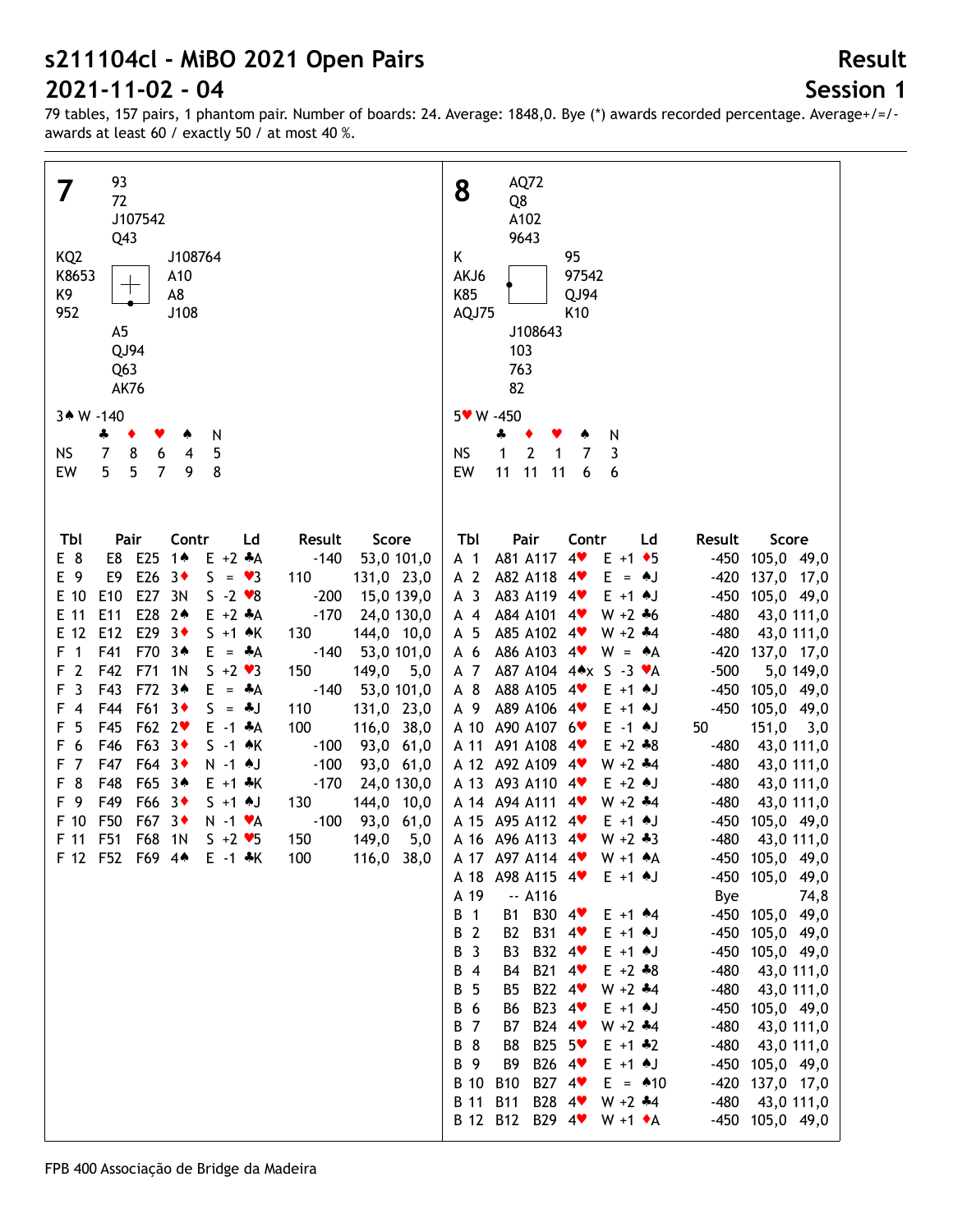# **Session 1**

**Result**

79 tables, 157 pairs, 1 phantom pair. Number of boards: 24. Average: 1848,0. Bye (\*) awards recorded percentage. Average+/=/ awards at least 60 / exactly 50 / at most 40 %.

| AQ72                                                                                                                                                                                                                                                                                                                                                                                                                                                                                                                                                                                                                                                                                                                                                                                                                                                                                                                                                                                                                                                                                                                                                                                                                                                                                                                                                                                                                                                                                                                                                                                                                                                                                                                                                                                                                                                                                                                                                                                                                                                                                                                                                                                                                                                                                                                                                                                                                                      | AQ72                                                                                                                                                                                                                                                                                                                                                                                                                                                                                                                                                                                                                                                                                                                                                                                                                                                                                                                                                                                                                                                                                                                                                                                                                                                  |
|-------------------------------------------------------------------------------------------------------------------------------------------------------------------------------------------------------------------------------------------------------------------------------------------------------------------------------------------------------------------------------------------------------------------------------------------------------------------------------------------------------------------------------------------------------------------------------------------------------------------------------------------------------------------------------------------------------------------------------------------------------------------------------------------------------------------------------------------------------------------------------------------------------------------------------------------------------------------------------------------------------------------------------------------------------------------------------------------------------------------------------------------------------------------------------------------------------------------------------------------------------------------------------------------------------------------------------------------------------------------------------------------------------------------------------------------------------------------------------------------------------------------------------------------------------------------------------------------------------------------------------------------------------------------------------------------------------------------------------------------------------------------------------------------------------------------------------------------------------------------------------------------------------------------------------------------------------------------------------------------------------------------------------------------------------------------------------------------------------------------------------------------------------------------------------------------------------------------------------------------------------------------------------------------------------------------------------------------------------------------------------------------------------------------------------------------|-------------------------------------------------------------------------------------------------------------------------------------------------------------------------------------------------------------------------------------------------------------------------------------------------------------------------------------------------------------------------------------------------------------------------------------------------------------------------------------------------------------------------------------------------------------------------------------------------------------------------------------------------------------------------------------------------------------------------------------------------------------------------------------------------------------------------------------------------------------------------------------------------------------------------------------------------------------------------------------------------------------------------------------------------------------------------------------------------------------------------------------------------------------------------------------------------------------------------------------------------------|
| 8                                                                                                                                                                                                                                                                                                                                                                                                                                                                                                                                                                                                                                                                                                                                                                                                                                                                                                                                                                                                                                                                                                                                                                                                                                                                                                                                                                                                                                                                                                                                                                                                                                                                                                                                                                                                                                                                                                                                                                                                                                                                                                                                                                                                                                                                                                                                                                                                                                         | 8                                                                                                                                                                                                                                                                                                                                                                                                                                                                                                                                                                                                                                                                                                                                                                                                                                                                                                                                                                                                                                                                                                                                                                                                                                                     |
| Q8                                                                                                                                                                                                                                                                                                                                                                                                                                                                                                                                                                                                                                                                                                                                                                                                                                                                                                                                                                                                                                                                                                                                                                                                                                                                                                                                                                                                                                                                                                                                                                                                                                                                                                                                                                                                                                                                                                                                                                                                                                                                                                                                                                                                                                                                                                                                                                                                                                        | Q8                                                                                                                                                                                                                                                                                                                                                                                                                                                                                                                                                                                                                                                                                                                                                                                                                                                                                                                                                                                                                                                                                                                                                                                                                                                    |
| A102                                                                                                                                                                                                                                                                                                                                                                                                                                                                                                                                                                                                                                                                                                                                                                                                                                                                                                                                                                                                                                                                                                                                                                                                                                                                                                                                                                                                                                                                                                                                                                                                                                                                                                                                                                                                                                                                                                                                                                                                                                                                                                                                                                                                                                                                                                                                                                                                                                      | A102                                                                                                                                                                                                                                                                                                                                                                                                                                                                                                                                                                                                                                                                                                                                                                                                                                                                                                                                                                                                                                                                                                                                                                                                                                                  |
| 9643                                                                                                                                                                                                                                                                                                                                                                                                                                                                                                                                                                                                                                                                                                                                                                                                                                                                                                                                                                                                                                                                                                                                                                                                                                                                                                                                                                                                                                                                                                                                                                                                                                                                                                                                                                                                                                                                                                                                                                                                                                                                                                                                                                                                                                                                                                                                                                                                                                      | 9643                                                                                                                                                                                                                                                                                                                                                                                                                                                                                                                                                                                                                                                                                                                                                                                                                                                                                                                                                                                                                                                                                                                                                                                                                                                  |
| 95                                                                                                                                                                                                                                                                                                                                                                                                                                                                                                                                                                                                                                                                                                                                                                                                                                                                                                                                                                                                                                                                                                                                                                                                                                                                                                                                                                                                                                                                                                                                                                                                                                                                                                                                                                                                                                                                                                                                                                                                                                                                                                                                                                                                                                                                                                                                                                                                                                        | 95                                                                                                                                                                                                                                                                                                                                                                                                                                                                                                                                                                                                                                                                                                                                                                                                                                                                                                                                                                                                                                                                                                                                                                                                                                                    |
| K                                                                                                                                                                                                                                                                                                                                                                                                                                                                                                                                                                                                                                                                                                                                                                                                                                                                                                                                                                                                                                                                                                                                                                                                                                                                                                                                                                                                                                                                                                                                                                                                                                                                                                                                                                                                                                                                                                                                                                                                                                                                                                                                                                                                                                                                                                                                                                                                                                         | Κ                                                                                                                                                                                                                                                                                                                                                                                                                                                                                                                                                                                                                                                                                                                                                                                                                                                                                                                                                                                                                                                                                                                                                                                                                                                     |
| AKJ6                                                                                                                                                                                                                                                                                                                                                                                                                                                                                                                                                                                                                                                                                                                                                                                                                                                                                                                                                                                                                                                                                                                                                                                                                                                                                                                                                                                                                                                                                                                                                                                                                                                                                                                                                                                                                                                                                                                                                                                                                                                                                                                                                                                                                                                                                                                                                                                                                                      | 97542                                                                                                                                                                                                                                                                                                                                                                                                                                                                                                                                                                                                                                                                                                                                                                                                                                                                                                                                                                                                                                                                                                                                                                                                                                                 |
| 97542                                                                                                                                                                                                                                                                                                                                                                                                                                                                                                                                                                                                                                                                                                                                                                                                                                                                                                                                                                                                                                                                                                                                                                                                                                                                                                                                                                                                                                                                                                                                                                                                                                                                                                                                                                                                                                                                                                                                                                                                                                                                                                                                                                                                                                                                                                                                                                                                                                     | AKJ6                                                                                                                                                                                                                                                                                                                                                                                                                                                                                                                                                                                                                                                                                                                                                                                                                                                                                                                                                                                                                                                                                                                                                                                                                                                  |
| K85                                                                                                                                                                                                                                                                                                                                                                                                                                                                                                                                                                                                                                                                                                                                                                                                                                                                                                                                                                                                                                                                                                                                                                                                                                                                                                                                                                                                                                                                                                                                                                                                                                                                                                                                                                                                                                                                                                                                                                                                                                                                                                                                                                                                                                                                                                                                                                                                                                       | K85                                                                                                                                                                                                                                                                                                                                                                                                                                                                                                                                                                                                                                                                                                                                                                                                                                                                                                                                                                                                                                                                                                                                                                                                                                                   |
| QJ94                                                                                                                                                                                                                                                                                                                                                                                                                                                                                                                                                                                                                                                                                                                                                                                                                                                                                                                                                                                                                                                                                                                                                                                                                                                                                                                                                                                                                                                                                                                                                                                                                                                                                                                                                                                                                                                                                                                                                                                                                                                                                                                                                                                                                                                                                                                                                                                                                                      | QJ94                                                                                                                                                                                                                                                                                                                                                                                                                                                                                                                                                                                                                                                                                                                                                                                                                                                                                                                                                                                                                                                                                                                                                                                                                                                  |
| AQJ75                                                                                                                                                                                                                                                                                                                                                                                                                                                                                                                                                                                                                                                                                                                                                                                                                                                                                                                                                                                                                                                                                                                                                                                                                                                                                                                                                                                                                                                                                                                                                                                                                                                                                                                                                                                                                                                                                                                                                                                                                                                                                                                                                                                                                                                                                                                                                                                                                                     | AQJ75                                                                                                                                                                                                                                                                                                                                                                                                                                                                                                                                                                                                                                                                                                                                                                                                                                                                                                                                                                                                                                                                                                                                                                                                                                                 |
| K <sub>10</sub>                                                                                                                                                                                                                                                                                                                                                                                                                                                                                                                                                                                                                                                                                                                                                                                                                                                                                                                                                                                                                                                                                                                                                                                                                                                                                                                                                                                                                                                                                                                                                                                                                                                                                                                                                                                                                                                                                                                                                                                                                                                                                                                                                                                                                                                                                                                                                                                                                           | K <sub>10</sub>                                                                                                                                                                                                                                                                                                                                                                                                                                                                                                                                                                                                                                                                                                                                                                                                                                                                                                                                                                                                                                                                                                                                                                                                                                       |
| J108643                                                                                                                                                                                                                                                                                                                                                                                                                                                                                                                                                                                                                                                                                                                                                                                                                                                                                                                                                                                                                                                                                                                                                                                                                                                                                                                                                                                                                                                                                                                                                                                                                                                                                                                                                                                                                                                                                                                                                                                                                                                                                                                                                                                                                                                                                                                                                                                                                                   | J108643                                                                                                                                                                                                                                                                                                                                                                                                                                                                                                                                                                                                                                                                                                                                                                                                                                                                                                                                                                                                                                                                                                                                                                                                                                               |
| 103                                                                                                                                                                                                                                                                                                                                                                                                                                                                                                                                                                                                                                                                                                                                                                                                                                                                                                                                                                                                                                                                                                                                                                                                                                                                                                                                                                                                                                                                                                                                                                                                                                                                                                                                                                                                                                                                                                                                                                                                                                                                                                                                                                                                                                                                                                                                                                                                                                       | 103                                                                                                                                                                                                                                                                                                                                                                                                                                                                                                                                                                                                                                                                                                                                                                                                                                                                                                                                                                                                                                                                                                                                                                                                                                                   |
| 763                                                                                                                                                                                                                                                                                                                                                                                                                                                                                                                                                                                                                                                                                                                                                                                                                                                                                                                                                                                                                                                                                                                                                                                                                                                                                                                                                                                                                                                                                                                                                                                                                                                                                                                                                                                                                                                                                                                                                                                                                                                                                                                                                                                                                                                                                                                                                                                                                                       | 763                                                                                                                                                                                                                                                                                                                                                                                                                                                                                                                                                                                                                                                                                                                                                                                                                                                                                                                                                                                                                                                                                                                                                                                                                                                   |
| 82                                                                                                                                                                                                                                                                                                                                                                                                                                                                                                                                                                                                                                                                                                                                                                                                                                                                                                                                                                                                                                                                                                                                                                                                                                                                                                                                                                                                                                                                                                                                                                                                                                                                                                                                                                                                                                                                                                                                                                                                                                                                                                                                                                                                                                                                                                                                                                                                                                        | 82                                                                                                                                                                                                                                                                                                                                                                                                                                                                                                                                                                                                                                                                                                                                                                                                                                                                                                                                                                                                                                                                                                                                                                                                                                                    |
| 5* W -450                                                                                                                                                                                                                                                                                                                                                                                                                                                                                                                                                                                                                                                                                                                                                                                                                                                                                                                                                                                                                                                                                                                                                                                                                                                                                                                                                                                                                                                                                                                                                                                                                                                                                                                                                                                                                                                                                                                                                                                                                                                                                                                                                                                                                                                                                                                                                                                                                                 | 5 v W -450                                                                                                                                                                                                                                                                                                                                                                                                                                                                                                                                                                                                                                                                                                                                                                                                                                                                                                                                                                                                                                                                                                                                                                                                                                            |
| N                                                                                                                                                                                                                                                                                                                                                                                                                                                                                                                                                                                                                                                                                                                                                                                                                                                                                                                                                                                                                                                                                                                                                                                                                                                                                                                                                                                                                                                                                                                                                                                                                                                                                                                                                                                                                                                                                                                                                                                                                                                                                                                                                                                                                                                                                                                                                                                                                                         | N                                                                                                                                                                                                                                                                                                                                                                                                                                                                                                                                                                                                                                                                                                                                                                                                                                                                                                                                                                                                                                                                                                                                                                                                                                                     |
| 4                                                                                                                                                                                                                                                                                                                                                                                                                                                                                                                                                                                                                                                                                                                                                                                                                                                                                                                                                                                                                                                                                                                                                                                                                                                                                                                                                                                                                                                                                                                                                                                                                                                                                                                                                                                                                                                                                                                                                                                                                                                                                                                                                                                                                                                                                                                                                                                                                                         | 4                                                                                                                                                                                                                                                                                                                                                                                                                                                                                                                                                                                                                                                                                                                                                                                                                                                                                                                                                                                                                                                                                                                                                                                                                                                     |
| $\overline{2}$                                                                                                                                                                                                                                                                                                                                                                                                                                                                                                                                                                                                                                                                                                                                                                                                                                                                                                                                                                                                                                                                                                                                                                                                                                                                                                                                                                                                                                                                                                                                                                                                                                                                                                                                                                                                                                                                                                                                                                                                                                                                                                                                                                                                                                                                                                                                                                                                                            | $\overline{2}$                                                                                                                                                                                                                                                                                                                                                                                                                                                                                                                                                                                                                                                                                                                                                                                                                                                                                                                                                                                                                                                                                                                                                                                                                                        |
| NS                                                                                                                                                                                                                                                                                                                                                                                                                                                                                                                                                                                                                                                                                                                                                                                                                                                                                                                                                                                                                                                                                                                                                                                                                                                                                                                                                                                                                                                                                                                                                                                                                                                                                                                                                                                                                                                                                                                                                                                                                                                                                                                                                                                                                                                                                                                                                                                                                                        | <b>NS</b>                                                                                                                                                                                                                                                                                                                                                                                                                                                                                                                                                                                                                                                                                                                                                                                                                                                                                                                                                                                                                                                                                                                                                                                                                                             |
| 7                                                                                                                                                                                                                                                                                                                                                                                                                                                                                                                                                                                                                                                                                                                                                                                                                                                                                                                                                                                                                                                                                                                                                                                                                                                                                                                                                                                                                                                                                                                                                                                                                                                                                                                                                                                                                                                                                                                                                                                                                                                                                                                                                                                                                                                                                                                                                                                                                                         | 1                                                                                                                                                                                                                                                                                                                                                                                                                                                                                                                                                                                                                                                                                                                                                                                                                                                                                                                                                                                                                                                                                                                                                                                                                                                     |
| 3                                                                                                                                                                                                                                                                                                                                                                                                                                                                                                                                                                                                                                                                                                                                                                                                                                                                                                                                                                                                                                                                                                                                                                                                                                                                                                                                                                                                                                                                                                                                                                                                                                                                                                                                                                                                                                                                                                                                                                                                                                                                                                                                                                                                                                                                                                                                                                                                                                         | 3                                                                                                                                                                                                                                                                                                                                                                                                                                                                                                                                                                                                                                                                                                                                                                                                                                                                                                                                                                                                                                                                                                                                                                                                                                                     |
| 1                                                                                                                                                                                                                                                                                                                                                                                                                                                                                                                                                                                                                                                                                                                                                                                                                                                                                                                                                                                                                                                                                                                                                                                                                                                                                                                                                                                                                                                                                                                                                                                                                                                                                                                                                                                                                                                                                                                                                                                                                                                                                                                                                                                                                                                                                                                                                                                                                                         | 1                                                                                                                                                                                                                                                                                                                                                                                                                                                                                                                                                                                                                                                                                                                                                                                                                                                                                                                                                                                                                                                                                                                                                                                                                                                     |
| 1                                                                                                                                                                                                                                                                                                                                                                                                                                                                                                                                                                                                                                                                                                                                                                                                                                                                                                                                                                                                                                                                                                                                                                                                                                                                                                                                                                                                                                                                                                                                                                                                                                                                                                                                                                                                                                                                                                                                                                                                                                                                                                                                                                                                                                                                                                                                                                                                                                         | 7                                                                                                                                                                                                                                                                                                                                                                                                                                                                                                                                                                                                                                                                                                                                                                                                                                                                                                                                                                                                                                                                                                                                                                                                                                                     |
| 11                                                                                                                                                                                                                                                                                                                                                                                                                                                                                                                                                                                                                                                                                                                                                                                                                                                                                                                                                                                                                                                                                                                                                                                                                                                                                                                                                                                                                                                                                                                                                                                                                                                                                                                                                                                                                                                                                                                                                                                                                                                                                                                                                                                                                                                                                                                                                                                                                                        | 11                                                                                                                                                                                                                                                                                                                                                                                                                                                                                                                                                                                                                                                                                                                                                                                                                                                                                                                                                                                                                                                                                                                                                                                                                                                    |
| EW                                                                                                                                                                                                                                                                                                                                                                                                                                                                                                                                                                                                                                                                                                                                                                                                                                                                                                                                                                                                                                                                                                                                                                                                                                                                                                                                                                                                                                                                                                                                                                                                                                                                                                                                                                                                                                                                                                                                                                                                                                                                                                                                                                                                                                                                                                                                                                                                                                        | EW                                                                                                                                                                                                                                                                                                                                                                                                                                                                                                                                                                                                                                                                                                                                                                                                                                                                                                                                                                                                                                                                                                                                                                                                                                                    |
| 11                                                                                                                                                                                                                                                                                                                                                                                                                                                                                                                                                                                                                                                                                                                                                                                                                                                                                                                                                                                                                                                                                                                                                                                                                                                                                                                                                                                                                                                                                                                                                                                                                                                                                                                                                                                                                                                                                                                                                                                                                                                                                                                                                                                                                                                                                                                                                                                                                                        | 11                                                                                                                                                                                                                                                                                                                                                                                                                                                                                                                                                                                                                                                                                                                                                                                                                                                                                                                                                                                                                                                                                                                                                                                                                                                    |
| 11                                                                                                                                                                                                                                                                                                                                                                                                                                                                                                                                                                                                                                                                                                                                                                                                                                                                                                                                                                                                                                                                                                                                                                                                                                                                                                                                                                                                                                                                                                                                                                                                                                                                                                                                                                                                                                                                                                                                                                                                                                                                                                                                                                                                                                                                                                                                                                                                                                        | 11                                                                                                                                                                                                                                                                                                                                                                                                                                                                                                                                                                                                                                                                                                                                                                                                                                                                                                                                                                                                                                                                                                                                                                                                                                                    |
| 6                                                                                                                                                                                                                                                                                                                                                                                                                                                                                                                                                                                                                                                                                                                                                                                                                                                                                                                                                                                                                                                                                                                                                                                                                                                                                                                                                                                                                                                                                                                                                                                                                                                                                                                                                                                                                                                                                                                                                                                                                                                                                                                                                                                                                                                                                                                                                                                                                                         | 6                                                                                                                                                                                                                                                                                                                                                                                                                                                                                                                                                                                                                                                                                                                                                                                                                                                                                                                                                                                                                                                                                                                                                                                                                                                     |
| 6                                                                                                                                                                                                                                                                                                                                                                                                                                                                                                                                                                                                                                                                                                                                                                                                                                                                                                                                                                                                                                                                                                                                                                                                                                                                                                                                                                                                                                                                                                                                                                                                                                                                                                                                                                                                                                                                                                                                                                                                                                                                                                                                                                                                                                                                                                                                                                                                                                         | 6                                                                                                                                                                                                                                                                                                                                                                                                                                                                                                                                                                                                                                                                                                                                                                                                                                                                                                                                                                                                                                                                                                                                                                                                                                                     |
| Tbl<br>Contr<br>Score<br>Pair<br>Ld<br>Result<br>C1 C30<br>4<br>$E + 2 + 6$<br>C <sub>1</sub><br>$-480$<br>43,0 111,0<br>C <sub>2</sub><br>C2 C31<br>$2*$<br>$W + 4 + 4$<br>$-170$<br>146,0<br>8,0<br>C <sub>3</sub><br>C3 C32 5<br>105,0 49,0<br>$E = AJ$<br>$-450$<br>C4 C21<br>C <sub>4</sub><br>$4$ v<br>$W + 2 + 4$<br>$-480$<br>43,0 111,0<br>C <sub>5</sub><br>$C22$ 4<br>C <sub>5</sub><br>$E + 2 + 8$<br>$-480$<br>43,0 111,0<br>$C23$ 4<br>C <sub>6</sub><br>C6<br>$E + 1$ $\uparrow$ J<br>$-450$<br>105,0 49,0<br>C <sub>7</sub><br>$C24$ 4<br>C7<br>$W + 2 + 6$<br>$-480$<br>43,0 111,0<br>$C_8$<br>$C25$ 4<br>C8<br>$W + 2 + 6$<br>$-480$<br>43,0 111,0<br>$C26$ 44<br>C <sub>9</sub><br>C <sub>9</sub><br>$N - 3$ $*5$<br>$-150$<br>148,0<br>6,0<br>$C27$ 4<br>C10<br>C <sub>10</sub><br>105,0 49,0<br>$E + 1 \cdot 3$<br>$-450$<br>$C28$ 4<br>C <sub>11</sub><br>C <sub>11</sub><br>$W + 2 + 9$<br>$-480$<br>43,0 111,0<br>$C29$ 4<br>C <sub>12</sub><br>C <sub>12</sub><br>105,0 49,0<br>$E + 1$ $\uparrow$<br>$-450$<br>D30 4<br>$\overline{1}$<br>D <sub>1</sub><br>105,0 49,0<br>D<br>$E + 1$ $A$ J<br>$-450$<br>$\overline{2}$<br>D31<br>D <sub>2</sub><br>4<br>105,0 49,0<br>$E + 1$ $\uparrow$ J<br>$-450$<br>D<br>D32 5<br>$\overline{3}$<br>D <sub>3</sub><br>$E = \bullet 6$<br>-450<br>105,0 49,0<br>D<br>D4 D21 4<br>$D$ 4<br>$E + 2 + 8$<br>$-480$<br>43,0 111,0<br>D <sub>5</sub><br>D5 D22 4<br>$W + 2 + 4$<br>$-480$<br>43,0 111,0<br>D6 D23 4<br>$W + 2 + 9$<br>$-480$<br>43,0 111,0<br>D 6<br>D7 D24 4<br>$E + 1$ $\uparrow$ J<br>-450 105,0 49,0<br>D 7<br>D8 D25 3<br>D 8<br>$W + 2$ $\uparrow$ J<br>$-200$ 143,0 11,0<br>D9 D26 4<br>D 9<br>$E + 1$ $\uparrow$ J<br>-450 105,0 49,0<br>D <sub>10</sub><br>D27 4<br>D 10<br>$E = AJ$<br>-420 137,0 17,0<br>D28 5<br>D 11<br>D11<br>$-480$<br>43,0 111,0<br>$E + 1$ $*2$<br>D12<br>D29 1*x W +5 ◆A<br>D 12<br>$-640$<br>$0,0$ 154,0<br>E30 $5\bullet$<br>$E$ 1<br>E1<br>$E = AJ$<br>-450 105,0 49,0<br>E <sub>2</sub><br>E2<br>E31 4<br>$E + 1$ $\uparrow$ J<br>-450 105,0 49,0<br>E <sub>3</sub><br>E <sub>3</sub><br>E32 $4$ W +2 $\bullet$ A<br>$-480$<br>43,0 111,0<br>$E$ 4<br>E4<br>E21 $4 \cdot x$ S -3 $\cdot x$ K<br>$-500$<br>5,0 149,0<br>E <sub>5</sub><br>E22 5<br>E <sub>5</sub><br>-450 105,0 49,0<br>$E = AJ$<br>E 6<br>E23 $4$<br>E6<br>$W + 2 + 4$<br>$-480$ 43,0 111,0<br>E7 E24 4<br>E 7<br>$E + 1$ $\uparrow$ J<br>-450 105,0 49,0 | Tbl<br>Pair<br>Contr<br>Ld<br>Result<br>Score<br>E25<br>E 8<br>E8<br>4<br>$E + 2 + 8$<br>$-480$<br>43,0 111,0<br>E 9<br>E26<br>E9<br>$E + 1$ AJ<br>$-450$<br>$4$ v<br>105,0 49,0<br>E27 44<br>E 10<br>E10<br>$W - 5 \cdot Q$<br>154,0<br>250<br>0,0<br>E28<br>E 11<br>E11<br>$W + 2 + 4$<br>$-480$<br>43,0 111,0<br>$4$ v<br>E 12 E12<br>E29 44x S -3 $\mathbf{v}$ A<br>$-500$<br>5,0 149,0<br>F <sub>1</sub><br>F41<br>F70<br>$5*$<br>$W - 1$ $\star$ A<br>50<br>$151,0$ $3,0$<br>F <sub>2</sub><br>F42<br>F71<br>4<br>$W + 2 * 3$<br>$-480$<br>43,0 111,0<br>F <sub>3</sub><br>F43<br>F72<br>4<br>$W + 2$ AJ<br>$-480$<br>43,0 111,0<br>$F$ 4<br>F44<br>F61<br>$W + 2 + 6$<br>$-480$<br>4<br>43,0 111,0<br>F <sub>5</sub><br>F45<br>F62 4<br>$W + 2 + 6$<br>$-480$<br>43,0 111,0<br>F63 4<br>F 6<br>F46<br>$W + 2 + 6$<br>$-480$<br>43,0 111,0<br>F <sub>7</sub><br>F47<br>F64 3<br>$E + 2$ $\uparrow$ J<br>$-200$<br>143,0 11,0<br>F <sub>8</sub><br>F48<br>F65 4<br>$W + 2 + 3$<br>$-480$<br>43,0 111,0<br>F 9<br>F49<br>F66 4<br>$E + 2 + 8$<br>$-480$<br>43,0 111,0<br>F 10 F50<br>F67 4<br>$-480$<br>$E + 2 + 8$<br>43,0 111,0<br>F 11 F51<br>F68 5<br>$E = \triangle J$<br>-450 105,0 49,0<br>F 12 F52 F69 4** S -3 *A<br>$-500$<br>5,0 149,0 |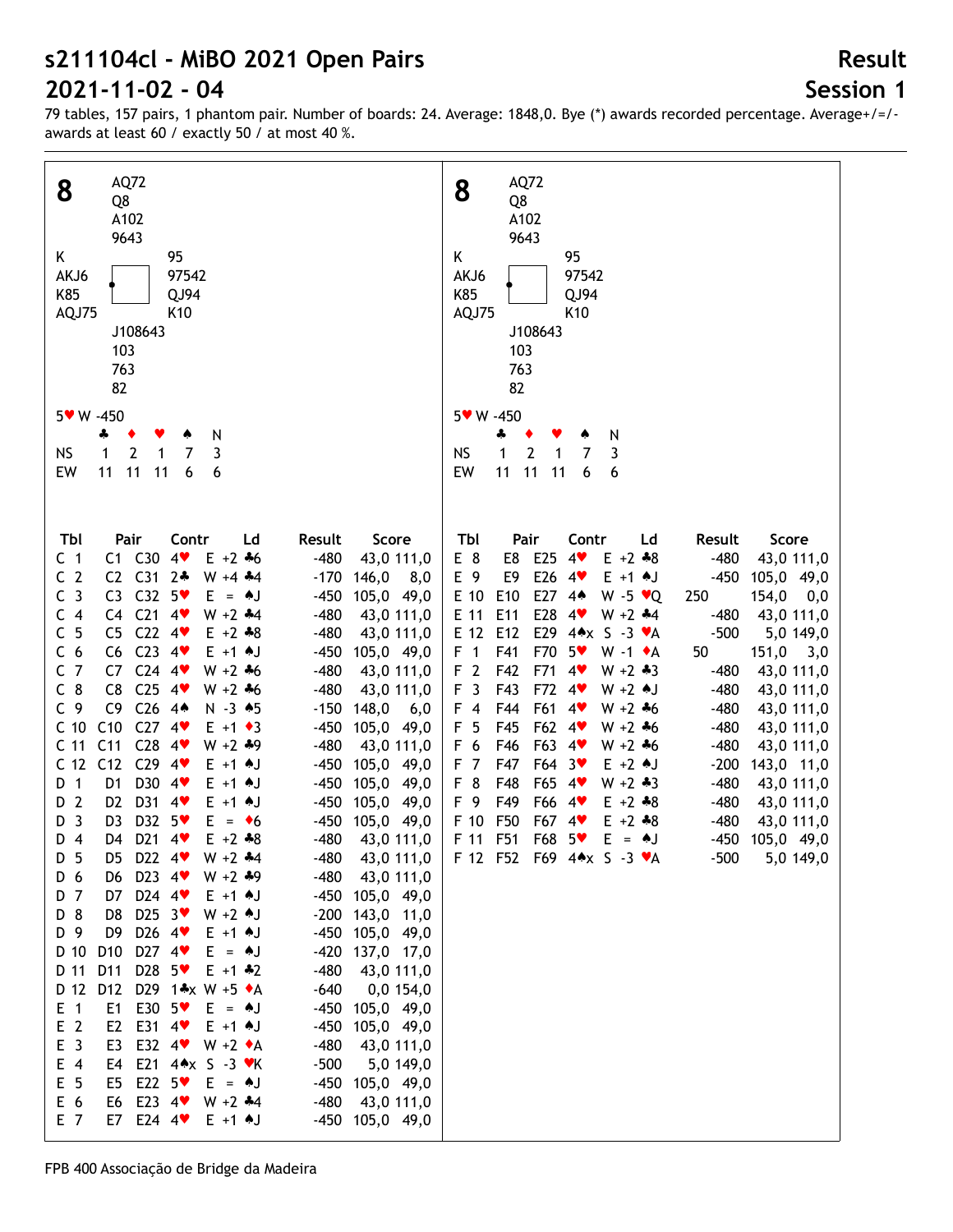## **Session 1**

**Result**

| QJ7<br>9                                                                                                                 | QJ7<br>9                                                                                                                               |
|--------------------------------------------------------------------------------------------------------------------------|----------------------------------------------------------------------------------------------------------------------------------------|
| 10873                                                                                                                    | 10873                                                                                                                                  |
| A743                                                                                                                     | A743                                                                                                                                   |
| K <sub>5</sub>                                                                                                           | K <sub>5</sub>                                                                                                                         |
| 64<br><b>AK92</b>                                                                                                        | 64<br><b>AK92</b>                                                                                                                      |
| J5<br>A942<br>444                                                                                                        | J5<br>A942<br>444                                                                                                                      |
| KQJ1082<br>1098                                                                                                          | KQJ1082<br>1098                                                                                                                        |
| AQ764<br>10853                                                                                                           | AQ764<br>10853                                                                                                                         |
| KQ6                                                                                                                      | KQ6                                                                                                                                    |
| 965                                                                                                                      | 965                                                                                                                                    |
| J32                                                                                                                      | J32                                                                                                                                    |
|                                                                                                                          |                                                                                                                                        |
| 4 + E -130                                                                                                               | 4◆ E-130                                                                                                                               |
| N<br>4<br>٠<br>۸                                                                                                         | N<br>♣<br>۸                                                                                                                            |
| 5<br>6<br>$\mathbf{3}$<br>$\overline{4}$<br>$\overline{2}$<br>N                                                          | 6<br>$\overline{2}$<br>3<br>$\overline{\mathbf{4}}$<br>5<br>N                                                                          |
| $\overline{\mathbf{4}}$<br>S<br>$\overline{2}$<br>5<br>3                                                                 | $\overline{\mathbf{4}}$<br>S<br>$\mathbf{2}$<br>5<br>3                                                                                 |
| E<br>10<br>$\overline{7}$<br>8<br>$\overline{7}$<br>10<br>W<br>9<br>$\cdot$                                              | E<br>10<br>7<br>8<br>10<br>$\overline{7}$<br>W<br>9<br>$\bullet$                                                                       |
|                                                                                                                          |                                                                                                                                        |
| Contr<br>Score<br>Tbl<br>Pair<br>Ld<br>Result                                                                            | Tbl<br>Pair<br>Contr<br>Result<br>Score<br>Ld                                                                                          |
| 3N<br>$E - 3 \cdot 5$<br>A81 A116<br>300<br>$147,9$ 6,1<br>A 1                                                           | C1 C29<br>3N<br>$E - 2 * 8$<br>C <sub>1</sub><br>200<br>130,7 23,3                                                                     |
| A <sub>2</sub><br>A82 A117 3*<br>$E + 3$ $*2$<br>$-170$<br>16,2 137,8                                                    | C2 C30<br>C <sub>2</sub><br>$-130$<br>$3\bullet$<br>$W + 1$ $*Q$<br>54,7 99,3                                                          |
| -3<br>A83 A118 3 <sup>+</sup><br>$-130$<br>54,7 99,3<br>$W + 1$ $*Q$<br>A                                                | C <sub>3</sub><br>C <sub>31</sub><br>3N<br>400<br>153,0<br>C <sub>3</sub><br>$E - 4$ $*5$<br>1,0                                       |
| A84 A119 6 <sup>+</sup><br>153,0<br>$\overline{4}$<br>$W - 4 \cdot 8$<br>400<br>1,0<br>А                                 | C4 C32<br>C <sub>4</sub><br>3N<br>$W - 1 \cdot 3$<br>100<br>102,3 51,7                                                                 |
| - 5<br>A85 A101 3N<br>$E - 2$ $*5$<br>200<br>130,7 23,3<br>A                                                             | C <sub>5</sub><br>C <sub>21</sub><br>C <sub>5</sub><br>$3*$<br>$W + 1 V$<br>$-130$<br>54,7 99,3                                        |
| A86 A102 3 <sup>+</sup><br>$W + 2 \cdot 8$<br>$-150$<br>- 6<br>25,3 128,7<br>A                                           | C <sub>22</sub><br>C <sub>6</sub><br>C <sub>6</sub><br>3N<br>100<br>102,3 51,7<br>$E - 1$ $*8$                                         |
| A87 A103 3N<br>$-660$<br>A 7<br>$W + 2 \cdot 2$<br>0,0 154,0                                                             | C <sub>23</sub><br>C <sub>7</sub><br>100<br>C7<br>3N<br>$E - 1$ $\forall$ K<br>102,3 51,7                                              |
| A 8<br>A88 A104 2+<br>$W + 2 \cdot Q$<br>$-130$<br>54,7 99,3<br>A89 A105 3N<br>A 9                                       | $C_8$<br>$C24$ 3<br>C <sub>8</sub><br>$W + 1$ $*Q$<br>54,7<br>99,3<br>$-130$<br>C <sub>9</sub><br>C <sub>25</sub> $3+$<br>C9<br>$-130$ |
| 130,7 23,3<br>$E - 2 \cdot Q$<br>200<br>A90 A106 2N<br>$E - 2 \cdot 8$<br>200<br>130,7 23,3<br>A 10                      | 54,7 99,3<br>$W + 1$ $*Q$<br>C10<br>C <sub>26</sub><br>C <sub>10</sub><br>$3+$<br>$W + 1 \cdot 7$<br>$-130$<br>54,7 99,3               |
| A91 A107 3+<br>100<br>102,3 51,7<br>A 11<br>$W - 1$ $*Q$                                                                 | C <sub>27</sub><br>2N<br>C 11 C11<br>100<br>102,3 51,7<br>$E - 1$ $*8$                                                                 |
| A 12 A92 A108 2N<br>100<br>102,3 51,7<br>$W - 1$ $*Q$                                                                    | C <sub>28</sub><br>C 12 C12<br>3N<br>$W + 1 \cdot 7$<br>$-630$<br>2,0 152,0                                                            |
| A 13 A93 A109 4N<br>100<br>102,3 51,7<br>$W - 1$ $\bullet$ 4                                                             | D <sub>29</sub><br>D 1<br>D <sub>1</sub><br>$3*$<br>$E + 2$ $\blacktriangledown$ K<br>$-150$<br>25,3 128,7                             |
| A 14 A 94 A 110 2<br>54,7 99,3<br>$W + 2 \cdot Q$<br>$-130$                                                              | D30<br>D 2<br>D <sub>2</sub><br>3N<br>$E - 1$ $*3$<br>100<br>102,3 51,7                                                                |
| A 15 A95 A111<br>$-600$<br>3N<br>$E = \mathbf{v}K$<br>8,1 145,9                                                          | D31<br>D <sub>3</sub><br>300<br>D <sub>3</sub><br>3N<br>$E - 3 \cdot 3$<br>$147,9$ 6,1                                                 |
| A 16 A96 A112 3N<br>$E - 1$ $\forall$ K<br>102,3 51,7<br>100                                                             | D <sub>4</sub><br>D4 D32 3*<br>$E + 2$ $\vee$ K<br>$-150$<br>25,3 128,7                                                                |
| A 17 A97 A113 5*<br>$E - 1$ $*5$<br>102,3 51,7<br>100                                                                    | D21 3N<br>$E - 1$ 43<br>102,3 51,7<br>D 5<br>100<br>D5.                                                                                |
| 130,7 23,3<br>A98 A114 3N W -2 $*Q$<br>200<br>A 18                                                                       | D22 $3\bullet$<br>54,7 99,3<br>$W + 1$ $*Q$<br>$-130$<br>D 6<br>D6                                                                     |
| A 19<br>$-$ A115<br>Bye<br>76,2                                                                                          | D7 D23 3*<br>$E + 2 \cdot 3$<br>$-150$<br>D 7<br>25,3 128,7                                                                            |
| B1 B29 3N<br>B 1<br>200<br>130,7 23,3<br>$W - 2 \cdot Q$                                                                 | D24 3*<br>D 8<br>D <sub>8</sub><br>$E + 2 \cdot K$<br>$-150$<br>25,3 128,7                                                             |
| B2 B30<br>B 2<br>3N<br>300<br>$147,9$ 6,1<br>$E - 3 \cdot 8$                                                             | D25 $3*$<br>D 9<br>D <sub>9</sub><br>$W + 1$ $*Q$<br>$-130$<br>54,7 99,3                                                               |
| <b>B31</b><br>B 3<br><b>B3</b><br>3N<br>$E - 2$ $*4$<br>200<br>130,7 23,3                                                | D26 3*<br>D 10<br>D <sub>10</sub><br>$E = \triangle 5$<br>$-110$<br>80,0 74,0                                                          |
| B32 5*<br>B 4<br>$-600$<br>8,1 145,9<br>B4<br>$E = -2$                                                                   | D27 $3\bullet$<br>D 11<br>D11<br>$-130$<br>54,7 99,3<br>$W + 1$ $A$ Q                                                                  |
| B21 3N<br>B 5<br><b>B5</b><br>$E - 2$ 45<br>200<br>130,7 23,3<br>B22 2◆                                                  | D 12 D12 D28 3+<br>$W + 1 \cdot 8$<br>$-130$<br>54,7 99,3<br>E29 $3\bullet$<br>$-130$<br>E1                                            |
| B 6<br>$W + 2 \cdot Q$<br>$-130$<br>54,7 99,3<br>B6<br>B23 3◆<br>B 7<br><b>B7</b><br>$W + 1$ $*Q$<br>$-130$<br>54,7 99,3 | $E$ 1<br>$E + 1 \cdot 3$<br>54,7 99,3<br>E <sub>2</sub><br>E30 3N<br>E <sub>2</sub><br>$E - 2$ $*4$<br>130,7 23,3<br>200               |
| B24 2N<br>B 8<br>B8<br>$E + 1 \cdot 8$<br>$-150$<br>25,3 128,7                                                           | E <sub>3</sub><br>E31 3◆<br>E3<br>$W = \bullet 7$<br>$-110$<br>80,0 74,0                                                               |
| B25 2◆<br>B 9<br>B9<br>$-110$<br>$W + 1$ $A$ Q<br>80,0 74,0                                                              | E32 3+<br>$-110$<br>80,0 74,0<br>E 4<br>E4<br>$W = AQ$                                                                                 |
| B26 2N<br><b>B</b> 10<br><b>B10</b><br>$-180$<br>14,2 139,8<br>$W + 2 V$                                                 | E21 3N<br>E 5<br>130,7 23,3<br>E5<br>$E - 2 \cdot 8$<br>200                                                                            |
| B27 $3\bullet$<br><b>B</b> 11<br><b>B11</b><br>$-130$<br>54,7 99,3<br>$W + 1$ $*Q$                                       | E22 3N<br>E 6<br>$E - 1$ $*3$<br>100<br>102,3 51,7<br>E6                                                                               |
| B 12 B12 B28 2+<br>$-90$<br>$W = AQ$<br>87,1 66,9                                                                        | E23 3N<br>E 7<br>$E - 2 \cdot 8$<br>200<br>130,7 23,3<br>E7                                                                            |
|                                                                                                                          |                                                                                                                                        |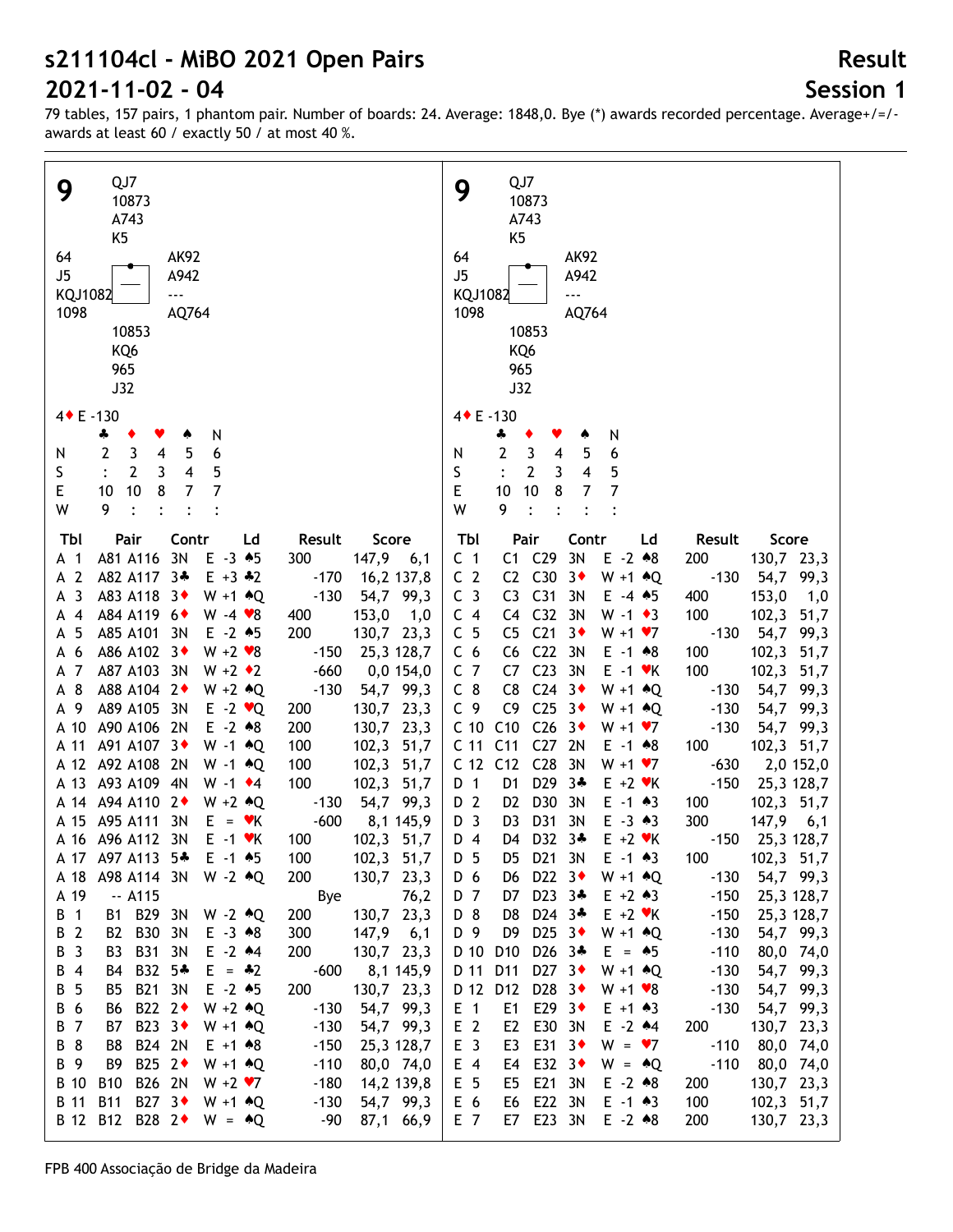# **Session 1**

**Result**

| QJ7<br>9<br>10873<br>A743<br>K <sub>5</sub><br><b>AK92</b><br>64<br>J5<br>A942<br>KQJ1082<br>---<br>1098<br>AQ764<br>10853<br>KQ6<br>965<br>J32<br>4 + E -130<br>N<br>♣<br>۸<br>3<br>5<br>2<br>6<br>$\overline{4}$<br>N<br>5<br>S<br>$\mathbf{2}$<br>3<br>4<br>E<br>$\overline{7}$<br>$10$<br>$\overline{7}$<br>8<br>10<br>W<br>9<br>$\bullet$<br>Tbl<br>Pair<br>Contr<br>Ld<br>Result<br>Score                                                                                                                                                                                                                                                                                                                                                                                                                                                                                                                                                                                                                                                                                                                                                                                                                         | 5<br>10<br>AQJ853<br>KJ1043<br>Q<br>KQ8643<br>AJ972<br>109<br>Κ<br>$\overline{7}$<br>Q985<br>98632<br>104<br>10<br>7642<br>A62<br>AKJ75<br>6*x E 800<br>N<br>4<br>۸<br><b>NS</b><br>10<br>11<br>12<br>7<br>$\overline{4}$<br>$\overline{2}$<br>$\mathbf{1}$<br>EW<br>0<br>9<br>$\pmb{0}$<br>Pair<br>Tbl<br>Contr<br>Result<br>Score<br>Ld                                                                                                                                                                                                                                                                                                                                                                                                                                                                                                                                                                                                                                                                                                                                                                                                                                                                                                                                                                                                                                                                                                                                                                                                                                                                                                                                                                                                                                                                                                                                                                                                                                                                                          |
|-------------------------------------------------------------------------------------------------------------------------------------------------------------------------------------------------------------------------------------------------------------------------------------------------------------------------------------------------------------------------------------------------------------------------------------------------------------------------------------------------------------------------------------------------------------------------------------------------------------------------------------------------------------------------------------------------------------------------------------------------------------------------------------------------------------------------------------------------------------------------------------------------------------------------------------------------------------------------------------------------------------------------------------------------------------------------------------------------------------------------------------------------------------------------------------------------------------------------|------------------------------------------------------------------------------------------------------------------------------------------------------------------------------------------------------------------------------------------------------------------------------------------------------------------------------------------------------------------------------------------------------------------------------------------------------------------------------------------------------------------------------------------------------------------------------------------------------------------------------------------------------------------------------------------------------------------------------------------------------------------------------------------------------------------------------------------------------------------------------------------------------------------------------------------------------------------------------------------------------------------------------------------------------------------------------------------------------------------------------------------------------------------------------------------------------------------------------------------------------------------------------------------------------------------------------------------------------------------------------------------------------------------------------------------------------------------------------------------------------------------------------------------------------------------------------------------------------------------------------------------------------------------------------------------------------------------------------------------------------------------------------------------------------------------------------------------------------------------------------------------------------------------------------------------------------------------------------------------------------------------------------------|
| E 8<br>E24 3N<br>$-600$<br>E8<br>$E = vK$<br>8,1 145,9<br>E 9<br>E9<br>E25<br>2N<br>$E - 2 \cdot 8$<br>200<br>130,7 23,3<br>E26 2N<br>E 10<br>E <sub>10</sub><br>$E + 1 \cdot 3$<br>$-150$<br>25,3 128,7<br>E27 3N<br>E 11<br>E11<br>$E = \vee Q$<br>$-600$<br>8,1 145,9<br>E 12<br>E28 3*<br>E12<br>$E + 1$ $\forall$ K<br>$-130$<br>54,7 99,3<br>F41<br>F70 3+<br>F<br>$\overline{1}$<br>$W + 1$ $*Q$<br>$-130$<br>99,3<br>54,7<br>$\overline{2}$<br>F42<br>F69<br>F<br>$A+ / A+$<br>92,4<br>92,4<br>$\overline{3}$<br>F43<br>F71<br>102,3<br>F<br>3N<br>100<br>51,7<br>$W - 1$ $*Q$<br>F44<br>F72 2+<br>$\overline{4}$<br>$W + 2 V$<br>$-130$<br>54,7<br>99,3<br>F<br>5<br>F45<br>F61 2+<br>$-130$<br>$W + 2 \cdot Q$<br>54,7<br>99,3<br>F<br>6<br>F46<br>F62 3N<br>$E - 2 \cdot 3$<br>200<br>130,7 23,3<br>F<br>$\overline{7}$<br>F47<br>F63 3*<br>$E + 2 + 2$<br>$-150$<br>25,3 128,7<br>F<br>8<br>F48<br>F64 3 <sup>+</sup><br>$-130$<br>54,7 99,3<br>F<br>$W + 1$ $*7$<br>F 9<br>F49<br>F65 6*<br>$E - 2 * 8$<br>200<br>130,7 23,3<br>F50<br>F66<br>F 10<br>1Nx N -1 *4<br>$-100$<br>85,1 68,9<br>F51<br>F67<br>$5*$<br>F 11<br>$E = vK$<br>$-600$<br>8,1 145,9<br>102,3 51,7<br>F 12 F52 F68 3N W -1 + Q<br>100 | A81 A116<br>$5*$<br>68,0 86,0<br>A <sub>1</sub><br>$N + 1$ + 5<br>680<br>A 2<br>A82 A117 $6 \times x$ N = $A$ A<br>154,0<br>1660<br>0,0<br>A <sub>3</sub><br>A83 A118 6*x W -3 *Q<br>800<br>132,0 22,0<br>A84 A119<br>68,0 86,0<br>$A$ 4<br>$5*$<br>$N + 1$ $A$<br>680<br>A85 A101<br>A 5<br>$5*$<br>68,0 86,0<br>$N + 1$ $A$<br>680<br>A 6<br>A86 A102<br>$E - 1$ $A$<br>100<br>4,0 150,0<br>$4*$<br>A87 A103<br>A 7<br>$5*$<br>680<br>68,0 86,0<br>$N + 1$ 46<br>A88 A104 5*x W -2 *Q<br>A 8<br>500<br>18,0 136,0<br>A 9<br>A89 A105<br>$N + 2 A$<br>4<br>680<br>68,0 86,0<br>A90 A106<br>A 10<br>$5*$<br>$N + 1$ $A$<br>680<br>68,0 86,0<br>A 11<br>A91 A107<br>5*x E -2 *A<br>500<br>18,0 136,0<br>A 12 A92 A108<br>$5*$<br>$N + 1$ $\vee$ 9<br>680<br>68,0 86,0<br>A 13 A93 A109<br>$5*$<br>650<br>25,0 129,0<br>$N = A$<br>A 14 A 94 A 110<br>680<br>$5*$<br>$S + 1$ $\star$ K<br>68,0 86,0<br>A 15 A95 A111<br>$5*$<br>680<br>68,0 86,0<br>$N + 1$ $A$<br>A 16 A 96 A 112<br>$5*$<br>680<br>68,0 86,0<br>$N + 1$ $A$<br>A 17 A97 A113 5<br>680<br>68,0 86,0<br>$S + 1$ $A$<br>A 18 A 98 A 114 6<br>0,0 154,0<br>$N - 1$ $A$<br>$-100$<br>A 19<br>$-$ A115<br>Bye<br>76,2<br>B 1<br>B29 6 <sup>₩</sup><br>145,0<br>9,0<br><b>B1</b><br>1430<br>$N = A$<br>B 2<br>B30 5 <sup>₩</sup><br>B <sub>2</sub><br>680<br>$S + 1$ $\star$ K<br>68,0 86,0<br>B 3<br>B31 4<br>B <sub>3</sub><br>$N + 2 A$<br>680<br>68,0 86,0<br>B32 4 <sup>₩</sup><br>B 4<br>$N + 2 A$<br>680<br>B4<br>68,0 86,0<br><b>B21</b><br>5<br>B<br>$5*$<br>$N + 1$ $A$<br>680<br>68,0 86,0<br>B5<br>B22 5*x E -2 *A<br>500<br>B 6<br>18,0 136,0<br>B6<br>B 7<br>B23 4<br>680<br>68,0 86,0<br>B7<br>$N + 2 A$<br><b>B</b> 8<br>B24 4<br>B8<br>$N + 3 \cdot 8$<br>710<br>117,0 37,0<br>B 9<br>B25 4 <sup>₩</sup><br>B9<br>680<br>68,0 86,0<br>$N + 2 A$<br>B 10<br>B26 5 <sup>₩</sup><br><b>B10</b><br>710<br>117,0 37,0<br>$N + 2 \cdot 8$<br><b>B</b> 11<br><b>B11</b><br>B27 6*x E -3 *A<br>800<br>132,0 22,0<br>B 12 B12 B28 5 * S +1 *K<br>680<br>68,0 86,0 |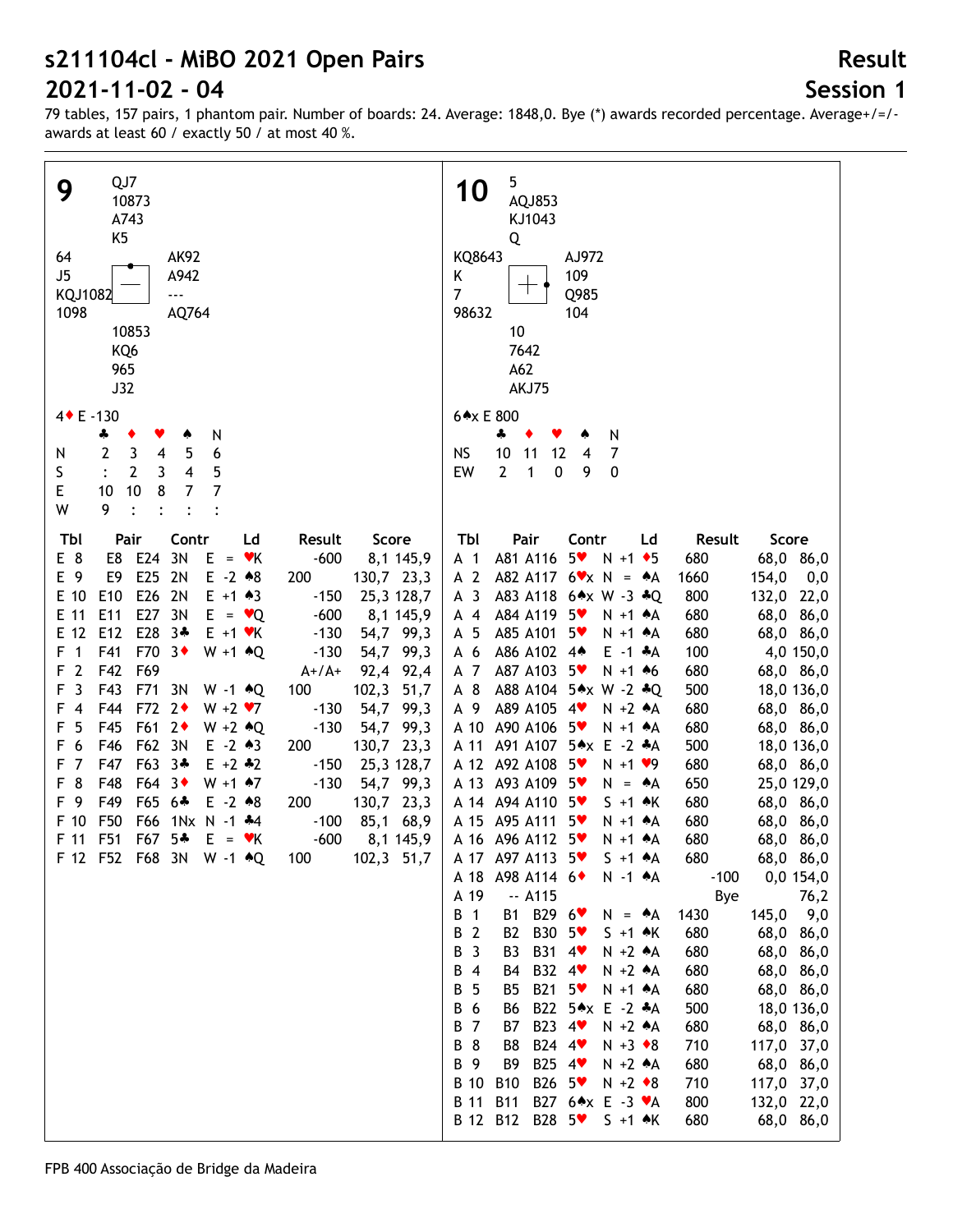# **Session 1**

**Result**

79 tables, 157 pairs, 1 phantom pair. Number of boards: 24. Average: 1848,0. Bye (\*) awards recorded percentage. Average+/=/ awards at least 60 / exactly 50 / at most 40 %.

| 5<br><b>10</b><br>AQJ853<br>KJ1043                                                                                                                       | 5<br>10<br>AQJ853<br>KJ1043                                                                                                                           |
|----------------------------------------------------------------------------------------------------------------------------------------------------------|-------------------------------------------------------------------------------------------------------------------------------------------------------|
| Q<br>KQ8643<br>AJ972                                                                                                                                     | Q<br>KQ8643<br>AJ972                                                                                                                                  |
| 109<br>Κ<br>$\overline{7}$<br>Q985                                                                                                                       | 109<br>Κ<br>$\overline{7}$<br>Q985                                                                                                                    |
| 98632<br>104                                                                                                                                             | 98632<br>104                                                                                                                                          |
| 10<br>7642                                                                                                                                               | 10<br>7642                                                                                                                                            |
| A62                                                                                                                                                      | A62                                                                                                                                                   |
| AKJ75                                                                                                                                                    | AKJ75                                                                                                                                                 |
| 6*x E 800                                                                                                                                                | 6*x E 800                                                                                                                                             |
| N<br>4                                                                                                                                                   | ÷<br>N                                                                                                                                                |
| 7<br><b>NS</b><br>10<br>11<br>12<br>4<br>0<br>EW<br>$\overline{2}$<br>$\mathbf{1}$<br>$\mathbf 0$<br>9                                                   | 10<br>7<br><b>NS</b><br>11<br>12<br>$\overline{4}$<br>$\mathbf{1}$<br>$\overline{2}$<br>$\mathbf 0$<br>9<br>0<br>EW                                   |
|                                                                                                                                                          |                                                                                                                                                       |
|                                                                                                                                                          |                                                                                                                                                       |
| Score<br>Tbl<br>Pair<br>Contr<br>Result<br>Ld                                                                                                            | Tbl<br>Pair<br>Contr<br>Score<br>Ld<br>Result                                                                                                         |
| C1 C29<br>$6 \times E - 3 \cdot Q$<br>132,0 22,0<br>C <sub>1</sub><br>800                                                                                | E 8<br>E8<br>E24<br>4<br>$N + 3$ $*10$<br>117,0 37,0<br>710                                                                                           |
| C <sub>2</sub><br>C2 C30 5<br>68,0 86,0<br>$N + 1$ $A$<br>680                                                                                            | E 9<br>E25 6*x E -3 *A<br>E9<br>800<br>132,0 22,0                                                                                                     |
| C <sub>3</sub><br>$C31$ 4<br>C3<br>68,0 86,0<br>$N + 2 A$<br>680                                                                                         | E26<br>E 10<br>E10<br>710<br>117,0 37,0<br>$4\bullet$<br>$N + 3 \cdot 8$                                                                              |
| $C4$ $C32$ $4$<br>C <sub>4</sub><br>$S + 2$ $\star$ K<br>68,0 86,0<br>680                                                                                | E27<br>E 11<br>E11<br>$5*$<br>680<br>68,0 86,0<br>$N + 1$ $A$                                                                                         |
| 5<br>C <sub>21</sub><br>С<br>C5<br>$5*$<br>680<br>N +1 + A<br>68,0 86,0<br>$C22$ 5<br>C <sub>6</sub><br>C6<br>N +1 + A<br>680<br>68,0 86,0               | E28<br>E 12<br>E12<br>680<br>68,0 86,0<br>$5*$<br>$S + 1$ $\star$ K<br>F <sub>1</sub><br>F41<br>F69 6 <sup>*</sup><br>1430<br>145,0<br>9,0<br>$N = A$ |
| $C23$ 5<br>$\overline{7}$<br>C7<br>68,0 86,0<br>C<br>$N + 1$ $A$<br>680                                                                                  | F <sub>2</sub><br>F70<br>F42<br>$5*$<br>680<br>$N + 1$ $A$<br>68,0 86,0                                                                               |
| $C_8$<br>C8<br>$C24$ 5<br>$N + 1$ $A$<br>68,0 86,0<br>680                                                                                                | F <sub>3</sub><br>F43<br>F71<br>1430<br>145,0<br>$6$ v<br>$N = *10$<br>9,0                                                                            |
| C9<br>$C25$ 6*x E -3 *Q<br>C <sub>9</sub><br>132,0 22,0<br>800                                                                                           | F 4<br>F44<br>F72<br>$5*$<br>$N + 1$ $A$<br>680<br>68,0 86,0                                                                                          |
| C10<br>$C26$ 4<br>C <sub>10</sub><br>$N + 3$ $*10$<br>710<br>117,0 37,0                                                                                  | F <sub>5</sub><br>F45<br>F61<br>5 <sub>v</sub><br>650<br>25,0 129,0<br>$N = A$                                                                        |
| C276<br>C <sub>11</sub><br>C <sub>11</sub><br>145,0<br>1430<br>9,0<br>$N = A$                                                                            | F 6<br>F46<br>F62<br>5♠<br>$E - 1$ $*5$<br>100<br>4,0 150,0                                                                                           |
| C <sub>12</sub><br>C12<br>$C28$ 5<br>N +1 + A<br>680<br>68,0 86,0<br>D29 5<br>D <sub>1</sub><br>D <sub>1</sub><br>$S + 1$ $\star$ K<br>680<br>68,0 86,0  | F <sub>7</sub><br>F63<br>F47<br>$5*$<br>$N + 1$ $A$<br>680<br>68,0 86,0<br>F 8<br>F48<br>F64 4*x<br>$E - 1$ $*$ K<br>200<br>10,0 144,0                |
| D30 5<br>D 2<br>D <sub>2</sub><br>$N + 1$ $A$<br>680<br>68,0 86,0                                                                                        | F 9<br>F49<br>F65<br>5 <sub>v</sub><br>$N + 1$ $A$<br>680<br>68,0 86,0                                                                                |
| D31<br>3<br>D <sub>3</sub><br>$6*$<br>152,0<br>D<br>$N + 1$ + 5<br>1460<br>2,0                                                                           | F 10<br>F50<br>F66<br>$N + 2$ $\div 4$<br>710<br>117,0 37,0<br>$5*$                                                                                   |
| $D_4$<br>D32 5*x W -2 *Q<br>500<br>D4<br>18,0 136,0                                                                                                      | F51<br>F 11<br>F67<br>$5*$<br>$N + 2$ $\rightarrow$ 5<br>710<br>117,0 37,0                                                                            |
| D21 $5\textdegree$<br>68,0 86,0<br>D 5<br>680<br>D5<br>N +1 ♠A                                                                                           | 117,0 37,0<br>F 12 F52 F68 5 W N +2 +10<br>710                                                                                                        |
| D22 5 <sup>*</sup><br>$E - 2$ $A$<br>200<br>10,0 144,0<br>D 6<br>D6                                                                                      |                                                                                                                                                       |
| D23 5<br>D 7<br>D7<br>$N + 1$ $A$<br>680<br>68,0 86,0<br>D24 5<br>D 8<br>D8<br>680<br>68,0 86,0<br>$N + 1$ $A$                                           |                                                                                                                                                       |
| D 9<br>D9<br>D25 5*x W -2 *Q<br>500<br>18,0 136,0                                                                                                        |                                                                                                                                                       |
| D26 4<br>D 10<br>D10<br>$N + 2 A$<br>680<br>68,0 86,0                                                                                                    |                                                                                                                                                       |
| D 11<br>D11<br>D27 6<br>1430<br>145,0 9,0<br>$N = A$                                                                                                     |                                                                                                                                                       |
| D 12<br>D12<br>D28 44<br>100<br>4,0 150,0<br>$W - 1$ $*Q$                                                                                                |                                                                                                                                                       |
| $E$ 1<br>E1<br>E29 6*x E -3 ♥A<br>800<br>132,0 22,0                                                                                                      |                                                                                                                                                       |
| E <sub>2</sub><br>E <sub>2</sub><br>E30 6*x E -3 *K<br>800<br>132,0 22,0<br>$\overline{\mathbf{3}}$<br>E<br>E3<br>E31 4<br>$N + 2 A$<br>680<br>68,0 86,0 |                                                                                                                                                       |
| E 4<br>E4<br>E32 5<br>$N + 1$ $A$<br>680<br>68,0 86,0                                                                                                    |                                                                                                                                                       |
| 5<br>E<br>E <sub>5</sub><br>E21<br>$5*$<br>680<br>68,0 86,0<br>$N + 1$ $A$                                                                               |                                                                                                                                                       |
| E<br>$6\phantom{1}6$<br>E22 $4 \times W - 1 * Q$<br>200<br>10,0 144,0<br>E6                                                                              |                                                                                                                                                       |
| E 7<br>E7<br>E23 $6\degree$<br>$N = A$<br>145,0 9,0<br>1430                                                                                              |                                                                                                                                                       |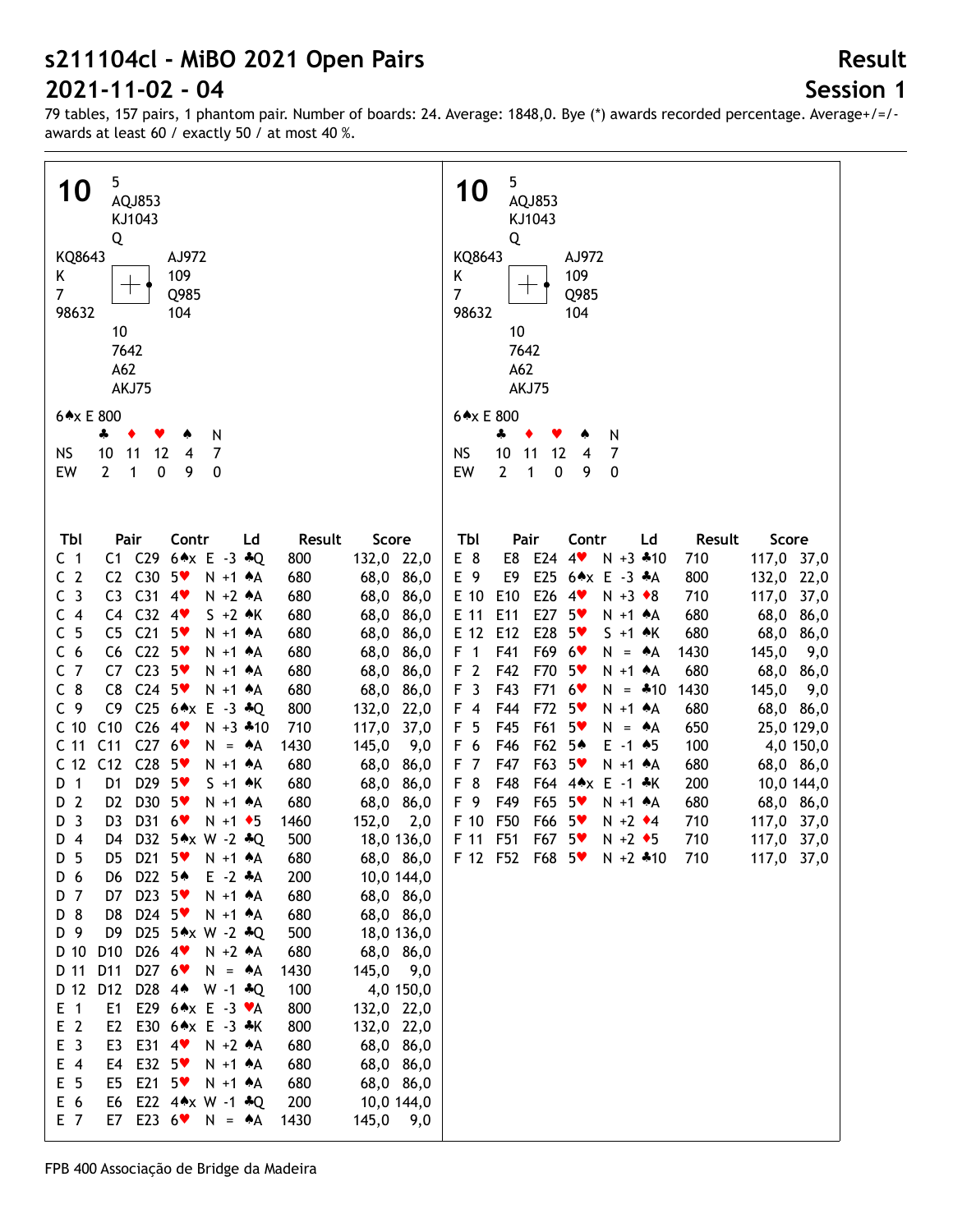**Session 1**

**Result**

79 tables, 157 pairs, 1 phantom pair. Number of boards: 24. Average: 1848,0. Bye (\*) awards recorded percentage. Average+/=/ awards at least 60 / exactly 50 / at most 40 %.

| 1096<br>11<br>QJ85<br>K8765<br>6                                                            | 1096<br>11<br>QJ85<br>K8765<br>6                                                                   |
|---------------------------------------------------------------------------------------------|----------------------------------------------------------------------------------------------------|
| QJ843<br><b>AK75</b>                                                                        | QJ843<br><b>AK75</b>                                                                               |
| 3<br>1072                                                                                   | 3<br>1072                                                                                          |
| 9<br>QJ103                                                                                  | 9<br>QJ103                                                                                         |
| A972<br>KJ105                                                                               | A972<br>KJ105                                                                                      |
| $\overline{2}$                                                                              | $\overline{2}$                                                                                     |
| AK964                                                                                       | AK964                                                                                              |
| A42                                                                                         | A42                                                                                                |
|                                                                                             |                                                                                                    |
| Q843                                                                                        | Q843                                                                                               |
| $5 \times x$ S -300                                                                         | $5 \times x$ S -300                                                                                |
| N<br>÷<br>٠<br>v                                                                            | ÷<br>N                                                                                             |
| 3<br>$\overline{3}$<br><b>NS</b><br>8<br>9<br>$\overline{\mathbf{4}}$                       | $\overline{3}$<br>8<br>9<br>$\overline{3}$<br>4<br><b>NS</b>                                       |
| 9<br>$\overline{4}$<br>$\overline{\mathbf{4}}$<br>EW<br>10<br>6                             | $\overline{\mathbf{4}}$<br>$\overline{\mathbf{4}}$<br>EW<br>9<br>$10$<br>6                         |
|                                                                                             |                                                                                                    |
|                                                                                             |                                                                                                    |
|                                                                                             |                                                                                                    |
| Tbl<br>Pair<br>Contr<br>Ld<br>Result<br>Score                                               | Pair<br>Tbl<br>Contr<br>Ld<br>Result<br>Score                                                      |
| $5*$<br>$S - 2 \cdot 5$<br>A81 A115<br>$-100$<br>116,0 38,0<br>A 1                          | C1 C28<br>$-420$<br>C <sub>1</sub><br>4 <sub>•</sub><br>E.<br>71,0 83,0<br>$=$ 44                  |
| A 2<br>A82 A116 5*<br>$W = -6$<br>$-450$<br>30,0 124,0                                      | C <sub>2</sub><br>C2 C29 $5 \times x$ S -1 $*9$<br>$-100$<br>116,0 38,0                            |
| -3<br>A83 A117 4*<br>$-420$<br>$W = -6$<br>71,0 83,0<br>A                                   | C <sub>3</sub><br>C30<br>$4*$<br>$W = -6$<br>$-420$<br>71,0 83,0<br>C <sub>3</sub>                 |
| A84 A118 5 <sup>*</sup> x S -1 <sup>+9</sup><br>$-100$<br>$\overline{4}$<br>116,0 38,0<br>А | C <sub>31</sub><br>C <sub>4</sub><br>$4*$<br>$W + 1 + 6$<br>$-450$<br>C4<br>30,0 124,0             |
| 5<br>A85 A119 4*<br>$W + 1 + 6$<br>$-450$<br>30,0 124,0<br>А                                | C <sub>5</sub><br>C <sub>32</sub><br>C <sub>5</sub><br>$4*$<br>$-420$<br>$W = -6$<br>71,0 83,0     |
| A86 A101 4*<br>6                                                                            | C <sub>21</sub><br>C <sub>6</sub><br>$4*$                                                          |
| $-420$<br>$W = \bullet Q$<br>71,0 83,0<br>А                                                 | C <sub>6</sub><br>$-450$<br>$W + 1 + 6$<br>30,0 124,0                                              |
| - 7<br>A87 A102 4*<br>$-420$<br>71,0 83,0<br>$W = -3$<br>А                                  | C <sub>7</sub><br>C <sub>22</sub><br>C7<br>$4*$<br>$-420$<br>$E = 46$<br>71,0 83,0                 |
| 8<br>A88 A103 4*<br>$-450$<br>30,0 124,0<br>$W + 1 + 6$<br>A                                | $C_8$<br>C <sub>23</sub><br>C <sub>8</sub><br>$4*$<br>$W + 1$ $\vee Q$<br>$-450$<br>30,0 124,0     |
| A89 A104 4*<br>A 9<br>$W - 1 + 6$<br>50<br>136,0 18,0                                       | C <sub>9</sub><br>$C24$ 5*<br>C <sub>9</sub><br>$-450$<br>$W = \mathbf{v}A$<br>30,0 124,0          |
| A90 A105 5Vx S -3 +9<br>A 10<br>$-500$<br>7,0 147,0                                         | C <sub>10</sub><br>C10<br>C <sub>25</sub><br>$4*$<br>$-450$<br>$W + 1 + 6$<br>30,0 124,0           |
| A91 A106 3*<br>$W + 2 + 6$<br>$-200$<br>A 11<br>100,0 54,0                                  | C <sub>26</sub><br>C <sub>11</sub><br>C <sub>11</sub><br>$-450$<br>4▲<br>$W + 1 + 6$<br>30,0 124,0 |
| A 12 A92 A107 4*<br>$-420$<br>$W = -6$<br>71,0 83,0                                         | $C27$ 44<br>C <sub>12</sub><br>C12<br>$W - 1$ $*6$<br>50<br>136,0 18,0                             |
| A 13 A93 A108 4<br>$S = AQ$<br>420<br>153,0<br>1,0                                          | D <sub>28</sub><br>D 1<br>$-420$<br>D1<br>$4*$<br>$W = -6$<br>71,0 83,0                            |
| A 14 A 94 A 109 4*<br>$W + 1 + 6$<br>$-450$<br>30,0 124,0                                   | D 2<br>D <sub>29</sub><br>$-450$<br>D <sub>2</sub><br>$4*$<br>$W + 1$ $\vee Q$<br>30,0 124,0       |
| A 15 A95 A110 4*<br>$-450$<br>$W + 1 + 6$<br>30,0 124,0                                     | D <sub>3</sub><br>D30<br>5▲<br>D <sub>3</sub><br>136,0 18,0<br>$W - 1$ $*6$<br>50                  |
| A 16 A96 A111 4 x S -2 +9<br>$-300$<br>96,0 58,0                                            | D31 5Vx S -3 ◆9<br>D <sub>4</sub><br>$-500$<br>7,0 147,0<br>D4                                     |
| A 17 A97 A112 3<br>$S = A$<br>140<br>147,0<br>7,0                                           | D 5<br>D5 D32 4*<br>$W + 1 + 6$<br>$-450$<br>30,0 124,0                                            |
| $-50$ 125,0 29,0<br>A98 A113 5<br>$S - 1$ $\rightarrow$ 9<br>A 18                           | D21 44<br>136,0 18,0<br>D 6<br>50<br>D6<br>$W - 1 + 6$                                             |
| $-. A114$<br>62,6<br>A 19<br><b>Bye</b>                                                     | D22 4*<br>D 7<br>$-420$<br>71,0 83,0<br>D7<br>$W = -6$                                             |
| B1 B28 44 W = $*6$<br>$-420$<br>71,0 83,0<br>B 1                                            | D23 4*<br>D 8<br>$-420$<br>D8<br>$W = -6$<br>71,0 83,0                                             |
| B 2<br>B2 B29 5 <sup>*</sup> x S -3 <sup>+9</sup><br>$-500$<br>7,0 147,0                    | D24 $4$<br>D 9<br>D <sub>9</sub><br>$S - 1 * 3$<br>$-50$<br>125,0 29,0                             |
| B 3<br>B <sub>3</sub><br>B30 44<br>$-420$<br>71,0 83,0<br>$W = -6$                          | D25 $5\degree$<br>D 10<br>D <sub>10</sub><br>$S -3 \cdot Q$<br>$-150$<br>108,0 46,0                |
| B 4<br>B31 34<br>$-170$<br>103,0 51,0<br>B4<br>$W + 1$ $\vee Q$                             | D26 4*<br>D 11<br>D11<br>$-450$<br>$W + 1 \cdot Q$<br>30,0 124,0                                   |
| B32 3 <sup>₩</sup><br>B 5<br>$S = \bullet 9$<br>147,0 7,0<br>B5<br>140                      | D 12 D12 D27 5*<br>$W = 95$<br>$-450$<br>30,0 124,0                                                |
| B21 4*<br>B 6<br>$-420$<br>71,0 83,0<br>B6<br>$W = -6$                                      | E1 E28 44<br>$E$ 1<br>$-420$<br>$E = 46$<br>71,0 83,0                                              |
| B22 3<br><b>B7</b><br>147,0<br>B 7<br>$S = \bullet 9$<br>140                                | E <sub>2</sub><br>E29 $5 \times x$ S -2 $\ast$ 9<br>E <sub>2</sub><br>$-300$<br>96,0 58,0          |
| 7,0<br>B23 44<br>B 8<br>B8<br>$W = \bullet 8$<br>$-420$                                     | E <sub>3</sub><br>E30 4* W = *6<br>$-420$                                                          |
| 71,0 83,0                                                                                   | E3<br>71,0 83,0                                                                                    |
| B24 44<br>B 9<br>B9<br>$-420$<br>71,0 83,0<br>$W = -6$                                      | E31 $5\degree$<br>$S - 2 \cdot Q$<br>$-100$<br>$E$ 4<br>E4<br>116,0 38,0                           |
| B25 4<br><b>B</b> 10<br><b>B10</b><br>$-50$<br>125,0 29,0<br>$S - 1$ $\rightarrow$ 9        | E 5<br>E32 $4 \times W = 16$<br>$-590$<br>E5<br>2,0 152,0                                          |
| B26 3 <sup>₩</sup><br>B 11<br><b>B11</b><br>$147,0$ 7,0<br>$S = \bullet 9$<br>140           | E21 $5 \times x$ S -3 $*Q$<br>E 6<br>$-500$<br>E6<br>7,0 147,0                                     |
| B27 5*<br>B 12 B12<br>50<br>W -1 *6<br>136,0 18,0                                           | E 7<br>E7 E22 $4$<br>$-50$ 125,0 29,0<br>$S - 1$ $\rightarrow$ 9                                   |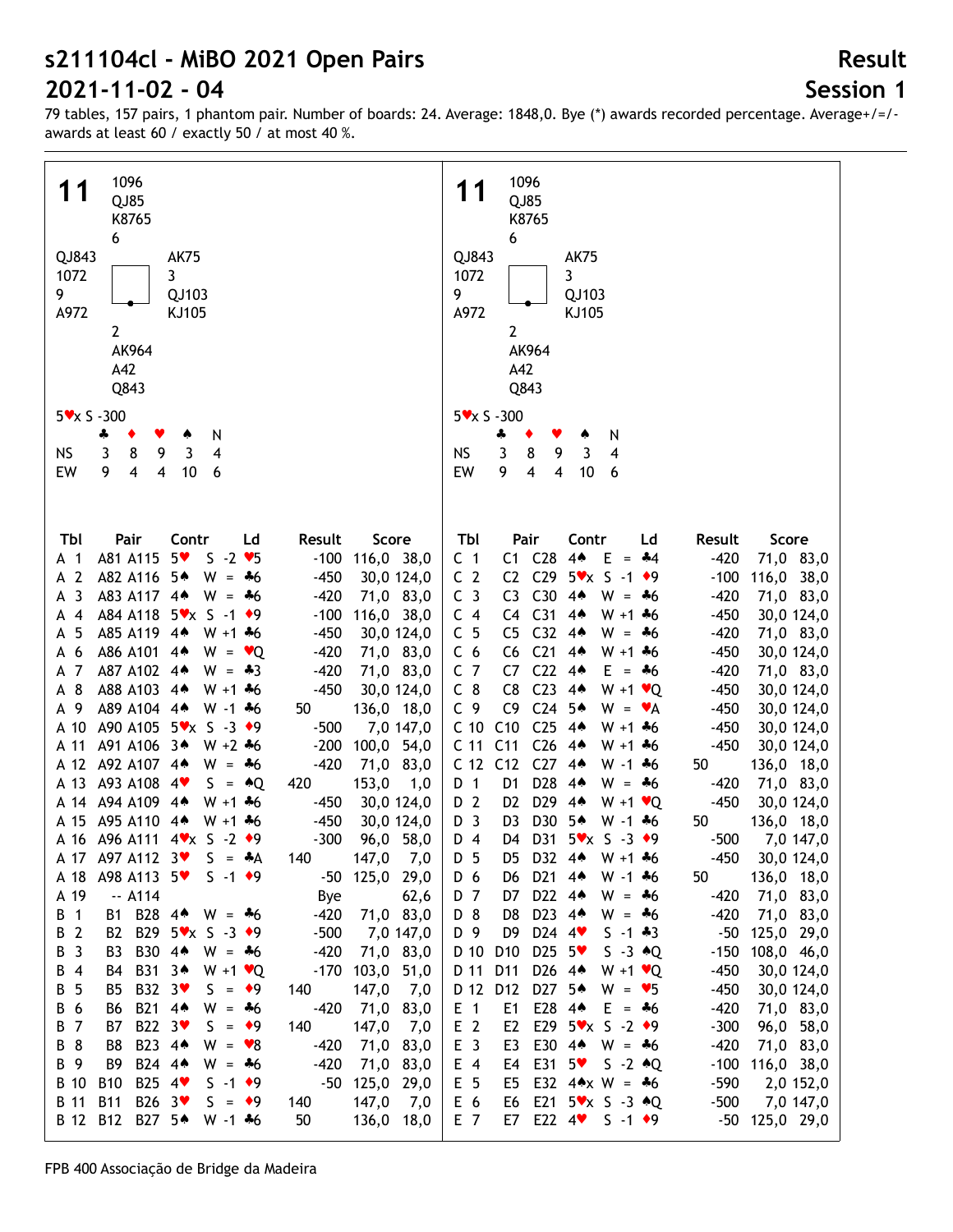# **Session 1**

**Result**

| 1096<br>QJ85<br>K8765<br>6<br>QJ843<br><b>AK75</b><br>1072<br>3<br>9<br>QJ103<br>A972<br>KJ105                                                                                                                                                                                                                                                                                                                                                                                                                                                                                                                                                                                                                                                                                                                                                                                                                                                                                                                                                                                                                                                                                                                                                                                                                                       | J54<br>12<br>AQ<br>K9854<br>K74<br>Q1098<br>632<br>74<br>109653<br>J1072<br>Q <sub>3</sub><br>Q82<br>A95                                                                                                                                                                                                                                                                                                                                                                                                                                                                                                                                                                                                                                                                                                                                                                                                                                                                                                                                                                                                                                                                                                                                                                                                                                                                                                                                                                                                                                                                                                                                                                                                                                                                                                                                                                                                                                                                                                                                                                                                                                                                                                                                                                                                                                                   |
|--------------------------------------------------------------------------------------------------------------------------------------------------------------------------------------------------------------------------------------------------------------------------------------------------------------------------------------------------------------------------------------------------------------------------------------------------------------------------------------------------------------------------------------------------------------------------------------------------------------------------------------------------------------------------------------------------------------------------------------------------------------------------------------------------------------------------------------------------------------------------------------------------------------------------------------------------------------------------------------------------------------------------------------------------------------------------------------------------------------------------------------------------------------------------------------------------------------------------------------------------------------------------------------------------------------------------------------|------------------------------------------------------------------------------------------------------------------------------------------------------------------------------------------------------------------------------------------------------------------------------------------------------------------------------------------------------------------------------------------------------------------------------------------------------------------------------------------------------------------------------------------------------------------------------------------------------------------------------------------------------------------------------------------------------------------------------------------------------------------------------------------------------------------------------------------------------------------------------------------------------------------------------------------------------------------------------------------------------------------------------------------------------------------------------------------------------------------------------------------------------------------------------------------------------------------------------------------------------------------------------------------------------------------------------------------------------------------------------------------------------------------------------------------------------------------------------------------------------------------------------------------------------------------------------------------------------------------------------------------------------------------------------------------------------------------------------------------------------------------------------------------------------------------------------------------------------------------------------------------------------------------------------------------------------------------------------------------------------------------------------------------------------------------------------------------------------------------------------------------------------------------------------------------------------------------------------------------------------------------------------------------------------------------------------------------------------------|
| $\mathbf{2}$<br>AK964<br>A42<br>Q843<br>$5 \times x$ S -300<br>N<br>÷                                                                                                                                                                                                                                                                                                                                                                                                                                                                                                                                                                                                                                                                                                                                                                                                                                                                                                                                                                                                                                                                                                                                                                                                                                                                | AK7<br><b>KJ82</b><br>A6<br>J1063<br>4N N 630<br>♣<br>N                                                                                                                                                                                                                                                                                                                                                                                                                                                                                                                                                                                                                                                                                                                                                                                                                                                                                                                                                                                                                                                                                                                                                                                                                                                                                                                                                                                                                                                                                                                                                                                                                                                                                                                                                                                                                                                                                                                                                                                                                                                                                                                                                                                                                                                                                                    |
| 4<br>8<br>9<br>$\mathbf{3}$<br><b>NS</b><br>3<br>$\overline{\mathbf{4}}$<br>$\overline{\mathbf{4}}$<br>EW<br>9<br>10<br>6                                                                                                                                                                                                                                                                                                                                                                                                                                                                                                                                                                                                                                                                                                                                                                                                                                                                                                                                                                                                                                                                                                                                                                                                            | 10<br><b>NS</b><br>10<br>10<br>9<br>9<br>3<br>$\overline{4}$<br>EW<br>$\overline{2}$<br>3<br>3                                                                                                                                                                                                                                                                                                                                                                                                                                                                                                                                                                                                                                                                                                                                                                                                                                                                                                                                                                                                                                                                                                                                                                                                                                                                                                                                                                                                                                                                                                                                                                                                                                                                                                                                                                                                                                                                                                                                                                                                                                                                                                                                                                                                                                                             |
| Score<br>Tbl<br>Pair<br>Contr<br>Result<br>Ld<br>E 8<br>E8 E23<br>4 <sub>•</sub><br>$-420$<br>71,0 83,0<br>$W = -6$<br>E24 44<br>E 9<br>E9<br>$-450$<br>$W + 1 + 6$<br>30,0 124,0<br>E25 $5$<br>E 10<br>E <sub>10</sub><br>$S - 3 \cdot 9$<br>108,0 46,0<br>$-150$<br>E26 5<br>E 11<br>E11<br>$S - 3 \cdot 9$<br>108,0 46,0<br>$-150$<br>E27 44<br>E 12<br>E <sub>12</sub><br>71,0 83,0<br>$-420$<br>$W = -3$<br>F68 4<br>F<br>$\mathbf{1}$<br>F41<br>$S -2$ $\rightarrow$ 9<br>$-100$<br>116,0 38,0<br>$\overline{2}$<br>F42<br>F69<br>$4*$<br>$-420$<br>71,0 83,0<br>F<br>$W = -6$<br>$\overline{\mathbf{3}}$<br>F43<br>F70<br>- 3∧<br>$-170$<br>103,0 51,0<br>F<br>$W + 1 + 6$<br>F44<br>F71<br>$4*$<br>$-450$<br>30,0 124,0<br>$W + 1 + 6$<br>F<br>$\overline{4}$<br>$5 \star x$ W = $\mathbf{v}$ Q<br>5<br>F45<br>F72<br>$-650$<br>$0,0$ 154,0<br>F<br>F46<br>F61<br>$4*$<br>F<br>6<br>$W - 1 + 6$<br>50<br>136,0 18,0<br>F62 44<br>-7<br>F47<br>$-450$<br>$W + 1 + 6$<br>30,0 124,0<br>F<br>8<br>F48<br>F63 4*<br>$-450$<br>$W + 1$ $\vee Q$<br>30,0 124,0<br>F<br>- 9<br>F49<br>F64 4<br>420<br>F<br>$S = A$<br>153,0<br>1,0<br>F50<br>F65<br>$5x \times S - 2 \cdot 9$<br>F 10<br>$-300$<br>96,0<br>58,0<br>F 11 F51<br>F66 4 <sup>*</sup><br>50<br>136,0 18,0<br>W -1 *6<br>F 12 F52 F67 4* W = $*6$<br>$-420$<br>71,0 83,0 | Pair<br>Tbl<br>Contr<br>Ld<br>Result<br>Score<br>A81 A115<br>3N<br>$N - 1$ + 5<br>$-100$<br>15,0 139,0<br>A <sub>1</sub><br>A 2<br>A82 A116<br>$S + 2$ 410<br>3N<br>133,0 21,0<br>660<br>A <sub>3</sub><br>A83 A117<br>$5x \times E - 7$ *K<br>$154,0$ 0,0<br>1700<br>630<br>97,0 57,0<br>A84 A118<br>3N<br>$N + 1$ $\blacktriangleright$ 5<br>A 4<br>A 5<br>A85 A119<br>3N<br>$S = \bullet 7$<br>600<br>49,0 105,0<br>A86 A101<br>A 6<br>3N<br>600<br>49,0 105,0<br>$N = -5$<br>A 7<br>A87 A102<br>97,0 57,0<br>3N<br>$N + 1$ 46<br>630<br>A 8<br>A88 A103<br>97,0 57,0<br>3N<br>$N + 1$ $\vee$ 3<br>630<br>A 9<br>A89 A104<br>630<br>97,0 57,0<br>3N<br>$N + 1$ $\vee$ 3<br>A 10 A90 A105<br>$N - 2 * 6$<br>$-200$<br>8,0 146,0<br>3N<br>A 11 A 91 A 106<br>3N<br>$N + 2 \cdot Q$<br>660<br>133,0 21,0<br>A 12 A92 A107<br>3N<br>$N + 2$ $\blacktriangleright$ 6<br>660<br>133,0 21,0<br>A 13 A93 A108<br>600<br>3N<br>49,0 105,0<br>$N = 43$<br>A 14 A 94 A 109<br>$-100$<br>3N<br>$N - 1$ $*3$<br>15,0 139,0<br>A 15 A95 A110<br>49,0 105,0<br>3N<br>$N = 43$<br>600<br>630<br>A 16 A 96 A 111<br>3N<br>$S + 1$ 410<br>97,0 57,0<br>A 17 A97 A112 3N<br>49,0 105,0<br>$N = 45$<br>600<br>A 18 A 98 A 113 3N<br>690<br>$N + 3 + 5$<br>151,0<br>3,0<br>$-. A114$<br>A 19<br>62,6<br>Bye<br>B28 3N<br>$\overline{1}$<br>97,0 57,0<br>В<br><b>B1</b><br>$S + 1$ 410<br>630<br>$\overline{2}$<br><b>B29</b><br>В<br><b>B2</b><br>630<br>97,0 57,0<br>3N<br>$N + 1$ $\vee$ 3<br>$\overline{3}$<br><b>B30</b><br>В<br>600<br>B3<br>3N<br>$N = 43$<br>49,0 105,0<br><b>B31</b><br>В<br>$\overline{4}$<br>B4<br>3N<br>$N + 1$ $\blacktriangleright$ 5<br>630<br>97,0 57,0<br>5<br><b>B32</b><br>В<br><b>B5</b><br>3N<br>$N + 1$ 46<br>630<br>97,0 57,0<br><b>B21</b><br>В<br>6<br><b>B6</b><br>3N<br>600<br>49,0 105,0<br>$N = 46$<br>$\overline{7}$<br><b>B22</b><br><b>B7</b><br>600<br>49,0 105,0<br>В<br>3N<br>$N = \triangle 3$<br>8<br><b>B23</b><br>B8<br>$S + 3 \cdot 7$<br>180<br>20,0 134,0<br>В<br>1 <sup>N</sup><br><b>B24</b><br>9<br>B9<br>3N<br>49,0 105,0<br>В<br>$N = 10$<br>600<br><b>B</b> 10<br><b>B25</b><br><b>B10</b><br>3N<br>$N + 2 * 6$<br>660<br>133,0 21,0<br><b>B</b> 11<br><b>B11</b><br>B26 3N<br>$N + 1$ $\blacktriangleright$ 5<br>630<br>97,0 57,0<br>B 12 B12 B27 3N<br>$N + 2$ $\blacktriangleright$ 5<br>133,0 21,0<br>660 |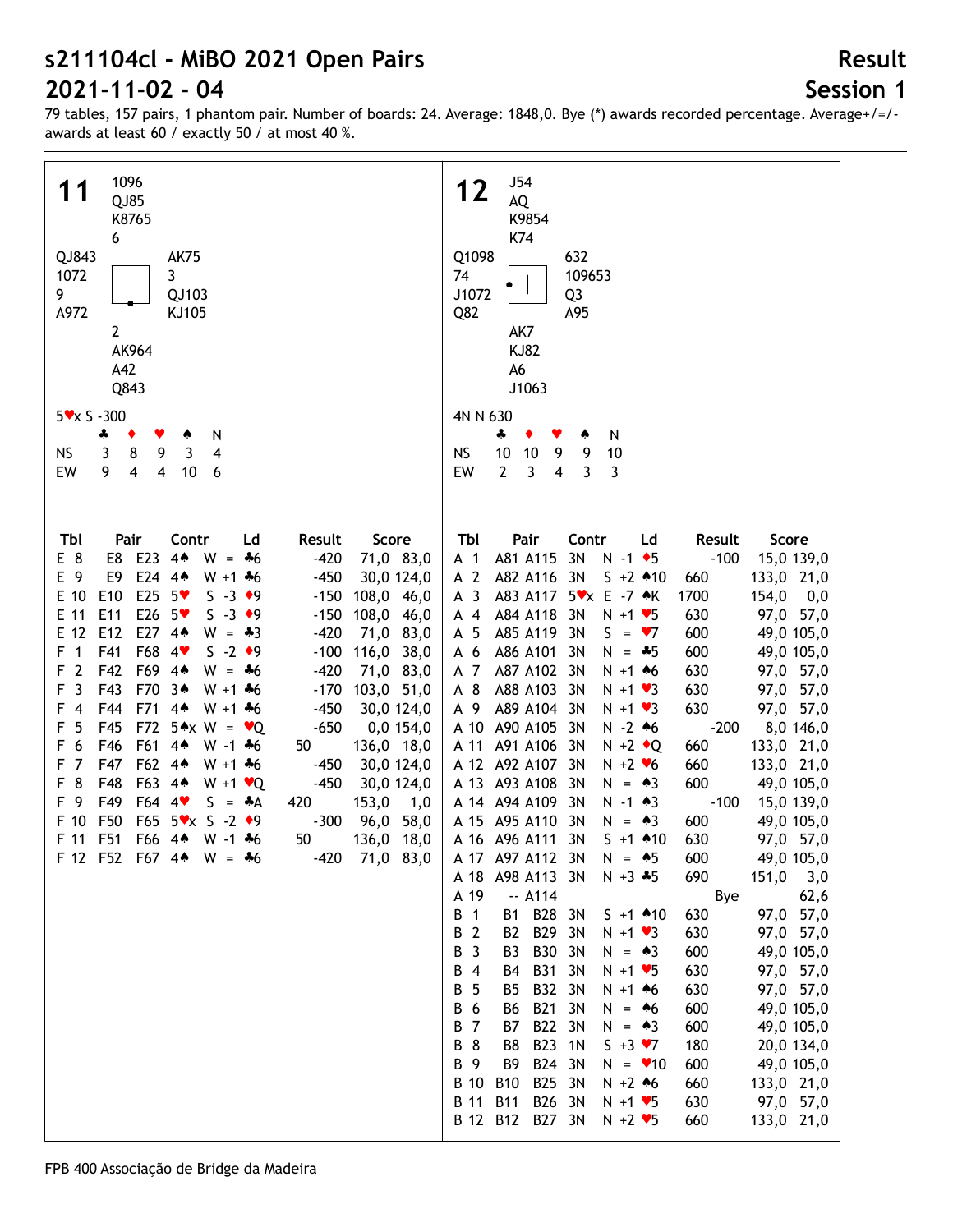# **Session 1**

79 tables, 157 pairs, 1 phantom pair. Number of boards: 24. Average: 1848,0. Bye (\*) awards recorded percentage. Average+/=/ awards at least 60 / exactly 50 / at most 40 %.

| J54<br>12<br>AQ<br>K9854<br>K74<br>Q1098<br>632<br>74<br>109653<br>J1072<br>Q3<br>Q82<br>A95<br>AK7<br><b>KJ82</b><br>A6<br>J1063<br>4N N 630<br>N<br>÷<br>٠<br>10<br>9<br>9<br>10<br><b>NS</b><br>10<br>4<br>3<br>EW<br>$\overline{2}$<br>3<br>3                                                                                                                                                                                                                                                                                                                                                                                                                                                                                                                                                                                                                                                                                                                                                                                                                                                                                                                                                                                                                                                                                                                                                                                                                                                                                                                                                                                                                                                                                                                                                                                                                                                                                                                                                                                                                                                                                                                                                                                                                                                                                                                                                                                                                                                                 | J54<br>12<br>AQ<br>K9854<br>K74<br>Q1098<br>632<br>74<br>109653<br>J1072<br>Q3<br>Q82<br>A95<br>AK7<br><b>KJ82</b><br>A6<br>J1063<br>4N N 630<br>÷<br>N<br>10<br>9<br>9<br>10<br><b>NS</b><br>10<br>$\overline{2}$<br>3<br>$\overline{4}$<br>EW<br>3<br>3                                                                                                                                                                                                                                                                                                                                                                                                                                                                                                                                                                                                                                                                                                                                                                                                                                                                                                                                                                                       |
|-------------------------------------------------------------------------------------------------------------------------------------------------------------------------------------------------------------------------------------------------------------------------------------------------------------------------------------------------------------------------------------------------------------------------------------------------------------------------------------------------------------------------------------------------------------------------------------------------------------------------------------------------------------------------------------------------------------------------------------------------------------------------------------------------------------------------------------------------------------------------------------------------------------------------------------------------------------------------------------------------------------------------------------------------------------------------------------------------------------------------------------------------------------------------------------------------------------------------------------------------------------------------------------------------------------------------------------------------------------------------------------------------------------------------------------------------------------------------------------------------------------------------------------------------------------------------------------------------------------------------------------------------------------------------------------------------------------------------------------------------------------------------------------------------------------------------------------------------------------------------------------------------------------------------------------------------------------------------------------------------------------------------------------------------------------------------------------------------------------------------------------------------------------------------------------------------------------------------------------------------------------------------------------------------------------------------------------------------------------------------------------------------------------------------------------------------------------------------------------------------------------------|-------------------------------------------------------------------------------------------------------------------------------------------------------------------------------------------------------------------------------------------------------------------------------------------------------------------------------------------------------------------------------------------------------------------------------------------------------------------------------------------------------------------------------------------------------------------------------------------------------------------------------------------------------------------------------------------------------------------------------------------------------------------------------------------------------------------------------------------------------------------------------------------------------------------------------------------------------------------------------------------------------------------------------------------------------------------------------------------------------------------------------------------------------------------------------------------------------------------------------------------------|
| Pair<br>Score<br>Tbl<br>Contr<br>Ld<br>Result<br>C1 C28<br>3N<br>$N + 2$ $\vee 8$<br>133,0 21,0<br>C <sub>1</sub><br>660<br>C <sub>2</sub><br>C2 C29<br>3N<br>$N + 2$ $*10$<br>133,0 21,0<br>660<br>C <sub>3</sub><br>C30<br>C <sub>3</sub><br>3N<br>49,0 105,0<br>$N = 46$<br>600<br>C4 C31<br>C <sub>4</sub><br>3N<br>97,0 57,0<br>$N + 1$ $\vee$ 5<br>630<br>C <sub>5</sub><br>C <sub>32</sub><br>C <sub>5</sub><br>3N<br>$S + 2 * 9$<br>133,0 21,0<br>660<br>C <sub>21</sub><br>C <sub>6</sub><br>C6<br>3N<br>600<br>49,0 105,0<br>$N = 43$<br>C <sub>7</sub><br>C <sub>22</sub><br>3N<br>C7<br>$N + 2$ $\blacktriangleright$ 5<br>660<br>133,0 21,0<br>C <sub>23</sub><br>$C_8$<br>3N<br>C <sub>8</sub><br>600<br>49,0 105,0<br>$N = 46$<br>C <sub>24</sub><br>C <sub>9</sub><br>C <sub>9</sub><br>3N<br>$N - 2$ $*2$<br>$-200$<br>8,0 146,0<br>C10<br>C <sub>25</sub><br>3N<br>C <sub>10</sub><br>600<br>49,0 105,0<br>$N = 43$<br>C <sub>26</sub><br>C <sub>11</sub><br>C <sub>11</sub><br>3N<br>600<br>49,0 105,0<br>$N = 6$<br>C <sub>27</sub><br>C <sub>12</sub><br>C <sub>12</sub><br>3N<br>49,0 105,0<br>$N = 43$<br>600<br>D <sub>28</sub><br>D 1<br>D1<br>4N<br>133,0 21,0<br>$S + 1$ 410<br>660<br>$\overline{2}$<br>D <sub>29</sub><br>3N<br>D <sub>2</sub><br>$N = 2$<br>600<br>49,0 105,0<br>D<br>$\overline{3}$<br>D30<br>3N<br>D <sub>3</sub><br>97,0 57,0<br>D<br>$N + 1$ $\vee$ 3<br>630<br>D31 3N<br>600<br>D 4<br>D4<br>$N = 43$<br>49,0 105,0<br>D <sub>5</sub><br>D32 3N<br>600<br>49,0 105,0<br>D5<br>$= 43$<br>N<br>D 6<br>D21 3N<br>600<br>49,0 105,0<br>D6<br>$N = *5$<br>D22 3N<br>D 7<br>D7<br>$N + 1$ 46<br>630<br>97,0 57,0<br>D 8<br>D23 3N<br>D8<br>600<br>49,0 105,0<br>$N = 43$<br>D 9<br>D9<br>D24 3N<br>$N = 2$<br>600<br>49,0 105,0<br>D 10<br>D <sub>10</sub><br>D25 3N<br>$N + 2 * 6$<br>660<br>133,0 21,0<br>$D$ 11<br>D11<br>D26 3N<br>$5 + 3 * 10$<br>690<br>$151,0$ 3,0<br>D 12<br>D12<br>D27 3N<br>600<br>49,0 105,0<br>$N = 46$<br>E28<br>$E$ 1<br>E <sub>1</sub><br>3N<br>$N + 2$ $*4$<br>660<br>133,0 21,0<br>E <sub>2</sub><br>E <sub>2</sub><br>E29<br>3N<br>$N - 1$ 46<br>$-100$<br>15,0 139,0<br>E <sub>3</sub><br>E30<br>E <sub>3</sub><br>3N<br>49,0 105,0<br>$N = 46$<br>600<br>E31<br>630<br>$E$ 4<br>E4<br>3N<br>97,0 57,0<br>$N + 1$ $*10$<br>E 5<br>E32<br>$S -3$ + J<br>E <sub>5</sub><br>$-5*$<br>$-300$<br>2,0 152,0<br>E 6<br>E21<br>E6<br>3N<br>600<br>49,0 105,0<br>$N = 43$<br>E22 3N<br>E 7<br>E7<br>$N - 3 \cdot 3$<br>$-300$<br>2,0 152,0 | Pair<br>Tbl<br>Contr<br>Result<br>Score<br>Ld<br>E 8<br>E8<br>E23<br>3N<br>97,0 57,0<br>$N + 1$ $\blacktriangleright$ 5<br>630<br>E24<br>E 9<br>E9<br>3N<br>133,0 21,0<br>$N + 2 * 6$<br>660<br>E25<br>E 10<br>E10<br>3N<br>49,0 105,0<br>600<br>$N = 2$<br>E26<br>E 11<br>E11<br>3N<br>$5 + 1 + 9$<br>97,0 57,0<br>630<br>E27<br>E 12<br>E12<br>3N<br>97,0 57,0<br>$N + 1$ $V$ 6<br>630<br>F <sub>1</sub><br>F41<br>F68<br>3N<br>97,0 57,0<br>$N + 1$ $\blacktriangleright$ 5<br>630<br>F <sub>2</sub><br>F42<br>F69<br>3N<br>$N + 2$ $\blacktriangleright$ 5<br>660<br>133,0 21,0<br>F <sub>3</sub><br>F43<br>630<br>F70<br>3N<br>$S + 1$ 410<br>97,0 57,0<br>F44<br>F71<br>3N<br>$S -1 \cdot 7$<br>15,0 139,0<br>F 4<br>$-100$<br>$-200$<br>F 5<br>F45<br>F72<br>3N<br>$N - 2$ $*2$<br>8,0 146,0<br>F 6<br>F46<br>F61<br>3N<br>$S + 1$ 410<br>97,0 57,0<br>630<br>F 7<br>F47<br>F62<br>3N<br>660<br>$N + 2 * 5$<br>133,0 21,0<br>F 8<br>F48<br>F63<br>3N<br>600<br>49,0 105,0<br>$N = 46$<br>F 9<br>F49<br>F64<br>3N<br>600<br>49,0 105,0<br>$N = 46$<br>F50<br>F 10<br>F65<br>3N<br>600<br>49,0 105,0<br>$N = 47$<br>F 11 F51<br>F66 3N<br>$N - 3 \cdot 3$<br>$-300$<br>2,0 152,0<br>F 12 F52 F67 3N N +2 $\bullet$ 10<br>133,0 21,0<br>660 |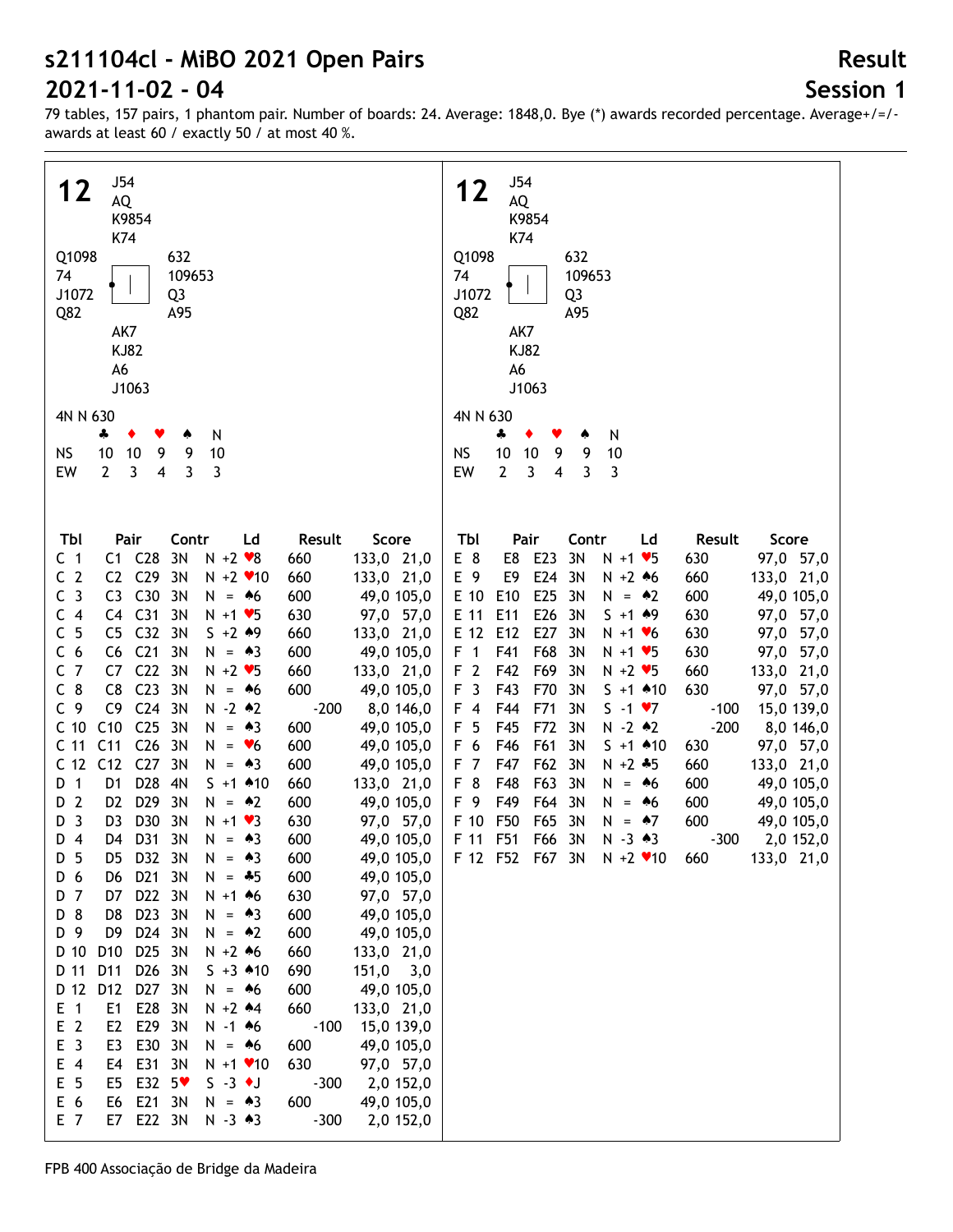## **Session 1**

79 tables, 157 pairs, 1 phantom pair. Number of boards: 24. Average: 1848,0. Bye (\*) awards recorded percentage. Average+/=/ awards at least 60 / exactly 50 / at most 40 %.

| A1072                                                                                 | A1072                                                                                   |
|---------------------------------------------------------------------------------------|-----------------------------------------------------------------------------------------|
| 13<br>82                                                                              | 13<br>82                                                                                |
| A82                                                                                   | A82                                                                                     |
| QJ82                                                                                  | QJ82                                                                                    |
| QJ84                                                                                  | QJ84                                                                                    |
| K1054<br>AJ73                                                                         | K1054<br>AJ73                                                                           |
|                                                                                       |                                                                                         |
| KJ104<br>Q973                                                                         | KJ104<br>Q973                                                                           |
| <b>AK974</b><br>10                                                                    | <b>AK974</b><br>10                                                                      |
| K9653                                                                                 | K9653                                                                                   |
| Q <sub>96</sub>                                                                       | Q <sub>96</sub>                                                                         |
| 65                                                                                    | 65                                                                                      |
| 653                                                                                   | 653                                                                                     |
| $5 \times E - 650$                                                                    | 5 V E -650                                                                              |
| 4<br>٠                                                                                |                                                                                         |
| N                                                                                     | N<br>÷<br>$\overline{\mathbf{4}}$<br>1                                                  |
| 4<br><b>NS</b><br>6<br>4<br>1<br>1<br>$\overline{7}$<br>9<br>8                        | <b>NS</b><br>6<br>4<br>1<br>9<br>$\overline{7}$                                         |
| EW<br>11<br>11                                                                        | EW<br>11<br>11<br>8                                                                     |
|                                                                                       |                                                                                         |
|                                                                                       |                                                                                         |
| TЫ<br>Pair<br>Contr<br>Ld<br>Result<br>Score                                          | Tbl<br>Pair<br>Contr<br>Ld<br>Result<br>Score                                           |
| $S -2$ $\bullet$ 5<br>A81 A114 2*<br>$-200$<br>103,0 51,0<br>A 1                      | C1 C27<br>3 <sub>v</sub><br>C <sub>1</sub><br>$E + 3 + 5$<br>$-230$<br>95,0 59,0        |
| A82 A115 3<br>$E + 1 \cdot 3$                                                         | C <sub>2</sub><br>C2 C28<br>4<br>$W + 1 \cdot 8$<br>$-650$                              |
| 111,0 43,0<br>A 2<br>$-170$                                                           | 44,5 109,5                                                                              |
| A <sub>3</sub><br>A83 A116 4<br>$-680$<br>$E + 2 \div 3$<br>11,0 143,0                | C <sub>3</sub><br>C3 C29 $4$<br>$-650$<br>$E + 1$ $*2$<br>44,5 109,5                    |
| A84 A117 6 <sup>+</sup><br>$E - 2$ $*5$<br>200<br>149,0<br>$\overline{4}$<br>5,0<br>А | C4 C30<br>C <sub>4</sub><br>$4$ v<br>$E + 1$ + 6<br>$-650$<br>44,5 109,5                |
| 5<br>A85 A118 4<br>$-620$<br>$W = A$<br>76,5 77,5<br>А                                | C <sub>5</sub><br>$C313+$<br>C <sub>5</sub><br>W -2 $*A$<br>200<br>149,0<br>5,0         |
| A86 A119 4<br>$-650$<br>44,5 109,5<br>-6<br>$E + 1$ + 6<br>А                          | C32 $4\bullet$<br>100<br>C <sub>6</sub><br>C6<br>$E - 1$ $*2$<br>132,0 22,0             |
| A87 A101 4<br>$\overline{7}$<br>$-650$<br>44,5 109,5<br>$W + 1$ $A$<br>А              | C <sub>7</sub><br>$C21$ 4<br>C7<br>$W + 2 \cdot 8$<br>$-680$<br>11,0 143,0              |
| A 8<br>A88 A102 4<br>$-650$<br>44,5 109,5<br>$W + 1 * Q$                              | $C_8$<br>C22 Pass<br>C <sub>8</sub><br>0<br>119,0 35,0                                  |
| A89 A103 4<br>132,0 22,0<br>A 9<br>$E - 1$ 46<br>100                                  | C <sub>23</sub><br>C <sub>9</sub><br>C9<br>4<br>$W + 2 \cdot 2$<br>$-680$<br>11,0 143,0 |
| A90 A104 2<br>$E + 3 \cdot 6$<br>$-200$<br>103,0 51,0<br>A 10                         | C10<br>$C24$ 4<br>C <sub>10</sub><br>$-650$<br>$E + 1 + 3$<br>44,5 109,5                |
| A91 A105 3N<br>$E = 45$<br>$-600$<br>88,0 66,0<br>A 11                                | C11<br>$C25$ 4<br>C <sub>11</sub><br>$-650$<br>$E + 1$ + 6<br>44,5 109,5                |
| A 12 A92 A106 6 * x E - 3 * 3<br>800<br>154,0<br>0,0                                  | $C12$ $C26$ $4$<br>C <sub>12</sub><br>$-620$<br>$W = -2$<br>76,5 77,5                   |
| A 13 A93 A107 5 <sup>*</sup><br>$E - 1$ $*3$<br>100<br>132,0 22,0                     | D2 D28 2<br>D 2<br>$-200$<br>$W + 3 \cdot 8$<br>103,0 51,0                              |
| $E = \triangle 3$<br>A 14 A 94 A 108 3<br>$-140$ 115,0<br>39,0                        | D29 4<br>D <sub>3</sub><br>D <sub>3</sub><br>$-650$<br>$W + 1$ $\vee$ 2<br>44,5 109,5   |
| A 15 A95 A109 1*x S -1 *A<br>$-200$<br>103,0 51,0                                     | D30 3<br>$E = \triangle 3$<br>$-140$<br>115,0 39,0<br>D 4<br>D4                         |
| A 16 A96 A110 4<br>$E = \bullet 6$<br>$-620$<br>76,5 77,5                             | D 5<br>D31 4<br>D5<br>$W + 2 * Q$<br>$-680$<br>11,0 143,0                               |
| A 17 A97 A111 4<br>$E + 1$ $\rightarrow$ 4<br>$-650$<br>44,5 109,5                    | D 6<br>D6 D32 2*x S -2 *A<br>$-500$<br>91,0 63,0                                        |
| $-650$<br>44,5 109,5<br>A98 A112 4<br>$W + 1 \cdot 2$<br>A 18                         | 144,0 10,0<br>D 7<br>D21 $1 \times N = 10$<br>160<br>D7                                 |
| $-$ A113<br>Bye<br>53,2<br>A 19                                                       | D 8<br>D22 $4$<br>$E + 1 \cdot 7$<br>$-650$<br>44,5 109,5<br>D8                         |
| B1 B27 4<br>$-680$<br>11,0 143,0<br>B 1<br>$E + 2 \cdot 6$                            | D23 $4$<br>D 9<br>D <sub>9</sub><br>$W + 2 \cdot 8$<br>$-680$<br>11,0 143,0             |
| B2 B28 4<br>B 2<br>$-650$<br>44,5 109,5<br>$E + 1$ + 5                                | D24 4<br>D 10<br>D <sub>10</sub><br>$E + 2 \cdot 6$<br>$-680$<br>11,0 143,0             |
| B29 4<br>B 3<br>B <sub>3</sub><br>$W + 2 V$<br>$-680$<br>11,0 143,0                   | D25 4<br>D 11<br>D11<br>$E - 1 + 5$<br>100<br>132,0 22,0                                |
| B30 4 <sup>₩</sup><br>B 4<br>132,0 22,0<br>B4<br>$E - 1$ $*3$<br>100                  | D26 4<br>D 12 D12<br>$-650$<br>44,5 109,5<br>$W + 1 * 2$                                |
|                                                                                       |                                                                                         |
| B31 4<br>B 5<br>$-620$<br>76,5 77,5<br>B5<br>$E = \triangle 3$                        | E27 $4$<br>E <sub>1</sub><br>E1<br>100<br>$E - 1$ $*3$<br>132,0 22,0                    |
| B32 4<br>B 6<br>$-620$<br>76,5 77,5<br>B6<br>$E = \triangle 3$                        | E <sub>2</sub><br>E28 4<br>$E + 1$ + 6<br>$-650$<br>44,5 109,5<br>E <sub>2</sub>        |
| B21 4<br>B 7<br>$E + 1 \cdot 3$<br>$-650$<br>44,5 109,5<br>B7                         | E <sub>3</sub><br>E29 $3\bullet$<br>E3<br>$W + 3 V2$<br>$-230$<br>95,0 59,0             |
| B22 4<br>B 8<br>B8<br>$E + 1$ + 5<br>$-650$<br>44,5 109,5                             | E30 4<br>E 4<br>$W = \bullet 8$<br>$-620$<br>E4<br>76,5 77,5                            |
| B23 4<br>B 9<br>B <sub>9</sub><br>$E - 1$ $*3$<br>132,0 22,0<br>100                   | E 5<br>E31 3*x S -2 *K<br>$-500$<br>E5<br>91,0 63,0                                     |
| B24 3<br>B 10<br><b>B10</b><br>$E + 2 \cdot 3$<br>$-200$<br>103,0 51,0                | E 6<br>E32 4<br>$E + 2 + 3$<br>$-680$<br>11,0 143,0<br>E6                               |
| B25 4<br>B 11<br><b>B11</b><br>$-620$<br>76,5 77,5<br>$W = A$                         | E21 $4$<br>E 7<br>$W + 1 \cdot A$<br>$-650$<br>44,5 109,5<br>E7                         |
| B 12 B12<br>B26 4<br>$-620$<br>$E = \bullet 5$<br>76,5 77,5                           | E 8<br>E22 $4\bullet$<br>$-680$<br>E8<br>$E + 2 \cdot 3$<br>11,0 143,0                  |
|                                                                                       |                                                                                         |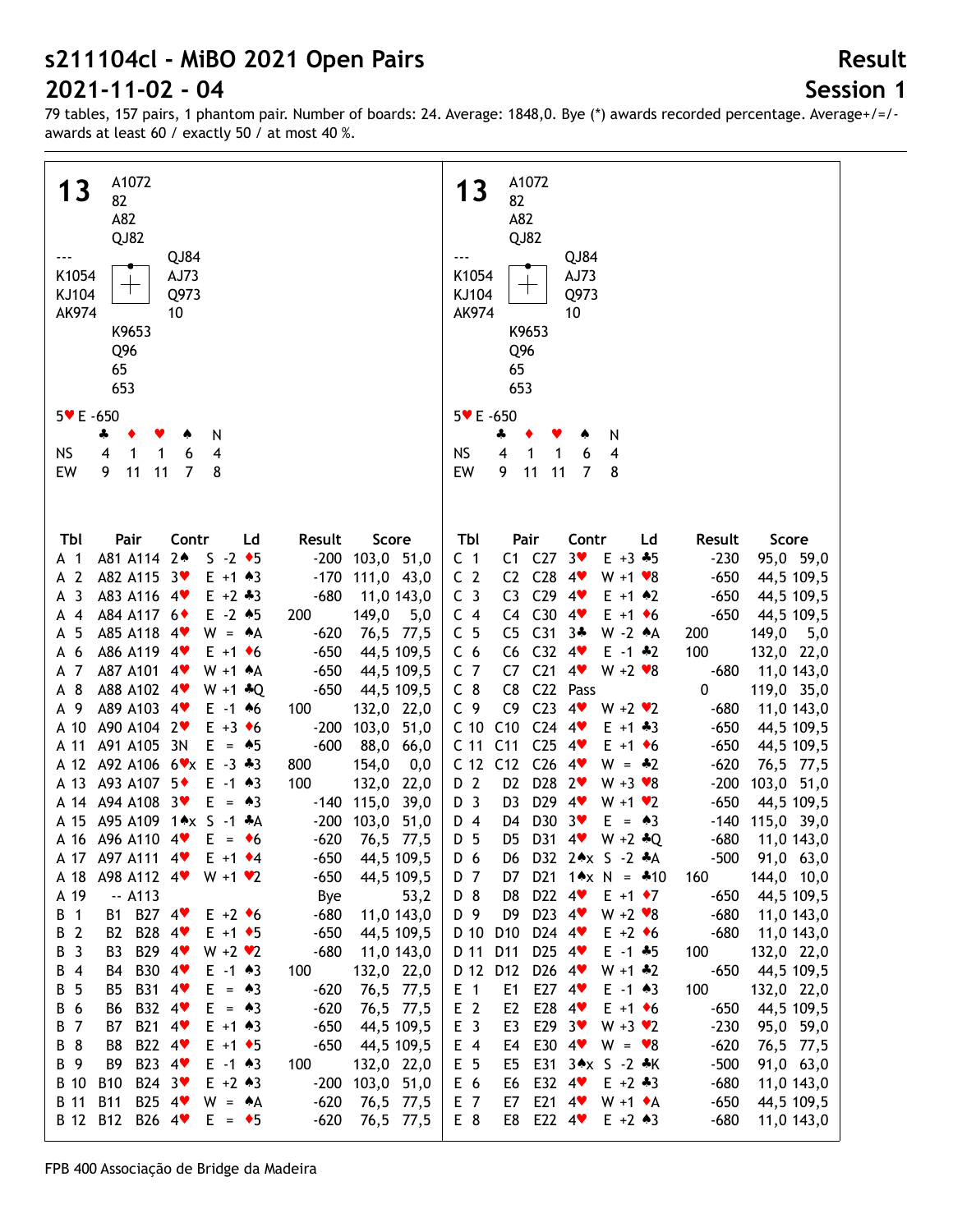## **Session 1**

| A1072                                                                                       | A52                                                                                   |
|---------------------------------------------------------------------------------------------|---------------------------------------------------------------------------------------|
| 13<br>82                                                                                    | 14<br><b>AK87</b>                                                                     |
| A82                                                                                         | J73                                                                                   |
| QJ82                                                                                        | 543                                                                                   |
| QJ84                                                                                        | 73<br>QJ986                                                                           |
| K1054<br>AJ73                                                                               | $\overline{3}$<br>J9                                                                  |
| ┯<br>KJ104<br>Q973                                                                          | K82<br>Q109654                                                                        |
| AK974                                                                                       | 986                                                                                   |
| 10                                                                                          | KQJ2                                                                                  |
| K9653                                                                                       | K104                                                                                  |
| Q96                                                                                         | Q106542                                                                               |
| 65                                                                                          | A                                                                                     |
| 653                                                                                         | A107                                                                                  |
| 5 V E -650                                                                                  | 5 <b>v</b> S 450                                                                      |
| 4<br>N                                                                                      | N<br>÷                                                                                |
| <b>NS</b><br>6<br>4<br>4<br>1<br>1                                                          | <b>NS</b><br>$\overline{7}$<br>5<br>10<br>11<br>7                                     |
| 11<br>7<br>EW<br>9<br>11<br>8                                                               | 5<br>8<br>$\mathbf{2}$<br>EW<br>6<br>3                                                |
|                                                                                             |                                                                                       |
|                                                                                             |                                                                                       |
|                                                                                             |                                                                                       |
| Tbl<br>Pair<br>Contr<br>Result<br>Score<br>Ld                                               | Tbl<br>Pair<br>Contr<br>Result<br>Score<br>Ld                                         |
| E9 E23 4<br>E 9<br>$-620$<br>76,5 77,5<br>$E = \triangle 3$                                 | A81 A114 4<br>75,0 79,0<br>A 1<br>$S = A K$<br>420                                    |
| E24 4<br>E 10<br>E10<br>$-620$<br>76,5 77,5<br>$E = \bullet 5$                              | A 2<br>A82 A115 4<br>142,0 12,0<br>$S + 1$ $*$ K<br>450                               |
| E25 $4$<br>E 11<br>E11<br>$E -2$ +6<br>149,0<br>5,0<br>200                                  | A <sub>3</sub><br>A83 A116 4<br>75,0 79,0<br>$S = A K$<br>420                         |
| E26 4<br>E 12<br>E12<br>100<br>132,0 22,0<br>$E - 1$ $*2$                                   | A84 A117 4<br>420<br>75,0 79,0<br>$A$ 4<br>$S = A K$                                  |
| F67 4<br>$\overline{1}$<br>F41<br>100<br>132,0 22,0<br>$E - 1$ $*3$<br>F                    | A 5<br>A85 A118 5<br>$-50$<br>12,0 142,0<br>$S - 1 + 5$                               |
| F68 34<br>$\overline{2}$<br>F42<br>$N - 2 * 10$<br>103,0 51,0<br>F<br>$-200$                | A86 A119 4<br>420<br>75,0 79,0<br>A 6<br>$S = \triangle 7$                            |
| $\overline{3}$<br>F43<br>F69 4 <sup>v</sup><br>$-680$<br>$W + 2 \cdot 6$<br>11,0 143,0<br>F | A 7<br>A87 A101<br>420<br>75,0 79,0<br>$4$ v<br>$S = A K$                             |
| F70 4<br>F44<br>$W + 1$ $*2$<br>$-650$<br>44,5 109,5<br>$\overline{4}$<br>F                 | A88 A102 4<br>A 8<br>420<br>75,0 79,0<br>$S = A K$                                    |
| F45<br>F71 4<br>5<br>F<br>$E - 1$ $*3$<br>100<br>132,0 22,0                                 | A 9<br>A89 A103 4<br>75,0 79,0<br>$S = A K$<br>420                                    |
| 6<br>F46<br>F72 4<br>$-650$<br>44,5 109,5<br>F<br>$E + 1$ + 5                               | A 10 A90 A104 4<br>75,0 79,0<br>$S = A K$<br>420                                      |
| F61 4 <sup>v</sup><br>$\overline{7}$<br>F47<br>$-680$<br>F<br>$W + 2 \cdot 8$<br>11,0 143,0 | A 11 A91 A105 4<br>75,0 79,0<br>$S = A K$<br>420                                      |
| 8<br>F62 Pass<br>F48<br>119,0 35,0<br>F<br>0                                                | A 12 A92 A106 4<br>420<br>75,0 79,0<br>$S = 44$                                       |
| F63 4<br>F 9<br>F49<br>100<br>$E - 1$ $*5$<br>132,0 22,0                                    | A 13 A93 A107 5<br>12,0 142,0<br>$S - 1$ $*K$<br>-50                                  |
| F50<br>F 10<br>F64 4 <sup>v</sup><br>44,5 109,5<br>$W + 1$ + 6<br>$-650$                    | A 14 A 94 A 108 6<br>$S - 2 * K$<br>$-100$<br>3,0 151,0                               |
| F51<br>F65 3N<br>F 11<br>$E - 2$ $*5$<br>200<br>149,0<br>5,0                                | A 15 A95 A109 4<br>75,0 79,0<br>$S = A K$<br>420                                      |
| F 12 F52<br>F66 3<br>$-170$ 111,0 43,0<br>$E + 1 \cdot 3$                                   | 420<br>A 16 A 96 A 110 4<br>$S = A K$<br>75,0 79,0                                    |
| 12C1c 60,5 93,5<br>D 1<br>D1 D27                                                            | A 17 A97 A111 4<br>142,0 12,0<br>$S + 1$ $*$ K                                        |
|                                                                                             | 450<br>A 18 A98 A112 3N<br>154,0<br>$N + 2$ $\uparrow$ J<br>460                       |
|                                                                                             | 0,0<br>A 19<br>$-$ A113<br>53,2                                                       |
|                                                                                             | Bye<br>$\overline{1}$                                                                 |
|                                                                                             | B1 B27 4<br>В<br>75,0 79,0<br>$S = A K$<br>420                                        |
|                                                                                             | B28 4<br>В<br>$\overline{2}$<br>420<br>B2<br>$S = A K$<br>75,0 79,0                   |
|                                                                                             | B29 4<br>В<br>$\overline{3}$<br>B <sub>3</sub><br>$W + 1$ $*K$<br>$-450$<br>0,0 154,0 |
|                                                                                             | B30 5 <sup>₩</sup><br>В<br>$\overline{4}$<br>142,0 12,0<br>B4<br>$S = *K$<br>450      |
|                                                                                             | 5<br>B31 4<br>В<br>B <sub>5</sub><br>420<br>75,0 79,0<br>$S = A K$                    |
|                                                                                             | B32 4 <sup>₩</sup><br>В<br>6<br><b>B6</b><br>420<br>75,0 79,0<br>$S = A K$            |
|                                                                                             | $\overline{7}$<br>B21 4<br>В<br><b>B7</b><br>420<br>75,0 79,0<br>$S = A K$            |
|                                                                                             | 8<br>B22 4<br>В<br>B8<br>420<br>75,0 79,0<br>$S = A K$                                |
|                                                                                             | B23 4<br>В<br>- 9<br>B <sub>9</sub><br>420<br>75,0 79,0<br>$S = A K$                  |
|                                                                                             | B24 4<br><b>B</b> 10<br><b>B10</b><br>75,0 79,0<br>$S = A K$<br>420                   |
|                                                                                             | <b>B</b> 11<br>B25 4 <sup>₩</sup><br><b>B11</b><br>75,0 79,0<br>$S = A K$<br>420      |
|                                                                                             | B 12 B12 B26 4<br>75,0 79,0<br>$S = \bullet 6$<br>420                                 |
|                                                                                             |                                                                                       |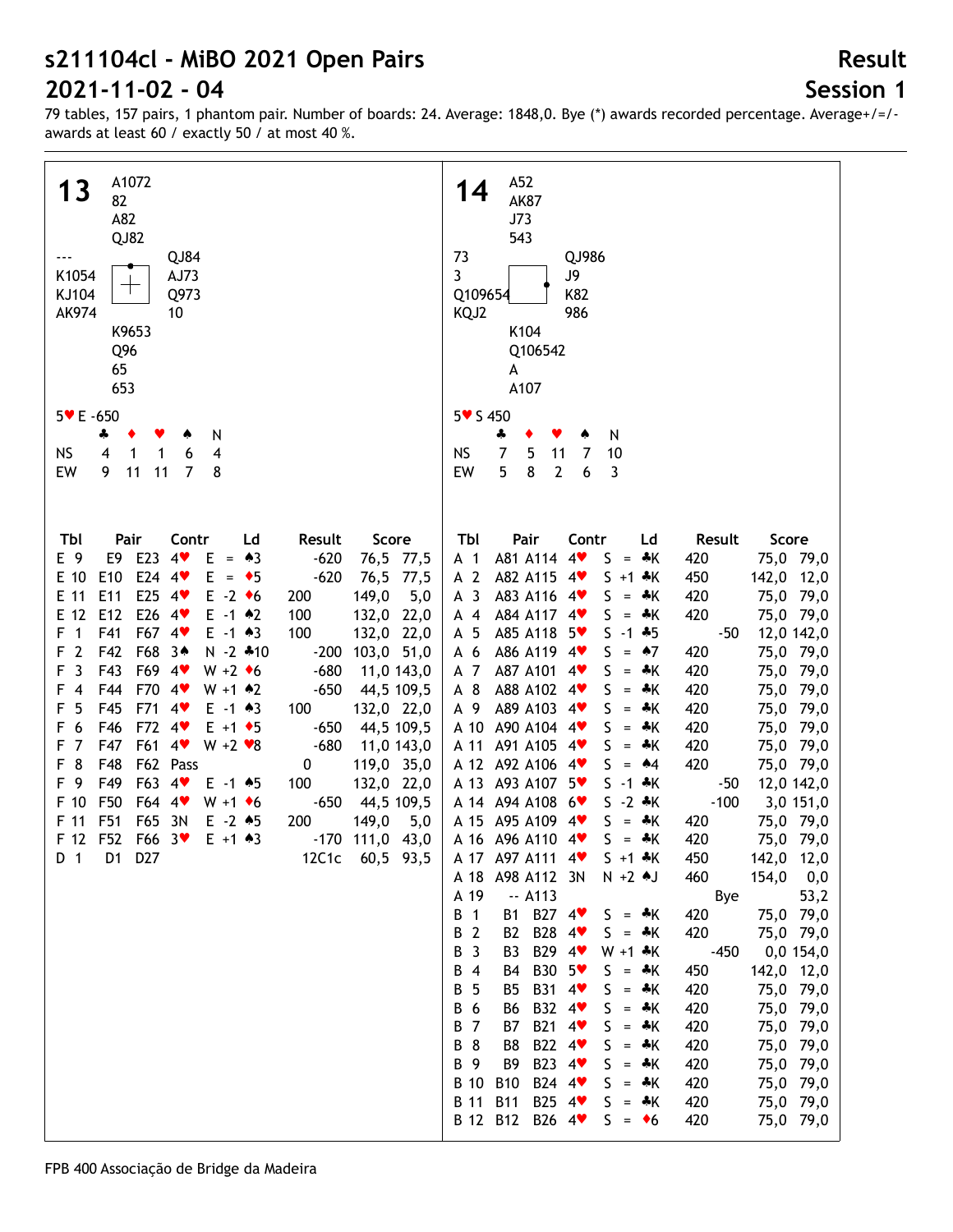## **Session 1**

**Result**

| A52                                                                                                                                                                                                                                                                                                                                                                                                                                                                                                                                                                                                                                                                                                                                                                                                                                                                                                                                                                                                                                                                                                                                                                                                                                                                                                                                                                                                                                                                                                                                                                                                                                                                                                                                                                                                                                                                                                                                                                                                                                                                                                                                                                                                                                                                                                                                                                                                                                                                         | A52                                                                                                                                                                                                                                                                                                                                                                                                                                                                                                                                                                                                                                                                                                                                                                                                                                                                                                                                                                                                                                                                                                                                                                                                                                                                                                                                                            |
|-----------------------------------------------------------------------------------------------------------------------------------------------------------------------------------------------------------------------------------------------------------------------------------------------------------------------------------------------------------------------------------------------------------------------------------------------------------------------------------------------------------------------------------------------------------------------------------------------------------------------------------------------------------------------------------------------------------------------------------------------------------------------------------------------------------------------------------------------------------------------------------------------------------------------------------------------------------------------------------------------------------------------------------------------------------------------------------------------------------------------------------------------------------------------------------------------------------------------------------------------------------------------------------------------------------------------------------------------------------------------------------------------------------------------------------------------------------------------------------------------------------------------------------------------------------------------------------------------------------------------------------------------------------------------------------------------------------------------------------------------------------------------------------------------------------------------------------------------------------------------------------------------------------------------------------------------------------------------------------------------------------------------------------------------------------------------------------------------------------------------------------------------------------------------------------------------------------------------------------------------------------------------------------------------------------------------------------------------------------------------------------------------------------------------------------------------------------------------------|----------------------------------------------------------------------------------------------------------------------------------------------------------------------------------------------------------------------------------------------------------------------------------------------------------------------------------------------------------------------------------------------------------------------------------------------------------------------------------------------------------------------------------------------------------------------------------------------------------------------------------------------------------------------------------------------------------------------------------------------------------------------------------------------------------------------------------------------------------------------------------------------------------------------------------------------------------------------------------------------------------------------------------------------------------------------------------------------------------------------------------------------------------------------------------------------------------------------------------------------------------------------------------------------------------------------------------------------------------------|
| 14                                                                                                                                                                                                                                                                                                                                                                                                                                                                                                                                                                                                                                                                                                                                                                                                                                                                                                                                                                                                                                                                                                                                                                                                                                                                                                                                                                                                                                                                                                                                                                                                                                                                                                                                                                                                                                                                                                                                                                                                                                                                                                                                                                                                                                                                                                                                                                                                                                                                          | 14                                                                                                                                                                                                                                                                                                                                                                                                                                                                                                                                                                                                                                                                                                                                                                                                                                                                                                                                                                                                                                                                                                                                                                                                                                                                                                                                                             |
| <b>AK87</b>                                                                                                                                                                                                                                                                                                                                                                                                                                                                                                                                                                                                                                                                                                                                                                                                                                                                                                                                                                                                                                                                                                                                                                                                                                                                                                                                                                                                                                                                                                                                                                                                                                                                                                                                                                                                                                                                                                                                                                                                                                                                                                                                                                                                                                                                                                                                                                                                                                                                 | <b>AK87</b>                                                                                                                                                                                                                                                                                                                                                                                                                                                                                                                                                                                                                                                                                                                                                                                                                                                                                                                                                                                                                                                                                                                                                                                                                                                                                                                                                    |
| J73                                                                                                                                                                                                                                                                                                                                                                                                                                                                                                                                                                                                                                                                                                                                                                                                                                                                                                                                                                                                                                                                                                                                                                                                                                                                                                                                                                                                                                                                                                                                                                                                                                                                                                                                                                                                                                                                                                                                                                                                                                                                                                                                                                                                                                                                                                                                                                                                                                                                         | J73                                                                                                                                                                                                                                                                                                                                                                                                                                                                                                                                                                                                                                                                                                                                                                                                                                                                                                                                                                                                                                                                                                                                                                                                                                                                                                                                                            |
| 543                                                                                                                                                                                                                                                                                                                                                                                                                                                                                                                                                                                                                                                                                                                                                                                                                                                                                                                                                                                                                                                                                                                                                                                                                                                                                                                                                                                                                                                                                                                                                                                                                                                                                                                                                                                                                                                                                                                                                                                                                                                                                                                                                                                                                                                                                                                                                                                                                                                                         | 543                                                                                                                                                                                                                                                                                                                                                                                                                                                                                                                                                                                                                                                                                                                                                                                                                                                                                                                                                                                                                                                                                                                                                                                                                                                                                                                                                            |
| 73                                                                                                                                                                                                                                                                                                                                                                                                                                                                                                                                                                                                                                                                                                                                                                                                                                                                                                                                                                                                                                                                                                                                                                                                                                                                                                                                                                                                                                                                                                                                                                                                                                                                                                                                                                                                                                                                                                                                                                                                                                                                                                                                                                                                                                                                                                                                                                                                                                                                          | 73                                                                                                                                                                                                                                                                                                                                                                                                                                                                                                                                                                                                                                                                                                                                                                                                                                                                                                                                                                                                                                                                                                                                                                                                                                                                                                                                                             |
| QJ986                                                                                                                                                                                                                                                                                                                                                                                                                                                                                                                                                                                                                                                                                                                                                                                                                                                                                                                                                                                                                                                                                                                                                                                                                                                                                                                                                                                                                                                                                                                                                                                                                                                                                                                                                                                                                                                                                                                                                                                                                                                                                                                                                                                                                                                                                                                                                                                                                                                                       | QJ986                                                                                                                                                                                                                                                                                                                                                                                                                                                                                                                                                                                                                                                                                                                                                                                                                                                                                                                                                                                                                                                                                                                                                                                                                                                                                                                                                          |
| $\mathbf{3}$                                                                                                                                                                                                                                                                                                                                                                                                                                                                                                                                                                                                                                                                                                                                                                                                                                                                                                                                                                                                                                                                                                                                                                                                                                                                                                                                                                                                                                                                                                                                                                                                                                                                                                                                                                                                                                                                                                                                                                                                                                                                                                                                                                                                                                                                                                                                                                                                                                                                | 3                                                                                                                                                                                                                                                                                                                                                                                                                                                                                                                                                                                                                                                                                                                                                                                                                                                                                                                                                                                                                                                                                                                                                                                                                                                                                                                                                              |
| J9                                                                                                                                                                                                                                                                                                                                                                                                                                                                                                                                                                                                                                                                                                                                                                                                                                                                                                                                                                                                                                                                                                                                                                                                                                                                                                                                                                                                                                                                                                                                                                                                                                                                                                                                                                                                                                                                                                                                                                                                                                                                                                                                                                                                                                                                                                                                                                                                                                                                          | J9                                                                                                                                                                                                                                                                                                                                                                                                                                                                                                                                                                                                                                                                                                                                                                                                                                                                                                                                                                                                                                                                                                                                                                                                                                                                                                                                                             |
| Q109654                                                                                                                                                                                                                                                                                                                                                                                                                                                                                                                                                                                                                                                                                                                                                                                                                                                                                                                                                                                                                                                                                                                                                                                                                                                                                                                                                                                                                                                                                                                                                                                                                                                                                                                                                                                                                                                                                                                                                                                                                                                                                                                                                                                                                                                                                                                                                                                                                                                                     | K82                                                                                                                                                                                                                                                                                                                                                                                                                                                                                                                                                                                                                                                                                                                                                                                                                                                                                                                                                                                                                                                                                                                                                                                                                                                                                                                                                            |
| K82                                                                                                                                                                                                                                                                                                                                                                                                                                                                                                                                                                                                                                                                                                                                                                                                                                                                                                                                                                                                                                                                                                                                                                                                                                                                                                                                                                                                                                                                                                                                                                                                                                                                                                                                                                                                                                                                                                                                                                                                                                                                                                                                                                                                                                                                                                                                                                                                                                                                         | Q109654                                                                                                                                                                                                                                                                                                                                                                                                                                                                                                                                                                                                                                                                                                                                                                                                                                                                                                                                                                                                                                                                                                                                                                                                                                                                                                                                                        |
| KQJ2                                                                                                                                                                                                                                                                                                                                                                                                                                                                                                                                                                                                                                                                                                                                                                                                                                                                                                                                                                                                                                                                                                                                                                                                                                                                                                                                                                                                                                                                                                                                                                                                                                                                                                                                                                                                                                                                                                                                                                                                                                                                                                                                                                                                                                                                                                                                                                                                                                                                        | 986                                                                                                                                                                                                                                                                                                                                                                                                                                                                                                                                                                                                                                                                                                                                                                                                                                                                                                                                                                                                                                                                                                                                                                                                                                                                                                                                                            |
| 986                                                                                                                                                                                                                                                                                                                                                                                                                                                                                                                                                                                                                                                                                                                                                                                                                                                                                                                                                                                                                                                                                                                                                                                                                                                                                                                                                                                                                                                                                                                                                                                                                                                                                                                                                                                                                                                                                                                                                                                                                                                                                                                                                                                                                                                                                                                                                                                                                                                                         | KQJ2                                                                                                                                                                                                                                                                                                                                                                                                                                                                                                                                                                                                                                                                                                                                                                                                                                                                                                                                                                                                                                                                                                                                                                                                                                                                                                                                                           |
| K104                                                                                                                                                                                                                                                                                                                                                                                                                                                                                                                                                                                                                                                                                                                                                                                                                                                                                                                                                                                                                                                                                                                                                                                                                                                                                                                                                                                                                                                                                                                                                                                                                                                                                                                                                                                                                                                                                                                                                                                                                                                                                                                                                                                                                                                                                                                                                                                                                                                                        | K104                                                                                                                                                                                                                                                                                                                                                                                                                                                                                                                                                                                                                                                                                                                                                                                                                                                                                                                                                                                                                                                                                                                                                                                                                                                                                                                                                           |
| Q106542                                                                                                                                                                                                                                                                                                                                                                                                                                                                                                                                                                                                                                                                                                                                                                                                                                                                                                                                                                                                                                                                                                                                                                                                                                                                                                                                                                                                                                                                                                                                                                                                                                                                                                                                                                                                                                                                                                                                                                                                                                                                                                                                                                                                                                                                                                                                                                                                                                                                     | Q106542                                                                                                                                                                                                                                                                                                                                                                                                                                                                                                                                                                                                                                                                                                                                                                                                                                                                                                                                                                                                                                                                                                                                                                                                                                                                                                                                                        |
| A                                                                                                                                                                                                                                                                                                                                                                                                                                                                                                                                                                                                                                                                                                                                                                                                                                                                                                                                                                                                                                                                                                                                                                                                                                                                                                                                                                                                                                                                                                                                                                                                                                                                                                                                                                                                                                                                                                                                                                                                                                                                                                                                                                                                                                                                                                                                                                                                                                                                           | A                                                                                                                                                                                                                                                                                                                                                                                                                                                                                                                                                                                                                                                                                                                                                                                                                                                                                                                                                                                                                                                                                                                                                                                                                                                                                                                                                              |
| A107                                                                                                                                                                                                                                                                                                                                                                                                                                                                                                                                                                                                                                                                                                                                                                                                                                                                                                                                                                                                                                                                                                                                                                                                                                                                                                                                                                                                                                                                                                                                                                                                                                                                                                                                                                                                                                                                                                                                                                                                                                                                                                                                                                                                                                                                                                                                                                                                                                                                        | A107                                                                                                                                                                                                                                                                                                                                                                                                                                                                                                                                                                                                                                                                                                                                                                                                                                                                                                                                                                                                                                                                                                                                                                                                                                                                                                                                                           |
| 5 <b>v</b> S 450                                                                                                                                                                                                                                                                                                                                                                                                                                                                                                                                                                                                                                                                                                                                                                                                                                                                                                                                                                                                                                                                                                                                                                                                                                                                                                                                                                                                                                                                                                                                                                                                                                                                                                                                                                                                                                                                                                                                                                                                                                                                                                                                                                                                                                                                                                                                                                                                                                                            | 5 <b>v</b> S 450                                                                                                                                                                                                                                                                                                                                                                                                                                                                                                                                                                                                                                                                                                                                                                                                                                                                                                                                                                                                                                                                                                                                                                                                                                                                                                                                               |
| N                                                                                                                                                                                                                                                                                                                                                                                                                                                                                                                                                                                                                                                                                                                                                                                                                                                                                                                                                                                                                                                                                                                                                                                                                                                                                                                                                                                                                                                                                                                                                                                                                                                                                                                                                                                                                                                                                                                                                                                                                                                                                                                                                                                                                                                                                                                                                                                                                                                                           | N                                                                                                                                                                                                                                                                                                                                                                                                                                                                                                                                                                                                                                                                                                                                                                                                                                                                                                                                                                                                                                                                                                                                                                                                                                                                                                                                                              |
| 4                                                                                                                                                                                                                                                                                                                                                                                                                                                                                                                                                                                                                                                                                                                                                                                                                                                                                                                                                                                                                                                                                                                                                                                                                                                                                                                                                                                                                                                                                                                                                                                                                                                                                                                                                                                                                                                                                                                                                                                                                                                                                                                                                                                                                                                                                                                                                                                                                                                                           | ÷                                                                                                                                                                                                                                                                                                                                                                                                                                                                                                                                                                                                                                                                                                                                                                                                                                                                                                                                                                                                                                                                                                                                                                                                                                                                                                                                                              |
| <b>NS</b>                                                                                                                                                                                                                                                                                                                                                                                                                                                                                                                                                                                                                                                                                                                                                                                                                                                                                                                                                                                                                                                                                                                                                                                                                                                                                                                                                                                                                                                                                                                                                                                                                                                                                                                                                                                                                                                                                                                                                                                                                                                                                                                                                                                                                                                                                                                                                                                                                                                                   | <b>NS</b>                                                                                                                                                                                                                                                                                                                                                                                                                                                                                                                                                                                                                                                                                                                                                                                                                                                                                                                                                                                                                                                                                                                                                                                                                                                                                                                                                      |
| 7                                                                                                                                                                                                                                                                                                                                                                                                                                                                                                                                                                                                                                                                                                                                                                                                                                                                                                                                                                                                                                                                                                                                                                                                                                                                                                                                                                                                                                                                                                                                                                                                                                                                                                                                                                                                                                                                                                                                                                                                                                                                                                                                                                                                                                                                                                                                                                                                                                                                           | 7                                                                                                                                                                                                                                                                                                                                                                                                                                                                                                                                                                                                                                                                                                                                                                                                                                                                                                                                                                                                                                                                                                                                                                                                                                                                                                                                                              |
| 5                                                                                                                                                                                                                                                                                                                                                                                                                                                                                                                                                                                                                                                                                                                                                                                                                                                                                                                                                                                                                                                                                                                                                                                                                                                                                                                                                                                                                                                                                                                                                                                                                                                                                                                                                                                                                                                                                                                                                                                                                                                                                                                                                                                                                                                                                                                                                                                                                                                                           | 5                                                                                                                                                                                                                                                                                                                                                                                                                                                                                                                                                                                                                                                                                                                                                                                                                                                                                                                                                                                                                                                                                                                                                                                                                                                                                                                                                              |
| 7                                                                                                                                                                                                                                                                                                                                                                                                                                                                                                                                                                                                                                                                                                                                                                                                                                                                                                                                                                                                                                                                                                                                                                                                                                                                                                                                                                                                                                                                                                                                                                                                                                                                                                                                                                                                                                                                                                                                                                                                                                                                                                                                                                                                                                                                                                                                                                                                                                                                           | 10                                                                                                                                                                                                                                                                                                                                                                                                                                                                                                                                                                                                                                                                                                                                                                                                                                                                                                                                                                                                                                                                                                                                                                                                                                                                                                                                                             |
| 10                                                                                                                                                                                                                                                                                                                                                                                                                                                                                                                                                                                                                                                                                                                                                                                                                                                                                                                                                                                                                                                                                                                                                                                                                                                                                                                                                                                                                                                                                                                                                                                                                                                                                                                                                                                                                                                                                                                                                                                                                                                                                                                                                                                                                                                                                                                                                                                                                                                                          | 11                                                                                                                                                                                                                                                                                                                                                                                                                                                                                                                                                                                                                                                                                                                                                                                                                                                                                                                                                                                                                                                                                                                                                                                                                                                                                                                                                             |
| 11                                                                                                                                                                                                                                                                                                                                                                                                                                                                                                                                                                                                                                                                                                                                                                                                                                                                                                                                                                                                                                                                                                                                                                                                                                                                                                                                                                                                                                                                                                                                                                                                                                                                                                                                                                                                                                                                                                                                                                                                                                                                                                                                                                                                                                                                                                                                                                                                                                                                          | 7                                                                                                                                                                                                                                                                                                                                                                                                                                                                                                                                                                                                                                                                                                                                                                                                                                                                                                                                                                                                                                                                                                                                                                                                                                                                                                                                                              |
| 5                                                                                                                                                                                                                                                                                                                                                                                                                                                                                                                                                                                                                                                                                                                                                                                                                                                                                                                                                                                                                                                                                                                                                                                                                                                                                                                                                                                                                                                                                                                                                                                                                                                                                                                                                                                                                                                                                                                                                                                                                                                                                                                                                                                                                                                                                                                                                                                                                                                                           | 5                                                                                                                                                                                                                                                                                                                                                                                                                                                                                                                                                                                                                                                                                                                                                                                                                                                                                                                                                                                                                                                                                                                                                                                                                                                                                                                                                              |
| 8                                                                                                                                                                                                                                                                                                                                                                                                                                                                                                                                                                                                                                                                                                                                                                                                                                                                                                                                                                                                                                                                                                                                                                                                                                                                                                                                                                                                                                                                                                                                                                                                                                                                                                                                                                                                                                                                                                                                                                                                                                                                                                                                                                                                                                                                                                                                                                                                                                                                           | 8                                                                                                                                                                                                                                                                                                                                                                                                                                                                                                                                                                                                                                                                                                                                                                                                                                                                                                                                                                                                                                                                                                                                                                                                                                                                                                                                                              |
| EW                                                                                                                                                                                                                                                                                                                                                                                                                                                                                                                                                                                                                                                                                                                                                                                                                                                                                                                                                                                                                                                                                                                                                                                                                                                                                                                                                                                                                                                                                                                                                                                                                                                                                                                                                                                                                                                                                                                                                                                                                                                                                                                                                                                                                                                                                                                                                                                                                                                                          | $\overline{2}$                                                                                                                                                                                                                                                                                                                                                                                                                                                                                                                                                                                                                                                                                                                                                                                                                                                                                                                                                                                                                                                                                                                                                                                                                                                                                                                                                 |
| $\overline{2}$                                                                                                                                                                                                                                                                                                                                                                                                                                                                                                                                                                                                                                                                                                                                                                                                                                                                                                                                                                                                                                                                                                                                                                                                                                                                                                                                                                                                                                                                                                                                                                                                                                                                                                                                                                                                                                                                                                                                                                                                                                                                                                                                                                                                                                                                                                                                                                                                                                                              | EW                                                                                                                                                                                                                                                                                                                                                                                                                                                                                                                                                                                                                                                                                                                                                                                                                                                                                                                                                                                                                                                                                                                                                                                                                                                                                                                                                             |
| 6                                                                                                                                                                                                                                                                                                                                                                                                                                                                                                                                                                                                                                                                                                                                                                                                                                                                                                                                                                                                                                                                                                                                                                                                                                                                                                                                                                                                                                                                                                                                                                                                                                                                                                                                                                                                                                                                                                                                                                                                                                                                                                                                                                                                                                                                                                                                                                                                                                                                           | 6                                                                                                                                                                                                                                                                                                                                                                                                                                                                                                                                                                                                                                                                                                                                                                                                                                                                                                                                                                                                                                                                                                                                                                                                                                                                                                                                                              |
| 3                                                                                                                                                                                                                                                                                                                                                                                                                                                                                                                                                                                                                                                                                                                                                                                                                                                                                                                                                                                                                                                                                                                                                                                                                                                                                                                                                                                                                                                                                                                                                                                                                                                                                                                                                                                                                                                                                                                                                                                                                                                                                                                                                                                                                                                                                                                                                                                                                                                                           | 3                                                                                                                                                                                                                                                                                                                                                                                                                                                                                                                                                                                                                                                                                                                                                                                                                                                                                                                                                                                                                                                                                                                                                                                                                                                                                                                                                              |
| Tbl<br>Pair<br>Contr<br>Ld<br>Result<br>Score<br>C1 C27<br>C <sub>1</sub><br>4<br>S<br>75,0 79,0<br>= *K<br>420<br>C <sub>2</sub><br>C2 C28<br>4<br>$S + 1$ *K<br>142,0 12,0<br>450<br>C <sub>3</sub><br>$C29$ 6<br>C <sub>3</sub><br>12,0 142,0<br>$S - 1 * K$<br>-50<br>C4 C30<br>C <sub>4</sub><br>$4$ v<br>$S + 1$ $*$ K<br>450<br>142,0 12,0<br>5<br>C <sub>31</sub><br>C<br>C <sub>5</sub><br>$4$ v<br>$S + 1$ $*$ K<br>450<br>142,0 12,0<br>C <sub>6</sub><br>$C32$ 4<br>C <sub>6</sub><br>$S + 1 * K$<br>450<br>142,0 12,0<br>C <sub>7</sub><br>C <sub>21</sub><br>C7<br>4<br>420<br>75,0 79,0<br>S<br>$= 6$<br>$C22$ 4<br>$C_8$<br>C <sub>8</sub><br>75,0 79,0<br>S<br>$=$ $\frac{1}{2}$ K<br>420<br>C <sub>23</sub><br>C <sub>9</sub><br>C <sub>9</sub><br>4<br>75,0 79,0<br>S<br>$=$ $\frac{1}{2}$ K<br>420<br>$C24$ 4<br>C <sub>10</sub><br>C <sub>10</sub><br>420<br>75,0 79,0<br>S<br>$=$ $\frac{1}{2}$ K<br>C <sub>25</sub><br>C <sub>11</sub><br>C <sub>11</sub><br>4<br>420<br>75,0 79,0<br>S<br>$=$ $\frac{1}{2}$ K<br>C <sub>26</sub><br>C <sub>12</sub><br>C <sub>12</sub><br>75,0 79,0<br>$4$ v<br>S<br>= *K<br>420<br>D27 4<br>$\overline{1}$<br>75,0 79,0<br>D1<br>= *K<br>420<br>D<br>S<br>D <sub>28</sub><br>$\overline{2}$<br>420<br>75,0 79,0<br>D <sub>2</sub><br>$4$ v<br>S<br>D<br>= ♣J<br>$\overline{\mathbf{3}}$<br>D29 6<br>D <sub>3</sub><br>12,0 142,0<br>D<br>$S - 1 * K$<br>-50<br>D30 4<br>D <sub>4</sub><br>450<br>142,0 12,0<br>D4<br>$S + 1$ $*$ K<br>D <sub>5</sub><br>D5 D31 4<br>$S = *Q$<br>420<br>75,0 79,0<br>D32 5<br>12,0 142,0<br>D 6<br>D6<br>$S - 1 * K$<br>$-50$<br>D7 D21 4<br>D 7<br>$S = \cdot K$<br>420<br>75,0 79,0<br>D22 4<br>D 8<br>D8<br>$S = *K$<br>420<br>75,0 79,0<br>D23 4<br>D 9<br>D9<br>$S = *K$<br>420<br>75,0 79,0<br>D <sub>10</sub><br>D24 4<br>D 10<br>$S = *K$<br>420<br>75,0 79,0<br>D25 4<br>D 11<br>D11<br>$S + 1 * K$<br>450<br>142,0 12,0<br>D 12<br>D12<br>D26 4<br>75,0 79,0<br>420<br>$S = *K$<br>E27 $4$<br>$E$ 1<br>E1<br>$S = \cdot K$<br>420<br>75,0 79,0<br>E <sub>2</sub><br>E <sub>2</sub><br>E28 4<br>420<br>75,0 79,0<br>$S = *K$<br>E <sub>3</sub><br>E <sub>3</sub><br>E29 4<br>420<br>75,0 79,0<br>$S = *K$<br>E30 4<br>$E$ 4<br>E4<br>420<br>75,0 79,0<br>$S = *K$<br>E <sub>5</sub><br>E31 4<br>E <sub>5</sub><br>420<br>75,0 79,0<br>$S = *K$<br>E 6<br>E32 6<br>E6<br>$S - 2 * K$<br>$-100$<br>3,0 151,0<br>E 7<br>E21 $5\bullet$<br>E7<br>450<br>142,0 12,0<br>$S = *K$ | Tbl<br>Pair<br>Contr<br>Result<br>Score<br>Ld<br>E 8<br>E8<br>E22<br>4<br>S<br>75,0 79,0<br>$=$ $\frac{1}{2}$ K<br>420<br>E 9<br>E23<br>E9<br>$5*$<br>$S - 1 * K$<br>$-50$<br>12,0 142,0<br>E24<br>E 10<br>E10<br>420<br>75,0 79,0<br>$4$ v<br>S<br>= *K<br>E25<br>E 11<br>E11<br>75,0 79,0<br>$4$ v<br>S<br>$=$ $\frac{1}{2}$ K<br>420<br>E12<br>E26<br>E 12<br>75,0 79,0<br>4<br>S<br>$=$ $\frac{1}{2}$ K<br>420<br>F41<br>F67<br>F <sub>1</sub><br>$4$ v<br>S<br>$=$ $\frac{1}{2}$ K<br>420<br>75,0 79,0<br>F <sub>2</sub><br>F42<br>F68<br>420<br>75,0 79,0<br>4<br>S<br>$=$ $\frac{1}{2}$ K<br>F <sub>3</sub><br>F43<br>F69<br>420<br>75,0 79,0<br>4<br>$=$ $\frac{1}{2}$ K<br>S<br>F44<br>F70<br>12,0 142,0<br>F 4<br>$6$ v<br>$S - 1$ $*$ K<br>-50<br>F <sub>5</sub><br>F45<br>F71<br>420<br>75,0 79,0<br>4<br>$=$ $\frac{1}{2}$ K<br>S<br>F 6<br>F46<br>F72<br>75,0 79,0<br>4<br>$=$ $\frac{1}{2}$ K<br>420<br>S<br>F <sub>7</sub><br>F47<br>F61<br>75,0 79,0<br>4<br>$=$ $\frac{1}{2}$ K<br>420<br>S<br>F <sub>8</sub><br>F48<br>F62<br>75,0 79,0<br>4<br>$=$ $\frac{1}{2}$ K<br>420<br>S<br>F 9<br>F49<br>F63<br>75,0 79,0<br>4<br>$=$ $\frac{1}{2}$ K<br>420<br>S.<br>F 10 F50<br>F64<br>450<br>142,0 12,0<br>4<br>$S + 1$ $*$ K<br>F 11 F51<br>F65 4<br>420<br>75,0 79,0<br>$S = A K$<br>F 12 F52 F66 4 $\bullet$ S = $\ast$ K<br>420<br>75,0 79,0 |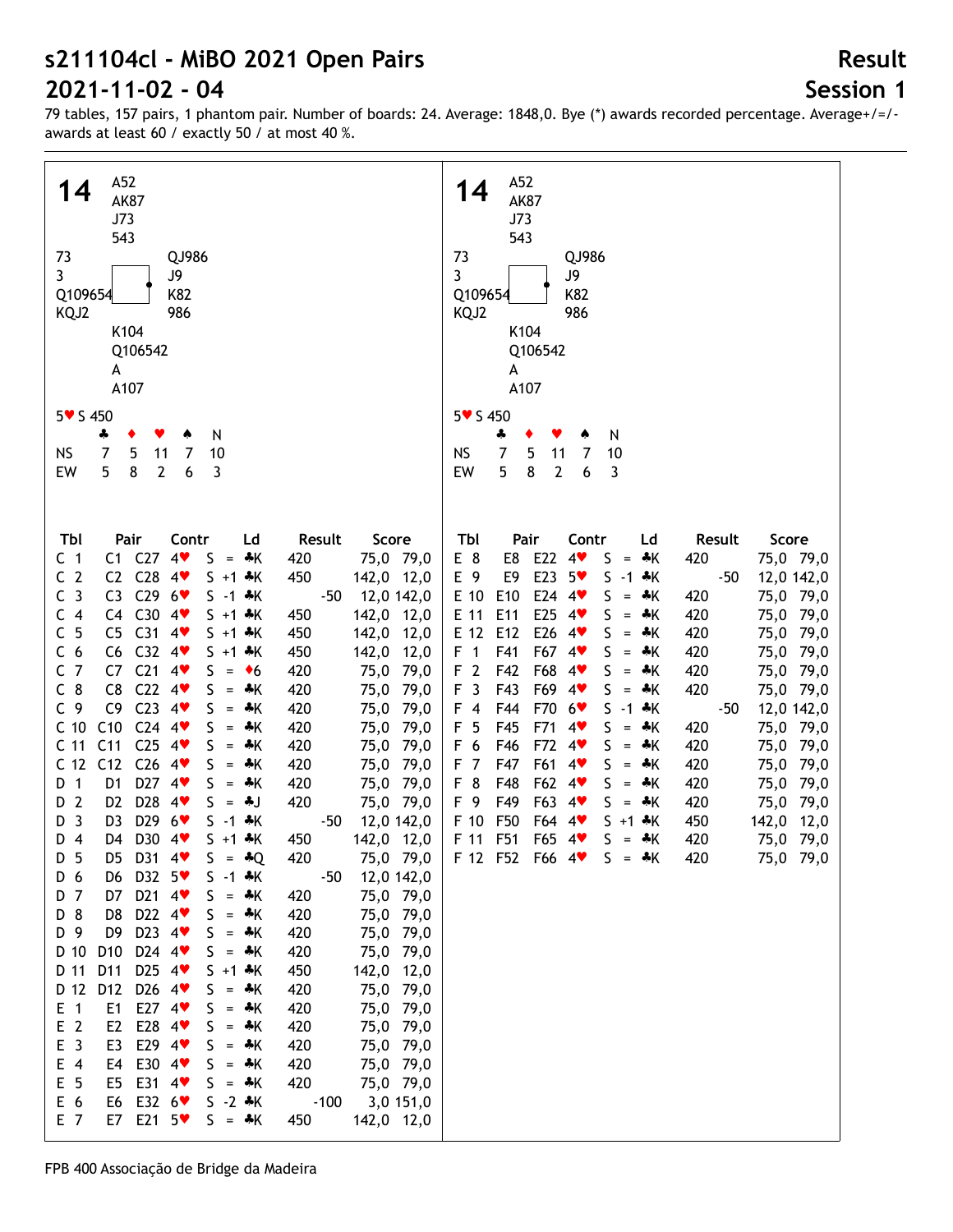## **Session 1**

**Result**

| 1076                                                                                                                                         | 1076                                                                                                                                                                                            |
|----------------------------------------------------------------------------------------------------------------------------------------------|-------------------------------------------------------------------------------------------------------------------------------------------------------------------------------------------------|
| 15<br>K1062                                                                                                                                  | 15<br>K1062                                                                                                                                                                                     |
| J8                                                                                                                                           | J8                                                                                                                                                                                              |
| Q864                                                                                                                                         | Q864                                                                                                                                                                                            |
| A854<br>Q92                                                                                                                                  | A854<br>Q92                                                                                                                                                                                     |
| A95<br>QJ73                                                                                                                                  | A95<br>QJ73                                                                                                                                                                                     |
| KQ1094<br>A65                                                                                                                                | KQ1094<br>A65                                                                                                                                                                                   |
| 7<br>1092                                                                                                                                    | $\overline{7}$<br>1092                                                                                                                                                                          |
| KJ3                                                                                                                                          | KJ3                                                                                                                                                                                             |
| 84                                                                                                                                           | 84                                                                                                                                                                                              |
| 732                                                                                                                                          | 732                                                                                                                                                                                             |
| AKJ53                                                                                                                                        | AKJ53                                                                                                                                                                                           |
| 3 W - 140                                                                                                                                    | 3 W - 140                                                                                                                                                                                       |
| N<br>÷<br>٠                                                                                                                                  | N<br>ቆ                                                                                                                                                                                          |
| 8<br>5<br><b>NS</b><br>6<br>4<br>4                                                                                                           | 8<br>6<br><b>NS</b><br>5<br>$\overline{4}$<br>4                                                                                                                                                 |
| 5<br>9<br>9<br>8<br>7<br>EW                                                                                                                  | 5<br>9<br>8<br>7<br>EW<br>9                                                                                                                                                                     |
|                                                                                                                                              |                                                                                                                                                                                                 |
|                                                                                                                                              |                                                                                                                                                                                                 |
| Contr<br>Tbl<br>Pair<br>Ld<br>Result<br>Score                                                                                                | Pair<br>Tbl<br>Contr<br>Ld<br>Result<br>Score                                                                                                                                                   |
| $2*$<br>A81 A113<br>$W = 15$<br>-90 104,0 50,0<br>A 1                                                                                        | C1 C26<br>$2*$<br>$-110$<br>55,0 99,0<br>C <sub>1</sub><br>$E + 1 + 6$                                                                                                                          |
| $\overline{2}$<br>A82 A114 2+<br>$S + 1$ $\star$ K<br>149,0<br>5,0<br>110<br>А                                                               | C <sub>2</sub><br>C <sub>27</sub><br>$4\bullet$<br>$W - 2 * 6$<br>C <sub>2</sub><br>100<br>144,0<br>10,0                                                                                        |
| 3<br>A83 A115<br>$-3+$<br>$W = -6$<br>$-110$<br>55,0<br>99,0<br>А                                                                            | C <sub>28</sub><br>C <sub>3</sub><br>C <sub>3</sub><br>1 <sub>N</sub><br>Е<br>104,0<br>50,0<br>$=$ $A$<br>-90                                                                                   |
| A84 A116<br>-5♦<br>$W - 2$ $*4$<br>100<br>$\overline{4}$<br>144,0<br>10,0<br>А                                                               | C <sub>29</sub><br>1 <sub>N</sub><br>E<br>C <sub>4</sub><br>C <sub>4</sub><br>$-90$<br>104,0<br>50,0<br>$=$ $A$                                                                                 |
| 5<br>A85 A117<br>1 <sup>N</sup><br>Е<br>104,0<br>50,0<br>$=$ $\frac{1}{2}$ K<br>$-90$<br>А                                                   | C30<br>C <sub>5</sub><br>$3+$<br>C <sub>5</sub><br>W<br>55,0<br>99,0<br>$=$ $*6$<br>$-110$                                                                                                      |
| 6<br>A86 A118 2<br>E.<br>$-110$<br>55,0 99,0<br>$=$ $A$<br>А                                                                                 | C <sub>31</sub><br>$2\bullet$<br>C <sub>6</sub><br>C <sub>6</sub><br>$W + 1 + 6$<br>$-110$<br>55,0<br>99,0                                                                                      |
| A87 A119 1N<br>$E + 2 \cdot 8$<br>7<br>$-150$<br>10,0 144,0<br>А                                                                             | C <sub>32</sub><br>C <sub>7</sub><br>$2*$<br>139,0<br>C7<br>S<br>90<br>15,0<br>$=$ $\bullet$ K                                                                                                  |
| 8<br>A88 A101 3 <sup>+</sup><br>$W = -Q$<br>$-110$<br>55,0 99,0<br>А                                                                         | C <sub>21</sub><br>$C_8$<br>C8<br>2 <sub>v</sub><br>55,0<br>E<br>$-110$<br>99,0<br>$=$ $A$                                                                                                      |
| A89 A102<br>-9<br>1N<br>$S -1$ $\star$ K<br>$-100$<br>83,0 71,0<br>А<br>A90 A103 3+<br>A 10<br>$W = -4$<br>55,0 99,0<br>$-110$               | C <sub>22</sub><br>C <sub>9</sub><br>C <sub>9</sub><br>$2\bullet$<br>$W = -4$<br>$-90$<br>104,0<br>50,0<br>C <sub>10</sub><br>C10<br>C <sub>23</sub><br>1<br>$E + 3 + A$<br>$-170$<br>8,0 146,0 |
| A91 A104 4<br>22,0 132,0<br>A 11<br>$W = -4$<br>$-130$                                                                                       | C <sub>11</sub><br>C <sub>24</sub><br>C <sub>11</sub><br>1 <sub>N</sub><br>$E = A$<br>$-90$<br>104,0<br>50,0                                                                                    |
| A92 A105 2+<br>A 12<br>$W + 2 * 6$<br>$-130$<br>22,0 132,0                                                                                   | C <sub>12</sub><br>C <sub>12</sub><br>C <sub>25</sub><br>3N<br>$E - 2 * K$<br>100<br>144,0<br>10,0                                                                                              |
| A93 A106<br>A 13<br>1 <sup>N</sup><br>E<br>$-90$<br>50,0<br>$=$ $*3$<br>104,0                                                                | D <sub>26</sub><br>$2\bullet$<br>D 1<br>D <sub>1</sub><br>$W = *K$<br>104,0<br>50,0<br>-90                                                                                                      |
| A 14 A 94 A 107<br>1 <sub>N</sub><br>E.<br>104,0<br>50,0<br>$-90$<br>= *A                                                                    | D 2<br>D27 $3\bullet$<br>D <sub>2</sub><br>$W = \bullet 6$<br>$-110$<br>55,0<br>99,0                                                                                                            |
| A 15 A95 A108<br>$2\bullet$<br>$W = -6$<br>104,0<br>$-90$<br>50,0                                                                            | D <sub>3</sub><br>D <sub>28</sub><br>$2\bullet$<br>D <sub>3</sub><br>$W + 1$ $*4$<br>$-110$<br>55,0 99,0                                                                                        |
| A 16 A96 A109 1<br>$S -1$ $\bullet$ K<br>83,0 71,0<br>$-100$                                                                                 | D29 4+<br>D <sub>4</sub><br>128,0 26,0<br>D4<br>$W - 1 + 6$<br>50                                                                                                                               |
| A 17 A97 A110 $2*x S = *K$<br>180<br>154,0<br>0,0                                                                                            | $-140$<br>D 5<br>D5 D30 1♥<br>$E + 2$ $A$<br>13,0 141,0                                                                                                                                         |
| 55,0 99,0<br>A98 A111 2◆ W +1 *4<br>$-110$<br>A 18                                                                                           | 128,0 26,0<br>D 6<br>D31 1 <sup>v</sup><br>$E - 1$ $A$<br>50<br>D6                                                                                                                              |
| $-$ A112<br>A 19<br>Bye<br>73,4                                                                                                              | D32 2<br>D 7<br>$E = A$<br>$-110$<br>55,0 99,0<br>D7                                                                                                                                            |
| B1 B26 3<br>$-140$<br>13,0 141,0<br>$\overline{1}$<br>$E = A$<br>B                                                                           | D 8<br>D21 4*x S -2 ◆K<br>$-500$<br>D8<br>2,0 152,0                                                                                                                                             |
| B 2<br>B2 B27 2+<br>$W + 2 V$<br>$-130$<br>22,0 132,0                                                                                        | D22 $2 \cdot W + 1 \cdot 6$<br>D 9<br>D9<br>$-110$<br>55,0 99,0                                                                                                                                 |
| B28 2 <sup>₩</sup><br>$\overline{\mathbf{3}}$<br>$-110$<br>55,0 99,0<br>B<br>B3<br>$E = A$                                                   | D23 $3\bullet$<br>D 10<br>D <sub>10</sub><br>110<br>149,0 5,0<br>$S = -6$                                                                                                                       |
| B29 1N<br>$\overline{4}$<br>$E = -3$<br>104,0 50,0<br>В<br>$-90$<br>B4                                                                       | D24 $3\bullet$<br>D 11<br>D11<br>$W + 1$ $*7$<br>$-130$<br>22,0 132,0                                                                                                                           |
| 5<br>B30 3◆<br>$W + 1 + 6$<br>$-130$<br>22,0 132,0<br>В<br>B5                                                                                | D 12<br>D25 $3\bullet$<br>D12<br>$W = -4$<br>$-110$<br>55,0 99,0                                                                                                                                |
| $6\phantom{1}6$<br>B31 2◆<br>104,0 50,0<br><b>B6</b><br>$W = -6$<br>$-90$<br>В                                                               | E26 1N<br>$-200$<br>$E$ 1<br>$S -2 \cdot K$<br>E1<br>5,0 149,0                                                                                                                                  |
| $\overline{7}$<br>B32 1N<br>$-100$<br>83,0 71,0<br>В7<br>$S -1$ $\star$ K<br>B<br>8<br>B21 2◆<br>$W + 2$ $\bullet$ J<br>$-130$<br>22,0 132,0 | E <sub>2</sub><br>E27 1N<br>E <sub>2</sub><br>$S = \cdot K$<br>90<br>139,0 15,0<br>E <sub>3</sub><br>E28 1N<br>$E + 1 \cdot 3$<br>$-120$                                                        |
| В<br>B8<br>B22 1N<br>B 9<br>$S -2 \cdot K$<br>$-200$<br>B9<br>5,0 149,0                                                                      | 31,0 123,0<br>E3<br>E 4<br>E29 $2\bullet$<br>$-110$<br>E4<br>$W + 1 \cdot 6$<br>55,0 99,0                                                                                                       |
| B23 3◆<br><b>B</b> 10<br><b>B10</b><br>$-110$<br>$W = -6$<br>55,0 99,0                                                                       | E 5<br>E30 3N<br>E5<br>$E - 1$ $*$ K<br>50<br>128,0 26,0                                                                                                                                        |
| B 11<br><b>B11</b><br>B24 3◆<br>$-110$<br>$W = -6$<br>55,0 99,0                                                                              | E 6<br>E31 3◆<br>$-110$<br>55,0 99,0<br>E6<br>$W = -5$                                                                                                                                          |
| B 12<br>B12 B25 2N<br>$E -1$ $A$<br>50<br>128,0 26,0                                                                                         | E7 E32 3<br>E 7<br>$E - 1$ $A$<br>50<br>128,0 26,0                                                                                                                                              |
|                                                                                                                                              |                                                                                                                                                                                                 |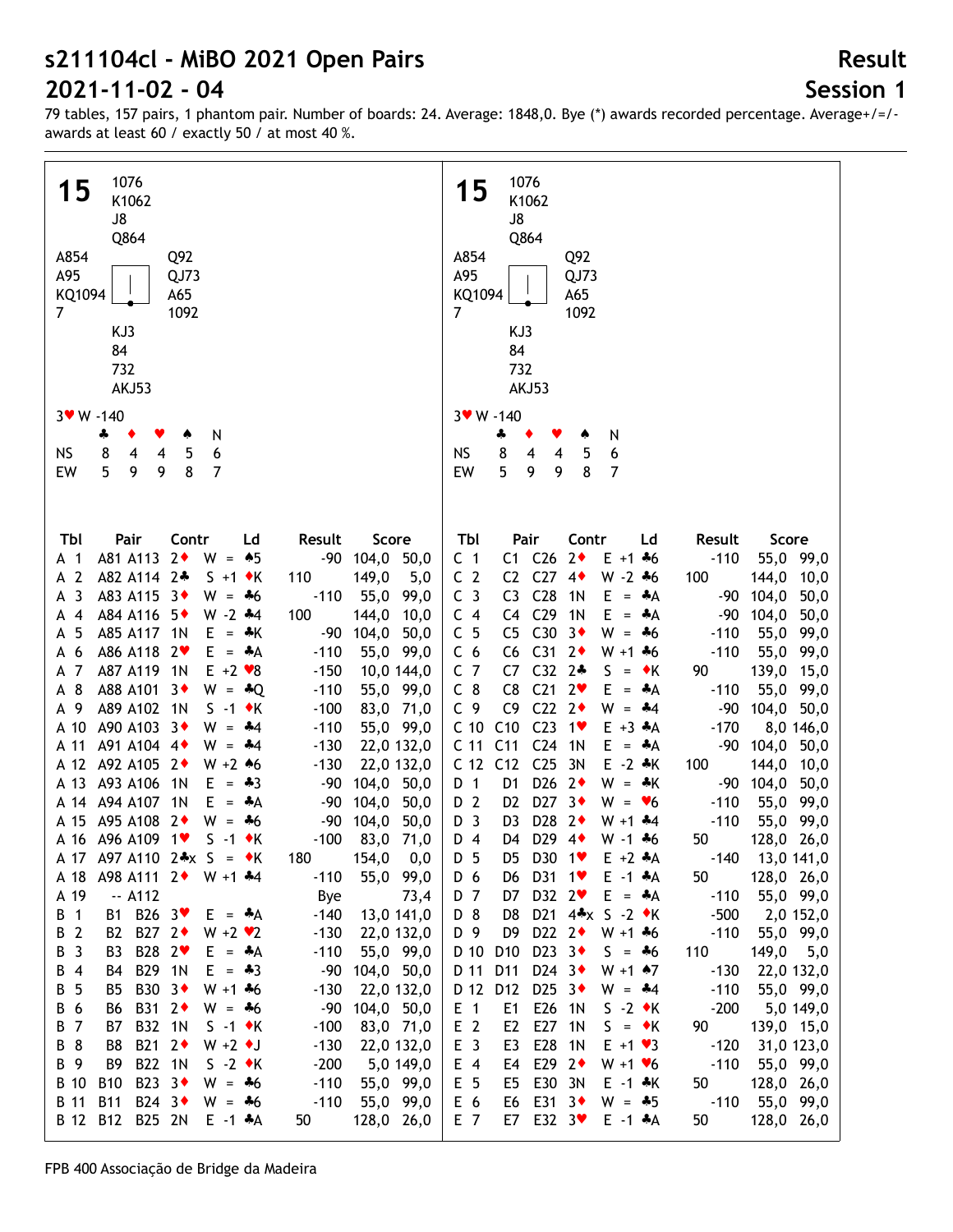# **Session 1**

**Result**

| 1076                                                                                                                                                           | Q                                                                                                                                                                                                    |
|----------------------------------------------------------------------------------------------------------------------------------------------------------------|------------------------------------------------------------------------------------------------------------------------------------------------------------------------------------------------------|
| 15<br>K1062                                                                                                                                                    | 16<br>A85                                                                                                                                                                                            |
| J8                                                                                                                                                             | Q1092                                                                                                                                                                                                |
| Q864<br>A854<br>Q92                                                                                                                                            | A8543<br>J107<br>A863                                                                                                                                                                                |
| A95<br>QJ73                                                                                                                                                    | Q94<br>J63                                                                                                                                                                                           |
| KQ1094<br>A65                                                                                                                                                  | AJ754<br>K3                                                                                                                                                                                          |
| $\overline{7}$<br>1092                                                                                                                                         | 72<br>J1096                                                                                                                                                                                          |
| KJ3<br>84                                                                                                                                                      | K9542<br>K1072                                                                                                                                                                                       |
| 732                                                                                                                                                            | 86                                                                                                                                                                                                   |
| AKJ53                                                                                                                                                          | KQ                                                                                                                                                                                                   |
| $3$ W $-140$                                                                                                                                                   | 3 v N 140                                                                                                                                                                                            |
| 4<br>N                                                                                                                                                         | N<br>÷<br>۸                                                                                                                                                                                          |
| 8<br><b>NS</b><br>5<br>4<br>4<br>6<br>5<br>9<br>8<br>9<br>$\overline{7}$                                                                                       | 8<br>$\overline{7}$<br>9<br>8<br><b>NS</b><br>8<br>$\overline{4}$<br>$\overline{\mathbf{4}}$                                                                                                         |
| EW                                                                                                                                                             | 5<br>EW<br>6<br>5                                                                                                                                                                                    |
|                                                                                                                                                                |                                                                                                                                                                                                      |
| Tbl<br>Pair<br>Contr<br>Ld<br>Result<br>Score                                                                                                                  | Tbl<br>Pair<br>Contr<br>Score<br>Ld<br>Result                                                                                                                                                        |
| E8 E21<br>1 <sub>N</sub><br>$S -1$ $\star$ K<br>$-100$<br>83,0 71,0<br>E 8                                                                                     | A81 A113<br>$2\bullet$<br>123,0 31,0<br>A <sub>1</sub><br>$S + 1$ + 5<br>140                                                                                                                         |
| E22<br>E 9<br>E9<br>$-90$<br>104,0<br>50,0<br>1N<br>$E = A$                                                                                                    | A 2<br>A82 A114 3N<br>147,0 7,0<br>400<br>$N = *J$                                                                                                                                                   |
| E23 44<br>E 10<br>E <sub>10</sub><br>152,0<br>2,0<br>$W - 3 \cdot 6$<br>150                                                                                    | A <sub>3</sub><br>A83 A115 2<br>110<br>83,0 71,0<br>$N = 23$                                                                                                                                         |
| E24 $3\bullet$<br>E 11<br>E11<br>50<br>128,0<br>$W - 1$ $\blacktriangleright$ 6<br>26,0<br>E25 1N<br>E 12<br>E12<br>83,0<br>71,0<br>$S -1$ $\star$ K<br>$-100$ | A84 A116<br>$-50$<br>45,0 109,0<br>$A$ 4<br>3N<br>$N - 1$ . J<br>A85 A117 2<br>110<br>A 5<br>$S = *7$<br>83,0 71,0                                                                                   |
| F66 2◆<br>$\overline{1}$<br>F41<br>104,0<br>50,0<br>F<br>$W = -6$<br>$-90$                                                                                     | A86 A118<br>2N<br>$N - 1$ $\star$ K<br>$-50$<br>45,0 109,0<br>A 6                                                                                                                                    |
| $\overline{2}$<br>F42<br>F67 2*<br>$-110$<br>55,0<br>99,0<br>F<br>$W = -4$                                                                                     | $S - 2 * 7$<br>A 7<br>A87 A119 4<br>$-100$<br>12,0 142,0                                                                                                                                             |
| $\overline{3}$<br>F43<br>F68<br>F<br>2N<br>50<br>128,0 26,0<br>$E - 1$ $*A$                                                                                    | A 8<br>A88 A101<br>$N - 1$ $*3$<br>$-50$<br>45,0 109,0<br>2N                                                                                                                                         |
| F69<br>F44<br>3 <sub>•</sub><br>22,0 132,0<br>F<br>$\overline{4}$<br>$W + 1 + 4$<br>$-130$                                                                     | A 9<br>A89 A102<br>$2*$<br>110<br>83,0 71,0<br>$N + 1$ $\vee$ 3                                                                                                                                      |
| 5<br>F45<br>F70<br>$-100$<br>83,0 71,0<br>F<br>1 <sub>N</sub><br>$S -1$ $\star$ K<br>6<br>F46<br>F71<br>$3*$<br>128,0 26,0<br>F<br>$W - 1 * Q$<br>50           | A 10 A90 A103<br>$N - 2 \cdot 3$<br>3N<br>$-100$<br>12,0 142,0<br>A 11 A 91 A 104<br>$-50$<br>3N<br>$N - 1$ . J<br>45,0 109,0                                                                        |
| $\overline{7}$<br>F47<br>F72<br>3 <sub>•</sub><br>55,0 99,0<br>F<br>$W = -6$<br>$-110$                                                                         | A 12 A92 A105<br>$2\bullet$<br>$S = *7$<br>110<br>83,0 71,0                                                                                                                                          |
| 8<br>F48<br>F61<br>$1 \times N - 3 \cdot 10$<br>$0,0$ 154,0<br>F<br>$-800$                                                                                     | A 13 A93 A106<br>3N<br>$S - 1$ $\bullet$ 4<br>-50<br>45,0 109,0                                                                                                                                      |
| F49<br>F62<br>- 9<br>$3\bullet$<br>55,0 99,0<br>F<br>$W = -4$<br>$-110$                                                                                        | A 14 A 94 A 107<br>$-50$<br>$4$ v<br>$S - 1$ $*7$<br>45,0 109,0                                                                                                                                      |
| F50<br>F63<br>2N<br>F 10<br>31,0 123,0<br>$W = *K$<br>$-120$<br>F51<br>$F64$ 2<br>F 11<br>$-90$<br>104,0 50,0<br>$W = 46$                                      | A 15 A 95 A 108<br>$2\bullet$<br>123,0 31,0<br>$S + 1 + 7$<br>140<br>A 16 A96 A109 2N<br>$-50$<br>45,0 109,0<br>$S - 1 * 2$                                                                          |
| 50<br>128,0 26,0<br>F 12 F52 F65 3◆ W -1 ÷6                                                                                                                    | 45,0 109,0<br>A 17 A97 A110 3N<br>$-50$<br>$N - 1$ $\bullet$ 3                                                                                                                                       |
|                                                                                                                                                                | A 18 A 98 A 111 2<br>$S + 2 + 7$<br>140,0 14,0<br>170                                                                                                                                                |
|                                                                                                                                                                | A 19<br>$-$ A112<br>73,4<br>Bye                                                                                                                                                                      |
|                                                                                                                                                                | $\overline{1}$<br>В<br>B26 $2\blacktriangledown$<br>110<br>83,0 71,0<br><b>B1</b><br>$S = \bullet A$                                                                                                 |
|                                                                                                                                                                | $\overline{2}$<br>В<br>B <sub>2</sub><br>B27 2N<br>$N - 1$ $\clubsuit$ J<br>$-50$<br>45,0 109,0<br>$\overline{3}$<br><b>B28</b><br>В<br>B <sub>3</sub><br>2N<br>120<br>105,0 49,0<br>$S = \bullet 4$ |
|                                                                                                                                                                | $\overline{4}$<br>B29 2 <sup>₩</sup><br>B<br>B <sub>4</sub><br>$S + 1 + 7$<br>140<br>123,0 31,0                                                                                                      |
|                                                                                                                                                                | 5<br><b>B30</b><br>2 <sup>4</sup><br>123,0 31,0<br>В<br><b>B5</b><br>$S + 1 + 7$<br>140                                                                                                              |
|                                                                                                                                                                | 6<br>B31 2N<br>105,0 49,0<br><b>B6</b><br>120<br>В<br>$N = *J$                                                                                                                                       |
|                                                                                                                                                                | B32 3 <sup>₩</sup><br>В<br>$\overline{7}$<br><b>B7</b><br>140<br>123,0 31,0<br>$N = *J$                                                                                                              |
|                                                                                                                                                                | 8<br>B <sub>8</sub><br>B21 2<br>$= 47$<br>110<br>83,0 71,0<br>В<br>S.<br>B22 2N<br>9<br>B9<br>105,0 49,0<br>В<br>120<br>$N = *J$                                                                     |
|                                                                                                                                                                | <b>B</b> 10<br>B23 2N<br><b>B10</b><br>$N + 2 + J$<br>180<br>142,0 12,0                                                                                                                              |
|                                                                                                                                                                | B24 2 <sup>₩</sup><br>B 11 B11<br>123,0 31,0<br>$S + 1 + 7$<br>140                                                                                                                                   |
|                                                                                                                                                                | B 12 B12 B25 2N<br>136,0 18,0<br>$N + 1$ $\vee$ 3<br>150                                                                                                                                             |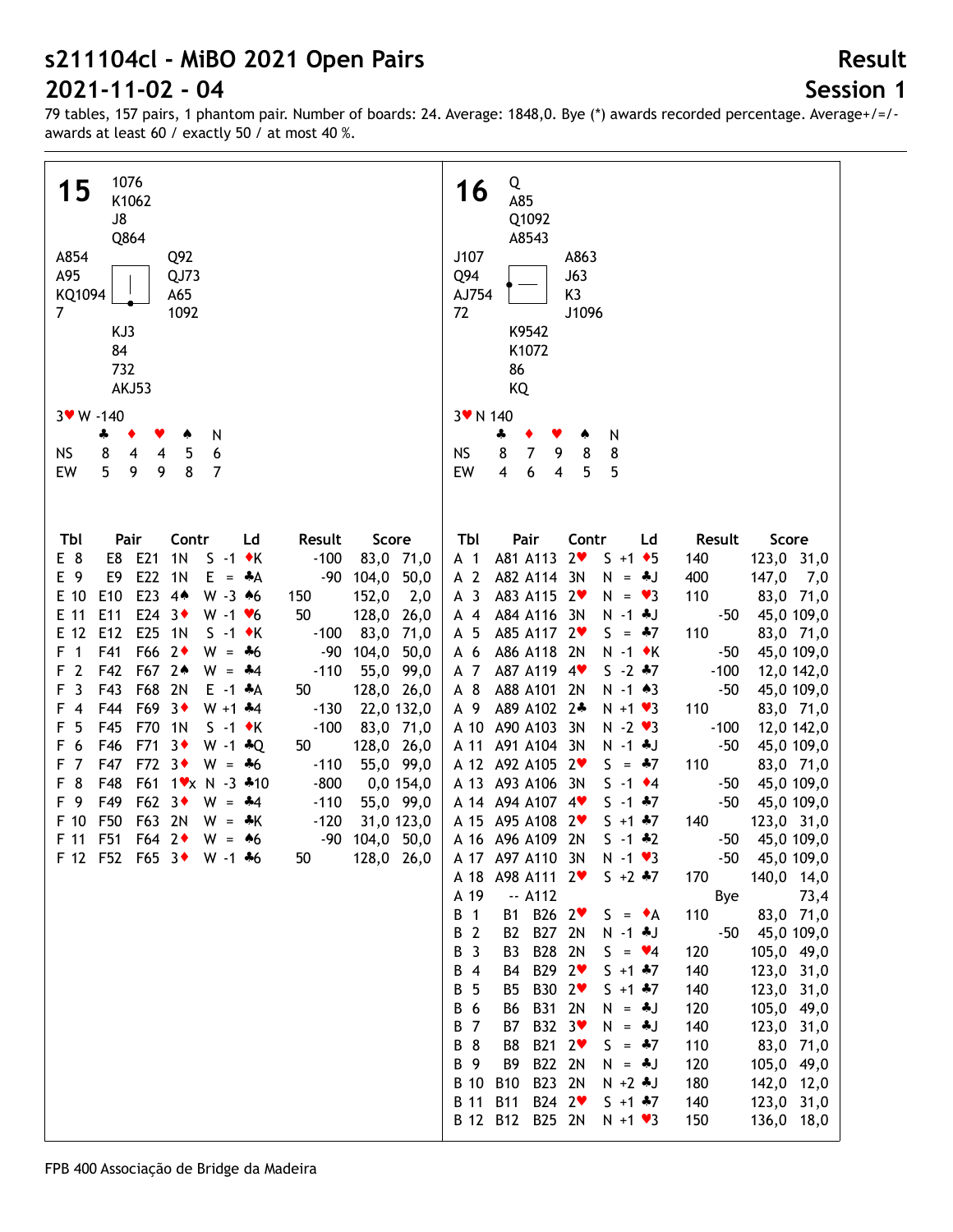# **Session 1**

| Q<br>16<br>A85<br>Q1092<br>A8543<br>J107<br>A863<br>Q94<br>J63<br>K3<br>AJ754<br>72<br>J1096<br>K9542<br>K1072<br>86<br>KQ    | Q<br>16<br>A85<br>Q1092<br>A8543<br>J107<br>A863<br>Q94<br>J63<br>K <sub>3</sub><br>AJ754<br>72<br>J1096<br>K9542<br>K1072<br>86<br>KQ |
|-------------------------------------------------------------------------------------------------------------------------------|----------------------------------------------------------------------------------------------------------------------------------------|
|                                                                                                                               |                                                                                                                                        |
| 3 v N 140                                                                                                                     | 3 V N 140                                                                                                                              |
| N<br>÷                                                                                                                        | ÷<br>N<br>۸                                                                                                                            |
| $\overline{7}$<br>8<br>8<br>8<br>NS<br>9                                                                                      | 8<br>$\overline{7}$<br>9<br>8<br><b>NS</b><br>8                                                                                        |
| 5<br>5<br>$6\phantom{1}6$<br>EW<br>4<br>4                                                                                     | $\overline{\mathbf{4}}$<br>5<br>6<br>5<br>EW<br>$\overline{4}$                                                                         |
|                                                                                                                               |                                                                                                                                        |
|                                                                                                                               |                                                                                                                                        |
| Tbl<br>Pair<br>Contr<br>Score<br>Ld<br>Result<br>$C1$ $C26$<br>3N<br>147,0<br>C <sub>1</sub><br>$N = 4J$<br>400               | Tbl<br>Pair<br>Contr<br>Result<br>Score<br>Ld<br>E 8<br>E8 E21<br>3N<br>$-50$<br>45,0 109,0<br>7,0<br>$N - 1$ $V$                      |
| C2 C27 3N<br>C <sub>2</sub><br>152,0<br>$N + 2$ $\vee$ 6<br>460                                                               | E22<br>2,0<br>E 9<br>E9<br>$2\bullet$<br>$S + 1 * 2$<br>123,0 31,0<br>140                                                              |
| C <sub>3</sub><br>C3 $C28$ $2$<br>110<br>83,0 71,0<br>$S = \bullet A$                                                         | E23<br>E 10<br>E10<br>400<br>$147,0$ 7,0<br>3N<br>$N = \cdot K$                                                                        |
| $C4$ $C29$ $2\blacktriangledown$<br>110<br>83,0 71,0<br>C <sub>4</sub><br>$S = \bullet A$                                     | E 11<br>E11<br>E24<br>$S - 2 * 3$<br>$-100$<br>12,0 142,0<br>$4$ v                                                                     |
| 5<br>C5 C30 3N<br>С<br>$N - 2$ . J<br>12,0 142,0<br>$-100$                                                                    | E25<br>E 12<br>E12<br>2N<br>150<br>136,0 18,0<br>$S + 1$ + 5                                                                           |
| C6 C31<br>C <sub>6</sub><br>2N<br>45,0 109,0<br>$N - 1$ $*J$<br>$-50$                                                         | F <sub>1</sub><br>F41<br>F66<br>45,0 109,0<br>3N<br>$N - 1$ $\clubsuit$ J<br>$-50$                                                     |
| C <sub>7</sub><br>C <sub>32</sub><br>C7<br>3N<br>$-50$<br>45,0 109,0<br>$N - 1$ $\vee$ 3                                      | F <sub>2</sub><br>F42<br>F67<br>3N<br>$S - 1$ $\bullet$ 5<br>$-50$<br>45,0 109,0                                                       |
| $C_8$<br>C8<br>C <sub>21</sub><br>$2\bullet$<br>83,0 71,0<br>$S = -2$<br>110                                                  | F <sub>3</sub><br>F43<br>F68<br>3N<br>$S -2$ $\rightarrow$ 5<br>$-100$<br>12,0 142,0                                                   |
| C <sub>9</sub><br>C <sub>9</sub><br>C22 3N<br>$-50$<br>45,0 109,0<br>$N - 1$ $\vee$ 2                                         | F44<br>F69<br>3N<br>$S - 2 \cdot 4$<br>$-100$<br>12,0 142,0<br>F 4                                                                     |
| C <sub>10</sub><br>C10<br>$C23$ $2\blacktriangledown$<br>$S = 47$<br>110<br>83,0 71,0                                         | F 5<br>F45<br>F70<br>$S - 3 \cdot 4$<br>$-150$<br>1,0 153,0<br>$4*$                                                                    |
| C <sub>11</sub><br>$C24$ 4<br>C <sub>11</sub><br>$S - 3 + 7$<br>$-150$<br>1,0 153,0                                           | F 6<br>F46<br>F71<br>$S - 2 * 7$<br>$-100$<br>12,0 142,0<br>$4\bullet$                                                                 |
| C12<br>$C25$ 4<br>$S - 2$ $\bullet J$<br>C <sub>12</sub><br>$-100$<br>12,0 142,0                                              | F47<br>F72<br>F 7<br>$N - 2$ . J<br>$-100$<br>12,0 142,0<br>3N                                                                         |
| D <sub>1</sub><br>D26 2N<br>D 1<br>$N + 1 + J$<br>150<br>136,0 18,0                                                           | F 8<br>F48<br>F61<br>2N<br>$-50$<br>45,0 109,0<br>N -1 +J                                                                              |
| D27 $2$<br>$\overline{2}$<br>D <sub>2</sub><br>$S = 47$<br>110<br>83,0 71,0<br>D                                              | F49<br>F62<br>F 9<br>$2\bullet$<br>123,0 31,0<br>$S + 1 + 7$<br>140                                                                    |
| $\overline{3}$<br>D28 2 * x W - 2 * Q<br>D <sub>3</sub><br>500<br>154,0<br>D                                                  | F50<br>F63<br>123,0 31,0<br>F 10<br>3 <sup>4</sup><br>140<br>0,0<br>$N = -6$                                                           |
| $D_4$<br>D4 D29 2<br>$S = -7$<br>110<br>83,0 71,0                                                                             | F 11 F51<br>F64 2N<br>$-50$<br>45,0 109,0<br>$S - 1 \cdot 4$                                                                           |
| - 5<br>D5 D30 2N<br>45,0 109,0<br>$S - 1 \cdot 4$<br>$-50$<br>D                                                               | 45,0 109,0<br>F 12 F52 F65 3N<br>$S - 1$ $\bullet$ 5<br>-50                                                                            |
| 6<br>D6<br>D31 2N<br>105,0 49,0<br>$N = \bullet 3$<br>120<br>D<br>D32 3N<br>$\overline{7}$<br>D7<br>$N - 1$ $\vee 6$<br>$-50$ |                                                                                                                                        |
| 45,0 109,0<br>D<br>D 8<br>D21 2N<br>105,0 49,0<br>D8<br>$S = *7$<br>120                                                       |                                                                                                                                        |
| D 9<br>D9<br>D22 $2$<br>$S = *9$<br>110<br>83,0 71,0                                                                          |                                                                                                                                        |
| D <sub>10</sub><br>D23 2N<br>105,0 49,0<br>D 10<br>120<br>$N = 4J$                                                            |                                                                                                                                        |
| D11<br>D24 3N<br>D 11<br>$N - 1$ $*J$<br>45,0 109,0<br>$-50$                                                                  |                                                                                                                                        |
| D 12<br>D12<br>D25 2N<br>$N - 1$ $J$<br>$-50$<br>45,0 109,0                                                                   |                                                                                                                                        |
| $E$ 1<br>E1<br>E26 2 <sup>4</sup><br>110<br>83,0 71,0<br>$N = \bullet 3$                                                      |                                                                                                                                        |
| E <sub>2</sub><br>E <sub>2</sub><br>E27 3N<br>$N - 1$ $*3$<br>$-50$<br>45,0 109,0                                             |                                                                                                                                        |
| E <sub>3</sub><br>E3<br>E28 2N<br>105,0 49,0<br>120<br>$N = 4J$                                                               |                                                                                                                                        |
| $E$ 4<br>E4<br>E29 3*<br>$N - 1$ . J<br>$-50$<br>45,0 109,0                                                                   |                                                                                                                                        |
| E 5<br>E30 3N<br>147,0 7,0<br>E5<br>$N = 4J$<br>400                                                                           |                                                                                                                                        |
| E 6<br>E31 2N<br>105,0 49,0<br>E6<br>120<br>$N = *J$                                                                          |                                                                                                                                        |
| E 7<br>E7<br>E32 2 <sup>v</sup><br>123,0 31,0<br>$S + 1 + 7$<br>140                                                           |                                                                                                                                        |
|                                                                                                                               |                                                                                                                                        |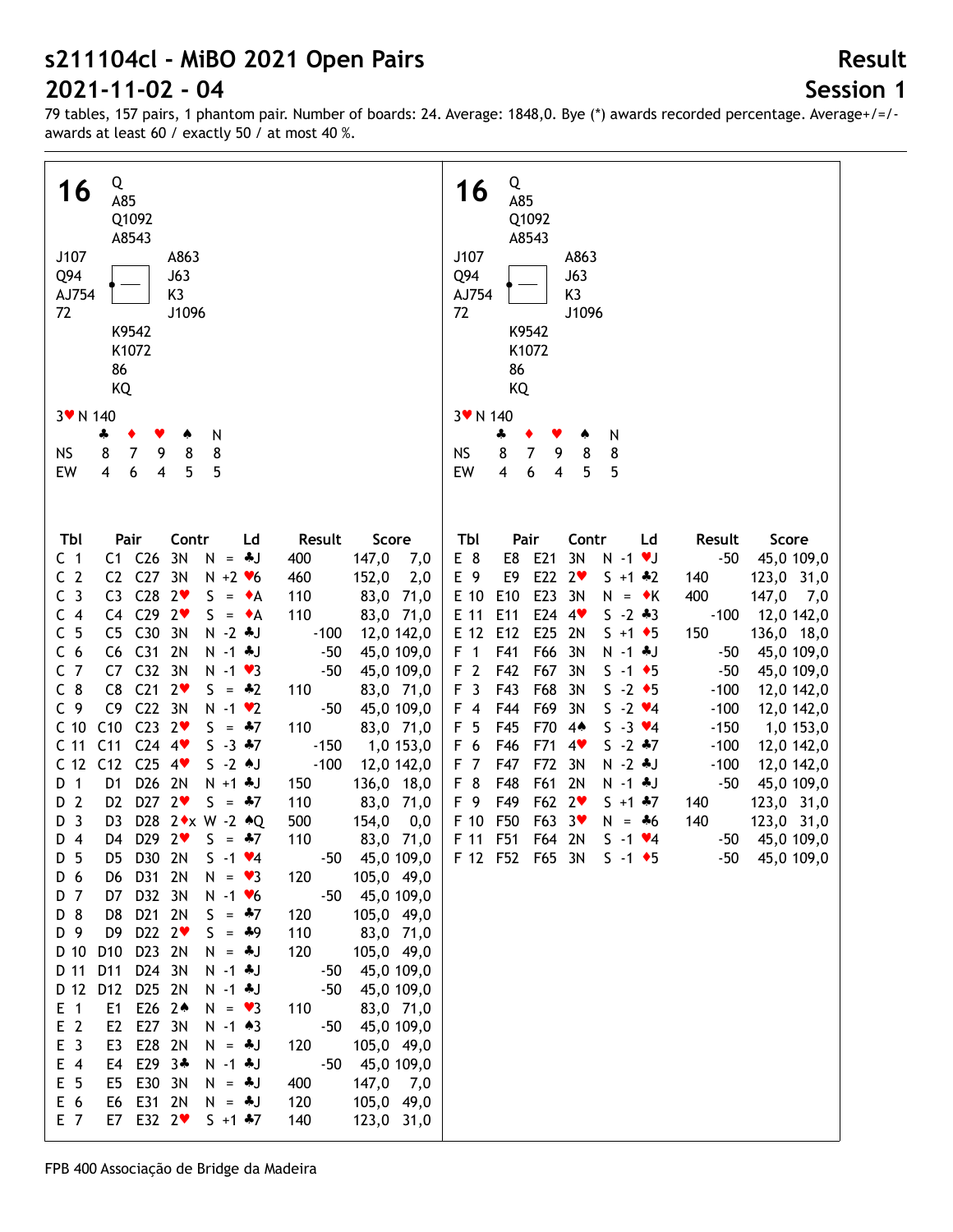# **Session 1**

79 tables, 157 pairs, 1 phantom pair. Number of boards: 24. Average: 1848,0. Bye (\*) awards recorded percentage. Average+/=/ awards at least 60 / exactly 50 / at most 40 %.

| 17<br>KJ875432<br>AQ86<br>3<br>AK632<br>954<br>10<br>Q9<br>J10974<br>32<br>96<br><b>AKJ1042</b><br>QJ1087<br>A6<br>K <sub>5</sub><br>Q875                                                                                                                                                                                                                                                                                                                                                                                                                                                                                                                                                                                                                                                                                                                                                                                                                                                                                                                                                                                                                                                                                                                                           | 17<br>KJ875432<br>AQ86<br>3<br>AK632<br>954<br>Q9<br>10<br>32<br>J10974<br>96<br><b>AKJ1042</b><br>QJ1087<br>A6<br>K <sub>5</sub><br>Q875                                                                                                                                                                                                                                                                                                                                                                                                                                                                                                                                                                                                                                                                                                                                                                                                                                                                                                                                                                                                                                                                                                                                                                                                                                                                                                                                                                                                                                                                                                                                                                                      |
|-------------------------------------------------------------------------------------------------------------------------------------------------------------------------------------------------------------------------------------------------------------------------------------------------------------------------------------------------------------------------------------------------------------------------------------------------------------------------------------------------------------------------------------------------------------------------------------------------------------------------------------------------------------------------------------------------------------------------------------------------------------------------------------------------------------------------------------------------------------------------------------------------------------------------------------------------------------------------------------------------------------------------------------------------------------------------------------------------------------------------------------------------------------------------------------------------------------------------------------------------------------------------------------|--------------------------------------------------------------------------------------------------------------------------------------------------------------------------------------------------------------------------------------------------------------------------------------------------------------------------------------------------------------------------------------------------------------------------------------------------------------------------------------------------------------------------------------------------------------------------------------------------------------------------------------------------------------------------------------------------------------------------------------------------------------------------------------------------------------------------------------------------------------------------------------------------------------------------------------------------------------------------------------------------------------------------------------------------------------------------------------------------------------------------------------------------------------------------------------------------------------------------------------------------------------------------------------------------------------------------------------------------------------------------------------------------------------------------------------------------------------------------------------------------------------------------------------------------------------------------------------------------------------------------------------------------------------------------------------------------------------------------------|
| 6 V N 980<br>N<br>÷                                                                                                                                                                                                                                                                                                                                                                                                                                                                                                                                                                                                                                                                                                                                                                                                                                                                                                                                                                                                                                                                                                                                                                                                                                                                 | 6* N 980<br>N<br>4                                                                                                                                                                                                                                                                                                                                                                                                                                                                                                                                                                                                                                                                                                                                                                                                                                                                                                                                                                                                                                                                                                                                                                                                                                                                                                                                                                                                                                                                                                                                                                                                                                                                                                             |
| 8<br>12<br>6<br>9<br>6<br>N<br>S<br>11<br>E<br>5<br>2<br>7<br>0<br>6<br>W<br>1<br>$\ddot{\cdot}$                                                                                                                                                                                                                                                                                                                                                                                                                                                                                                                                                                                                                                                                                                                                                                                                                                                                                                                                                                                                                                                                                                                                                                                    | 8<br>12<br>6<br>9<br>6<br>N<br>S<br>11<br>E<br>7<br>5<br>6<br>$\mathbf{2}$<br>0<br>W<br>1                                                                                                                                                                                                                                                                                                                                                                                                                                                                                                                                                                                                                                                                                                                                                                                                                                                                                                                                                                                                                                                                                                                                                                                                                                                                                                                                                                                                                                                                                                                                                                                                                                      |
| Tbl<br>Score<br>Pair<br>Contr<br>Ld<br>Result<br>4<br>A81 A112<br>$N + 2 + 5$<br>480<br>92,0 62,0<br>A <sub>1</sub><br>A <sub>2</sub><br>A82 A113 4*x W -4 *5<br>800<br>143,0 11,0<br>$\overline{3}$<br>A83 A114 4<br>480<br>92,0<br>62,0<br>$N + 2$ $*A$<br>A<br>$\overline{4}$<br>A84 A115 4*x W -3 *7<br>500<br>119,0<br>35,0<br>А<br>5<br>A85 A116 4<br>480<br>92,0<br>62,0<br>$N + 2 A$<br>А<br>6<br>A86 A117 5*x N +1 *A<br>750<br>132,0 22,0<br>А<br>A87 A118 4 x N +1 *K<br>7<br>690<br>128,0 26,0<br>A<br>8<br>A88 A119 4<br>450<br>44,0 110,0<br>$N + 1$ $A$<br>A<br>9<br>A89 A101 4<br>510<br>124,0 30,0<br>$S + 3 \cdot A$<br>A<br>A90 A102 4<br>A 10<br>$N + 1$ $N$<br>450<br>44,0 110,0<br>A 11<br>A91 A103 4<br>$N + 1$ $A$<br>450<br>44,0 110,0<br>A92 A104 4** W -3 *8<br>500<br>A 12<br>119,0 35,0<br>A93 A105 4<br>A 13<br>$N + 2 A$<br>480<br>92,0 62,0<br>A94 A106 5<br>480<br>62,0<br>$N + 1$ $*A$<br>92,0<br>A 14<br>A95 A107 6*x E -5 *A<br>1100<br>152,0<br>2,0<br>A 15<br>A 16 A96 A108 4<br>$N + 2 A$<br>92,0 62,0<br>480<br>A 17 A97 A109 4<br>N +1 ∗K<br>450<br>44,0 110,0<br>44,0 110,0<br>A98 A110 4<br>$N + 1$ $*K$<br>450<br>A 18<br>$-$ A111<br>90,0<br>A 19<br><b>Bye</b><br>B1 B25 4<br>44,0 110,0<br>$\overline{1}$<br>450<br>B<br>$N + 1$ $A$ | Tbl<br>Pair<br>Contr<br>Ld<br>Result<br>Score<br>C1 C25<br>C <sub>1</sub><br>4<br>$N + 1$ + 5<br>450<br>44,0 110,0<br>C <sub>2</sub><br>C <sub>26</sub><br>C <sub>2</sub><br>4<br>$N + 2 A$<br>480<br>92,0 62,0<br>C27<br>C <sub>3</sub><br>C <sub>3</sub><br>$N + 1$ $*A$<br>450<br>$4$ v<br>44,0 110,0<br>C <sub>28</sub><br>$C_4$<br>C <sub>4</sub><br>4<br>$N + 1$ *K<br>450<br>44,0 110,0<br>C <sub>29</sub><br>C <sub>5</sub><br>C <sub>5</sub><br>4<br>$N + 1$ $*A$<br>450<br>44,0 110,0<br>C30<br>C <sub>6</sub><br>C <sub>6</sub><br>$N + 2 A$<br>480<br>$4$ v<br>92,0 62,0<br>$C$ 7<br>C <sub>31</sub><br>C7<br>4<br>$N + 1$ $*A$<br>450<br>44,0 110,0<br>$C_8$<br>C <sub>32</sub><br>C <sub>8</sub><br>$4*$<br>$W - 3 \cdot 7$<br>150<br>5,0 149,0<br>C <sub>9</sub><br>C <sub>9</sub><br>C <sub>21</sub><br>$4 \times W - 4 \div 3$<br>800<br>143,0 11,0<br>C <sub>10</sub><br>C <sub>10</sub><br>C <sub>22</sub><br>4<br>450<br>$N + 1$ $N$<br>44,0 110,0<br>C <sub>11</sub><br>C <sub>11</sub><br>C <sub>23</sub><br>$4*$<br>150<br>W $-3 \cdot 2$<br>5,0 149,0<br>C 12 C 12<br>C <sub>24</sub><br>$4 \times W - 3 \times 8$<br>500<br>119,0 35,0<br>D <sub>25</sub><br>D 1<br>4<br>480<br>D1<br>$N + 2 A$<br>92,0 62,0<br>D 2<br>D <sub>26</sub><br>690<br>D <sub>2</sub><br>$4$ x N +1 $*$ A<br>128,0 26,0<br>D27<br>D <sub>3</sub><br>4<br>D <sub>3</sub><br>$N + 1$ *K<br>450<br>44,0 110,0<br>D28 5*x E -4 *Q<br>D <sub>4</sub><br>800<br>D4<br>143,0 11,0<br>D 5<br>D5<br>D29 $4\bullet$<br>$N + 1$ $*A$<br>450<br>44,0 110,0<br>D 6<br>D30 $4\bullet$<br>$N + 2 A$<br>480<br>92,0 62,0<br>D6<br>D 7<br>D31 4 x N +1 + A<br>690<br>128,0 26,0<br>D7<br>D 8<br>D32 4 x N + 2 + K<br>790<br>134,0 20,0<br>D8 |
| $\overline{2}$<br>B26 4<br>92,0 62,0<br>B <sub>2</sub><br>$N + 2 A$<br>480<br>В<br>$\overline{\mathbf{3}}$<br>B27 4<br>44,0 110,0<br>В<br>B <sub>3</sub><br>$N + 1$ $*A$<br>450                                                                                                                                                                                                                                                                                                                                                                                                                                                                                                                                                                                                                                                                                                                                                                                                                                                                                                                                                                                                                                                                                                     | D 9<br>D21 4<br>450<br>D9<br>$N + 1$ $*A$<br>44,0 110,0<br>D 10<br>D <sub>10</sub><br>D22 4<br>480<br>$N + 2$ $*K$<br>92,0 62,0                                                                                                                                                                                                                                                                                                                                                                                                                                                                                                                                                                                                                                                                                                                                                                                                                                                                                                                                                                                                                                                                                                                                                                                                                                                                                                                                                                                                                                                                                                                                                                                                |
| $\overline{4}$<br>B28 54<br>15,0 139,0<br>В<br>$W -4 W$<br>200<br>B4<br>5<br>B29 4<br>480<br>92,0 62,0<br>В<br>B5<br>$N + 2 A$<br>6<br>B30 44<br>$W - 3 + 3$<br>150<br>5,0 149,0<br>B6<br>B<br>$\overline{7}$<br>B31 4<br>92,0 62,0<br>В<br>B7<br>$N + 2 A$<br>480<br>8<br>B32 4<br>$N + 2$ $*K$<br>92,0 62,0<br>В<br>B8<br>480<br>B 9<br><b>B21</b><br>5*x W -4 *8<br>143,0 11,0<br>B9<br>800<br>B 10<br><b>B10</b><br>B22 54<br>15,0 139,0<br>200<br>E -4 ♥A<br>B23 4<br>B 11<br><b>B11</b><br>92,0 62,0<br>$N + 2$ $*K$<br>480<br>B12 B24 4<br>B 12<br>$N + 1$ $A$<br>450<br>44,0 110,0                                                                                                                                                                                                                                                                                                                                                                                                                                                                                                                                                                                                                                                                                          | D 11<br>D11<br>D23 4<br>$N + 2$ $*K$<br>480<br>92,0 62,0<br>D 12<br>D <sub>12</sub><br>D24 4*<br>$W - 3 + 3$<br>150<br>5,0 149,0<br>$E$ 1<br>E25 $4 \times 5 - 4 \times 3$<br>800<br>E1<br>143,0 11,0<br>E <sub>2</sub><br>E26 4<br>450<br>E <sub>2</sub><br>$N + 1$ $*A$<br>44,0 110,0<br>E <sub>3</sub><br>E27 6*x E -6 ♥A<br>1400<br>E3<br>154,0<br>0,0<br>E 4<br>E28 4<br>480<br>E4<br>$N + 2 A$<br>92,0 62,0<br>E <sub>5</sub><br>E29 4<br>450<br>E5<br>$N + 1$ $*A$<br>44,0 110,0<br>E30 4<br>E 6<br>E6<br>$N + 2$ $*K$<br>480<br>92,0 62,0<br>E 7<br>E31 4<br>450<br>44,0 110,0<br>E7<br>$N + 1$ $*A$                                                                                                                                                                                                                                                                                                                                                                                                                                                                                                                                                                                                                                                                                                                                                                                                                                                                                                                                                                                                                                                                                                                   |

## **Result**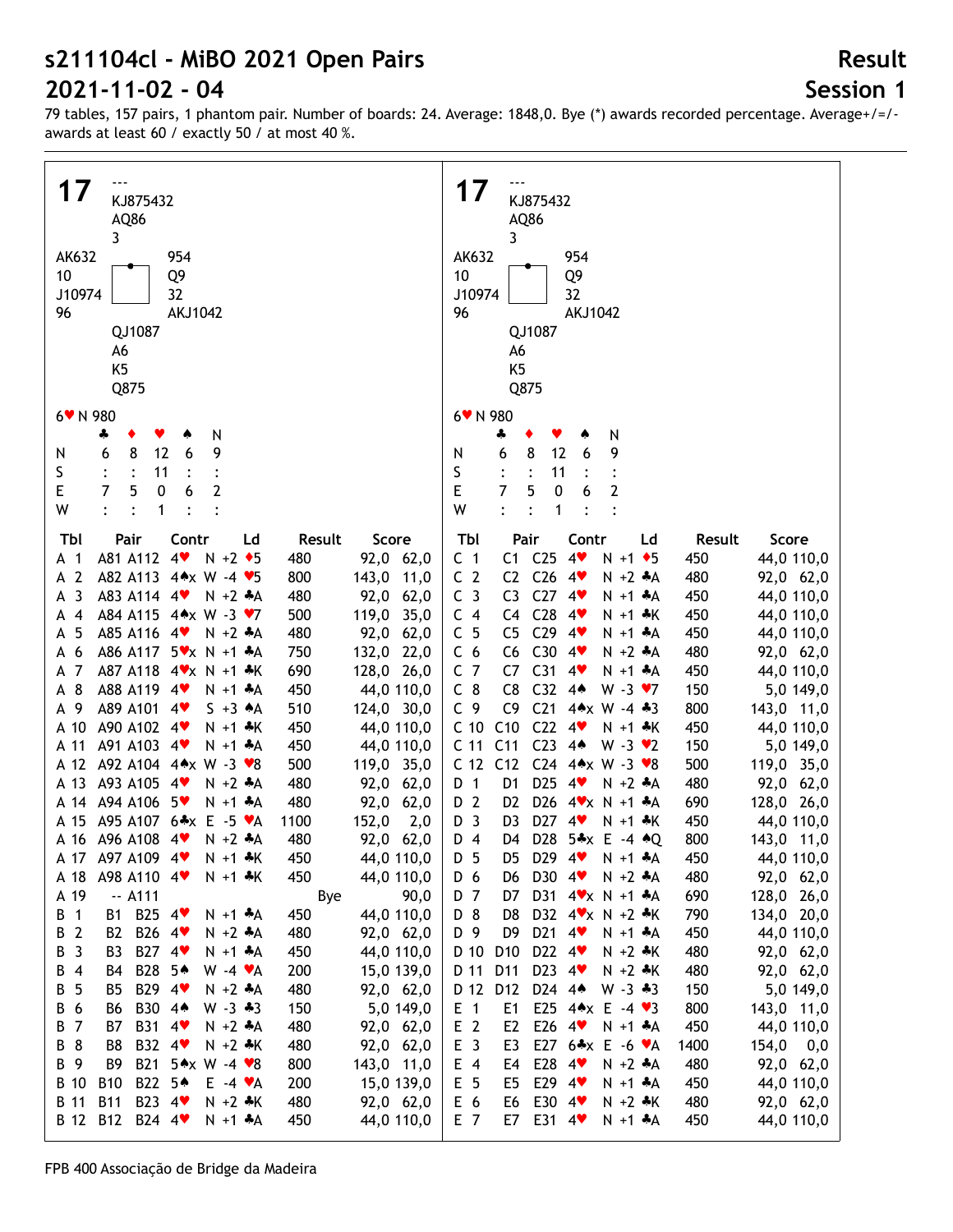# **Session 1**

| 17<br>KJ875432<br>AQ86<br>3<br>AK632<br>954<br>10<br>Q9<br>J10974<br>32<br>96<br><b>AKJ1042</b><br>QJ1087<br>A6<br>K <sub>5</sub><br>Q875<br>6 V N 980<br>N                                                                                                                                                                                                                                                                                                                                                                                                                                                                                                                                                                                                                                                                                                             |                                                                                                                                                                                                                                                                                                                                                                                | J8<br>18<br>Q853<br>9764<br>A105<br>K9<br>A7632<br>J104<br>K962<br><b>J85</b><br>AKQ10<br>QJ4<br>K6<br>Q1054<br>A7<br>32<br>98732<br>4N E -430<br>N                                                                                                                                                                                                                                                                                                                                                                                                                                                                                                                                                                                                                                                                                                                                                                                                                                                                                                                                                                                                                                                                                                                                                                                                                                                                                                                                                                                                                                                                                                                                                                                                                   |                                                                                                                                                                                                                                                                                                                                                                                                                                                              |
|-------------------------------------------------------------------------------------------------------------------------------------------------------------------------------------------------------------------------------------------------------------------------------------------------------------------------------------------------------------------------------------------------------------------------------------------------------------------------------------------------------------------------------------------------------------------------------------------------------------------------------------------------------------------------------------------------------------------------------------------------------------------------------------------------------------------------------------------------------------------------|--------------------------------------------------------------------------------------------------------------------------------------------------------------------------------------------------------------------------------------------------------------------------------------------------------------------------------------------------------------------------------|-----------------------------------------------------------------------------------------------------------------------------------------------------------------------------------------------------------------------------------------------------------------------------------------------------------------------------------------------------------------------------------------------------------------------------------------------------------------------------------------------------------------------------------------------------------------------------------------------------------------------------------------------------------------------------------------------------------------------------------------------------------------------------------------------------------------------------------------------------------------------------------------------------------------------------------------------------------------------------------------------------------------------------------------------------------------------------------------------------------------------------------------------------------------------------------------------------------------------------------------------------------------------------------------------------------------------------------------------------------------------------------------------------------------------------------------------------------------------------------------------------------------------------------------------------------------------------------------------------------------------------------------------------------------------------------------------------------------------------------------------------------------------|--------------------------------------------------------------------------------------------------------------------------------------------------------------------------------------------------------------------------------------------------------------------------------------------------------------------------------------------------------------------------------------------------------------------------------------------------------------|
| 6<br>9<br>8<br>12<br>N<br>6<br>S<br>11<br>E<br>7<br>$\overline{2}$<br>5<br>$\pmb{0}$<br>6<br>W<br>$\ddot{\cdot}$<br>$\ddot{\cdot}$<br>1                                                                                                                                                                                                                                                                                                                                                                                                                                                                                                                                                                                                                                                                                                                                 |                                                                                                                                                                                                                                                                                                                                                                                | 3<br>6<br>3<br><b>NS</b><br>3<br>$\overline{4}$<br>$\overline{7}$<br>10<br>EW<br>10<br>8<br>10                                                                                                                                                                                                                                                                                                                                                                                                                                                                                                                                                                                                                                                                                                                                                                                                                                                                                                                                                                                                                                                                                                                                                                                                                                                                                                                                                                                                                                                                                                                                                                                                                                                                        |                                                                                                                                                                                                                                                                                                                                                                                                                                                              |
| Tbl<br>Pair<br>Contr<br>Ld<br>E 8<br>4<br>E32<br>$N + 2 A$<br>E8<br>E 9<br>E21<br>E9<br>44x W -3 $\sqrt{8}$<br>E22 4<br>E 10<br>E <sub>10</sub><br>$N + 2 A$<br>E23 4** W -4 *2<br>E 11<br>E11<br>E24 5*x E -4 *Q<br>E 12<br>E12<br>F<br>$\overline{1}$<br>F41<br>F65 4<br>$N + 1$ $*A$<br>$\overline{2}$<br>F42<br>F66 5*<br>$E - 3 \cdot A$<br>F<br>$\overline{3}$<br>F43<br>F67 4<br>F<br>$N + 2 * K$<br>F68<br>F44<br>$N + 2 A$<br>F<br>$\overline{4}$<br>$4$ v<br>5<br>F45<br>F69<br>F<br>4<br>$N + 1$ $*K$<br>6<br>F46<br>F70<br>4 <sub>•</sub><br>F<br>W $-4$ $\vee 6$<br>$\overline{7}$<br>F47<br>F71<br>5*x W -4 *8<br>F<br>8<br>F48<br>F72<br>4 <sub>Y</sub><br>F.<br>$N + 1$ $*A$<br>F 9<br>F49<br>F61<br>$5*$<br>$E - 4 \cdot A$<br>F 10<br>F50<br>F62 5<br>$N = \frac{1}{2}K$<br>F51<br>F 11<br>F63 4*<br>$W - 3 \cdot 5$<br>F 12 F52 F64 4<br>$N + 1$ $A$ | Score<br>Result<br>92,0 62,0<br>480<br>119,0 35,0<br>500<br>92,0 62,0<br>480<br>800<br>143,0 11,0<br>800<br>143,0 11,0<br>450<br>44,0 110,0<br>150<br>5,0 149,0<br>480<br>92,0 62,0<br>480<br>92,0 62,0<br>450<br>44,0 110,0<br>200<br>15,0 139,0<br>800<br>143,0 11,0<br>450<br>44,0 110,0<br>200<br>15,0 139,0<br>44,0 110,0<br>450<br>150<br>5,0 149,0<br>44,0 110,0<br>450 | Tbl<br>Pair<br>Contr<br>Result<br>Ld<br>A81 A112<br>3N<br>$W + 1$ + 5<br>$-430$<br>A 1<br>A 2<br>A82 A113<br>3N<br>$W - 1$ $*5$<br>50<br>A <sub>3</sub><br>A83 A114<br>3N<br>$-430$<br>$W + 1$ + 6<br>A84 A115<br>3N<br>$-430$<br>$A$ 4<br>$W + 1 \cdot 3$<br>A 5<br>A85 A116<br>3N<br>$-430$<br>$W + 1 \cdot 3$<br>A 6<br>A86 A117<br>3N<br>$E - 1$ $*4$<br>50<br>A 7<br>A87 A118<br>3N<br>$W + 1$ + 9<br>$-430$<br>A 8<br>A88 A119<br>3N<br>$W + 1 \cdot 5$<br>$-430$<br>A89 A101<br>A 9<br>3N<br>$W + 1 \cdot 3$<br>$-430$<br>A 10 A90 A102<br>3N<br>$-430$<br>$W + 1 \cdot 3$<br>A 11<br>A91 A103<br>3N<br>$E - 1 + 3$<br>50<br>A 12 A92 A104<br>3N<br>$W + 1 \cdot 3$<br>$-430$<br>$-430$<br>A 13 A93 A105<br>3N<br>$W + 1 \cdot 3$<br>A 14 A 94 A 106<br>$W - 2 \cdot 5$<br>100<br>$4*$<br>A 15 A 95 A 107<br>3N<br>$W + 1 \cdot 5$<br>$-430$<br>A 16 A 96 A 108<br>3N<br>$-430$<br>$E + 1 + 9$<br>A 17 A97 A109 3N<br>$-430$<br>$W + 1 \cdot 6$<br>A 18 A98 A110 3N<br>W-1 +J<br>50<br>A 19<br>$-. A111$<br>Bye<br>B25 3N<br>B 1<br>$-430$<br><b>B1</b><br>$W + 1 \cdot 5$<br><b>B26</b><br>B 2<br>B <sub>2</sub><br>3N<br>$-430$<br>$W + 1 \cdot 2$<br>B27 3N<br>$-430$<br>B 3<br>B <sub>3</sub><br>$W + 1 \cdot 5$<br>B28 3N<br>$-400$<br>B 4<br>$W = -5$<br>B4<br>B29 3N<br>$-430$<br>B 5<br><b>B5</b><br>$W + 1$ + 7<br><b>B30</b><br>$-430$<br>B 6<br><b>B6</b><br>3N<br>$W + 1 \cdot 3$<br><b>B31</b><br>B 7<br>B7<br>3N<br>$W + 1 \cdot 5$<br>$-430$<br>B32 3N<br>B 8<br>B8<br>$W + 1 \cdot 3$<br>$-430$<br><b>B21</b><br>B 9<br>B9<br>3N<br>$W + 1 \cdot 3$<br>$-430$<br>B 10<br>B22 3N<br><b>B10</b><br>$W + 1 \cdot 5$<br>$-430$<br>B23 3N<br><b>B</b> 11<br><b>B11</b><br>$W + 1 \cdot 3$<br>$-430$<br>B 12 B12 B24 3N<br>$-430$<br>$W + 1 \cdot 3$ | Score<br>55,0 99,0<br>140,0 14,0<br>55,0 99,0<br>55,0 99,0<br>55,0 99,0<br>140,0<br>14,0<br>55,0<br>99,0<br>55,0<br>99,0<br>55,0<br>99,0<br>55,0<br>99,0<br>140,0<br>14,0<br>55,0<br>99,0<br>55,0<br>99,0<br>153,0<br>1,0<br>55,0<br>99,0<br>55,0<br>99,0<br>55,0<br>99,0<br>140,0 14,0<br>90,0<br>55,0 99,0<br>55,0 99,0<br>55,0 99,0<br>120,0 34,0<br>55,0 99,0<br>55,0 99,0<br>55,0 99,0<br>55,0 99,0<br>55,0 99,0<br>55,0 99,0<br>55,0 99,0<br>55,0 99,0 |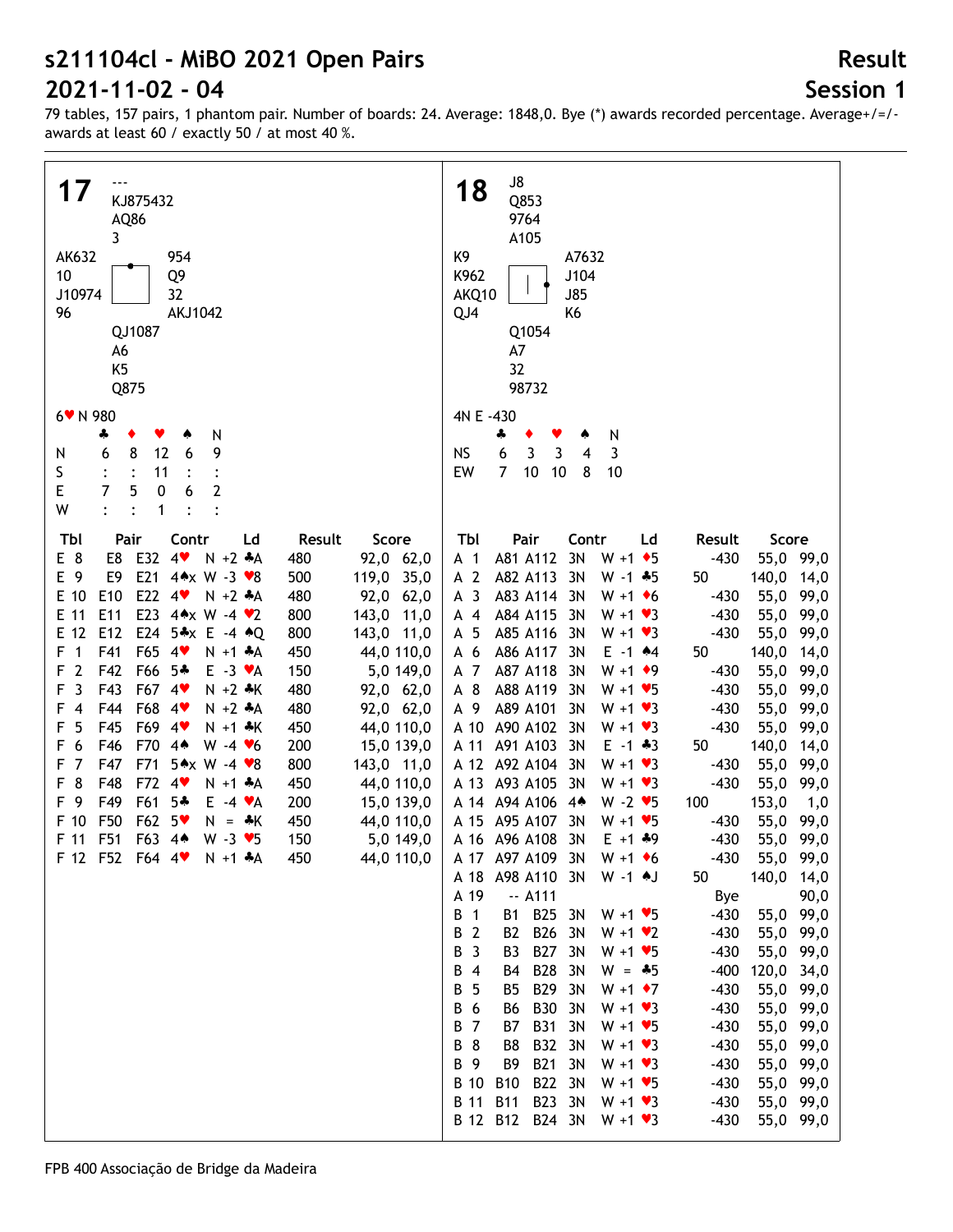## **Session 1**

**Result**

79 tables, 157 pairs, 1 phantom pair. Number of boards: 24. Average: 1848,0. Bye (\*) awards recorded percentage. Average+/=/ awards at least 60 / exactly 50 / at most 40 %.

| J8<br>18<br>Q853<br>9764<br>A105<br>K9<br>A7632<br>K962<br>J104<br><b>J85</b><br>AKQ10<br>QJ4<br>K <sub>6</sub><br>Q1054<br>A7<br>32<br>98732                                                                                                                                                                                                                                                                                                                                                                                                                                                                                                                                                                                                                                                                                                                                                                                                                                                                                                                                                                                                                                                                                                                                                                                                                                                                                                                                                                                                                                                                                                                                                                                                                                                                                                                                                                                                                                                                                                                                                                                                                                                          | J8<br>18<br>Q853<br>9764<br>A105<br>K9<br>A7632<br>J104<br>K962<br><b>J85</b><br>AKQ10<br>QJ4<br>K6<br>Q1054<br>A7<br>32<br>98732                                                                                                                                                                                                                                                                                                                                                                                                                                                                                                                                                                                                                                                                                                                                                                                                                                                                                                                                                                                                                                                                                                                                                                   |
|--------------------------------------------------------------------------------------------------------------------------------------------------------------------------------------------------------------------------------------------------------------------------------------------------------------------------------------------------------------------------------------------------------------------------------------------------------------------------------------------------------------------------------------------------------------------------------------------------------------------------------------------------------------------------------------------------------------------------------------------------------------------------------------------------------------------------------------------------------------------------------------------------------------------------------------------------------------------------------------------------------------------------------------------------------------------------------------------------------------------------------------------------------------------------------------------------------------------------------------------------------------------------------------------------------------------------------------------------------------------------------------------------------------------------------------------------------------------------------------------------------------------------------------------------------------------------------------------------------------------------------------------------------------------------------------------------------------------------------------------------------------------------------------------------------------------------------------------------------------------------------------------------------------------------------------------------------------------------------------------------------------------------------------------------------------------------------------------------------------------------------------------------------------------------------------------------------|-----------------------------------------------------------------------------------------------------------------------------------------------------------------------------------------------------------------------------------------------------------------------------------------------------------------------------------------------------------------------------------------------------------------------------------------------------------------------------------------------------------------------------------------------------------------------------------------------------------------------------------------------------------------------------------------------------------------------------------------------------------------------------------------------------------------------------------------------------------------------------------------------------------------------------------------------------------------------------------------------------------------------------------------------------------------------------------------------------------------------------------------------------------------------------------------------------------------------------------------------------------------------------------------------------|
| 4N E -430                                                                                                                                                                                                                                                                                                                                                                                                                                                                                                                                                                                                                                                                                                                                                                                                                                                                                                                                                                                                                                                                                                                                                                                                                                                                                                                                                                                                                                                                                                                                                                                                                                                                                                                                                                                                                                                                                                                                                                                                                                                                                                                                                                                              | 4N E -430                                                                                                                                                                                                                                                                                                                                                                                                                                                                                                                                                                                                                                                                                                                                                                                                                                                                                                                                                                                                                                                                                                                                                                                                                                                                                           |
| N<br>÷                                                                                                                                                                                                                                                                                                                                                                                                                                                                                                                                                                                                                                                                                                                                                                                                                                                                                                                                                                                                                                                                                                                                                                                                                                                                                                                                                                                                                                                                                                                                                                                                                                                                                                                                                                                                                                                                                                                                                                                                                                                                                                                                                                                                 | 4<br>N                                                                                                                                                                                                                                                                                                                                                                                                                                                                                                                                                                                                                                                                                                                                                                                                                                                                                                                                                                                                                                                                                                                                                                                                                                                                                              |
| 6<br>3<br>NS<br>3<br>3<br>4                                                                                                                                                                                                                                                                                                                                                                                                                                                                                                                                                                                                                                                                                                                                                                                                                                                                                                                                                                                                                                                                                                                                                                                                                                                                                                                                                                                                                                                                                                                                                                                                                                                                                                                                                                                                                                                                                                                                                                                                                                                                                                                                                                            | 6<br>3<br><b>NS</b><br>3<br>3<br>4                                                                                                                                                                                                                                                                                                                                                                                                                                                                                                                                                                                                                                                                                                                                                                                                                                                                                                                                                                                                                                                                                                                                                                                                                                                                  |
| $\overline{7}$<br>10<br>EW<br>10<br>8<br>10                                                                                                                                                                                                                                                                                                                                                                                                                                                                                                                                                                                                                                                                                                                                                                                                                                                                                                                                                                                                                                                                                                                                                                                                                                                                                                                                                                                                                                                                                                                                                                                                                                                                                                                                                                                                                                                                                                                                                                                                                                                                                                                                                            | $\overline{7}$<br>EW<br>10<br>10<br>10<br>8                                                                                                                                                                                                                                                                                                                                                                                                                                                                                                                                                                                                                                                                                                                                                                                                                                                                                                                                                                                                                                                                                                                                                                                                                                                         |
|                                                                                                                                                                                                                                                                                                                                                                                                                                                                                                                                                                                                                                                                                                                                                                                                                                                                                                                                                                                                                                                                                                                                                                                                                                                                                                                                                                                                                                                                                                                                                                                                                                                                                                                                                                                                                                                                                                                                                                                                                                                                                                                                                                                                        |                                                                                                                                                                                                                                                                                                                                                                                                                                                                                                                                                                                                                                                                                                                                                                                                                                                                                                                                                                                                                                                                                                                                                                                                                                                                                                     |
|                                                                                                                                                                                                                                                                                                                                                                                                                                                                                                                                                                                                                                                                                                                                                                                                                                                                                                                                                                                                                                                                                                                                                                                                                                                                                                                                                                                                                                                                                                                                                                                                                                                                                                                                                                                                                                                                                                                                                                                                                                                                                                                                                                                                        |                                                                                                                                                                                                                                                                                                                                                                                                                                                                                                                                                                                                                                                                                                                                                                                                                                                                                                                                                                                                                                                                                                                                                                                                                                                                                                     |
| Tbl<br>Pair<br>Contr<br>Result<br>Score<br>Ld<br>$C1$ $C25$<br>3N<br>$E - 2 + 5$<br>100<br>153,0<br>C <sub>1</sub><br>1,0<br>C <sub>2</sub><br>C2 C26<br>3N<br>$W + 1 \cdot 5$<br>$-430$<br>55,0 99,0<br>C <sub>3</sub><br>C <sub>27</sub><br>C <sub>3</sub><br>3N<br>$-430$<br>55,0 99,0<br>$W + 1 \cdot 7$<br>C <sub>28</sub><br>C <sub>4</sub><br>C4<br>3N<br>$-430$<br>55,0 99,0<br>$W + 1 \cdot 3$<br>C <sub>5</sub><br>C <sub>29</sub><br>C <sub>5</sub><br>3N<br>$-430$<br>55,0 99,0<br>$W + 1$ $A$ J<br>C <sub>6</sub><br>C30<br>C6<br>3N<br>$-430$<br>55,0 99,0<br>$W + 1 \cdot 3$<br>C <sub>7</sub><br>C <sub>31</sub><br>C7<br>3N<br>50<br>140,0 14,0<br>$W - 1$ $*10$<br>$C_8$<br>C <sub>32</sub><br>C <sub>8</sub><br>3N<br>$W + 1 \cdot 3$<br>$-430$<br>55,0 99,0<br>C <sub>21</sub><br>C <sub>9</sub><br>C <sub>9</sub><br>3N<br>$E + 1 + 3$<br>$-430$<br>55,0<br>99,0<br>C <sub>10</sub><br>C10<br>C <sub>22</sub><br>3N<br>$W + 1 \cdot 3$<br>$-430$<br>55,0<br>99,0<br>C <sub>11</sub><br>C <sub>23</sub><br>C <sub>11</sub><br>3N<br>$W + 1$ $\rightarrow 7$<br>$-430$<br>55,0<br>99,0<br>C <sub>24</sub><br>C <sub>12</sub><br>C <sub>12</sub><br>3N<br>$-430$<br>99,0<br>$W + 1 \cdot 5$<br>55,0<br>D <sub>25</sub><br>D 1<br>D <sub>1</sub><br>3N<br>$-430$<br>99,0<br>$W + 1 \cdot 2$<br>55,0<br>D <sub>26</sub><br>$\overline{2}$<br>D <sub>2</sub><br>3N<br>$-430$<br>55,0 99,0<br>$W + 1 \cdot 3$<br>D.<br>$\overline{\mathbf{3}}$<br>D <sub>27</sub><br>3N<br>D <sub>3</sub><br>$-430$<br>55,0 99,0<br>D<br>$W + 1 \cdot 3$<br>D28 44<br>140,0 14,0<br>D 4<br>D4<br>$E - 1$ $*9$<br>50<br>D <sub>5</sub><br>D29 3N<br>$-430$<br>55,0 99,0<br>$W + 1 \cdot 3$<br>D5<br>D 6<br>D30<br>$-430$<br>55,0 99,0<br>D6<br>3N<br>$W + 1 \cdot 3$<br>D31 3N<br>55,0 99,0<br>D 7<br>D7<br>$W + 1 \cdot 3$<br>$-430$<br>D 8<br>D <sub>8</sub><br>D32 3N<br>120,0 34,0<br>$-400$<br>$W = A$<br>D21 3N<br>D 9<br>D9<br>55,0 99,0<br>$W + 1 \cdot 3$<br>$-430$<br>D 10<br>D <sub>10</sub><br>D22 3N<br>140,0 14,0<br>$E - 1$ $*9$<br>50<br>$D$ 11<br>D11<br>D23 3N<br>$W + 1 \cdot 3$<br>$-430$<br>55,0 99,0<br>D 12<br>D <sub>12</sub><br>D24 3N<br>55,0 99,0<br>$W + 1 \cdot 3$<br>$-430$ | Pair<br>Tbl<br>Contr<br>Result<br>Score<br>Ld<br>E 8<br>E8<br>E32<br>3N<br>$-430$<br>55,0 99,0<br>$W + 1 \cdot 3$<br>E21<br>E 9<br>E9<br>3N<br>$-430$<br>55,0 99,0<br>$W + 1 \cdot 3$<br>E22<br>E 10<br>E10<br>3N<br>$-430$<br>55,0 99,0<br>$W + 1$ $\div 4$<br>E23<br>E 11<br>E11<br>3N<br>$-400$<br>120,0 34,0<br>$W = \bullet 3$<br>E24<br>E 12<br>E12<br>3N<br>$-430$<br>55,0 99,0<br>$W + 1 \cdot 3$<br>F41<br>F65<br>F <sub>1</sub><br>3N<br>$-400$<br>120,0 34,0<br>$W = A$<br>F <sub>2</sub><br>120,0 34,0<br>F42<br>F66<br>3N<br>$-400$<br>$W = AJ$<br>F <sub>3</sub><br>F43<br>3N<br>$-430$<br>55,0 99,0<br>F67<br>$W + 1 \cdot 3$<br>140,0 14,0<br>F44<br>F68<br>3N<br>F 4<br>$E - 1$ $*9$<br>50<br>F <sub>5</sub><br>F45<br>F69<br>4<br>$-420$<br>112,0 42,0<br>$E = -2$<br>F 6<br>F46<br>F70<br>3N<br>$W + 1 \cdot 3$<br>$-430$<br>55,0 99,0<br>F <sub>7</sub><br>F47<br>F71<br>3 <sub>•</sub><br>128,0<br>$E = \bullet 3$<br>$-140$<br>26,0<br>F <sub>8</sub><br>F48<br>F72<br>3N<br>$-430$<br>55,0 99,0<br>$W + 1 \cdot 3$<br>F 9<br>F49<br>F61<br>3N<br>$-430$<br>55,0 99,0<br>$W + 1 \cdot 3$<br>F50<br>F62<br>120,0 34,0<br>F 10<br>3N<br>$-400$<br>$W = AJ$<br>F 11 F51<br>F63 3N<br>140,0 14,0<br>$E - 1$ $*3$<br>50<br>F 12 F52 F64 3N W +1 $\bullet$ 3<br>$-430$<br>55,0 99,0 |
| E25 3N<br>$E$ 1<br>E1<br>$E = AJ$<br>$-400$<br>120,0 34,0                                                                                                                                                                                                                                                                                                                                                                                                                                                                                                                                                                                                                                                                                                                                                                                                                                                                                                                                                                                                                                                                                                                                                                                                                                                                                                                                                                                                                                                                                                                                                                                                                                                                                                                                                                                                                                                                                                                                                                                                                                                                                                                                              |                                                                                                                                                                                                                                                                                                                                                                                                                                                                                                                                                                                                                                                                                                                                                                                                                                                                                                                                                                                                                                                                                                                                                                                                                                                                                                     |
| E <sub>2</sub><br>E <sub>2</sub><br>E26 3N<br>$W + 1 + 5$<br>$-430$<br>55,0 99,0                                                                                                                                                                                                                                                                                                                                                                                                                                                                                                                                                                                                                                                                                                                                                                                                                                                                                                                                                                                                                                                                                                                                                                                                                                                                                                                                                                                                                                                                                                                                                                                                                                                                                                                                                                                                                                                                                                                                                                                                                                                                                                                       |                                                                                                                                                                                                                                                                                                                                                                                                                                                                                                                                                                                                                                                                                                                                                                                                                                                                                                                                                                                                                                                                                                                                                                                                                                                                                                     |
| E <sub>3</sub><br>E <sub>3</sub><br>E27 3N<br>$W + 1$ AJ<br>$-430$                                                                                                                                                                                                                                                                                                                                                                                                                                                                                                                                                                                                                                                                                                                                                                                                                                                                                                                                                                                                                                                                                                                                                                                                                                                                                                                                                                                                                                                                                                                                                                                                                                                                                                                                                                                                                                                                                                                                                                                                                                                                                                                                     |                                                                                                                                                                                                                                                                                                                                                                                                                                                                                                                                                                                                                                                                                                                                                                                                                                                                                                                                                                                                                                                                                                                                                                                                                                                                                                     |
| 55,0 99,0                                                                                                                                                                                                                                                                                                                                                                                                                                                                                                                                                                                                                                                                                                                                                                                                                                                                                                                                                                                                                                                                                                                                                                                                                                                                                                                                                                                                                                                                                                                                                                                                                                                                                                                                                                                                                                                                                                                                                                                                                                                                                                                                                                                              |                                                                                                                                                                                                                                                                                                                                                                                                                                                                                                                                                                                                                                                                                                                                                                                                                                                                                                                                                                                                                                                                                                                                                                                                                                                                                                     |
| E28 3N<br>$E$ 4<br>E4<br>$W + 1$ AJ<br>$-430$<br>55,0 99,0                                                                                                                                                                                                                                                                                                                                                                                                                                                                                                                                                                                                                                                                                                                                                                                                                                                                                                                                                                                                                                                                                                                                                                                                                                                                                                                                                                                                                                                                                                                                                                                                                                                                                                                                                                                                                                                                                                                                                                                                                                                                                                                                             |                                                                                                                                                                                                                                                                                                                                                                                                                                                                                                                                                                                                                                                                                                                                                                                                                                                                                                                                                                                                                                                                                                                                                                                                                                                                                                     |
| E <sub>5</sub><br>E29 3N<br>E5<br>$W + 1 \cdot 3$<br>$-430$<br>55,0 99,0                                                                                                                                                                                                                                                                                                                                                                                                                                                                                                                                                                                                                                                                                                                                                                                                                                                                                                                                                                                                                                                                                                                                                                                                                                                                                                                                                                                                                                                                                                                                                                                                                                                                                                                                                                                                                                                                                                                                                                                                                                                                                                                               |                                                                                                                                                                                                                                                                                                                                                                                                                                                                                                                                                                                                                                                                                                                                                                                                                                                                                                                                                                                                                                                                                                                                                                                                                                                                                                     |
| E 6<br>E30<br>3N<br>E6<br>$W - 1 + 3$<br>140,0 14,0<br>50                                                                                                                                                                                                                                                                                                                                                                                                                                                                                                                                                                                                                                                                                                                                                                                                                                                                                                                                                                                                                                                                                                                                                                                                                                                                                                                                                                                                                                                                                                                                                                                                                                                                                                                                                                                                                                                                                                                                                                                                                                                                                                                                              |                                                                                                                                                                                                                                                                                                                                                                                                                                                                                                                                                                                                                                                                                                                                                                                                                                                                                                                                                                                                                                                                                                                                                                                                                                                                                                     |
| E7 E31 3N<br>E 7<br>50<br>140,0 14,0<br>W -1 +J                                                                                                                                                                                                                                                                                                                                                                                                                                                                                                                                                                                                                                                                                                                                                                                                                                                                                                                                                                                                                                                                                                                                                                                                                                                                                                                                                                                                                                                                                                                                                                                                                                                                                                                                                                                                                                                                                                                                                                                                                                                                                                                                                        |                                                                                                                                                                                                                                                                                                                                                                                                                                                                                                                                                                                                                                                                                                                                                                                                                                                                                                                                                                                                                                                                                                                                                                                                                                                                                                     |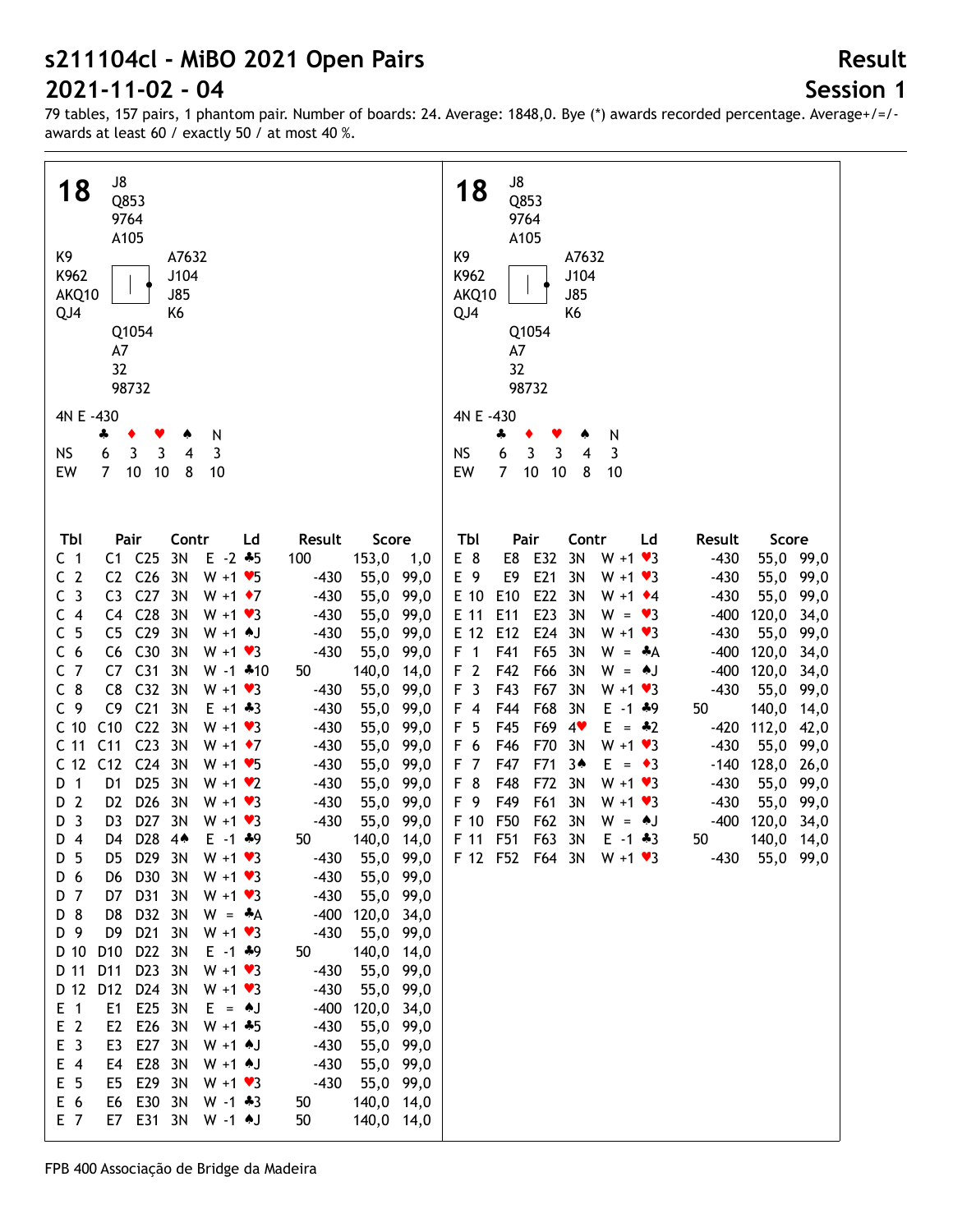## **Session 1**

**Result**

79 tables, 157 pairs, 1 phantom pair. Number of boards: 24. Average: 1848,0. Bye (\*) awards recorded percentage. Average+/=/ awards at least 60 / exactly 50 / at most 40 %.

| 653                                                                             | 653                                                                                                          |
|---------------------------------------------------------------------------------|--------------------------------------------------------------------------------------------------------------|
| 19<br>AJ974                                                                     | 19<br>AJ974                                                                                                  |
| $\overline{4}$                                                                  | $\overline{\mathbf{4}}$                                                                                      |
|                                                                                 |                                                                                                              |
| Q852                                                                            | Q852                                                                                                         |
| AKQJ2<br>9874                                                                   | 9874<br>AKQJ2                                                                                                |
| 8532<br>Q                                                                       | 8532<br>Q                                                                                                    |
| 5 <sub>5</sub><br>KQJ1073                                                       | 5<br>KQJ1073                                                                                                 |
| 743<br>J9                                                                       | 743<br>J9                                                                                                    |
| 10                                                                              | 10                                                                                                           |
| K106                                                                            | K106                                                                                                         |
| A9862                                                                           | A9862                                                                                                        |
|                                                                                 |                                                                                                              |
| <b>AK106</b>                                                                    | <b>AK106</b>                                                                                                 |
| $6 * 5920$                                                                      | 6* S 920                                                                                                     |
| N<br>4<br>٠                                                                     | ♣<br>N                                                                                                       |
| 12<br><b>NS</b><br>11<br>8<br>6<br>4                                            | 12<br><b>NS</b><br>6<br>8<br>11<br>4                                                                         |
|                                                                                 | $\mathbf{1}$                                                                                                 |
| 3<br>EW<br>1<br>8<br>6<br>$\mathbf{1}$                                          | EW<br>3<br>6<br>$\mathbf{1}$<br>8                                                                            |
|                                                                                 |                                                                                                              |
|                                                                                 |                                                                                                              |
| Contr<br>Score<br>Tbl<br>Pair<br>Ld<br>Result                                   | Pair<br>Tbl<br>Contr<br>Ld<br>Result<br>Score                                                                |
| A81 A111<br>$4 \cdot x$ W = $\cdot 5$<br>$-790$                                 | C1 C24<br>$3*$<br>$E -2$ $\rightarrow 4$                                                                     |
| 11,0 143,0<br>A 1                                                               | C <sub>1</sub><br>200<br>101,0 53,0                                                                          |
| $\overline{2}$<br>A82 A112 4*x W -1 +4<br>101,0 53,0<br>200<br>А                | C <sub>2</sub><br>C <sub>25</sub><br>4** W -1 +4<br>C <sub>2</sub><br>101,0 53,0<br>200                      |
| 3<br>A83 A113 44<br>100<br>72,0 82,0<br>$W - 1$ $\rightarrow 4$<br>А            | C <sub>26</sub><br>C <sub>3</sub><br>C <sub>3</sub><br>$4 -$<br>$S + 1$ + 5<br>150<br>88,0 66,0              |
| A84 A114 4*<br>$S + 1$ $A$<br>150<br>88,0 66,0<br>$\overline{4}$<br>А           | $C27$ 44<br>C <sub>4</sub><br>C <sub>4</sub><br>$W - 1$ $\div 4$<br>100<br>72,0 82,0                         |
| 5<br>A85 A115 $4 \times W = 4$<br>$-790$<br>11,0 143,0<br>А                     | C28 44x W -3 $*4$<br>C <sub>5</sub><br>C <sub>5</sub><br>800<br>153,0<br>1,0                                 |
| A86 A116 3*<br>$-170$<br>6<br>$W + 1$ $*4$<br>36,0 118,0<br>А                   | C29 4* $x W = 2$<br>C <sub>6</sub><br>C <sub>6</sub><br>$-790$<br>11,0 143,0                                 |
| 7<br>A87 A117 4*<br>100<br>72,0 82,0<br>W -1 $\star$ 4<br>A                     | C <sub>7</sub><br>C30 3*x W +1 $*4$<br>$-930$<br>C7<br>1,0 153,0                                             |
| 8<br>A88 A118 4*<br>$W - 2 \cdot 3$<br>200<br>101,0 53,0<br>А                   | $C_8$<br>C <sub>31</sub><br>C <sub>8</sub><br>4<br>129,0 25,0<br>$N + 1$ $\bullet K$<br>450                  |
| 9<br>A89 A119 3*<br>$-170$<br>$W + 1$ $*4$<br>36,0 118,0<br>A                   | C <sub>9</sub><br>C <sub>9</sub><br>C <sub>32</sub><br>$5*$<br>$N = \cdot K$<br>450<br>129,0 25,0            |
| A 10<br>A90 A101 5★x E -1 ◆4<br>200<br>101,0 53,0                               | C <sub>21</sub><br>C <sub>10</sub><br>C10<br>$4 -$<br>$S + 2$ $\star$ K<br>170<br>92,0 62,0                  |
| $-100$<br>A91 A102 5<br>$N - 2$ $\star$ K<br>A 11<br>48,0 106,0                 | C <sub>11</sub><br>C <sub>22</sub><br>$4 \triangle x$ W<br>C <sub>11</sub><br>$-790$<br>$= 44$<br>11,0 143,0 |
| A 12 A92 A103 5*<br>$S = A$                                                     | C <sub>23</sub><br>$-620$<br>C <sub>12</sub><br>$4^$                                                         |
| 400<br>115,0 39,0                                                               | C <sub>12</sub><br>$W = 4$<br>25,0 129,0                                                                     |
| A 13 A93 A104 3*<br>W -1 $\cdot$ 4<br>100<br>72,0 82,0                          | D24 $4 \times E - 2 \cdot 5$<br>D 1<br>500<br>147,0 7,0<br>D1                                                |
| A 14 A 94 A 105 4<br>129,0 25,0<br>$S + 1$ $A$<br>450                           | D <sub>25</sub><br>D 2<br>$4*$<br>$W - 1$ $\star$ 4<br>100<br>D <sub>2</sub><br>72,0 82,0                    |
| A 15 A95 A106 4*<br>$W - 2 \cdot 4$<br>101,0 53,0<br>200                        | D <sub>26</sub><br>4<br>D <sub>3</sub><br>420<br>121,0 33,0<br>D3<br>$N = \cdot K$                           |
| A 16 A 96 A 107 3*<br>W -1 $\cdot$ 4<br>100<br>72,0 82,0                        | D27 4* $x W = *4$<br>D <sub>4</sub><br>$-790$<br>D4<br>11,0 143,0                                            |
| A 17 A97 A108 3*x W -2 *4<br>500<br>147,0<br>- 7,0                              | 400<br>D 5<br>D5 D28 5 <del>*</del><br>$S = A$<br>115,0 39,0                                                 |
| A98 A109 4<br>450<br>129,0 25,0<br>$N + 1$ $\star$ K<br>A 18                    | D29 5*<br>115,0 39,0<br>D 6<br>$S = A$<br>400<br>D6                                                          |
| A 19<br>$-$ A110<br>69,1<br>Bye                                                 | D 7<br>D30 3 <sup>*</sup><br>$W - 1$ $*2$<br>100<br>72,0 82,0<br>D7                                          |
| $\mathbf{1}$<br>B1 B24 4*<br>56,0 98,0<br>$S -1$ $*A$<br>$-50$<br>B             | D 8<br>D31 4<br>$N - 3 * 8$<br>$-150$<br>42,0 112,0<br>D8                                                    |
| B2 B25 34<br>$\overline{2}$<br>72,0 82,0<br>$W - 1$ $\bullet$ 4<br>100<br>B     | D32 4★x W -1 ◆3<br>D 9<br>D <sub>9</sub><br>200<br>101,0 53,0                                                |
| $\overline{3}$<br>B26 4<br>$-100$<br>$N - 2$ $\star$ K<br>48,0 106,0<br>В<br>B3 | D21 4* $x W = 3$<br>D 10<br>D <sub>10</sub><br>$-790$<br>11,0 143,0                                          |
| B27 4*<br>$\overline{4}$<br>130<br>В<br>B4<br>$S = A$                           | D 11<br>D11<br>D22 4* $x W = 4$<br>$-790$                                                                    |
| 84,0 70,0                                                                       | 11,0 143,0                                                                                                   |
| 5<br>B28 34<br>$W + 1$ $\div 4$<br>$-170$<br>36,0 118,0<br>В<br>B5              | D 12<br>D12<br>D23 34 W +1 $\bullet$ 4<br>$-170$<br>36,0 118,0                                               |
| 6<br>B29 5 <sup>₩</sup><br>$N = \cdot K$<br>129,0 25,0<br>В<br>B6<br>450        | $E$ 1<br>E24 2 <sup>+</sup><br>$E + 2 \cdot 2$<br>$-170$<br>E1<br>36,0 118,0                                 |
| $\overline{7}$<br>B30 4<br>$N = 27$<br>420<br>121,0 33,0<br>В<br>B7             | E <sub>2</sub><br>E25 4*<br>$W = 4$<br>$-620$<br>E <sub>2</sub><br>25,0 129,0                                |
| 8<br>B31 3 <sup>V</sup><br>$N - 1$ $*9$<br>56,0 98,0<br>В<br>B8<br>$-50$        | E <sub>3</sub><br>E26 3★x W +1 ◆4<br>$-930$<br>E3<br>1,0 153,0                                               |
| B32 4★x W -2 ◆4<br>9<br>B <sub>9</sub><br>В<br>500<br>147,0<br>7,0              | E 4<br>E27 44<br>E4<br>$W - 1$ $\cdot 4$<br>100<br>72,0 82,0                                                 |
| <b>B</b> 10<br><b>B10</b><br>B21 34<br>$W = 4$<br>$-140$<br>44,0 110,0          | E 5<br>E28 4<br>$N + 2 * 8$<br>480<br>E5<br>139,0 15,0                                                       |
| B22 5*<br><b>B</b> 11<br><b>B11</b><br>$S -1$ $*A$<br>$-50$<br>56,0 98,0        | E 6<br>E29 5 <sup>V</sup><br>$N - 1$ $\star$ K<br>56,0 98,0<br>E6<br>-50                                     |
| B 12 B12 B23 2<br>$N + 3$ $\star$ K<br>200<br>101,0 53,0                        | E30 4<br>E 7<br>480<br>E7<br>$N + 2$ $\star$ K<br>139,0 15,0                                                 |
|                                                                                 |                                                                                                              |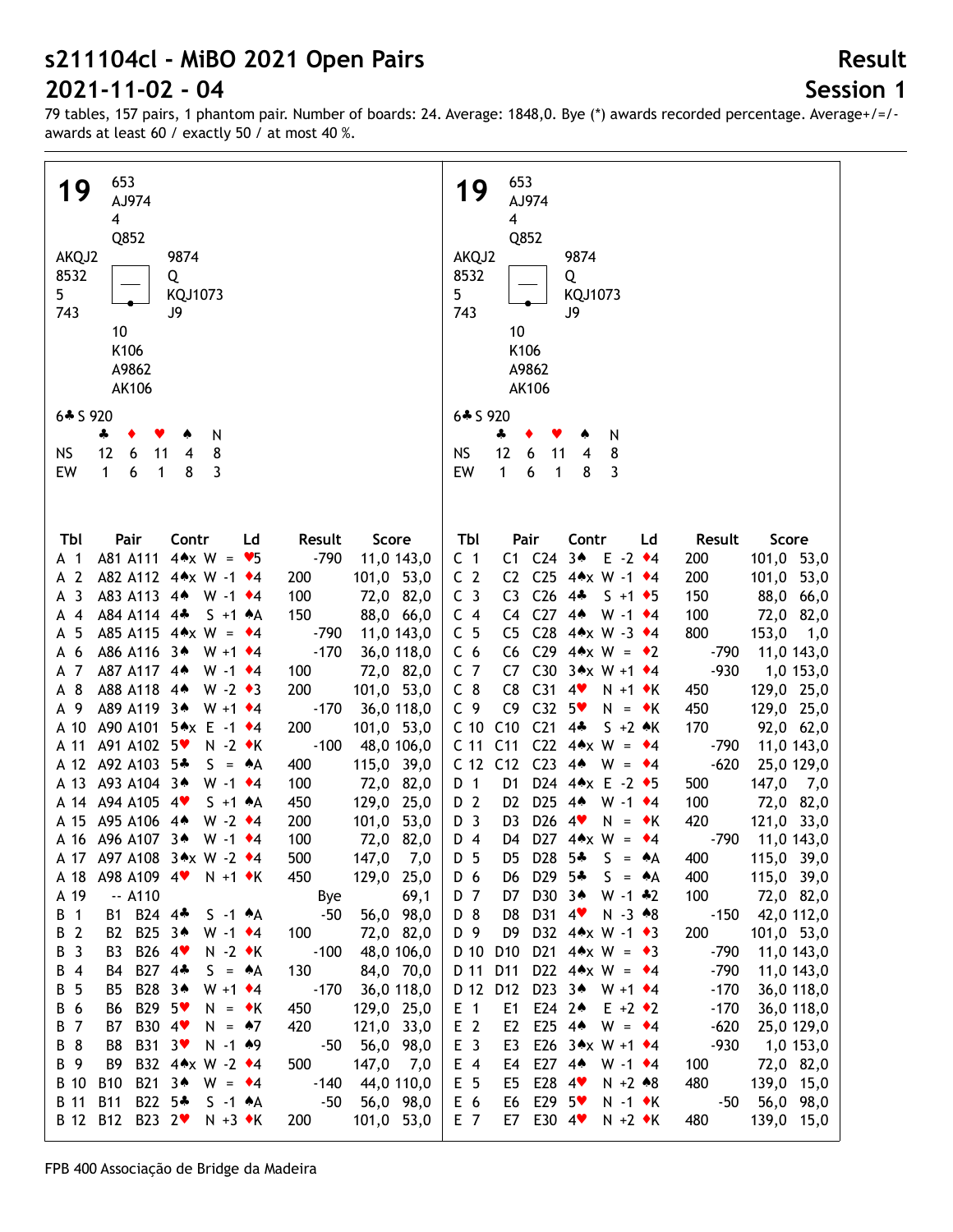# **Session 1**

| 653<br>19<br>AJ974<br>$\overline{\mathbf{4}}$<br>Q852<br>AKQJ2<br>9874<br>8532<br>Q<br>5<br>KQJ1073<br>743<br>J9<br>10<br>K106<br>A9862<br><b>AK106</b><br>$6 * S 920$<br>÷<br>N<br>٠<br>12<br>8<br><b>NS</b><br>11<br>6<br>4<br>3<br>EW<br>8<br>$\mathbf{1}$<br>6<br>1<br>Score<br>Tbl<br>Pair<br>Contr<br>Ld<br>Result                                                                                                                                                                                                                                                                                                                                                                                                                                                                                                                                                                                                                                                                                                                                                                                                                                                                                        | Q1082<br><b>20</b><br>J10963<br>Q54<br>6<br>A743<br>965<br>852<br>Κ<br>82<br>AK1063<br>982<br>Q10754<br>ΚJ<br>AQ74<br>J97<br>AKJ3<br>3N N 600<br>÷<br>N<br>۸<br>$\bf 8$<br>9<br>$\overline{7}$<br><b>NS</b><br>$\overline{7}$<br>9<br>5<br>$\mathbf{2}$<br>E<br>6<br>5<br>3<br>5<br>$\cdot$<br>W<br>3<br>$\ddot{\cdot}$<br>$\ddot{\cdot}$<br>Tbl<br>Pair<br>Contr<br>Ld<br>Result<br>Score                                                                                                                                                                                                                                                                                                                                                                                                                                                                                                                                                                                                                                                                                                                                                                                                                                                                                                                                                                                                                                                                                                                                                                                                                                                                                                                                                                                                                                                                                                                                                                                                                                                                                                                                                                     |
|-----------------------------------------------------------------------------------------------------------------------------------------------------------------------------------------------------------------------------------------------------------------------------------------------------------------------------------------------------------------------------------------------------------------------------------------------------------------------------------------------------------------------------------------------------------------------------------------------------------------------------------------------------------------------------------------------------------------------------------------------------------------------------------------------------------------------------------------------------------------------------------------------------------------------------------------------------------------------------------------------------------------------------------------------------------------------------------------------------------------------------------------------------------------------------------------------------------------|----------------------------------------------------------------------------------------------------------------------------------------------------------------------------------------------------------------------------------------------------------------------------------------------------------------------------------------------------------------------------------------------------------------------------------------------------------------------------------------------------------------------------------------------------------------------------------------------------------------------------------------------------------------------------------------------------------------------------------------------------------------------------------------------------------------------------------------------------------------------------------------------------------------------------------------------------------------------------------------------------------------------------------------------------------------------------------------------------------------------------------------------------------------------------------------------------------------------------------------------------------------------------------------------------------------------------------------------------------------------------------------------------------------------------------------------------------------------------------------------------------------------------------------------------------------------------------------------------------------------------------------------------------------------------------------------------------------------------------------------------------------------------------------------------------------------------------------------------------------------------------------------------------------------------------------------------------------------------------------------------------------------------------------------------------------------------------------------------------------------------------------------------------------|
| E 8<br>E8 E31<br>$5+$<br>$S = A$<br>400<br>115,0 39,0<br>E32 5vx N -1 ◆K<br>E 9<br>E9<br>$-100$<br>48,0 106,0<br>E21 44<br>E 10<br>E <sub>10</sub><br>$W = 4$<br>$-620$<br>25,0 129,0<br>E22 4<br>E 11<br>E11<br>$N - 1$ $\bullet$ 3<br>$-50$<br>56,0 98,0<br>E23 4*x W = $*4$<br>E 12<br>E <sub>12</sub><br>$-790$<br>11,0 143,0<br>$\overline{1}$<br>F41<br>F64 4<br>F.<br>$N + 1$ $\star$ K<br>450<br>129,0 25,0<br>$\overline{2}$<br>F42<br>F65 5<br>$N + 1$ $\star$ K<br>480<br>139,0 15,0<br>F<br>$\overline{3}$<br>F43<br>F66 4*<br>F<br>100<br>72,0 82,0<br>W -1 $\cdot$ 4<br>F67 4*<br>F44<br>$-620$<br>25,0 129,0<br>F<br>$\overline{4}$<br>$W = 4$<br>F45<br>F68 2<br>5<br>230<br>110,0 44,0<br>F<br>$S + 4 \cdot A$<br>F69 4*<br>6<br>F46<br>100<br>72,0 82,0<br>F<br>W -1 $\cdot$ 4<br>F47<br>F70<br>$\overline{7}$<br>$4*$<br>$-620$<br>25,0 129,0<br>F<br>$W = 4$<br>8<br>F48<br>F71<br>44x W -2 +4<br>500<br>147,0<br>F<br>7,0<br>F49<br>- 9<br>F72<br>4<br>$S + 2 A$<br>480<br>139,0 15,0<br>F<br>F50<br>F61<br>F 10<br>4 <sub>•</sub><br>$W = 4$<br>$-620$<br>25,0 129,0<br>F51<br>F62 4*<br>F 11<br>$S + 1$ $\star$ K<br>150<br>88,0 66,0<br>153,0<br>F 12 F52 F63 4*x W -3 *4<br>800<br>1,0 | A81 A111<br>$4\bullet$<br>$N - 1$ $\bullet$ 5<br>$-100$<br>72,0 82,0<br>A <sub>1</sub><br>A <sub>2</sub><br>A82 A112 3<br>$-100$<br>72,0 82,0<br>$N - 1$ $\bullet$ 2<br>A <sub>3</sub><br>A83 A113 2<br>110<br>115,0 39,0<br>$N = 6$<br>A84 A114 4<br>$N - 1$ $\bullet$ 9<br>$-100$<br>72,0 82,0<br>$A$ 4<br>A85 A115 2<br>110<br>115,0 39,0<br>A 5<br>$N = *8$<br>A 6<br>A86 A116 4<br>$-100$<br>72,0 82,0<br>$N - 1$ $\bullet$ 8<br>142,0 12,0<br>A 7<br>A87 A117 2<br>$N + 1$ $\bullet$ 8<br>140<br>$N - 2 * 8$<br>A 8<br>A88 A118 4<br>$-200$<br>22,0 132,0<br>$N - 2 * 8$<br>A 9<br>A89 A119 4<br>$-200$<br>22,0 132,0<br>$N - 2 \cdot 8$<br>A 10<br>A90 A101 4<br>$-200$<br>22,0 132,0<br>$N - 2 \cdot 8$<br>A 11<br>A91 A102 4<br>$-200$<br>22,0 132,0<br>A 12 A92 A103 2<br>$N = \bullet 8$<br>110<br>115,0 39,0<br>A 13 A93 A104 4<br>$N - 2 \cdot 8$<br>$-200$<br>22,0 132,0<br>A 14 A 94 A 105 3<br>$N - 1$ $\bullet$ 8<br>$-100$<br>72,0 82,0<br>A 15 A95 A106 4<br>$-200$<br>$N - 2 \cdot 8$<br>22,0 132,0<br>A 16 A 96 A 107 2<br>140<br>142,0 12,0<br>$S + 1$ $\star$ K<br>142,0 12,0<br>A 17 A97 A108 3<br>$N = -4$<br>140<br>A 18 A98 A109 4<br>$N - 2 \cdot 8$<br>22,0 132,0<br>$-200$<br>A 19<br>$-. A110$<br>69,1<br>Bye<br><b>B</b> 1<br>B1 B24 4<br>$-100$<br>72,0 82,0<br>$N - 1$ $\bullet$ 8<br>B 2<br>B25 4<br><b>B2</b><br>$N - 2 \cdot 8$<br>$-200$<br>22,0 132,0<br>B 3<br>B26 4<br><b>B3</b><br>$N = \cdot 8$<br>620<br>154,0 0,0<br>B27 4<br>B 4<br>$N - 1$ $\bullet$ 2<br>$-100$<br>72,0 82,0<br>B4<br><b>B</b> 5<br>B28 2N<br>120<br>132,0 22,0<br>B <sub>5</sub><br>$S = \bullet A$<br>B29 2 <sup>₩</sup><br>B 6<br><b>B6</b><br>$N = \bullet 8$<br>110<br>115,0 39,0<br><b>B</b> 7<br>B30 4 <sup>₩</sup><br>$S -2$ $\bullet$ 8<br><b>B7</b><br>$-200$<br>22,0 132,0<br>B 8<br>152,0<br>B8<br>B31 1N<br>$E - 3$ $*K$<br>300<br>2,0<br>B 9<br>B32 2 <sup>₩</sup><br>B9<br>$N = \bullet 8$<br>110<br>115,0 39,0<br>B 10<br>B21 2<br><b>B10</b><br>$N = \cdot 8$<br>110<br>115,0 39,0<br><b>B</b> 11<br><b>B11</b><br>B22 3N<br>$S -1$ +5<br>72,0 82,0<br>$-100$<br>B 12 B12 B23 4<br>$S -2$ $\bullet$ 8<br>$-200$<br>22,0 132,0 |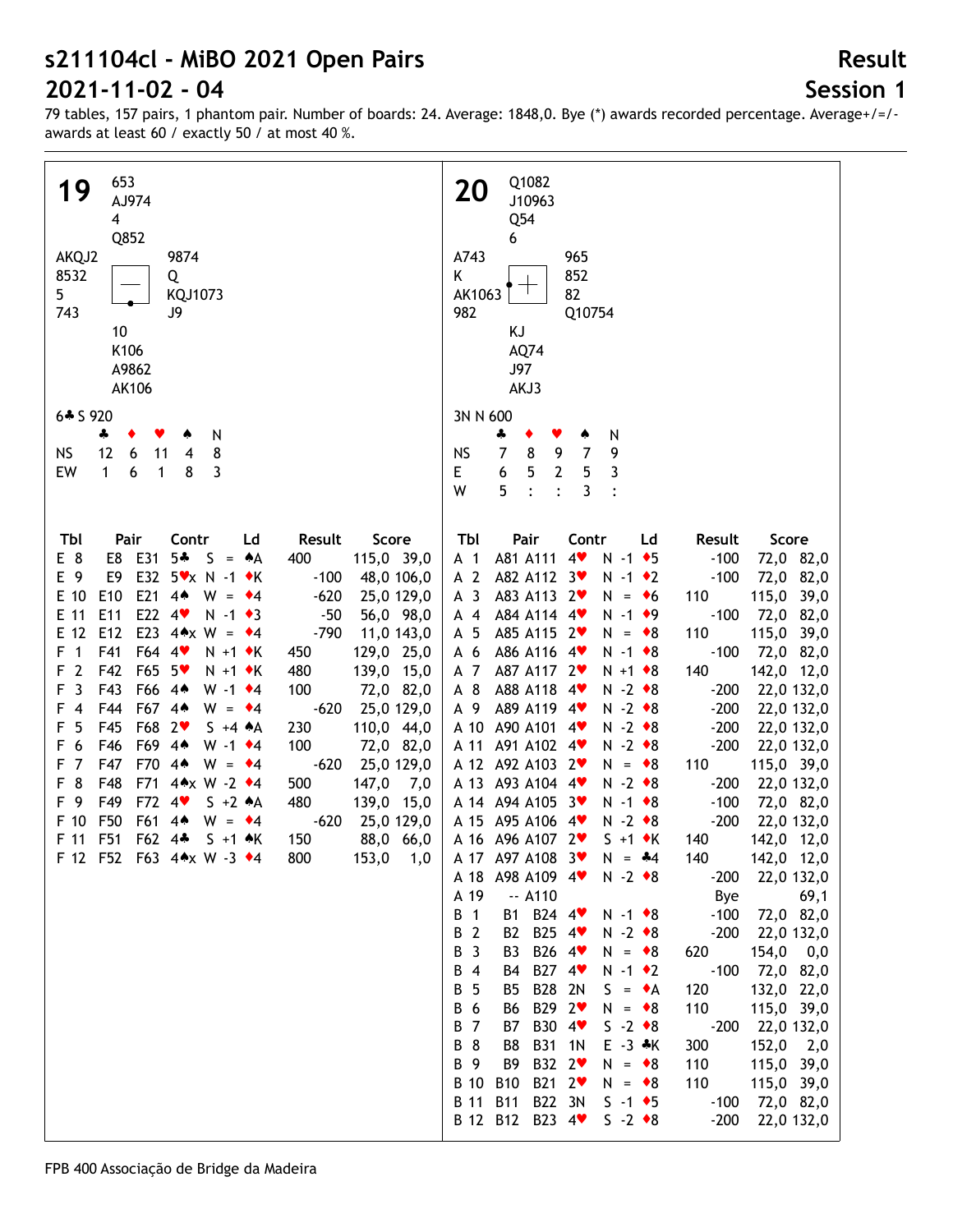# **Session 1**

**Result**

79 tables, 157 pairs, 1 phantom pair. Number of boards: 24. Average: 1848,0. Bye (\*) awards recorded percentage. Average+/=/ awards at least 60 / exactly 50 / at most 40 %.

| Q1082                                                                                                                                                                                                                                                                                                                                                                                                                                                                                                                                                                                                                                                                                                                                                                                                                                                                                                                                                                                                                                                                                                                                                                                                                                                                                                                                                                                                                                                                                                                                                                                                                                                                                                                                                                                                                                                                                                                                                                                                                                                                                                                                                                                                                                                                                                                                                                                                                                                                                                                                                      | Q1082                                                                                                                                                                                                                                                                                                                                                                                                                                                                                                                                                                                                                                                                                                                                                                                                                                                                                                                                                                                                                                                                                                                                                                                                                                                                                                    |
|------------------------------------------------------------------------------------------------------------------------------------------------------------------------------------------------------------------------------------------------------------------------------------------------------------------------------------------------------------------------------------------------------------------------------------------------------------------------------------------------------------------------------------------------------------------------------------------------------------------------------------------------------------------------------------------------------------------------------------------------------------------------------------------------------------------------------------------------------------------------------------------------------------------------------------------------------------------------------------------------------------------------------------------------------------------------------------------------------------------------------------------------------------------------------------------------------------------------------------------------------------------------------------------------------------------------------------------------------------------------------------------------------------------------------------------------------------------------------------------------------------------------------------------------------------------------------------------------------------------------------------------------------------------------------------------------------------------------------------------------------------------------------------------------------------------------------------------------------------------------------------------------------------------------------------------------------------------------------------------------------------------------------------------------------------------------------------------------------------------------------------------------------------------------------------------------------------------------------------------------------------------------------------------------------------------------------------------------------------------------------------------------------------------------------------------------------------------------------------------------------------------------------------------------------------|----------------------------------------------------------------------------------------------------------------------------------------------------------------------------------------------------------------------------------------------------------------------------------------------------------------------------------------------------------------------------------------------------------------------------------------------------------------------------------------------------------------------------------------------------------------------------------------------------------------------------------------------------------------------------------------------------------------------------------------------------------------------------------------------------------------------------------------------------------------------------------------------------------------------------------------------------------------------------------------------------------------------------------------------------------------------------------------------------------------------------------------------------------------------------------------------------------------------------------------------------------------------------------------------------------|
| <b>20</b>                                                                                                                                                                                                                                                                                                                                                                                                                                                                                                                                                                                                                                                                                                                                                                                                                                                                                                                                                                                                                                                                                                                                                                                                                                                                                                                                                                                                                                                                                                                                                                                                                                                                                                                                                                                                                                                                                                                                                                                                                                                                                                                                                                                                                                                                                                                                                                                                                                                                                                                                                  | 20                                                                                                                                                                                                                                                                                                                                                                                                                                                                                                                                                                                                                                                                                                                                                                                                                                                                                                                                                                                                                                                                                                                                                                                                                                                                                                       |
| J10963                                                                                                                                                                                                                                                                                                                                                                                                                                                                                                                                                                                                                                                                                                                                                                                                                                                                                                                                                                                                                                                                                                                                                                                                                                                                                                                                                                                                                                                                                                                                                                                                                                                                                                                                                                                                                                                                                                                                                                                                                                                                                                                                                                                                                                                                                                                                                                                                                                                                                                                                                     | J10963                                                                                                                                                                                                                                                                                                                                                                                                                                                                                                                                                                                                                                                                                                                                                                                                                                                                                                                                                                                                                                                                                                                                                                                                                                                                                                   |
| Q54                                                                                                                                                                                                                                                                                                                                                                                                                                                                                                                                                                                                                                                                                                                                                                                                                                                                                                                                                                                                                                                                                                                                                                                                                                                                                                                                                                                                                                                                                                                                                                                                                                                                                                                                                                                                                                                                                                                                                                                                                                                                                                                                                                                                                                                                                                                                                                                                                                                                                                                                                        | Q54                                                                                                                                                                                                                                                                                                                                                                                                                                                                                                                                                                                                                                                                                                                                                                                                                                                                                                                                                                                                                                                                                                                                                                                                                                                                                                      |
| 6                                                                                                                                                                                                                                                                                                                                                                                                                                                                                                                                                                                                                                                                                                                                                                                                                                                                                                                                                                                                                                                                                                                                                                                                                                                                                                                                                                                                                                                                                                                                                                                                                                                                                                                                                                                                                                                                                                                                                                                                                                                                                                                                                                                                                                                                                                                                                                                                                                                                                                                                                          | 6                                                                                                                                                                                                                                                                                                                                                                                                                                                                                                                                                                                                                                                                                                                                                                                                                                                                                                                                                                                                                                                                                                                                                                                                                                                                                                        |
| A743                                                                                                                                                                                                                                                                                                                                                                                                                                                                                                                                                                                                                                                                                                                                                                                                                                                                                                                                                                                                                                                                                                                                                                                                                                                                                                                                                                                                                                                                                                                                                                                                                                                                                                                                                                                                                                                                                                                                                                                                                                                                                                                                                                                                                                                                                                                                                                                                                                                                                                                                                       | A743                                                                                                                                                                                                                                                                                                                                                                                                                                                                                                                                                                                                                                                                                                                                                                                                                                                                                                                                                                                                                                                                                                                                                                                                                                                                                                     |
| 965                                                                                                                                                                                                                                                                                                                                                                                                                                                                                                                                                                                                                                                                                                                                                                                                                                                                                                                                                                                                                                                                                                                                                                                                                                                                                                                                                                                                                                                                                                                                                                                                                                                                                                                                                                                                                                                                                                                                                                                                                                                                                                                                                                                                                                                                                                                                                                                                                                                                                                                                                        | 965                                                                                                                                                                                                                                                                                                                                                                                                                                                                                                                                                                                                                                                                                                                                                                                                                                                                                                                                                                                                                                                                                                                                                                                                                                                                                                      |
| 852                                                                                                                                                                                                                                                                                                                                                                                                                                                                                                                                                                                                                                                                                                                                                                                                                                                                                                                                                                                                                                                                                                                                                                                                                                                                                                                                                                                                                                                                                                                                                                                                                                                                                                                                                                                                                                                                                                                                                                                                                                                                                                                                                                                                                                                                                                                                                                                                                                                                                                                                                        | Κ                                                                                                                                                                                                                                                                                                                                                                                                                                                                                                                                                                                                                                                                                                                                                                                                                                                                                                                                                                                                                                                                                                                                                                                                                                                                                                        |
| K                                                                                                                                                                                                                                                                                                                                                                                                                                                                                                                                                                                                                                                                                                                                                                                                                                                                                                                                                                                                                                                                                                                                                                                                                                                                                                                                                                                                                                                                                                                                                                                                                                                                                                                                                                                                                                                                                                                                                                                                                                                                                                                                                                                                                                                                                                                                                                                                                                                                                                                                                          | 852                                                                                                                                                                                                                                                                                                                                                                                                                                                                                                                                                                                                                                                                                                                                                                                                                                                                                                                                                                                                                                                                                                                                                                                                                                                                                                      |
| AK1063                                                                                                                                                                                                                                                                                                                                                                                                                                                                                                                                                                                                                                                                                                                                                                                                                                                                                                                                                                                                                                                                                                                                                                                                                                                                                                                                                                                                                                                                                                                                                                                                                                                                                                                                                                                                                                                                                                                                                                                                                                                                                                                                                                                                                                                                                                                                                                                                                                                                                                                                                     | AK1063                                                                                                                                                                                                                                                                                                                                                                                                                                                                                                                                                                                                                                                                                                                                                                                                                                                                                                                                                                                                                                                                                                                                                                                                                                                                                                   |
| 82                                                                                                                                                                                                                                                                                                                                                                                                                                                                                                                                                                                                                                                                                                                                                                                                                                                                                                                                                                                                                                                                                                                                                                                                                                                                                                                                                                                                                                                                                                                                                                                                                                                                                                                                                                                                                                                                                                                                                                                                                                                                                                                                                                                                                                                                                                                                                                                                                                                                                                                                                         | 82                                                                                                                                                                                                                                                                                                                                                                                                                                                                                                                                                                                                                                                                                                                                                                                                                                                                                                                                                                                                                                                                                                                                                                                                                                                                                                       |
| 982                                                                                                                                                                                                                                                                                                                                                                                                                                                                                                                                                                                                                                                                                                                                                                                                                                                                                                                                                                                                                                                                                                                                                                                                                                                                                                                                                                                                                                                                                                                                                                                                                                                                                                                                                                                                                                                                                                                                                                                                                                                                                                                                                                                                                                                                                                                                                                                                                                                                                                                                                        | 982                                                                                                                                                                                                                                                                                                                                                                                                                                                                                                                                                                                                                                                                                                                                                                                                                                                                                                                                                                                                                                                                                                                                                                                                                                                                                                      |
| Q10754                                                                                                                                                                                                                                                                                                                                                                                                                                                                                                                                                                                                                                                                                                                                                                                                                                                                                                                                                                                                                                                                                                                                                                                                                                                                                                                                                                                                                                                                                                                                                                                                                                                                                                                                                                                                                                                                                                                                                                                                                                                                                                                                                                                                                                                                                                                                                                                                                                                                                                                                                     | Q10754                                                                                                                                                                                                                                                                                                                                                                                                                                                                                                                                                                                                                                                                                                                                                                                                                                                                                                                                                                                                                                                                                                                                                                                                                                                                                                   |
| KJ                                                                                                                                                                                                                                                                                                                                                                                                                                                                                                                                                                                                                                                                                                                                                                                                                                                                                                                                                                                                                                                                                                                                                                                                                                                                                                                                                                                                                                                                                                                                                                                                                                                                                                                                                                                                                                                                                                                                                                                                                                                                                                                                                                                                                                                                                                                                                                                                                                                                                                                                                         | KJ                                                                                                                                                                                                                                                                                                                                                                                                                                                                                                                                                                                                                                                                                                                                                                                                                                                                                                                                                                                                                                                                                                                                                                                                                                                                                                       |
| AQ74                                                                                                                                                                                                                                                                                                                                                                                                                                                                                                                                                                                                                                                                                                                                                                                                                                                                                                                                                                                                                                                                                                                                                                                                                                                                                                                                                                                                                                                                                                                                                                                                                                                                                                                                                                                                                                                                                                                                                                                                                                                                                                                                                                                                                                                                                                                                                                                                                                                                                                                                                       | AQ74                                                                                                                                                                                                                                                                                                                                                                                                                                                                                                                                                                                                                                                                                                                                                                                                                                                                                                                                                                                                                                                                                                                                                                                                                                                                                                     |
| J97                                                                                                                                                                                                                                                                                                                                                                                                                                                                                                                                                                                                                                                                                                                                                                                                                                                                                                                                                                                                                                                                                                                                                                                                                                                                                                                                                                                                                                                                                                                                                                                                                                                                                                                                                                                                                                                                                                                                                                                                                                                                                                                                                                                                                                                                                                                                                                                                                                                                                                                                                        | J97                                                                                                                                                                                                                                                                                                                                                                                                                                                                                                                                                                                                                                                                                                                                                                                                                                                                                                                                                                                                                                                                                                                                                                                                                                                                                                      |
| AKJ3                                                                                                                                                                                                                                                                                                                                                                                                                                                                                                                                                                                                                                                                                                                                                                                                                                                                                                                                                                                                                                                                                                                                                                                                                                                                                                                                                                                                                                                                                                                                                                                                                                                                                                                                                                                                                                                                                                                                                                                                                                                                                                                                                                                                                                                                                                                                                                                                                                                                                                                                                       | AKJ3                                                                                                                                                                                                                                                                                                                                                                                                                                                                                                                                                                                                                                                                                                                                                                                                                                                                                                                                                                                                                                                                                                                                                                                                                                                                                                     |
| 3N N 600                                                                                                                                                                                                                                                                                                                                                                                                                                                                                                                                                                                                                                                                                                                                                                                                                                                                                                                                                                                                                                                                                                                                                                                                                                                                                                                                                                                                                                                                                                                                                                                                                                                                                                                                                                                                                                                                                                                                                                                                                                                                                                                                                                                                                                                                                                                                                                                                                                                                                                                                                   | 3N N 600                                                                                                                                                                                                                                                                                                                                                                                                                                                                                                                                                                                                                                                                                                                                                                                                                                                                                                                                                                                                                                                                                                                                                                                                                                                                                                 |
| N<br>4<br>٠<br>۸<br>9<br>$\overline{7}$<br>$\overline{7}$<br>8<br>9<br><b>NS</b><br>5<br>$\mathbf 2$<br>5<br>3<br>6<br>E.<br>5<br>3<br>W<br>$\cdot$<br>$\ddot{\cdot}$<br>$\ddot{\cdot}$                                                                                                                                                                                                                                                                                                                                                                                                                                                                                                                                                                                                                                                                                                                                                                                                                                                                                                                                                                                                                                                                                                                                                                                                                                                                                                                                                                                                                                                                                                                                                                                                                                                                                                                                                                                                                                                                                                                                                                                                                                                                                                                                                                                                                                                                                                                                                                    | ÷<br>N<br>8<br>9<br>$\overline{7}$<br>$\overline{7}$<br>9<br><b>NS</b><br>5<br>$\mathbf{2}$<br>5<br>3<br>6<br>E<br>5<br>W<br>$\ddot{\cdot}$<br>3<br>$\ddot{\cdot}$<br>$\ddot{\cdot}$                                                                                                                                                                                                                                                                                                                                                                                                                                                                                                                                                                                                                                                                                                                                                                                                                                                                                                                                                                                                                                                                                                                     |
| Score<br>Tbl<br>Pair<br>Contr<br>Result<br>Ld<br>C <sub>1</sub><br>$C1$ $C24$ $4$<br>$-100$<br>72,0 82,0<br>$N - 1$ $\bullet$ 8<br>C <sub>2</sub><br>C2 $C25$ 4<br>$-100$<br>72,0 82,0<br>$N - 1$ $\bullet$ 8<br>$C26$ 4<br>C <sub>3</sub><br>C <sub>3</sub><br>$-100$<br>72,0 82,0<br>$N - 1$ $\bullet$ 2<br>C4 C27 4<br>C <sub>4</sub><br>$-100$<br>72,0 82,0<br>$N - 1$ $\bullet$ 8<br>$C28$ 4<br>C <sub>5</sub><br>C <sub>5</sub><br>$-100$<br>72,0 82,0<br>$N - 1$ $\bullet$ 8<br>C <sub>6</sub><br>$C6$ $C29$ $2\blacktriangledown$<br>115,0 39,0<br>$N = \triangle 2$<br>110<br>C7 C30 4<br>C <sub>7</sub><br>$S -2 \cdot A$<br>$-200$<br>22,0 132,0<br>$C_8$<br>$C31$ 4<br>C8<br>$N - 1$ $\star$ K<br>$-100$<br>72,0 82,0<br>$C32$ 4<br>C <sub>9</sub><br>C <sub>9</sub><br>$-100$<br>72,0 82,0<br>$N - 1$ $\bullet$ 8<br>$C21$ 4<br>C10<br>C <sub>10</sub><br>$N - 2$ $\bullet$ 2<br>$-200$<br>22,0 132,0<br>$C22$ 4<br>C <sub>11</sub><br>C <sub>11</sub><br>$N - 2 \cdot 8$<br>$-200$<br>22,0 132,0<br>$C23$ 4<br>C12<br>C <sub>12</sub><br>$N - 2 \cdot 8$<br>$-200$<br>22,0 132,0<br>D24 4<br>D 1<br>$N - 1$ $\bullet$ 8<br>$-100$<br>D1<br>72,0 82,0<br>D25 4<br>$\overline{2}$<br>D <sub>2</sub><br>$-200$<br>$N - 2 \cdot 8$<br>22,0 132,0<br>D<br>$\overline{\mathbf{3}}$<br>D26 4<br>$-100$<br>D <sub>3</sub><br>$N - 1$ $\bullet$ 2<br>72,0 82,0<br>D<br>D27 $2$<br>115,0 39,0<br>D 4<br>D4<br>$N = \bullet 8$<br>110<br>D <sub>5</sub><br>D28 2<br>140<br>142,0 12,0<br>$N + 1$ $\bullet$ 8<br>D5<br>D29 4<br>D 6<br>$N - 2 \cdot 8$<br>22,0 132,0<br>D6<br>$-200$<br>D30 3<br>D 7<br>D7<br>140<br>142,0 12,0<br>$N = \bullet 8$<br>D <sub>8</sub><br>D31 3<br>D 8<br>$N - 1$ $\bullet$ 2<br>$-100$<br>72,0 82,0<br>D32 4<br>D 9<br>D9<br>$-100$<br>$N - 1$ $\bullet$ 2<br>72,0 82,0<br>D 10<br>D <sub>10</sub><br>D21 4<br>$-200$<br>$N - 2$ $\rightarrow 7$<br>22,0 132,0<br>D11<br>D22 2<br>D 11<br>115,0 39,0<br>$N = \bullet 8$<br>110<br>D 12<br>D12<br>D23 $2$<br>110<br>115,0 39,0<br>$N = 46$<br>E24 $2$<br>140<br>$E$ 1<br>E1<br>$N + 1$ $\bullet$ 4<br>142,0 12,0<br>E <sub>2</sub><br>E <sub>2</sub><br>E25 $4$<br>$N - 2 \cdot 8$<br>$-200$<br>22,0 132,0<br>E <sub>3</sub><br>E26 $2$<br>E3<br>110<br>115,0 39,0<br>$N = \bullet 8$<br>E27 $4$<br>$E$ 4<br>E4<br>$-100$<br>72,0 82,0<br>$N - 1$ $\bullet$ 8<br>E <sub>5</sub><br>E28 4<br>$-200$<br>E5<br>$N - 2 \cdot 2$<br>22,0 132,0<br>E 6<br>E29 $2$<br>E6<br>$N = \bullet 8$<br>115,0 39,0<br>110<br>E7 E30 4<br>E 7<br>$-100$<br>72,0 82,0<br>$N - 1$ $\bullet$ 8 | Tbl<br>Pair<br>Contr<br>Result<br>Score<br>Ld<br>E 8<br>E8<br>E31<br>2 <sub>v</sub><br>110<br>115,0 39,0<br>N<br>$=$ $\bullet$ 8<br>E32 2<br>E 9<br>E9<br>$S = \bullet A$<br>110<br>115,0 39,0<br>$E$ 10<br>E21<br>E10<br>$N - 1$ $\bullet$ 8<br>72,0 82,0<br>4<br>$-100$<br>E22 4<br>E 11<br>E11<br>$S -2 \cdot 3$<br>$-200$<br>22,0 132,0<br>E23<br>E 12<br>E12<br>2N<br>$S -1$ $\star$ K<br>$-100$<br>72,0 82,0<br>F64 4<br>$N - 2 * 8$<br>F <sub>1</sub><br>F41<br>$-200$<br>22,0 132,0<br>F <sub>2</sub><br>F65<br>$N - 2$ +6<br>$-200$<br>F42<br>22,0 132,0<br>$4$ v<br>F <sub>3</sub><br>F43<br>F66 2<br>115,0 39,0<br>$N = \bullet 8$<br>110<br>$F$ 4<br>F44<br>F67 2<br>$N + 1$ $\bullet$ 3<br>140<br>142,0 12,0<br>F 5<br>F68 4<br>F45<br>$N - 1$ $\bullet$ 8<br>$-100$<br>72,0 82,0<br>F 6<br>F46<br>F69 2<br>$N + 1$ $\bullet$ 8<br>140<br>142,0 12,0<br>F <sub>7</sub><br>F47<br>F70 2<br>110<br>115,0 39,0<br>$N = \bullet 8$<br>F 8<br>F48<br>F71<br>3 <sub>v</sub><br>$S -1$ $\bullet$ A<br>$-100$<br>72,0 82,0<br>F 9<br>F72<br>F49<br>$N - 1$ $\bullet$ 8<br>$-100$<br>72,0 82,0<br>4<br>F50<br>F61<br>F 10<br>$N - 1$ $*5$<br>$-100$<br>72,0 82,0<br>$4\bullet$<br>F 11<br>F51<br>F62 2<br>142,0 12,0<br>$N + 1$ $\bullet$ 8<br>140<br>F 12 F52 F63 4 N -2 +8<br>$-200$<br>22,0 132,0 |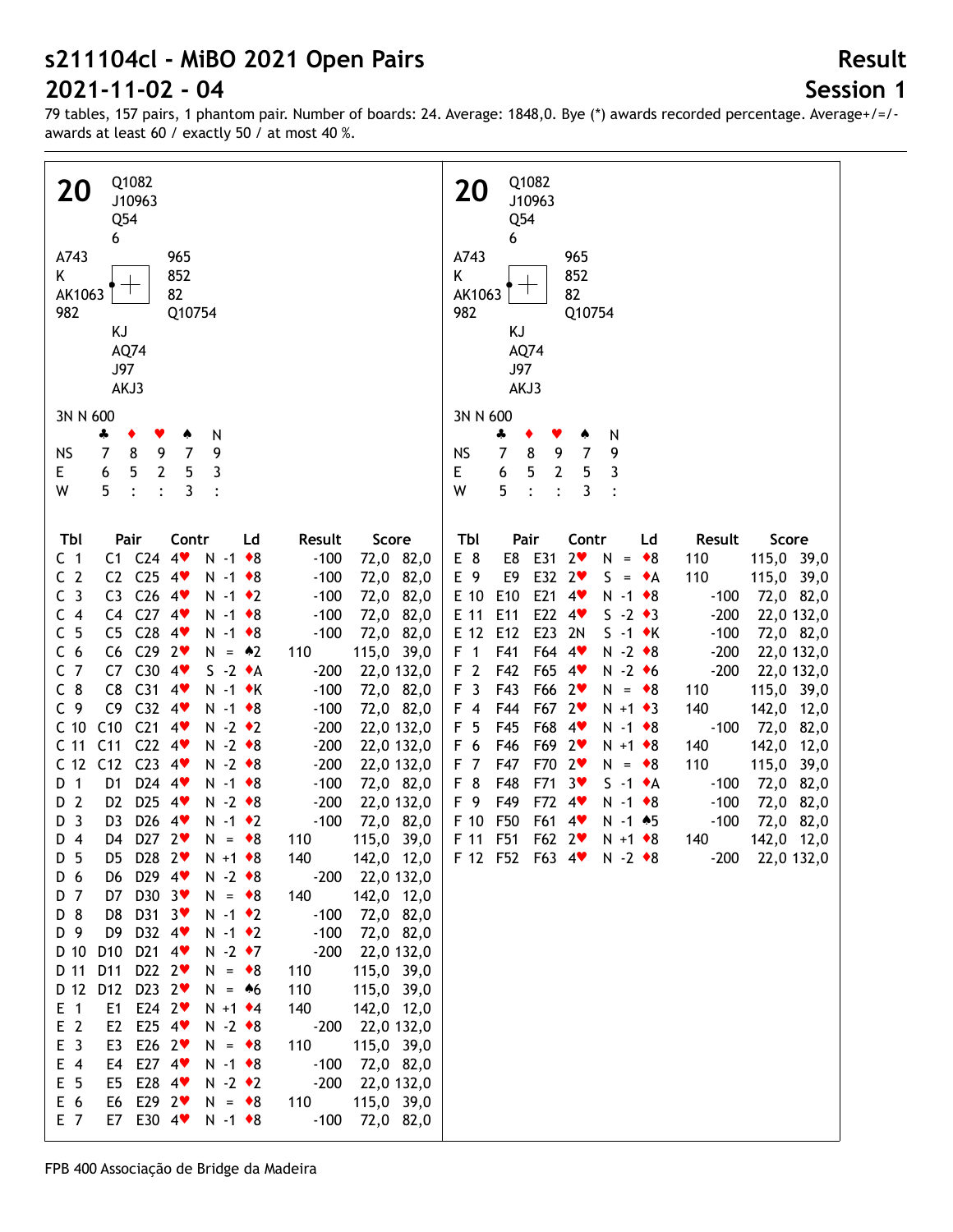**Session 1**

**Result**

| 1063                                                                             | 1063                                                                                                   |
|----------------------------------------------------------------------------------|--------------------------------------------------------------------------------------------------------|
| 21<br>9876                                                                       | 21<br>9876                                                                                             |
| QJ3                                                                              | QJ3                                                                                                    |
| 1053                                                                             | 1053                                                                                                   |
| <b>KQJ982</b><br>A <sub>5</sub>                                                  | <b>KQJ982</b><br>A <sub>5</sub>                                                                        |
| AKJ3<br>                                                                         | AKJ3<br>$\overline{\phantom{a}}$                                                                       |
| A765<br>K984                                                                     | A765<br>K984                                                                                           |
|                                                                                  |                                                                                                        |
| QJ <sub>2</sub><br>987                                                           | QJ2<br>987                                                                                             |
| 74                                                                               | 74                                                                                                     |
| Q10542                                                                           | Q10542                                                                                                 |
| 102                                                                              | 102                                                                                                    |
| <b>AK64</b>                                                                      | <b>AK64</b>                                                                                            |
| 5N E -460                                                                        | 5N E -460                                                                                              |
| N<br>4<br>٠<br>v                                                                 | N<br>÷                                                                                                 |
| $\overline{2}$<br>2<br>$\overline{2}$<br>5<br><b>NS</b><br>4                     | $\overline{2}$<br>2<br>2<br><b>NS</b><br>4<br>5                                                        |
| EW<br>9<br>10<br>8<br>11<br>11                                                   | 10<br>EW<br>9<br>8<br>11<br>11                                                                         |
|                                                                                  |                                                                                                        |
|                                                                                  |                                                                                                        |
|                                                                                  |                                                                                                        |
| Tbl<br>Pair<br>Contr<br>Ld<br>Result<br>Score                                    | Pair<br>Tbl<br>Contr<br>Ld<br>Result<br>Score                                                          |
| $4*$<br>A81 A110<br>$E + 1$ + 5<br>$-450$<br>64,0 90,0<br>A 1                    | $C1$ $C23$<br>5▲<br>C <sub>1</sub><br>$-450$<br>64,0 90,0<br>$E = +5$                                  |
| A 2<br>A82 A111 44<br>$W + 1 \cdot 7$<br>$-450$<br>64,0 90,0                     | C <sub>2</sub><br>C2 C24<br>$-450$<br>$4*$<br>$E + 1 + A$<br>90,0<br>64,0                              |
| $\overline{3}$<br>A83 A112 4*<br>$-450$<br>64,0 90,0<br>$W + 1$ $\bullet$ Q<br>А | C <sub>25</sub><br>C <sub>3</sub><br>$4*$<br>$W + 1 + 5$<br>$-450$<br>90,0<br>C <sub>3</sub><br>64,0   |
| A84 A113 4*<br>$-450$<br>64,0 90,0<br>$\overline{4}$<br>$W + 1$ $\bullet$ Q<br>А | C <sub>26</sub><br>C <sub>4</sub><br>$-450$<br>90,0<br>C4<br>44<br>$E + 1$ $A$<br>64,0                 |
| 5<br>A85 A114 3N<br>$E + 2$ $*K$<br>$-460$<br>3,0 151,0<br>А                     | C <sub>5</sub><br>C <sub>27</sub><br>C <sub>5</sub><br>$4*$<br>$-450$<br>90,0<br>$E + 1 + K$<br>64,0   |
| 6<br>A86 A115 5*<br>$-450$<br>$E = A$<br>64,0 90,0<br>А                          | C <sub>6</sub><br>C <sub>28</sub><br>C <sub>6</sub><br>$-450$<br>90,0<br>44<br>$E + 1 + A$<br>64,0     |
| 7<br>A87 A116 6*<br>$W - 1$ $*A$<br>133,0 21,0<br>50<br>A                        | C <sub>7</sub><br>C <sub>29</sub><br>C7<br>4 <sub>•</sub><br>$-450$<br>64,0<br>90,0<br>$E + 1$ $*$ K   |
| 8<br>A88 A117 64<br>50<br>133,0 21,0<br>E -1 ÷K<br>А                             | C30<br>$C_8$<br>C <sub>8</sub><br>$4*$<br>$-450$<br>64,0<br>90,0<br>$E + 1 + A$                        |
| $W - 2 * 5$<br>-9<br>A89 A118 6 <sup>+</sup><br>100<br>149,0<br>5,0<br>А         | C <sub>31</sub><br>C <sub>9</sub><br>C <sub>9</sub><br>$4*$<br>$-450$<br>90,0<br>$W + 1$ $V$ 6<br>64,0 |
| A90 A119 5*<br>A 10<br>$E = \cdot K$<br>$-450$<br>64,0 90,0                      | C <sub>10</sub><br>C <sub>10</sub><br>$C32$ 44<br>$-450$<br>$W + 1 \cdot 9$<br>64,0<br>90,0            |
| A91 A101 4*<br>$-450$<br>90,0<br>A 11<br>$E + 1 + A$<br>64,0                     | C 11 C 11<br>C <sub>21</sub><br>$-450$<br>4▲<br>$E + 1 + A$<br>64,0<br>90,0                            |
| A 12 A92 A102 4*<br>$E + 1 + A$<br>$-450$<br>64,0<br>90,0                        | $C22$ 44<br>C 12 C12<br>$-450$<br>$W + 1 + 3$<br>64,0<br>90,0                                          |
| A93 A103 4*<br>A 13<br>$E + 1 + A$<br>$-450$<br>64,0<br>90,0                     | D <sub>23</sub><br>D <sub>1</sub><br>$-450$<br>D1<br>$4*$<br>$W + 1$ $\bullet$ Q<br>64,0<br>90,0       |
| A 14 A 94 A 104 4*                                                               | D <sub>2</sub><br>D24 64<br>$E -1$ $*A$                                                                |
| $E + 1 + A$<br>$-450$<br>64,0<br>90,0                                            | 133,0 21,0<br>D <sub>2</sub><br>50                                                                     |
| A 15<br>A95 A105 4*<br>$-450$<br>90,0<br>$E + 1 + A$<br>64,0                     | D <sub>3</sub><br>D <sub>25</sub><br>D <sub>3</sub><br>5♠<br>$E = A$<br>$-450$<br>64,0<br>90,0         |
| A 16 A 96 A 106 4*<br>$E + 1$ $*$ K<br>$-450$<br>64,0 90,0                       | D26 44<br>D 4<br>$-450$<br>D4<br>$W + 1 \cdot 7$<br>64,0<br>90,0                                       |
| A 17 A97 A107 4*<br>$E + 1 + A$<br>$-450$<br>64,0 90,0                           | D 5<br>D27 44<br>$W + 1 \cdot 9$<br>$-450$<br>64,0 90,0<br>D5.                                         |
| $-460$<br>3,0 151,0<br>A98 A108 3N<br>$E + 2$ $A$<br>A 18                        | D28 44<br>$-450$<br>D 6<br>$E + 1 + A$<br>64,0 90,0<br>D6                                              |
| $-. A109$<br>Bye<br>83,9<br>A 19                                                 | D29 44<br>$-450$<br>D 7<br>64,0 90,0<br>D7<br>$E + 1 + A$                                              |
| B1 B23 4<br>$-450$<br>64,0 90,0<br>B 1<br>$W + 1$ $\forall A$                    | D 8<br>D30 6 <sup>*</sup><br>$W - 1 * K$<br>133,0 21,0<br>D8<br>50                                     |
| B 2<br>B2 B24 4*<br>$-450$<br>64,0 90,0<br>$E + 1 * K$                           | D31 6*<br>D 9<br>D <sub>9</sub><br>$W - 2 \cdot Q$<br>100<br>149,0<br>5,0                              |
| B25 4N<br>B 3<br>B <sub>3</sub><br>$-460$<br>3,0 151,0<br>$E + 1 + A$            | D32 44<br>D 10<br>D <sub>10</sub><br>$W + 1$ $\bullet$ Q<br>$-450$<br>64,0 90,0                        |
| B 4<br>B26 44<br>$-450$<br>B4<br>$E + 1 + A$<br>64,0 90,0                        | D 11<br>D11<br>D21 44<br>$-450$<br>$E + 1$ $A$<br>64,0 90,0                                            |
| B27 6*<br>B 5<br>$W - 2 \cdot 2$<br>149,0<br>5,0<br>B5<br>100                    | D 12 D12 D22 44<br>$-450$<br>$W + 1 + 5$<br>64,0 90,0                                                  |
| B28 44<br>B 6<br>$-450$<br>64,0 90,0<br>B6<br>$E + 1 + A$                        | E23 6*<br>$E$ 1<br>50<br>133,0 21,0<br>E1<br>$E - 1$ $*$ K                                             |
| B29 44<br>B 7<br><b>B7</b><br>$-450$<br>64,0 90,0<br>$E + 1$ $A$                 | E <sub>2</sub><br>E24 44<br>$-450$<br>64,0 90,0<br>E <sub>2</sub><br>$E + 1 + A$                       |
| B30 44<br>B 8<br>B8<br>$-450$<br>64,0 90,0<br>$E + 1$ $*$ K                      | E <sub>3</sub><br>E25 4*<br>$-450$<br>E3<br>$E + 1 + A$<br>64,0 90,0                                   |
| B31 3N<br>B 9<br>B <sub>9</sub><br>$E + 2 A$<br>$-460$<br>3,0 151,0              | E26 5 <sup>*</sup><br>E 4<br>$-450$<br>E4<br>$E = \cdot K$<br>64,0 90,0                                |
| <b>B</b> 10<br><b>B10</b><br>B32 64<br>$E - 1$ $*$ K<br>50<br>133,0 21,0         | E27 $4$<br>E 5<br>$W - 3 * K$<br>E5<br>150<br>154,0<br>0,0                                             |
| B21 44<br>B 11<br><b>B11</b><br>$-450$<br>64,0 90,0<br>$E + 1 + A$               | E 6<br>E28 4*<br>$-450$<br>64,0 90,0<br>E6<br>$E + 1$ $A$                                              |
| B 12 B12<br>B22 5 <sup>*</sup><br>$-450$<br>64,0 90,0<br>$E = A$                 | E 7<br>E7 E29 6*x E -1 *A<br>100<br>149,0<br>5,0                                                       |
|                                                                                  |                                                                                                        |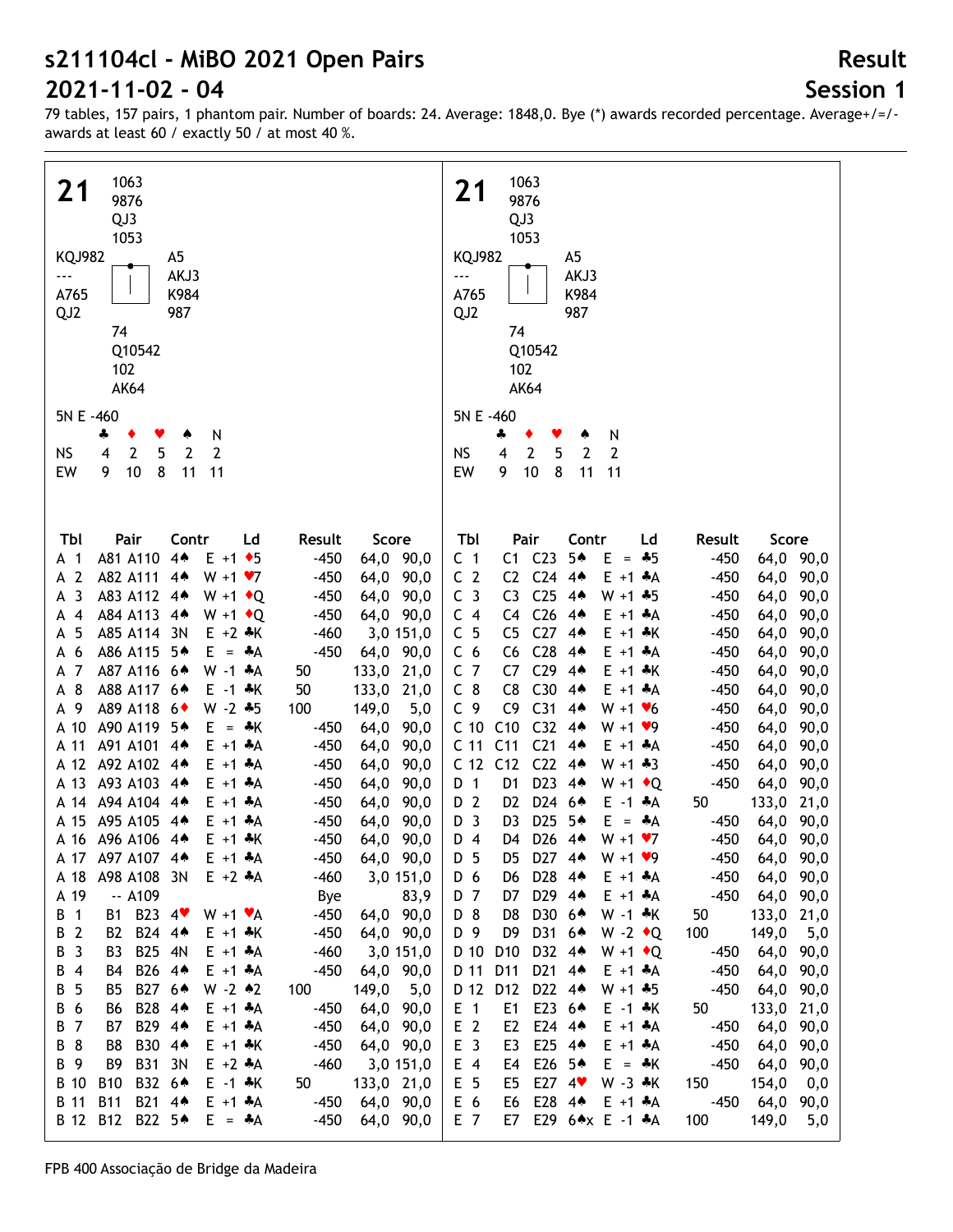# **Session 1**

| 1063<br>21<br>9876<br>QJ3<br>1053<br><b>KQJ982</b><br>A5<br>AKJ3<br>$\overline{\phantom{a}}$<br>A765<br>K984<br>QJ <sub>2</sub><br>987<br>74<br>Q10542<br>102<br><b>AK64</b><br>5N E -460<br>N<br>÷<br>۸<br>$\mathbf{2}$<br>5<br>$\overline{2}$<br>2<br><b>NS</b><br>4<br>8<br>EW<br>9<br>10<br>11<br>11                                                                                                                                                                                                                                                                                                                                                                                                                                                                                                                                                                                                                                                                                                                                                                                                                                                                                                                                                                                                                 | 1093<br>22<br>542<br>KJ982<br>K <sub>5</sub><br><b>KQ764</b><br><b>J85</b><br><b>AK76</b><br>QJ983<br>$\overline{\phantom{a}}$<br>$\overline{7}$<br>10742<br>AQ86<br>A2<br>10<br>AQ106543<br><b>J93</b><br>$7 \star x S - 800$<br>N<br>÷<br>۸<br>$\mathbf{2}$<br>9<br>6<br><b>NS</b><br>$\mathbf{1}$<br>$\overline{2}$<br>11<br>EW<br>$\overline{4}$<br>12 11<br>5                                                                                                                                                                                                                                                                                                                                                                                                                                                                                                                                                                                                                                                                                                                                                                                                                                                                                                                                                                                                                                                                                                                                                                                                                                                                                                                                                                                                                                                                                                                                                                                                                                                                                                                                                                                                                                                                             |
|--------------------------------------------------------------------------------------------------------------------------------------------------------------------------------------------------------------------------------------------------------------------------------------------------------------------------------------------------------------------------------------------------------------------------------------------------------------------------------------------------------------------------------------------------------------------------------------------------------------------------------------------------------------------------------------------------------------------------------------------------------------------------------------------------------------------------------------------------------------------------------------------------------------------------------------------------------------------------------------------------------------------------------------------------------------------------------------------------------------------------------------------------------------------------------------------------------------------------------------------------------------------------------------------------------------------------|------------------------------------------------------------------------------------------------------------------------------------------------------------------------------------------------------------------------------------------------------------------------------------------------------------------------------------------------------------------------------------------------------------------------------------------------------------------------------------------------------------------------------------------------------------------------------------------------------------------------------------------------------------------------------------------------------------------------------------------------------------------------------------------------------------------------------------------------------------------------------------------------------------------------------------------------------------------------------------------------------------------------------------------------------------------------------------------------------------------------------------------------------------------------------------------------------------------------------------------------------------------------------------------------------------------------------------------------------------------------------------------------------------------------------------------------------------------------------------------------------------------------------------------------------------------------------------------------------------------------------------------------------------------------------------------------------------------------------------------------------------------------------------------------------------------------------------------------------------------------------------------------------------------------------------------------------------------------------------------------------------------------------------------------------------------------------------------------------------------------------------------------------------------------------------------------------------------------------------------------|
| Tbl<br>Pair<br>Contr<br>Result<br>Score<br>Ld<br>E 8<br>E8 E30 44<br>$-450$<br>64,0 90,0<br>$W + 1 \cdot 9$<br>E31 64<br>E 9<br>E9<br>133,0 21,0<br>$E -1$ $A$<br>50<br>E 10<br>E <sub>10</sub><br>E32 6 <sup>*</sup><br>50<br>133,0 21,0<br>$E - 1$ $*$ K<br>E21 44<br>E 11<br>E11<br>64,0 90,0<br>$E + 1 + A$<br>$-450$<br>E22 44<br>E 12<br>E <sub>12</sub><br>$-450$<br>64,0 90,0<br>$E + 1 + A$<br>F63 4*<br>$\overline{1}$<br>F41<br>$-450$<br>64,0 90,0<br>F<br>$E + 1 + A$<br>$\overline{2}$<br>F42<br>F64 6 <sup>*</sup><br>133,0 21,0<br>F<br>$E - 1$ $*$ K<br>50<br>$\overline{3}$<br>F43<br>F65 6*<br>50<br>133,0 21,0<br>F<br>$E - 1$ $A$<br>F66 4 <sup>*</sup><br>F44<br>64,0<br>90,0<br>$\overline{4}$<br>$E + 1 + A$<br>$-450$<br>F<br>F45<br>F67 4*<br>5<br>$-450$<br>64,0<br>90,0<br>F<br>$E + 1 + A$<br>F68 6 <sup>*</sup><br>F46<br>133,0<br>21,0<br>F<br>6<br>$E - 1$ $A$<br>50<br>F47<br>F69 4*<br>7<br>90,0<br>F<br>$E + 1 + A$<br>$-450$<br>64,0<br>8<br>F48<br>F70<br>$4*$<br>90,0<br>F<br>$E + 1$ $*$ K<br>$-450$<br>64,0<br>F49<br>F71<br>5▲<br>F 9<br>90,0<br>$W = \bullet 8$<br>$-450$<br>64,0<br>F50<br>F72<br>F 10<br>$4*$<br>64,0<br>90,0<br>$E + 1$ $A$<br>$-450$<br>F51<br>F 11<br>F61 4*<br>$E + 1$ $*$ K<br>$-450$<br>64,0 90,0<br>133,0 21,0<br>F 12 F52 F62 6 W -1 $\cdot$ 7<br>50 | Tbl<br>Pair<br>Contr<br>Ld<br>Result<br>Score<br>A81 A110 5◆<br>$S - 2$ $\vee$ K<br>$-100$<br>130,0 24,0<br>A <sub>1</sub><br>A 2<br>A82 A111 6 * x S - 3 * K<br>$-500$<br>64,0 90,0<br>A <sub>3</sub><br>A83 A112 6 * x S - 3 * K<br>$-500$<br>64,0 90,0<br>A84 A113 3*<br>$-170$<br>112,0 42,0<br>$A$ 4<br>$E + 1 \cdot 8$<br>A 5<br>A85 A114 5 <sup>+</sup><br>$S - 2$ $\vee$ K<br>$-100$<br>130,0 24,0<br>A86 A115 5*<br>$-650$<br>A 6<br>$W = \bullet 8$<br>49,0 105,0<br>$-200$<br>A 7<br>A87 A116 34<br>110,0 44,0<br>$W + 2 \cdot 2$<br>150,0<br>A 8<br>A88 A117 Pass<br>0<br>4,0<br>A89 A118 5 * x S - 2 * A<br>92,0 62,0<br>A 9<br>$-300$<br>A90 A119 6 * x S - 3 * A<br>$-500$<br>A 10<br>64,0 90,0<br>A91 A101<br>$-680$<br>A 11<br>$5$ v W +1 $\bullet$ J<br>29,0 125,0<br>A 12 A92 A102 4<br>$-680$<br>$E + 2 \cdot A$<br>29,0 125,0<br>A 13 A93 A103 5 * x S - 2 * A<br>$-300$<br>92,0 62,0<br>A 14 A 94 A 104 4<br>147,0<br>$S -1$ $\forall A$<br>$-50$<br>7,0<br>A 15 A95 A105 6 * x S - 3 * K<br>$-500$<br>64,0<br>90,0<br>$-50$ 147,0<br>A 16 A 96 A 106 4<br>$S -1$ $\forall A$<br>7,0<br>1,0 153,0<br>A 17 A97 A107 $6 \times x$ E = $A$ A<br>$-1660$<br>A98 A108 $6 \times x$ E = $A$ A<br>$-1660$<br>1,0 153,0<br>A 18<br>A 19<br>$- A109$<br>83,9<br>Bye<br>В<br>$\overline{1}$<br>B23 5*x W = $*2$<br>$-850$<br>6,0 148,0<br>B1<br>В<br>$\overline{2}$<br>B <sub>2</sub><br>B24 $5 \star x$ S -2 $\star A$<br>$-300$<br>92,0 62,0<br>$\overline{3}$<br>В<br>B <sub>3</sub><br>B25 5 * x S - 2 * K<br>$-300$<br>92,0 62,0<br>В<br>$\overline{4}$<br>B26 5 <sup>V</sup><br>$-650$<br>B4<br>$E = \bullet A$<br>49,0 105,0<br>5<br>В<br>B <sub>5</sub><br>B27 4<br>$-680$<br>29,0 125,0<br>$E + 2 \cdot A$<br>B28 5◆<br>В<br>6<br>$S -2 \cdot A$<br>$-100$<br>130,0 24,0<br>B6<br>$\overline{7}$<br>B29 5◆<br>130,0 24,0<br>B<br>B7<br>$S -2 \cdot A$<br>$-100$<br>8<br>$-100$<br>130,0 24,0<br>В<br>B8<br>B30 5◆<br>$S -2 \cdot A$<br>B31 5◆<br>$-100$<br>130,0 24,0<br>В<br>-9<br>B9<br>$S -2 \cdot A$<br><b>B</b> 10<br><b>B10</b><br>B32 5 ★ x S - 2 ♥ K<br>$-300$<br>92,0 62,0<br><b>B</b> 11<br>B21 4 <sup>v</sup> E +2 ◆A<br><b>B11</b><br>$-680$<br>29,0 125,0<br>B 12 B12 B22 5*x S -2 *A<br>$-300$<br>92,0 62,0 |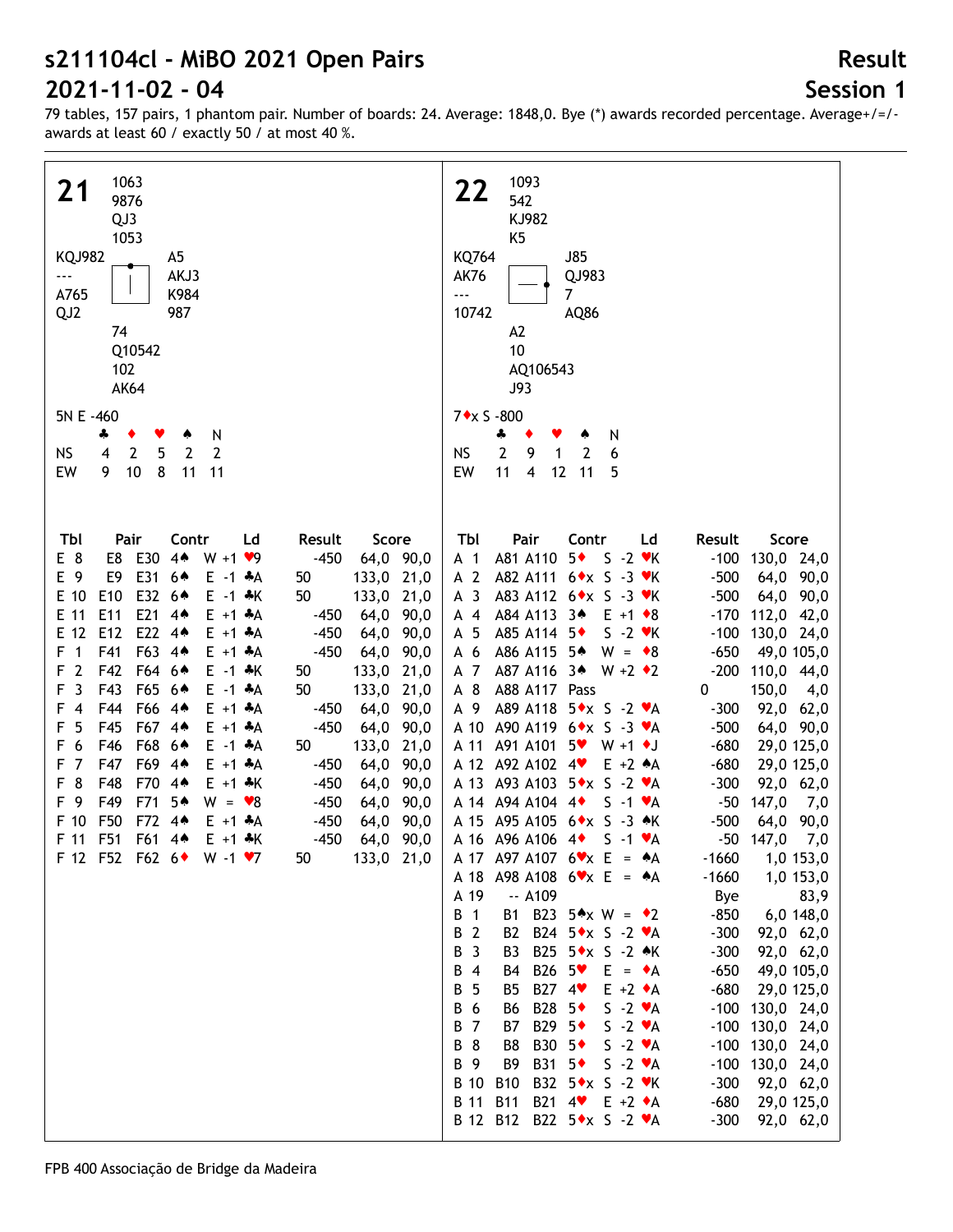## **Session 1**

**Result**

79 tables, 157 pairs, 1 phantom pair. Number of boards: 24. Average: 1848,0. Bye (\*) awards recorded percentage. Average+/=/ awards at least 60 / exactly 50 / at most 40 %.

| 1093                                                                                   |                      | 1093                                                                 |                       |
|----------------------------------------------------------------------------------------|----------------------|----------------------------------------------------------------------|-----------------------|
| 22<br>542                                                                              |                      | 22<br>542                                                            |                       |
| KJ982                                                                                  |                      | KJ982                                                                |                       |
| K <sub>5</sub>                                                                         |                      | K <sub>5</sub>                                                       |                       |
| <b>KQ764</b><br>J85                                                                    |                      | <b>KQ764</b><br>J85                                                  |                       |
| <b>AK76</b><br>QJ983                                                                   |                      | <b>AK76</b><br>QJ983                                                 |                       |
| $\overline{7}$<br>---                                                                  |                      | $\overline{7}$<br>---                                                |                       |
| 10742<br>AQ86                                                                          |                      | 10742<br>AQ86                                                        |                       |
| A <sub>2</sub>                                                                         |                      | A <sub>2</sub>                                                       |                       |
| 10                                                                                     |                      | 10                                                                   |                       |
|                                                                                        |                      |                                                                      |                       |
| AQ106543                                                                               |                      | AQ106543                                                             |                       |
| J93                                                                                    |                      | J93                                                                  |                       |
| $7 \star x$ S -800                                                                     |                      | 7◆x S -800                                                           |                       |
| N<br>÷<br>۸                                                                            |                      | N<br>÷                                                               |                       |
| $\overline{2}$<br>9<br>2<br>6<br>NS<br>$\mathbf{1}$                                    |                      | 6<br>$\overline{2}$<br>9<br>$\overline{2}$<br><b>NS</b><br>1         |                       |
| 11<br>EW<br>11<br>$\overline{4}$<br>12<br>5                                            |                      | 11<br>EW<br>$\overline{4}$<br>12<br>11<br>5                          |                       |
|                                                                                        |                      |                                                                      |                       |
|                                                                                        |                      |                                                                      |                       |
|                                                                                        |                      |                                                                      |                       |
| Tbl<br>Pair<br>Contr<br>Ld                                                             | Result<br>Score      | Tbl<br>Pair<br>Contr<br>Ld                                           | Result<br>Score       |
| C <sub>1</sub><br>$C1$ $C23$<br>$5 \cdot x$ S -2 $\cdot$ K                             | $-300$<br>92,0 62,0  | E 8<br>E8<br>E30 $6 \cdot x$ S -3 $\cdot A$                          | $-500$<br>64,0 90,0   |
| C <sub>2</sub><br>C2 C24 6*x S -3 *K                                                   | $-500$<br>64,0 90,0  | E 9<br>E31<br>E9<br>$5*$<br>$S - 2$ $\forall$ K                      | $-100$<br>130,0 24,0  |
| C <sub>3</sub><br>C3<br>C25 $6 \star x$ S -3 $\star$ K                                 | $-500$<br>64,0 90,0  | E32 5<br>E 10<br>E10<br>$W + 1$ + 9                                  | $-680$<br>29,0 125,0  |
| C4 C26<br>C <sub>4</sub><br>3N<br>$S = AK$                                             | 152,0<br>400<br>2,0  | E21<br>E 11<br>E11<br>$5*$<br>$S - 2$ $\forall$ K                    | $-100$<br>130,0 24,0  |
| C <sub>5</sub><br>C27 $5 \star x$ S -2 $\star A$<br>C <sub>5</sub>                     | $-300$<br>92,0 62,0  | E22 7◆x S -4 ♥A<br>E 12<br>E12                                       | $-800$<br>10,0 144,0  |
| C <sub>6</sub><br>$C28$ 5<br>C6<br>$N + 1$ $\uparrow$ A                                | 480<br>154,0<br>0,0  | F63<br>F <sub>1</sub><br>F41<br>$5*$<br>$E + 1$ $A$                  | $-680$<br>29,0 125,0  |
| C <sub>7</sub><br>C7<br>$C29$ 5<br>$E + 1 \cdot A$                                     | $-680$<br>29,0 125,0 | F <sub>2</sub><br>F42<br>F64 5 <sup>v</sup><br>$E + 1$ $\triangle A$ | $-680$<br>29,0 125,0  |
| $C_8$<br>C8<br>C30 $5 \star x$ S -2 $\star A$                                          | $-300$<br>92,0 62,0  | F <sub>3</sub><br>F43<br>F65 5*<br>$W = \cdot 2$                     | $-650$<br>49,0 105,0  |
| C <sub>9</sub><br>C9<br>$C31$ 5<br>$E + 1 \cdot A$                                     | $-680$<br>29,0 125,0 | F44<br>$F66$ $5 \star x$ S -2 $\star A$<br>F 4                       | $-300$<br>92,0 62,0   |
| C <sub>10</sub><br>C10<br>C32 $6*x$ S -3 $vA$                                          | $-500$<br>64,0 90,0  | F <sub>5</sub><br>F45<br>F67 6<br>$E = A$                            | $-1430$<br>4,0 150,0  |
| C <sub>11</sub><br>$C21$ 5<br>C <sub>11</sub><br>$E + 1$ $A$                           | $-680$<br>29,0 125,0 | F 6<br>F46<br>F68<br>$5*$<br>$W + 1$ $\rightarrow 2$                 | $-680$<br>29,0 125,0  |
| C 12 C12<br>C22 $5 \star x$ S -2 $\star A$                                             | $-300$<br>92,0 62,0  | F <sub>7</sub><br>F47<br>F69 7◆x S -4 ♥A                             | $-800$<br>10,0 144,0  |
| D 1<br>D <sub>1</sub><br>D23 5 ★ x S - 2 ♥ K                                           | $-300$<br>92,0 62,0  | F <sub>8</sub><br>F48<br>F70<br>$5*$<br>$E + 1$ $A$                  | $-680$<br>29,0 125,0  |
| $\overline{2}$<br>D <sub>2</sub><br>D24 5<br>$E + 1$ $A$<br>D                          | $-680$<br>29,0 125,0 | F 9<br>F49<br>F71<br>$5*$<br>$S -2 \cdot A$                          | $-100$<br>130,0 24,0  |
| $\overline{3}$<br>D25 $5*$<br>$S -2 \cdot A$<br>D <sub>3</sub><br>D                    | $-100$<br>130,0 24,0 | F50<br>F72<br>F 10<br>5▲<br>$W = \cdot 2$                            | $-650$<br>49,0 105,0  |
| $D_4$<br>D26 $6 \cdot x$ S -3 $\cdot A$<br>D4                                          | $-500$<br>64,0 90,0  | F 11 F51<br>F61<br>$5*$<br>$S - 2 \cdot A$                           | -100 130,0 24,0       |
| D5 D27 6 * x S - 3 * A<br>D 5                                                          | 64,0 90,0<br>$-500$  | F 12 F52 F62 5 + S -2 VK                                             | $-100$ $130,0$ $24,0$ |
| D28 $5 \star x$ S -2 $\star A$<br>D 6<br>D6                                            | $-300$<br>92,0 62,0  |                                                                      |                       |
| D 7<br>D7<br>D29 $5 \cdot E + 1 \cdot A$                                               | $-680$<br>29,0 125,0 |                                                                      |                       |
| D 8<br>D8<br>D30 6 * x S - 3 * A                                                       | $-500$<br>64,0 90,0  |                                                                      |                       |
| D31 5◆x S -2 ♥K<br>D 9<br>D9                                                           | $-300$<br>92,0 62,0  |                                                                      |                       |
| D 10<br>D <sub>10</sub><br>D32 $6\bullet$<br>$S -3 \cdot A$                            | $-150$<br>114,0 40,0 |                                                                      |                       |
| D 11<br>D11<br>D21 $4$<br>$E + 2 A$                                                    | $-680$<br>29,0 125,0 |                                                                      |                       |
| D 12<br>D <sub>12</sub><br>D22 $4$<br>$E + 2 A$                                        | $-680$<br>29,0 125,0 |                                                                      |                       |
| E23 $5 \times S - 2 \cdot K$<br>$E$ 1<br>E <sub>1</sub>                                | $-300$<br>92,0 62,0  |                                                                      |                       |
| E <sub>2</sub><br>E <sub>2</sub><br>E24 $5*x$ S -2 $*A$                                | $-300$<br>92,0 62,0  |                                                                      |                       |
| E <sub>3</sub><br>E <sub>3</sub><br>E25 5 $\bullet$<br>$S - 2$ $\blacktriangleright$ K | $-100$<br>130,0 24,0 |                                                                      |                       |
| $E$ 4<br>E4<br>E26 $5\bullet$<br>$S -2 \cdot A$                                        | $-100$               |                                                                      |                       |
| E <sub>5</sub><br>$S -2 \cdot A$<br>E <sub>5</sub><br>E27 5 $\bullet$                  | 130,0 24,0<br>$-100$ |                                                                      |                       |
| E 6<br>E28 5◆x S -2 ◆K<br>E6                                                           | 130,0 24,0           |                                                                      |                       |
| E 7<br>E7                                                                              | $-300$<br>92,0 62,0  |                                                                      |                       |
| E29 $7 \star x$ S -4 $\star$ K                                                         | $-800$<br>10,0 144,0 |                                                                      |                       |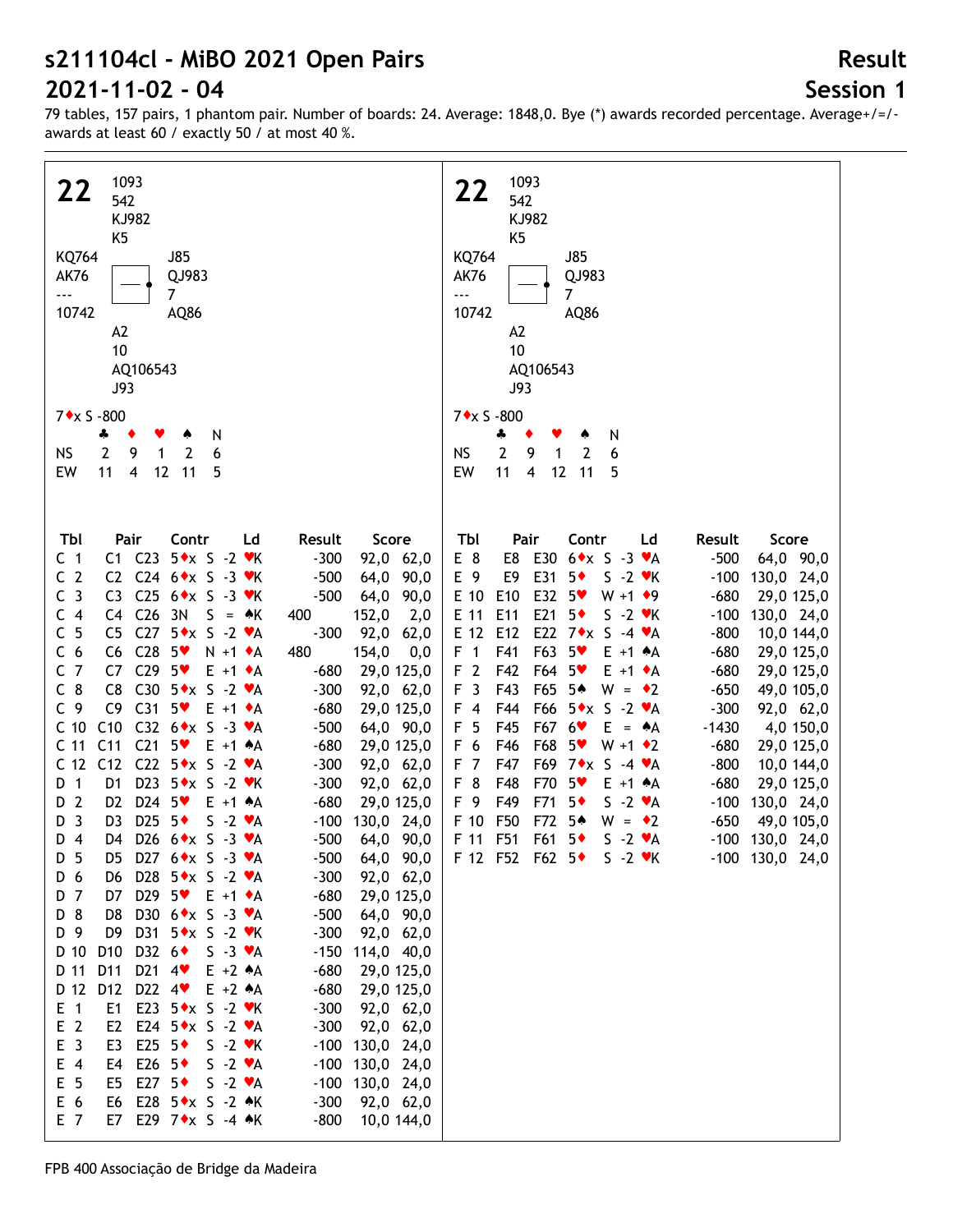## **Session 1**

| K10983<br>23<br>A<br>85<br>AQJ108<br>J65<br>A42<br>1064<br>K973<br>K764<br>932<br>543<br>762<br>Q7<br>QJ852<br>AQJ10<br>K9<br>5N S 660                                                                                                                                                                                                                                                                                                                                                                                                                                                                                                                                                                                                                                                                                                                                                                                                                                                                                                                                                                                                                                                                 |                                                                                                                                                                                                                                                                                                                                                                                                                                                                                                                                                     | K10983<br>23<br>A<br>85<br>AQJ108<br>J65<br>A42<br>K973<br>1064<br>K764<br>932<br>543<br>762<br>Q7<br>QJ852<br>AQJ10<br>K9<br>5N S 660                                                                                                                                                                                                                                                                                                                                                                                                                                                                                                                                                                                                                                                                                                                                                                                                                                                                                                                                                                                                                                                                                                                                                                                                                                                                                                                                                                                                                                                                                                                                                                                                                                                                                                                                                                                                                                                                                                                                                           |
|--------------------------------------------------------------------------------------------------------------------------------------------------------------------------------------------------------------------------------------------------------------------------------------------------------------------------------------------------------------------------------------------------------------------------------------------------------------------------------------------------------------------------------------------------------------------------------------------------------------------------------------------------------------------------------------------------------------------------------------------------------------------------------------------------------------------------------------------------------------------------------------------------------------------------------------------------------------------------------------------------------------------------------------------------------------------------------------------------------------------------------------------------------------------------------------------------------|-----------------------------------------------------------------------------------------------------------------------------------------------------------------------------------------------------------------------------------------------------------------------------------------------------------------------------------------------------------------------------------------------------------------------------------------------------------------------------------------------------------------------------------------------------|--------------------------------------------------------------------------------------------------------------------------------------------------------------------------------------------------------------------------------------------------------------------------------------------------------------------------------------------------------------------------------------------------------------------------------------------------------------------------------------------------------------------------------------------------------------------------------------------------------------------------------------------------------------------------------------------------------------------------------------------------------------------------------------------------------------------------------------------------------------------------------------------------------------------------------------------------------------------------------------------------------------------------------------------------------------------------------------------------------------------------------------------------------------------------------------------------------------------------------------------------------------------------------------------------------------------------------------------------------------------------------------------------------------------------------------------------------------------------------------------------------------------------------------------------------------------------------------------------------------------------------------------------------------------------------------------------------------------------------------------------------------------------------------------------------------------------------------------------------------------------------------------------------------------------------------------------------------------------------------------------------------------------------------------------------------------------------------------------|
| N<br>4<br>٠<br>Y<br>۸<br>$10$<br><b>NS</b><br>11<br>9<br>11<br>11                                                                                                                                                                                                                                                                                                                                                                                                                                                                                                                                                                                                                                                                                                                                                                                                                                                                                                                                                                                                                                                                                                                                      |                                                                                                                                                                                                                                                                                                                                                                                                                                                                                                                                                     | ÷<br>N<br><b>NS</b><br>11<br>10<br>9<br>11<br>11                                                                                                                                                                                                                                                                                                                                                                                                                                                                                                                                                                                                                                                                                                                                                                                                                                                                                                                                                                                                                                                                                                                                                                                                                                                                                                                                                                                                                                                                                                                                                                                                                                                                                                                                                                                                                                                                                                                                                                                                                                                 |
| $\overline{2}$<br>$\overline{2}$<br>$\overline{2}$<br>$\overline{2}$<br>EW<br>$\overline{\mathbf{4}}$                                                                                                                                                                                                                                                                                                                                                                                                                                                                                                                                                                                                                                                                                                                                                                                                                                                                                                                                                                                                                                                                                                  |                                                                                                                                                                                                                                                                                                                                                                                                                                                                                                                                                     | $\overline{2}$<br>2<br>$\overline{2}$<br>EW<br>$\overline{\mathbf{4}}$<br>$\overline{2}$                                                                                                                                                                                                                                                                                                                                                                                                                                                                                                                                                                                                                                                                                                                                                                                                                                                                                                                                                                                                                                                                                                                                                                                                                                                                                                                                                                                                                                                                                                                                                                                                                                                                                                                                                                                                                                                                                                                                                                                                         |
| Tbl<br>Pair<br>Contr<br>Ld<br>A81 A109<br>3N<br>$N + 2$ $\blacktriangleright$ 5<br>A 1<br>A <sub>2</sub><br>A82 A110<br>3N<br>$S + 3 \cdot 6$<br>$\overline{\mathbf{3}}$<br>A83 A111<br>3N<br>$S + 2 \cdot 4$<br>A<br>A84 A112<br>3N<br>$S + 2 \cdot 4$<br>$\overline{4}$<br>А<br>5<br>A85 A113<br>3N<br>$N + 2 + 6$<br>А<br>A86 A114 3N<br>$S + 2 * 5$<br>6<br>А<br>7<br>A87 A115 6*<br>$N - 2$ $\bullet$ 2<br>A<br>A 8<br>A88 A116<br>3N<br>$N + 1$ $*7$<br>A 9<br>A89 A117<br>3N<br>$S + 3 \cdot 4$<br>A90 A118<br>3N<br>A 10<br>$S + 3$ AJ<br>A91 A119<br>3N<br>A 11<br>$N + 2 * 6$<br>A 12 A92 A101<br>3N<br>$N + 1$ $\bullet$ 3<br>A 13 A93 A102<br>3N<br>$S + 2 \cdot 5$<br>A 14 A 94 A 103<br>3N<br>$S + 1 + 3$<br>A 15 A95 A104 3N<br>$N + 2 \cdot 2$<br>A 16 A 96 A 105 3*<br>$S = -2$<br>A 17 A97 A106 3N<br>$S + 3$ $\bullet$ J<br>A98 A107 6*<br>$N - 1$ $\rightarrow$ 9<br>A 18<br>A 19<br>$-$ A108<br>B 1<br>B1 B22 6*<br>$N - 1$ $\vee$ 3<br>B23 3N<br>B 2<br><b>B2</b><br>$S + 2 + 5$<br>B24 5*<br>B 3<br>B <sub>3</sub><br>$N = -2$<br>B25 3N<br>$N + 3 + 7$<br>B 4<br>B4<br>B 5<br><b>B26</b><br>B <sub>5</sub><br>3N<br>$S = -4$<br>B27 3N<br>B 6<br>B <sub>6</sub><br>$N + 1 + 6$ | Result<br>Score<br>93,2 60,8<br>660<br>690<br>143,9 10,1<br>660<br>93,2 60,8<br>660<br>93,2 60,8<br>660<br>93,2 60,8<br>660<br>93,2 60,8<br>$-200$<br>0,0 154,0<br>630<br>32,4 121,6<br>690<br>143,9 10,1<br>690<br>143,9 10,1<br>660<br>93,2 60,8<br>630<br>32,4 121,6<br>660<br>93,2 60,8<br>630<br>32,4 121,6<br>93,2 60,8<br>660<br>140<br>15,2 138,8<br>690<br>143,9 10,1<br>6,1 147,9<br>$-100$<br>Bye<br>76,1<br>$-100$<br>6,1 147,9<br>93,2 60,8<br>660<br>650<br>48,6 105,4<br>690<br>143,9 10,1<br>600<br>18,2 135,8<br>630<br>32,4 121,6 | Tbl<br>Contr<br>Pair<br>Ld<br>Result<br>Score<br>C1 C22<br>3N<br>$N + 2$ $\rightarrow$ 9<br>C <sub>1</sub><br>93,2 60,8<br>660<br>C2 C23<br>C <sub>2</sub><br>$-100$<br>$6 +$<br>$N - 1$ $\bullet$ 2<br>6,1 147,9<br>C <sub>3</sub><br>C <sub>24</sub><br>C <sub>3</sub><br>3N<br>$S + 2$ $\uparrow$ J<br>660<br>93,2 60,8<br>C4 C25<br>C <sub>4</sub><br>3N<br>$5 + 2$ $*6$<br>660<br>93,2 60,8<br>C <sub>5</sub><br>C <sub>26</sub><br>C <sub>5</sub><br>3N<br>$5 + 2 * 3$<br>93,2 60,8<br>660<br>C <sub>27</sub><br>C <sub>6</sub><br>C <sub>6</sub><br>3N<br>$S + 3 \cdot 4$<br>690<br>143,9 10,1<br>C <sub>7</sub><br>C <sub>28</sub><br>C7<br>3N<br>$S + 2 \cdot 4$<br>660<br>93,2 60,8<br>$C_8$<br>C <sub>29</sub><br>C <sub>8</sub><br>3N<br>$N + 2$ $\rightarrow$ 9<br>660<br>93,2 60,8<br>C30<br>C <sub>9</sub><br>C <sub>9</sub><br>3N<br>$S + 1 + 5$<br>630<br>32,4 121,6<br>C 10 C10 C31<br>6N<br>154,0<br>$S = \cdot 4$<br>1440<br>$_{0,0}$<br>C 11 C 11<br>C <sub>32</sub><br>3N<br>$N + 2$ +6<br>660<br>93,2 60,8<br>C 12 C12 C21<br>4N<br>630<br>$S = *5$<br>32,4 121,6<br>D22<br>D <sub>1</sub><br>3N<br>$N + 2$ $\rightarrow$ 9<br>D 1<br>660<br>93,2 60,8<br>D <sub>23</sub><br>D 2<br>D <sub>2</sub><br>3N<br>$N + 1$ $\rightarrow$ 9<br>630<br>32,4 121,6<br>D <sub>24</sub><br>D <sub>3</sub><br>D <sub>3</sub><br>3N<br>$N + 2 \cdot 2$<br>660<br>93,2 60,8<br>D <sub>25</sub><br>D 4<br>3N<br>630<br>D4<br>$S + 1$ $\rightarrow$ 7<br>32,4 121,6<br>D 5<br>D26 4N<br>$5 + 1$ $\times 6$<br>93,2 60,8<br>660<br>D5<br>D <sub>27</sub><br>630<br>D 6<br>3N<br>$S + 1$ 46<br>32,4 121,6<br>D6<br>D28 3N<br>$N + 3$ $\rightarrow$ 9<br>690<br>143,9 10,1<br>D 7<br>D7<br>D29 4*<br>D 8<br>D <sub>8</sub><br>130<br>12,2 141,8<br>$N = \cdot 2$<br>D 9<br>D30 3N<br>D <sub>9</sub><br>$S + 2 + 2$<br>660<br>93,2 60,8<br>D31<br>D 10 D 10<br>3N<br>$S + 3 \cdot 4$<br>690<br>143,9 10,1<br>D 11<br>D11<br>D32 4*<br>$N + 1$ + 3<br>650<br>48,6 105,4<br>D21<br>D 12 D12<br>$5 + 2 * 3$<br>660<br>93,2 60,8<br>3N<br>E22 3N<br>$E$ 1<br>$N + 2 + 6$<br>660<br>93,2 60,8<br>E1 |
| <b>B28</b><br>B 7<br><b>B7</b><br>3N<br>$S + 2 \cdot 4$<br>B29 24<br>B 8<br>B8<br>$N + 1 + J$<br><b>B30</b><br>B 9<br>B <sub>9</sub><br>3N<br>$5 + 2 * 3$<br>B 10<br><b>B10</b><br><b>B31</b><br>3N<br>$N + 2$ $*7$<br><b>B11</b><br>B32 3N<br>B 11<br>$S + 2$ AJ<br><b>B12</b><br>B 12<br>B21 3N<br>$S + 2 \times 6$                                                                                                                                                                                                                                                                                                                                                                                                                                                                                                                                                                                                                                                                                                                                                                                                                                                                                  | 660<br>93,2 60,8<br>140<br>15,2 138,8<br>660<br>93,2 60,8<br>660<br>93,2 60,8<br>660<br>93,2 60,8<br>660<br>93,2 60,8                                                                                                                                                                                                                                                                                                                                                                                                                               | E <sub>2</sub><br>E23 3N<br>E <sub>2</sub><br>$N + 2 + 7$<br>660<br>93,2 60,8<br>E <sub>3</sub><br>E24 3N<br>$N + 2 + 7$<br>660<br>93,2 60,8<br>E3<br>E25 3N<br>E 4<br>$N + 2 \cdot 3$<br>E4<br>660<br>93,2 60,8<br>E26 3N<br>E 5<br>$S + 2 \cdot 4$<br>E <sub>5</sub><br>660<br>93,2 60,8<br>E27 3N<br>E 6<br>$S + 1 + 5$<br>630<br>E6<br>32,4 121,6<br>E 7<br>E28 6*<br>$S - 1$ $*5$<br>6,1 147,9<br>E7<br>$-100$                                                                                                                                                                                                                                                                                                                                                                                                                                                                                                                                                                                                                                                                                                                                                                                                                                                                                                                                                                                                                                                                                                                                                                                                                                                                                                                                                                                                                                                                                                                                                                                                                                                                              |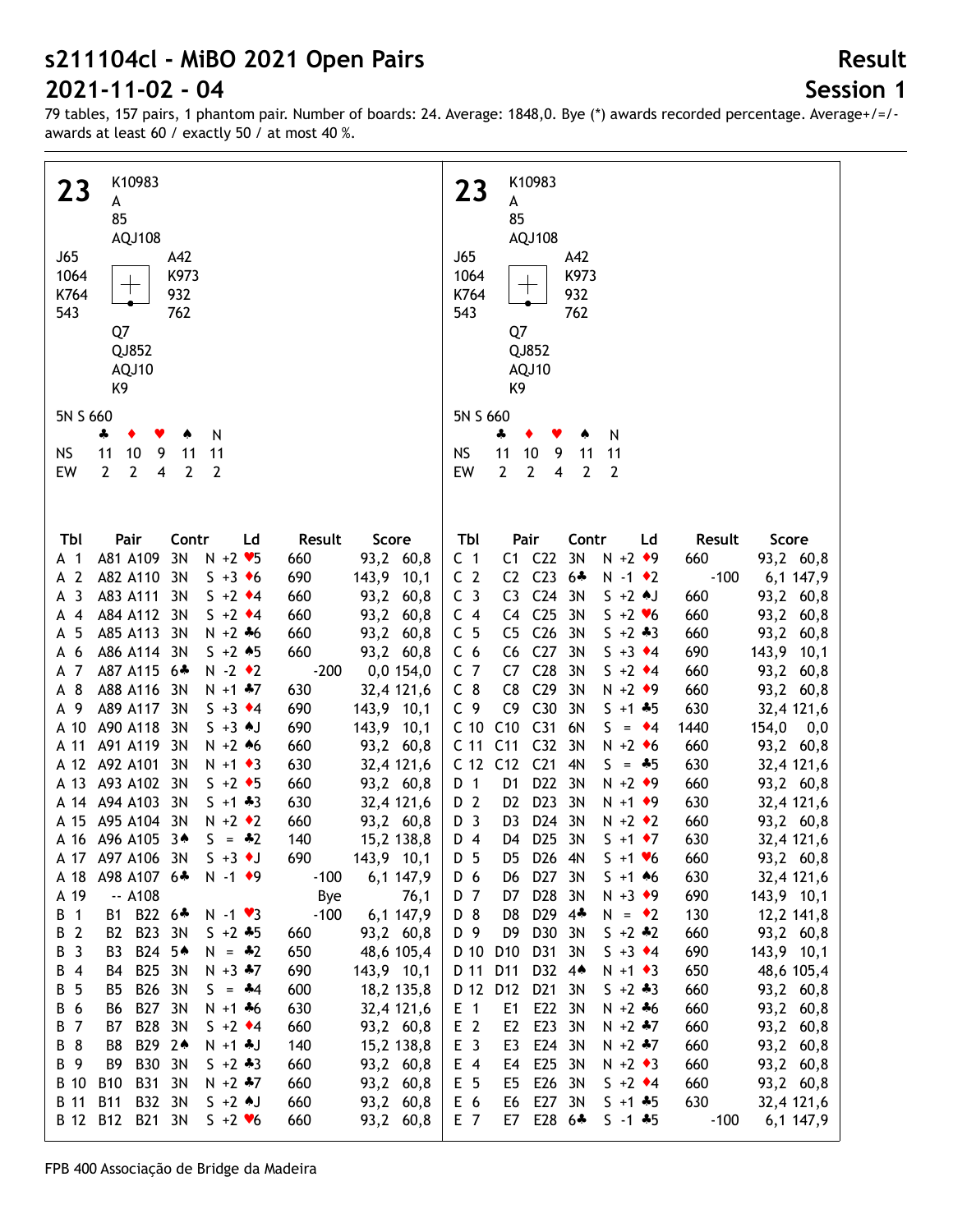## **Session 1**

| K10983<br><b>23</b><br>A<br>85<br>AQJ108<br>J65<br>A42<br>1064<br>K973<br>K764<br>932<br>543<br>762<br>Q7<br>QJ852<br>AQJ10<br>K9<br>5N S 660<br>N<br>4<br>٠<br>$10$<br><b>NS</b><br>11<br>9<br>11<br>11<br>$\overline{2}$<br>EW<br>$\mathbf{2}$<br>$\mathbf{2}$<br>4<br>$\overline{2}$                                                                                                                                                                                                                                                                                                                                                                                                                                                                                                                                                                                           |                                                                                                                                                                                                                                                                                                                                                                                   | J6<br>24<br>10<br>A1043<br>Q87542<br>104<br>AQ5<br>Q87652<br>KJ3<br>Q96<br><b>KJ75</b><br>109<br>AK3<br>K98732<br>A94<br>82<br>J6<br>4 W -420<br>4<br>N<br>۸<br>$\overline{7}$<br><b>NS</b><br>$\overline{2}$<br>7<br>4<br>4<br>8<br>EW<br>6<br>10<br>6<br>9                                                                                                                                                                                                                                                                                                                                                                                                                                                                                                                                                                                                                                                                                                                                                                                                                                                                                                                                                                                                                                                                                                                                                                                                                           |                                                                                                                                                                                                                                                                                                                                                                                                                                                                                                                                                                                                                                                                                                                                                            |
|-----------------------------------------------------------------------------------------------------------------------------------------------------------------------------------------------------------------------------------------------------------------------------------------------------------------------------------------------------------------------------------------------------------------------------------------------------------------------------------------------------------------------------------------------------------------------------------------------------------------------------------------------------------------------------------------------------------------------------------------------------------------------------------------------------------------------------------------------------------------------------------|-----------------------------------------------------------------------------------------------------------------------------------------------------------------------------------------------------------------------------------------------------------------------------------------------------------------------------------------------------------------------------------|----------------------------------------------------------------------------------------------------------------------------------------------------------------------------------------------------------------------------------------------------------------------------------------------------------------------------------------------------------------------------------------------------------------------------------------------------------------------------------------------------------------------------------------------------------------------------------------------------------------------------------------------------------------------------------------------------------------------------------------------------------------------------------------------------------------------------------------------------------------------------------------------------------------------------------------------------------------------------------------------------------------------------------------------------------------------------------------------------------------------------------------------------------------------------------------------------------------------------------------------------------------------------------------------------------------------------------------------------------------------------------------------------------------------------------------------------------------------------------------|------------------------------------------------------------------------------------------------------------------------------------------------------------------------------------------------------------------------------------------------------------------------------------------------------------------------------------------------------------------------------------------------------------------------------------------------------------------------------------------------------------------------------------------------------------------------------------------------------------------------------------------------------------------------------------------------------------------------------------------------------------|
| Tbl<br>Pair<br>Contr<br>Ld<br>E8 E29<br>E 8<br>3N<br>$S + 2 + 5$<br>E9<br>E30<br>E 9<br>E31 3N<br>E 10<br>E <sub>10</sub><br>$S + 2 + 5$<br>E11<br>E 11<br>E32 3N<br>$S + 2 \cdot 5$<br>E 12<br>E21 3N<br>E12<br>$S + 2$ $\uparrow$ J<br>$\overline{1}$<br>F41<br>F62 3N<br>F<br>$N + 2$ $*2$<br>$\overline{2}$<br>F42<br>F63<br>4N<br>F<br>$S + 1 \times 6$<br>$\overline{3}$<br>F43<br>F64 5 <sup>*</sup><br>F<br>$N = 9$<br>F44<br>$\overline{4}$<br>F65<br>3N<br>F<br>$N + 1$ + 5<br>5<br>F45<br>F<br>F66<br>3N<br>$S + 1 + 4$<br>F46<br>F67<br>6<br>3N<br>$S + 2$ $\uparrow$ J<br>F<br>$\overline{7}$<br>F47<br>F68<br>3N<br>$5 + 2 + 4$<br>F<br>8<br>F48<br>F69<br>3N<br>F.<br>$S + 1 + 6$<br>F 9<br>F49<br>F70<br>$6*$<br>$N - 1$ $\bullet$ 3<br>F50<br>F71<br>3N<br>F 10<br>$N + 2$ $*2$<br>F51<br>3N<br>F 11<br>F72<br>$S + 3 \cdot 4$<br>F 12 F52 F61 4N<br>$5 + 1$ $4$ | Result<br>Score<br>660<br>93,2 60,8<br>97,1 92,4<br>$A+ / A+$<br>660<br>93,2 60,8<br>660<br>93,2 60,8<br>93,2 60,8<br>660<br>660<br>93,2 60,8<br>660<br>93,2 60,8<br>48,6 105,4<br>650<br>630<br>32,4 121,6<br>630<br>32,4 121,6<br>660<br>93,2 60,8<br>660<br>93,2 60,8<br>630<br>32,4 121,6<br>$-100$<br>6,1 147,9<br>93,2 60,8<br>660<br>690<br>143,9 10,1<br>93,2 60,8<br>660 | Tbl<br>Pair<br>Contr<br>Ld<br>A81 A109<br>$4^{\prime\prime}$<br>Е<br>A 1<br>$= 95$<br>A 2<br>A82 A110<br>$E = \cdot 8$<br>$4$ v<br>A <sub>3</sub><br>A83 A111<br>4<br>$E = -1$<br>A84 A112 4<br>$A$ 4<br>$W = -5$<br>A 5<br>A85 A113 4<br>$E + 1 + J$<br>A 6<br>A86 A114 4<br>$E = \bullet 8$<br>A 7<br>A87 A115 4<br>$E + 1 \cdot 8$<br>A88 A116<br>A 8<br>3N<br>$E - 1$ $*9$<br>A 9<br>A89 A117 6N<br>$E - 5 + J$<br>A 10<br>A90 A118<br>$E + 1 + J$<br>4N<br>A 11<br>A91 A119 4<br>$E + 1 + J$<br>A 12 A92 A101<br>3N<br>$E + 1 + J$<br>A 13 A93 A102<br>$4$ v<br>$E + 1 + J$<br>A 14 A 94 A 103<br>3N<br>$E + 1 \cdot 8$<br>A 15 A95 A104<br>$4$ v<br>$E + 1$ $4$<br>A 16 A 96 A 105 4<br>$E + 1$ $\bullet$ 8<br>A 17 A97 A106 5<br>$E - 1 \cdot 3$<br>A98 A107 4<br>$E + 1$ $A$ 7<br>A 18<br>A 19<br>$-$ A108<br>В<br>$\overline{1}$<br>B22 4<br><b>B1</b><br>$E = 4J$<br>B23 4<br>В<br>$\overline{2}$<br>B <sub>2</sub><br>$E + 1 + J$<br>$\overline{\mathbf{3}}$<br>B24 3<br>В<br>B <sub>3</sub><br>$E + 1 + J$<br>B25 4<br>В<br>$\overline{4}$<br>$E = \bullet 4$<br>B4<br>5<br>B26 2N<br>В<br>$E = 2$<br>B <sub>5</sub><br>B27 3N<br>6<br><b>B6</b><br>В<br>$E = \triangle 3$<br>B28 4<br>В<br>$\overline{7}$<br><b>B7</b><br>$E + 1$ $*3$<br>8<br>B29 4<br>В<br>B8<br>$E + 1$ 49<br>B30 4<br>В<br>9<br>B <sub>9</sub><br>$E = -1$<br>B 10<br><b>B10</b><br>B31 4<br>$E + 1$ $\vee 4$<br><b>B</b> 11<br>B32 4<br><b>B11</b><br>$E + 1 + J$<br>B 12 B12 B21 4N<br>$E - 1$ $*2$ | Result<br>Score<br>$-420$<br>90,0 64,0<br>$-420$<br>90,0 64,0<br>$-420$<br>90,0 64,0<br>$-420$<br>90,0 64,0<br>$-450$<br>32,0 122,0<br>$-420$<br>90,0 64,0<br>$-450$<br>32,0 122,0<br>139,0 15,0<br>50<br>250<br>154,0 0,0<br>2,0 152,0<br>$-460$<br>$-450$<br>32,0 122,0<br>$-430$<br>63,0 91,0<br>$-450$<br>32,0 122,0<br>$-430$<br>63,0 91,0<br>$-450$<br>32,0 122,0<br>$-450$<br>32,0 122,0<br>139,0 15,0<br>50<br>$-450$<br>32,0 122,0<br><b>Bye</b><br>76,1<br>$-420$<br>90,0 64,0<br>$-450$<br>32,0 122,0<br>$-170$<br>124,0 30,0<br>$-420$<br>90,0 64,0<br>$-120$<br>128,0 26,0<br>$-400$<br>117,0 37,0<br>$-450$<br>32,0 122,0<br>$-450$<br>32,0 122,0<br>$-420$<br>90,0 64,0<br>$-450$<br>32,0 122,0<br>$-450$<br>32,0 122,0<br>139,0 15,0<br>50 |